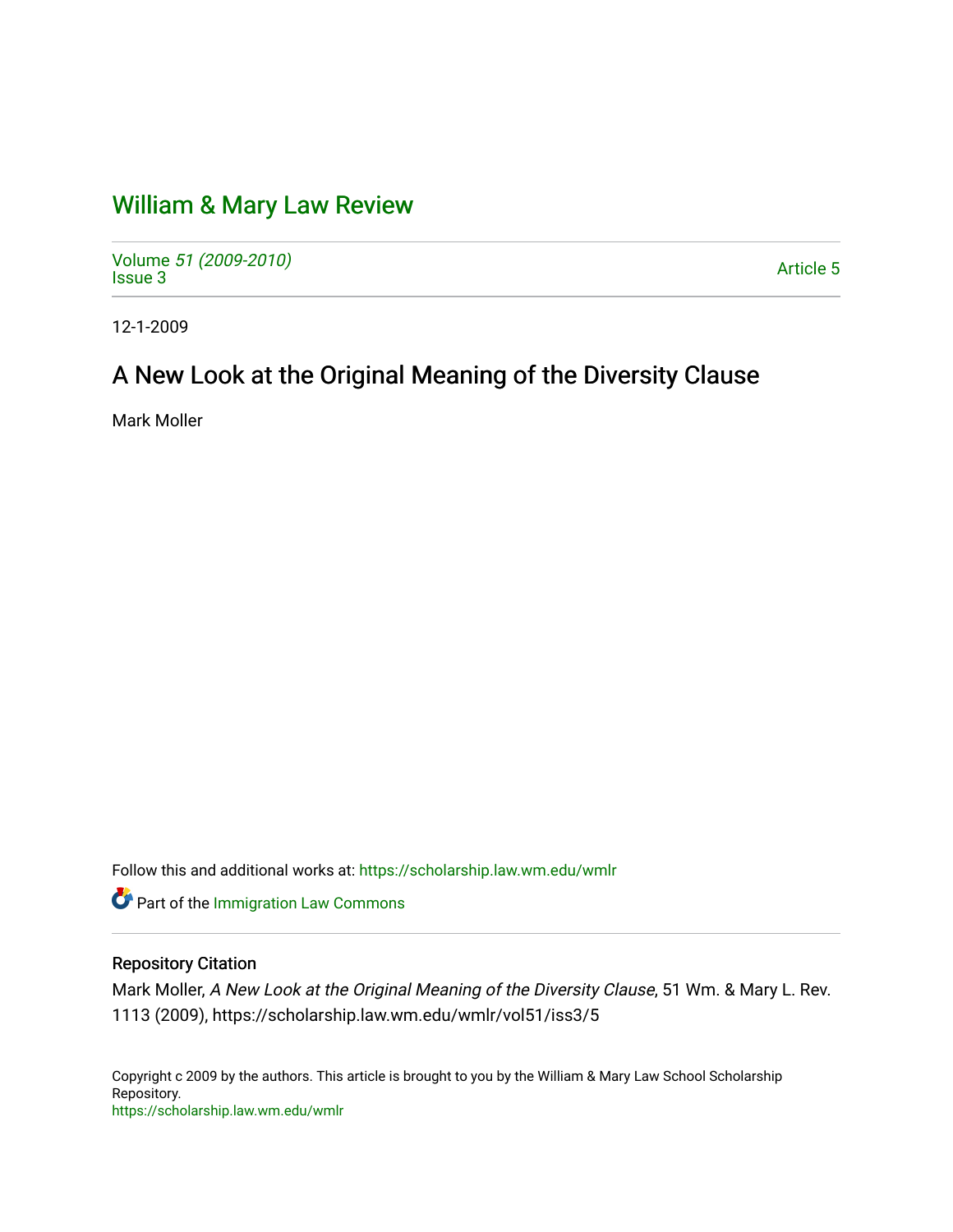# A NEW LOOK AT THE ORIGINAL MEANING OF THE DIVERSITY CLAUSE

# MARK MOLLER\*

#### ABSTRACT

*Must a federal court have obtained the power to bind a party before her citizenship becomes relevant to diversity jurisdiction? For a long time conventional wisdom has assumed the answer is "no": Congress can authorize diversity jurisdiction based on the citizenship of persons who, although currently beyond the court's power to bind, might later join the suit. Congress, in turn, has acted on this assumption. Key provisions of the most ambitious, and controversial, expansion of diversity jurisdiction in the last decade, the 2005 Class Action Fairness Act (CAFA), hinge diversity jurisdiction on the citizenship of persons conventionally believed beyond a court's power to bind—i.e., proposed class members in an uncertified class. Based on an examination of the original semantic meaning of the Diversity Clause, this Article argues that the conventional wisdom is wrong: Diversity jurisdiction is limited to suits in which citizens of different states are brought within a court's power to bind their interests. In the process, the Article sheds new light on the original meaning of an Article III "controversy"—in particular, on whom an Article III "controversy" subsists "between." The Article ends by exploring the ramifications of the Clause's original meaning. First, recovering that meaning reveals how Article III and due process norms combine to protect states from jurisdictional encroachment by federal courts. Second, the original meaning of the Clause provides a powerful textual basis for involving Congress in important decisions about the*

<sup>\*</sup> Assistant Professor, DePaul University-College of Law. Thanks to Derek Bergmann, Anne-Marie Dao, Andrew Finke, Rick Schwartz, and Maria Willmer for excellent research assistance and to Susan Bandes, Andrew Gold, Bob Greenlee, James Pfander, Neomi Rao, Stephen Siegel, Matt Sag, Allison Tirres, and Brian Wolfman for helpful comments. Special thanks to Marla Kanemitsu for both helpful comments *and* moral support.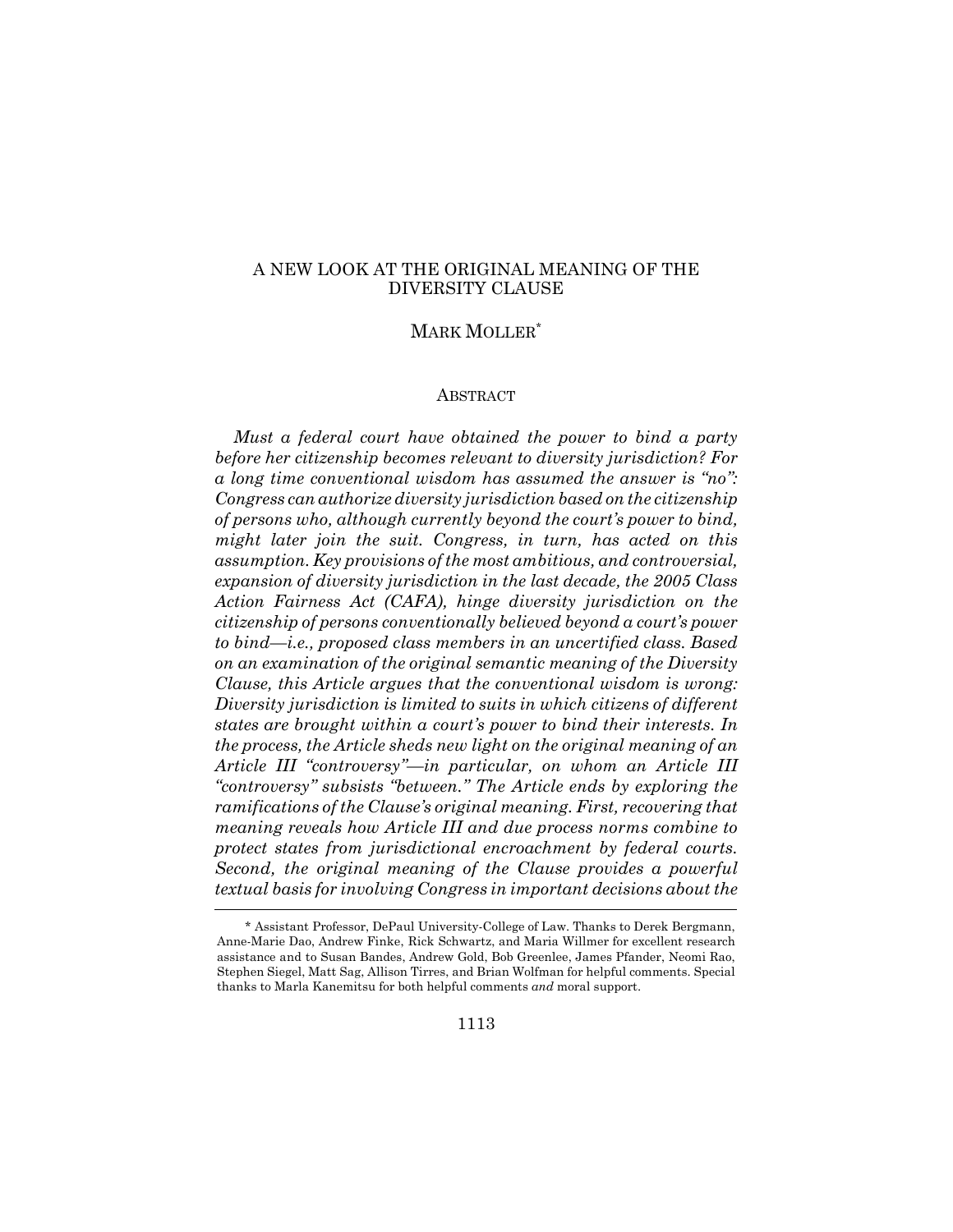*outer reach of federal principles of nonparty preclusion. The Article illustrates these points, and shows how they are related, by applying the original meaning of the Diversity Clause to resolve questions about the constitutionality of the Class Action Fairness Act.*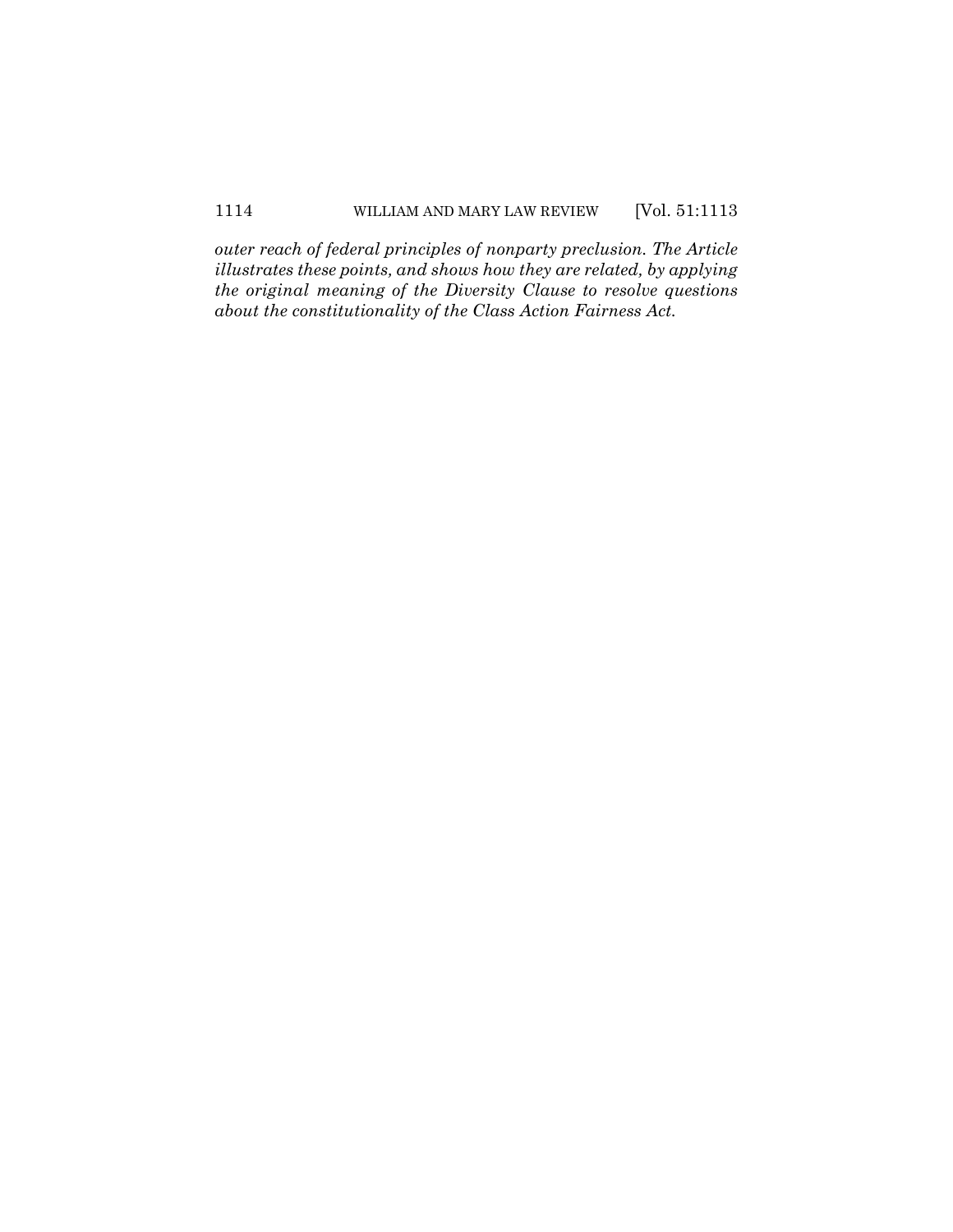# TABLE OF CONTENTS

|                                                                                              | 1117 |
|----------------------------------------------------------------------------------------------|------|
| I. THE METHOD EXPLAINED                                                                      | 1120 |
| A. Evidence of Original Meaning                                                              | 1121 |
| B. A Note on Interpretation and Construction                                                 | 1123 |
| II. THE RISE AND FALL OF THE ORIGINAL                                                        |      |
| DIVERSITY CLAUSE                                                                             | 1124 |
| A. The Marshall-Hamilton Debate over the                                                     |      |
| Meaning of Controversies Between Citizens of                                                 |      |
| Different States                                                                             | 1125 |
| B. Marshall's Pyrrhic Victory                                                                | 1127 |
| C. Hamilton's Revenge: The Modern "Transactional"                                            |      |
| Definition of a Controversy                                                                  | 1129 |
| III. THE TWO CONVENTIONAL EIGHTEENTH-CENTURY                                                 |      |
| MEANINGS OF "CONTROVERSY"                                                                    | 1131 |
|                                                                                              | 1132 |
| 1. "Parties to the Suit" $\ldots \ldots \ldots \ldots \ldots \ldots \ldots \ldots$           | 1133 |
| 2. The Relationship Between "Suits" and "Parties"                                            | 1136 |
| 3. Expansion of the Concept of Parties and                                                   |      |
| Suits in Representative Contexts                                                             | 1142 |
|                                                                                              | 1148 |
| IV. THE CONSTITUTIONAL MEANING OF "CONTROVERSY"                                              | 1151 |
|                                                                                              | 1152 |
| 1. Article III "Controversies" Are a Kind of "Case"                                          | 1152 |
| 2. The Conventional Eighteenth-Century                                                       |      |
|                                                                                              | 1154 |
| 3. Intratextual Evidence That "Cases"                                                        |      |
| (and "Controversies") Are Suits: The Article III                                             |      |
| Jury Trial Clause and the Original                                                           |      |
| Jurisdiction Clause<br>.                                                                     | 1155 |
| B. Preratification Interpretations of Cases and                                              |      |
| $Controversies \ldots \ldots \ldots \ldots \ldots \ldots \ldots \ldots \ldots \ldots \ldots$ | 1164 |
| C. Reconstituting the Diversity Clause                                                       | 1174 |
| V. THE STRUCTURAL ROLE OF THE DIVERSITY CLAUSE                                               | 1177 |
| A. Liberty Interests as a Federalism Safeguard                                               | 1177 |
| B. The Diversity Clause and Separation of Powers                                             | 1182 |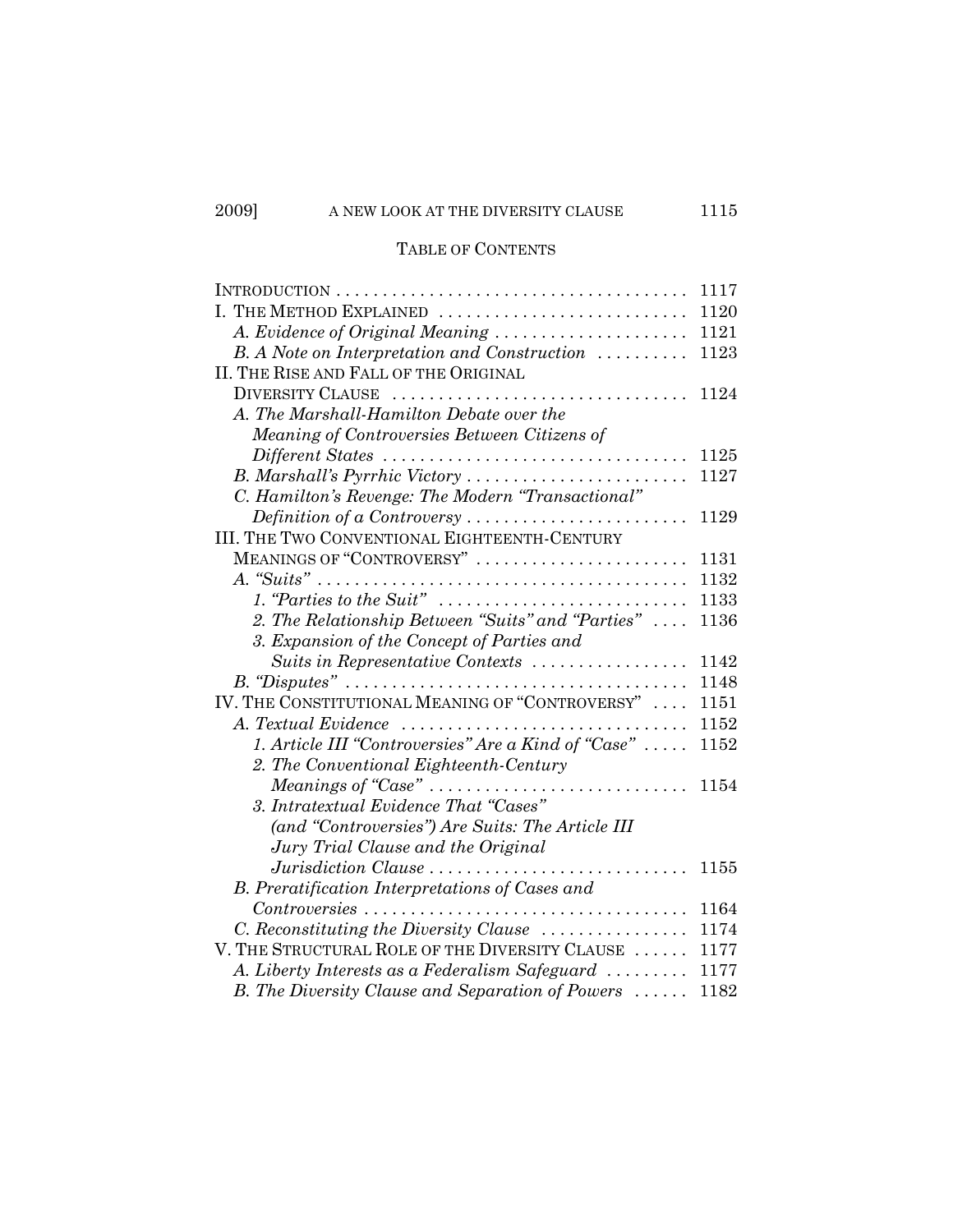| 1116           | LLIAM AND MARY LAW REVIEW                                                                 | [Vol. 51:1113] |      |
|----------------|-------------------------------------------------------------------------------------------|----------------|------|
|                | C. Implications of Enforcing the Original                                                 |                |      |
|                | <i>Meaning of the Diversity Clause:</i>                                                   |                |      |
|                | The Example of CAFA $\ldots \ldots \ldots \ldots \ldots \ldots \ldots \ldots \ldots$ 1184 |                |      |
|                | 1. The Questionable Constitutionality of CAFA $\ldots \ldots$ 1185                        |                |      |
|                | 2. Rectifying the Federalism and Separation of                                            |                |      |
|                | Powers Problems with CAFA                                                                 |                | 1189 |
|                |                                                                                           |                |      |
| <b>CLUSION</b> |                                                                                           |                | 1195 |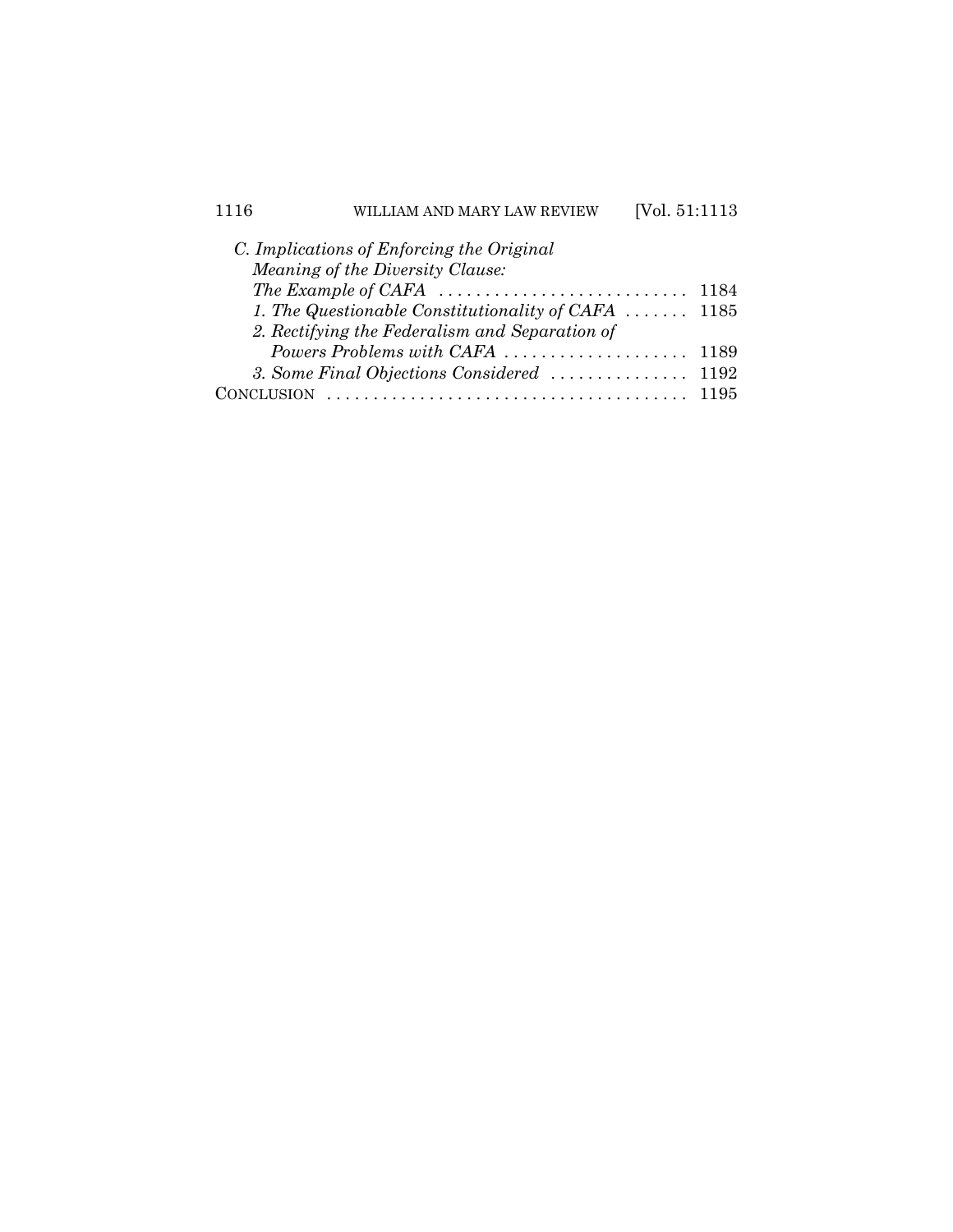#### INTRODUCTION

The Diversity Clause is the Walter Mitty of Article III's jurisdictional grants: staid and pedestrian, nothing new or interesting seems possible to say about it. But like Walter Mitty, the Diversity Clause has unplumbed depths.

The hint that we don't know the Diversity Clause as well as we think we do lies in a jurisdictional puzzle raised by the Class Action Fairness Act (CAFA),<sup>1</sup> passed by Congress in 2005. CAFA's principal goal is to pull large multistate class actions filed in state court into federal court, where its proponents hope that federal judges thanks to their independence from the fundraising pressures of state electoral politics and, perhaps, to Republican success in filling out the ranks of the federal judiciary—will take a sterner hand with the class action bar than their state counterparts.

To achieve that goal, CAFA jettisons the complete diversity rule, allowing federal courts to exercise jurisdiction over multistate class actions if a class action exhibits minimum diversity.<sup>2</sup> Notably, CAFA allows federal courts to consider the citizenship of absent class members before a class has been certified when determining whether minimum diversity exists.<sup>3</sup> As a result, plaintiffs' lawyers cannot park a multistate class action in state court simply by recruiting a nondiverse named plaintiff to sue the defendant. So long as the plaintiff proposes to represent a class that allegedly includes members who live outside the defendant's domicile, the class action is removable at the time it is filed.

Brian Wolfman, Public Citizen's litigation director, pointed out the puzzle raised by CAFA in 1999 testimony to the House Judiciary Committee on an early iteration of CAFA. "When a proposed class action is filed," he said,

<sup>1.</sup> Pub. L. No. 109-2, 119 Stat. 4 (2005) (codified in scattered sections of 28 U.S.C.).

<sup>2.</sup> *See* Class Action Fairness Act § 4(a), 28 U.S.C. § 1332(d)(2) (2006). CAFA assumes that the "complete diversity" requirement of *Strawbridge v. Curtiss*, 7 U.S. (3 Cranch.) 267 (1806), is statutory rather than constitutional, H.R. REP. NO. 108-144, at 10 n.11 (2003), an assumption I accept in this Article.

<sup>3.</sup> *See* 28 U.S.C. § 1332(d)(2).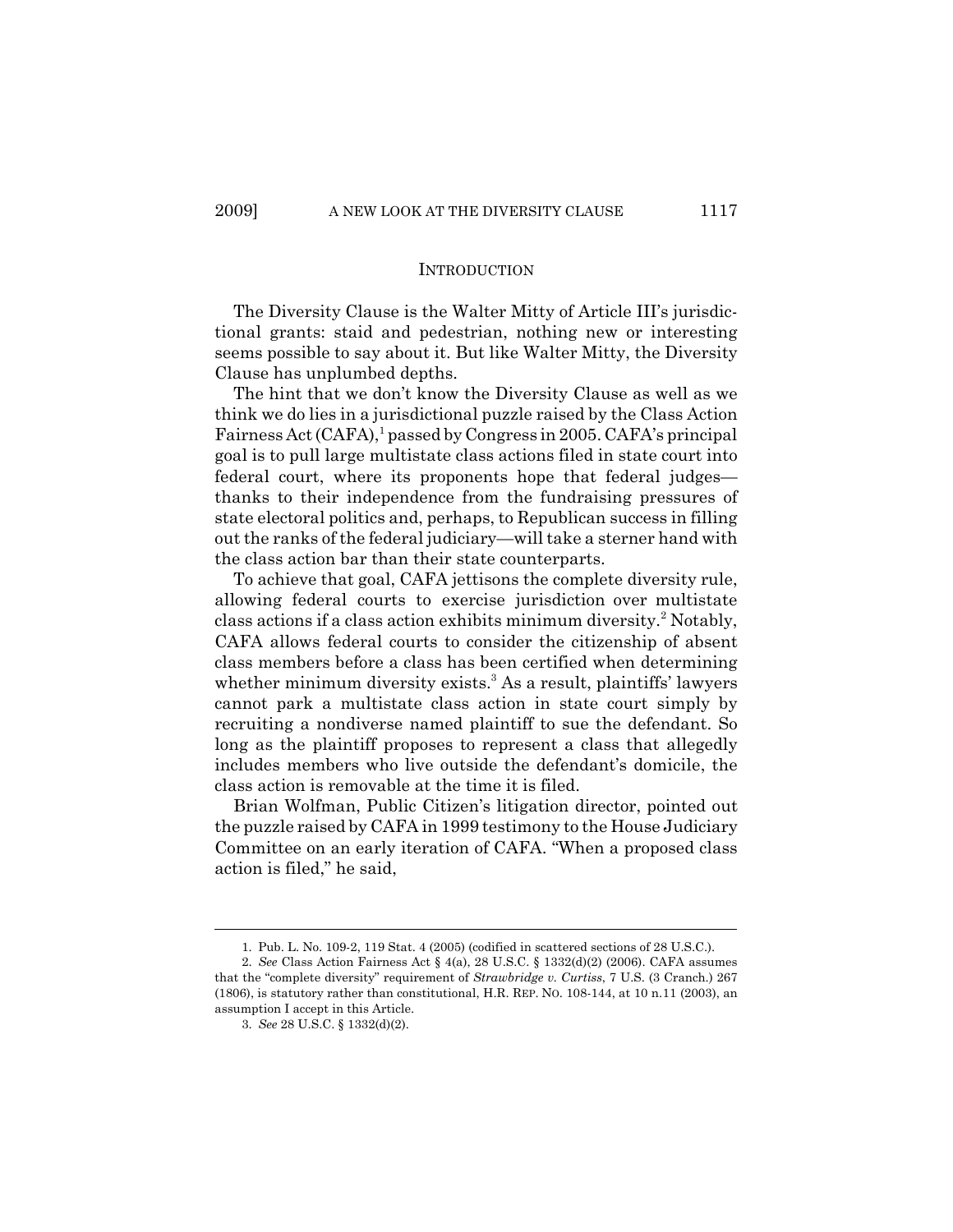the class does not yet exist and a constitutional "controversy" exists only between the named plaintiffs and the defendant.... Put another way, there is no controversy between the absent class members ... and the defendant, and thus it is difficult to imagine how diversity jurisdiction can be constitutionally maintained [based on class members' citizenship] prior to certification of the class.4

As Wolfman suggests, by treating absent members of a proposed class—persons conventionally seen as outside the scope of the suit at the time it is filed—as persons whose citizenship counts toward diversity jurisdiction, CAFA forces us to ask who an Article III "controversy" is "between" for purposes of establishing diversity jurisdiction.

Surprisingly, this elementary question about the meaning of the Diversity Clause hasn't been answered.<sup>5</sup> Answering it—the task of this Article—uncovers something new about the scope of diversity jurisdiction: Diversity jurisdiction is limited to suits in which citizens of different states are within the court's power to bind their

<sup>4.</sup> *Interstate Class Action Jurisdiction Act of 1999 and Workplace Goods Job Growth and Competitiveness Act of 1999: Hearing Before the H. Comm. on the Judiciary*, 106th Cong. 64 (1999) (statement of Brian Wolfman). Wolfman suggested that Article III limits the minimum diversity inquiry to the citizenship of the litigant "parties" before the court. Because, he said, proposed class members in an uncertified class are not "parties," their citizenship does not count in the minimum diversity calculus. *See id*. ("Assume a situation in which the named plaintiff and all the named defendants are citizens of state 'X.' 50% of the proposed class members are also citizens of state 'X,' but 50% of the proposed class members are citizens of states 'Y' or 'Z' .... [I]n the hypothetical, prior to class certification, all of the parties are from the same state–X ... and thus it is difficult to imagine how diversity jurisdiction can be constitutionally maintained in this circumstance prior to certification of the class."). This Article explores the extent to which the original meaning of the phrase "controversies between citizens of different states" supports Wolfman's claims.

<sup>5.</sup> Obviously, the scope of a constitutional case or controversy has received a great deal of attention in the context of federal supplemental jurisdiction, where the Court, of course, defines a "constitutional case" as a grouping of transactionally related claims. United Mine Workers v. Gibbs, 383 U.S. 715 (1966). *But see* Richard A. Matasar, *Rediscovering "One Constitutional Case": Procedural Rules and Rejection of the* Gibbs *Test for Supplemental Jurisdiction*, 71 CAL. L. REV. 1399 (1983) (arguing that a constitutional case comprises whatever grouping of claims Congress authorizes parties to join as a litigative unit). Federal jurisdiction doctrine has, however, overlooked a very basic question about the scope of a constitutional case or controversy: namely, whose claims are "before the court" and therefore part of the jurisdictional calculus when deciding when *original* jurisdiction exists based on the "character of the parties"? That question has never been answered and, indeed, is rarely ever asked.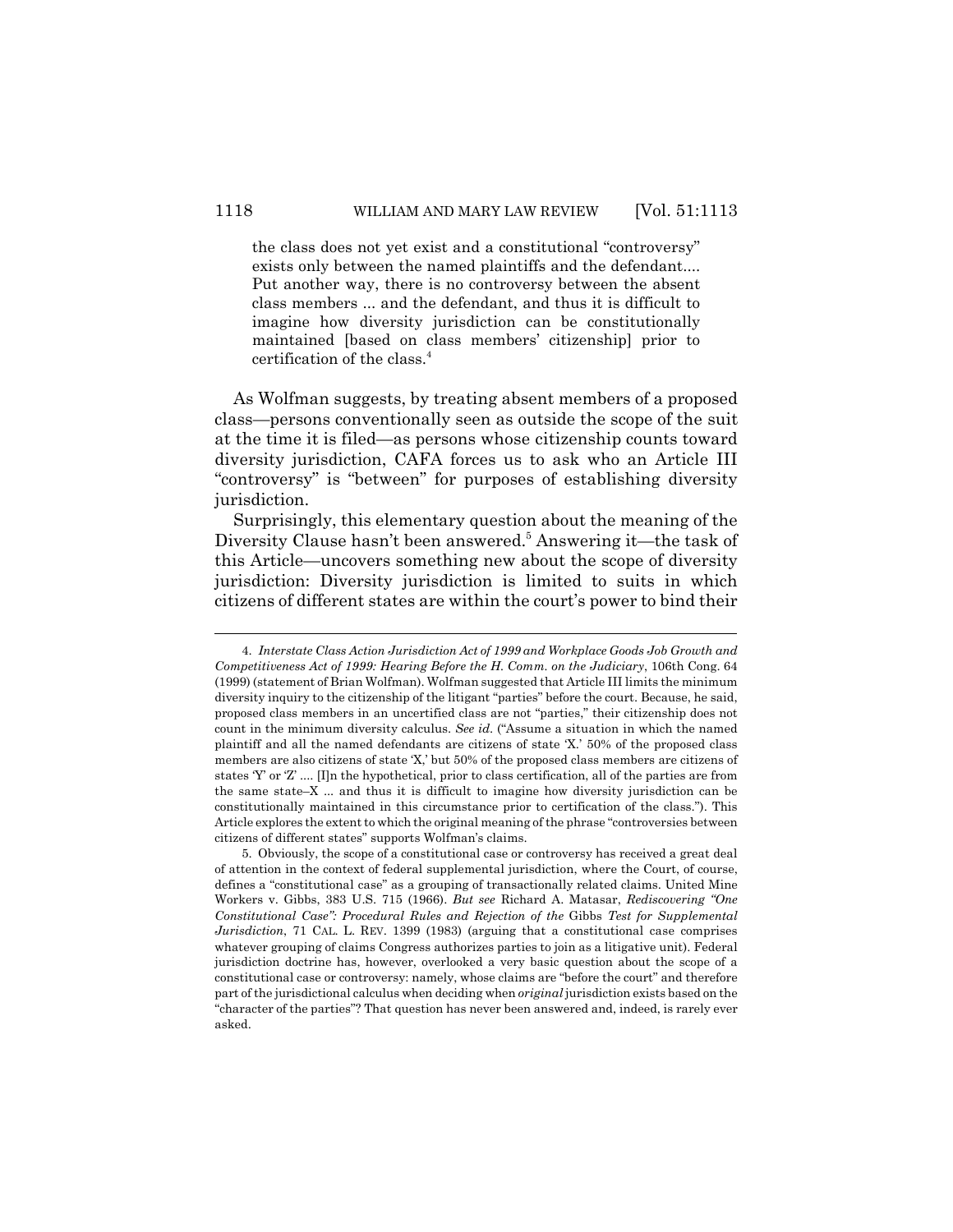interests.<sup>6</sup> In other words, contrary to received wisdom, the constitutional reach of diversity jurisdiction and the constitutional scope of federal courts' power to issue preclusive judgments are linked.

The argument rests on the original meaning of an Article III controversy. As I show, an Article III controversy is a "suit," and "suits" were defined in the eighteenth century to exist only "between" the "parties to the suit," persons who had been brought "before" the court in a way that allowed it to bind their rights. Because an Article III "controversy" subsists between persons who can be bound by federal judgments, those persons' citizenship—but no others—may be considered in the diversity jurisdiction calculus.

Showing that Article III's most familiar clause is also its most misunderstood takes some work. The argument builds over five parts. Parts I and II take some time to do some necessary groundclearing. Because the argument is based on new evidence about the original meaning of an Article III "controversy," Part I begins with a short overview of "original meaning" originalism, a frequently misunderstood interpretive method.

<sup>6.</sup> In this Article, I use the terms "preclusive power," "preclusive reach" of federal courts, and "federal courts' power to bind" as shorthand for satisfaction of adequate notice and other procedural due process protections required to bind litigants' interests. *See, e.g.*, Taylor v. Sturgell, 128 S. Ct. 2161, 2166 (2008). I do not use "power to bind" to mean the court's "power in light of all relevant constitutional restraints," because a federal court's power to bind in this sense depends on whether it has subject matter jurisdiction. *See, e.g.*, Stoll v. Gottlieb, 305 U.S. 165 (1938) (stating that the binding effect of former adjudication presumes court had subject matter jurisdiction over the litigation).

<sup>&</sup>quot;Personal jurisdiction" is also used as a loose synonym for the "power to bind." *See, e.g.*, Ariel Waldman, *Allocating the Burden of Proof in Rule 60(b)(4) Motions To Vacate a Default Judgment for Lack of Jurisdiction*, 68 U. CHI. L. REV. 521, 522 (2001). I avoid using the term in that sense here, due to confusion about the relationship between personal jurisdiction and the power to bind absent class members and other persons in relationships of privity with named parties. *See infra* notes 261-73 and accompanying text (discussing the debate over whether the opt out requirement in damages class actions should be treated as a due process requirement for exercise of personal jurisdiction over class members or as a separate freestanding due process restraint on courts' power to bind class members); *see also* RESTATEMENT (SECOND) OF THE LAW OF JUDGMENTS § 41f (1982) (noting that jurisdiction over absentees is not a prerequisite for binding absentees represented by named parties; the power to bind such absentees turns on analytically separate requirements for establishing a relationship of privity through representation). To avoid confusion, I use "personal jurisdiction" in a narrow sense, to refer to the due process principles defining the extraterritorial reach of compulsory process, while using the term "preclusive power" or "power to bind" to refer to courts' power to issue binding, preclusive judgments as a general matter.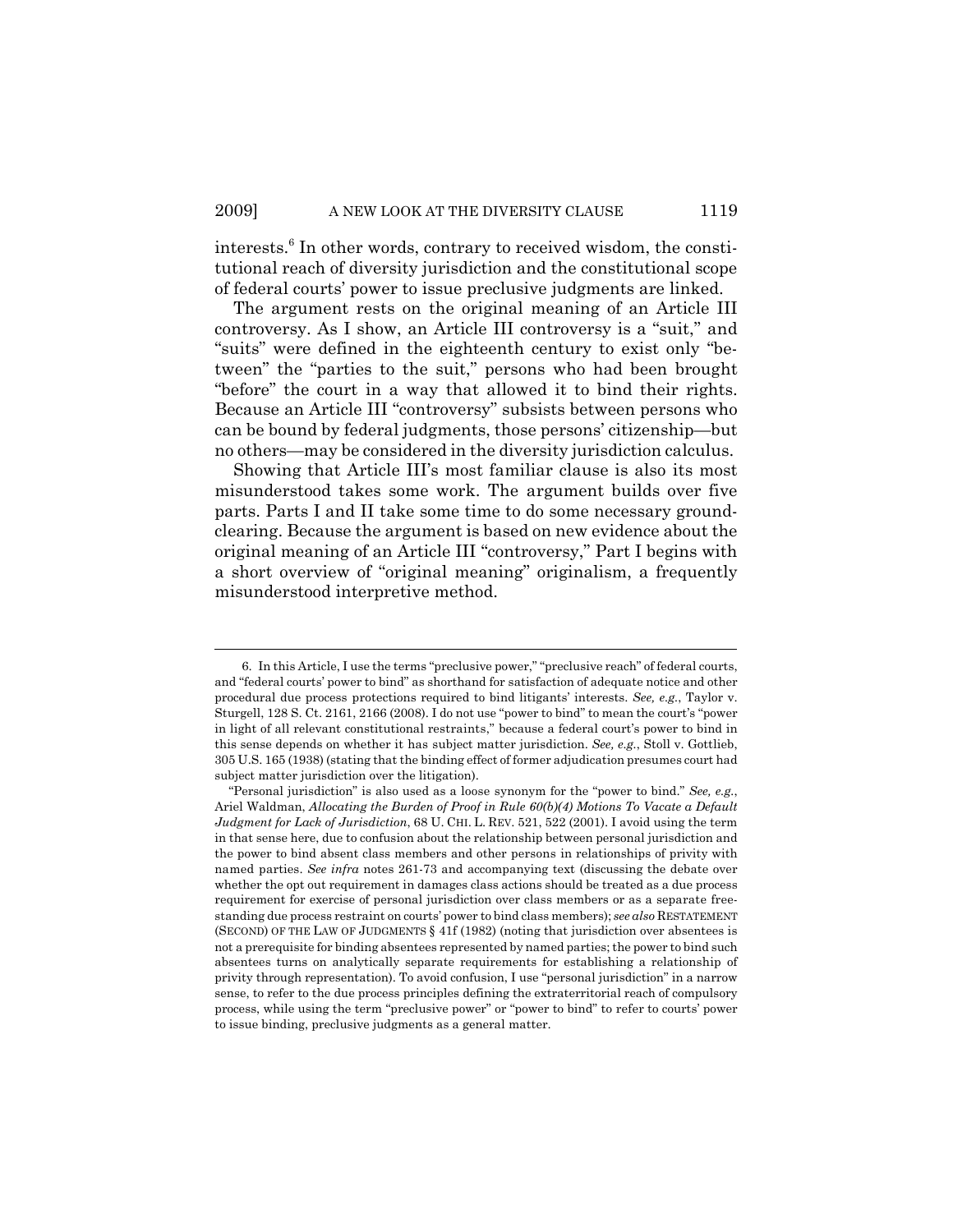To forestall initial resistance to the argument based on its apparent novelty, Part II shows that the interpretation advanced herein isn't novel. It was advanced soon after the Constitution's ratification, only to be discarded by later courts and forgotten by commentators.

The Article then delves into the key evidence of the Clause's meaning, drawn from preratification sources. I develop this argument in two parts. Part III shows that one of the conventional meanings of "controversies" was "suits" and that "suits" in the eighteenth century were defined to exist only between those within a court's power to bind. Part IV then shows that the text of Article III requires us to interpret "controversies" to mean suits and excludes broader interpretations of the term.

With the hidden dimensions of the Diversity Clause revealed, Part V ends by exploring two larger ramifications of the Clause's original meaning. First, recovering its original meaning reveals how Article III and the standards governing nonparty preclusion combine to protect states from jurisdictional encroachment by federal courts. Second, the original meaning of the Clause also provides a powerful textual basis for involving Congress in important decisions about the outer reach of federal preclusion. I illustrate both of these points, and show how they are related, by applying the original meaning of the Diversity Clause to resolve questions about the constitutionality of CAFA.

# I. THE METHOD EXPLAINED

Led by Justice Scalia, a new generation of originalists has rejected a search for the Framers' intentions and reframed originalism as a search for the meaning that reasonable readers of English within the Framers' linguistic community would assign to the Constitution's words.<sup>7</sup> Below, I follow this general approach,

<sup>7.</sup> For various descriptions of this approach, see, for example, Randy Barnett, *An Originalism for Nonoriginalists*, 45 LOY. L. REV. 611 (1999); Gary Lawson & Guy Seidman, *Originalism as a Legal Enterprise*, 23 CONST. COMMENT. 47 (2006); Lawrence B. Solum, *Semantic Originalism* (Illinois Public Law Research Paper 07-24, 2008), *available at* http://papers.ssrn.com/sol3/papers.cfm?abstract\_id=1120244.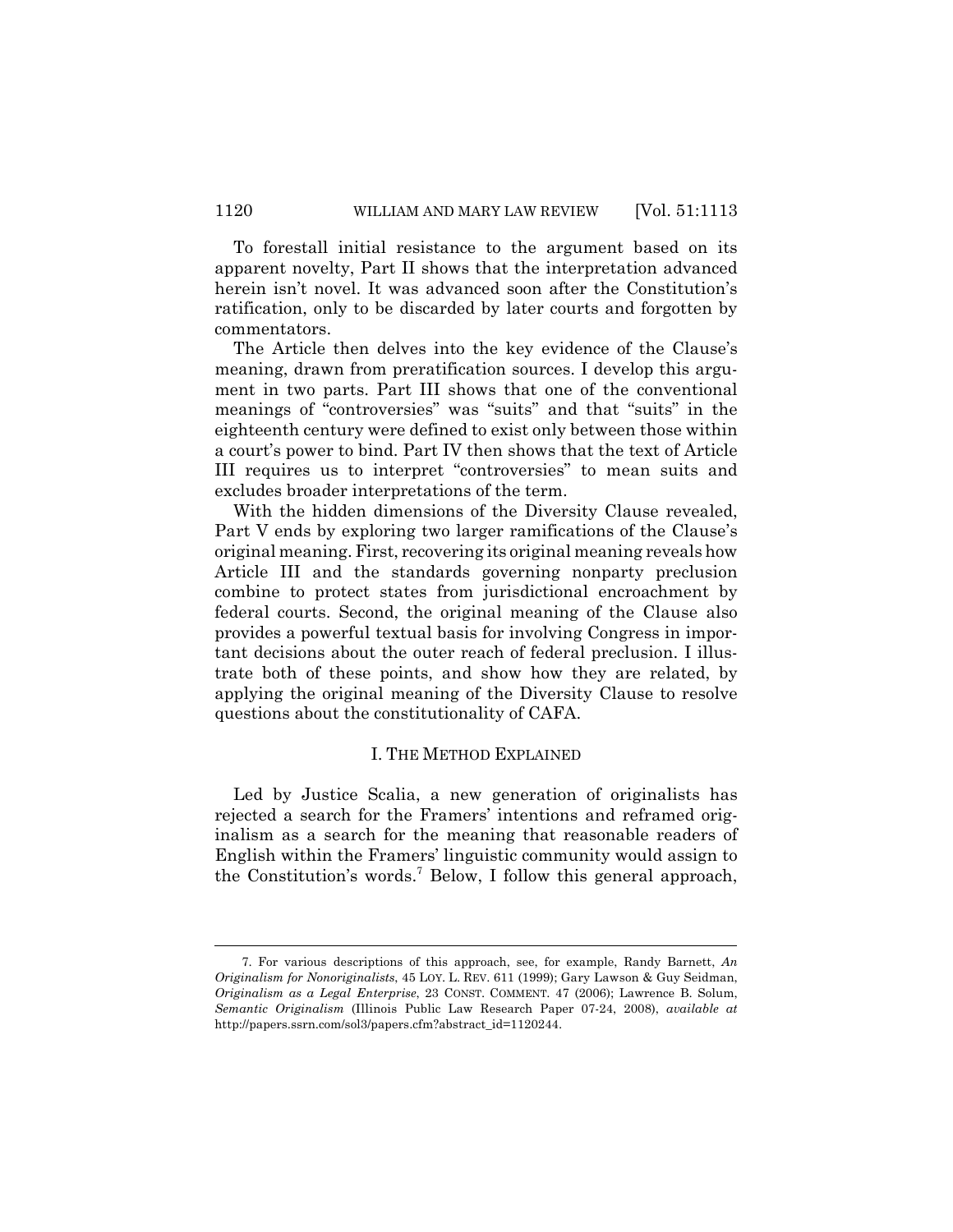which its practitioners call "original meaning" originalism or "semantic originalism."8

The distinction between older "original intent" originalism and modern "original meaning" originalism is often misunderstood. Accordingly, before diving into the evidence of the Diversity Clause's original meaning, a quick overview of the method pursued is necessary both to clarify the hierarchy of evidence of original meaning on which I rely and to define some originalist terminology—particularly the distinction between "interpretation" and "construction"—that will be used later in the argument.

#### *A. Evidence of Original Meaning*

Original meaning originalists agree on a hierarchy of source material. At the top of the pyramid are publicly available examples of the conventional meaning ascribed to words by members of the Framers' linguistic community, including dictionaries, treatises, and (especially when words were used in a technical legal sense) cases.<sup>9</sup>

"Almost all originalists agree, explicitly or implicitly, that the meaning ... of a given Constitutional provision was fixed at the time the provision was framed and ratified."10 As a result, postenactment evidence of usage, which may reflect changes in meaning after ratification, "ranks fairly low down on the hierarchy of reliable evidence concerning original meaning."11

<sup>8.</sup> This Article accepts this method without spending time defending any particular normative justification for originalism. As a practical matter, the specific reasons one comes to originalism shape its application only in a subset of special interpretive problems, where the evidence of conventional meaning fails to identify a unique interpretive solution—a point explained more fully below. Outside this subset, however, conventional "original meaning" originalists, despite diverging at the level of theory, have converged around a shared family of interpretive methods. When, as in this Article, these methods can supply interpretive solutions to a constitutional question, deep intramural debates about the normative foundations of originalism are, at least for originalism's adherents, a distraction. For our purposes, it is enough to note that all of the various originalist camps share a basic formalist commitment to treating the Constitution as a set of instructions that entrenches meaning against future generations.

<sup>9.</sup> *See, e.g.*, Stephen G. Calabresi & Saikrishna Prakash, *The President's Power To Execute the Laws*, 104 YALE L.J. 541, 552 n.35 (1994).

<sup>10.</sup> Solum, *supra* note 7, at 2.

<sup>11.</sup> Gary Lawson, *Delegation and Original Meaning*, 88 VA. L. REV. 327, 398 (2002).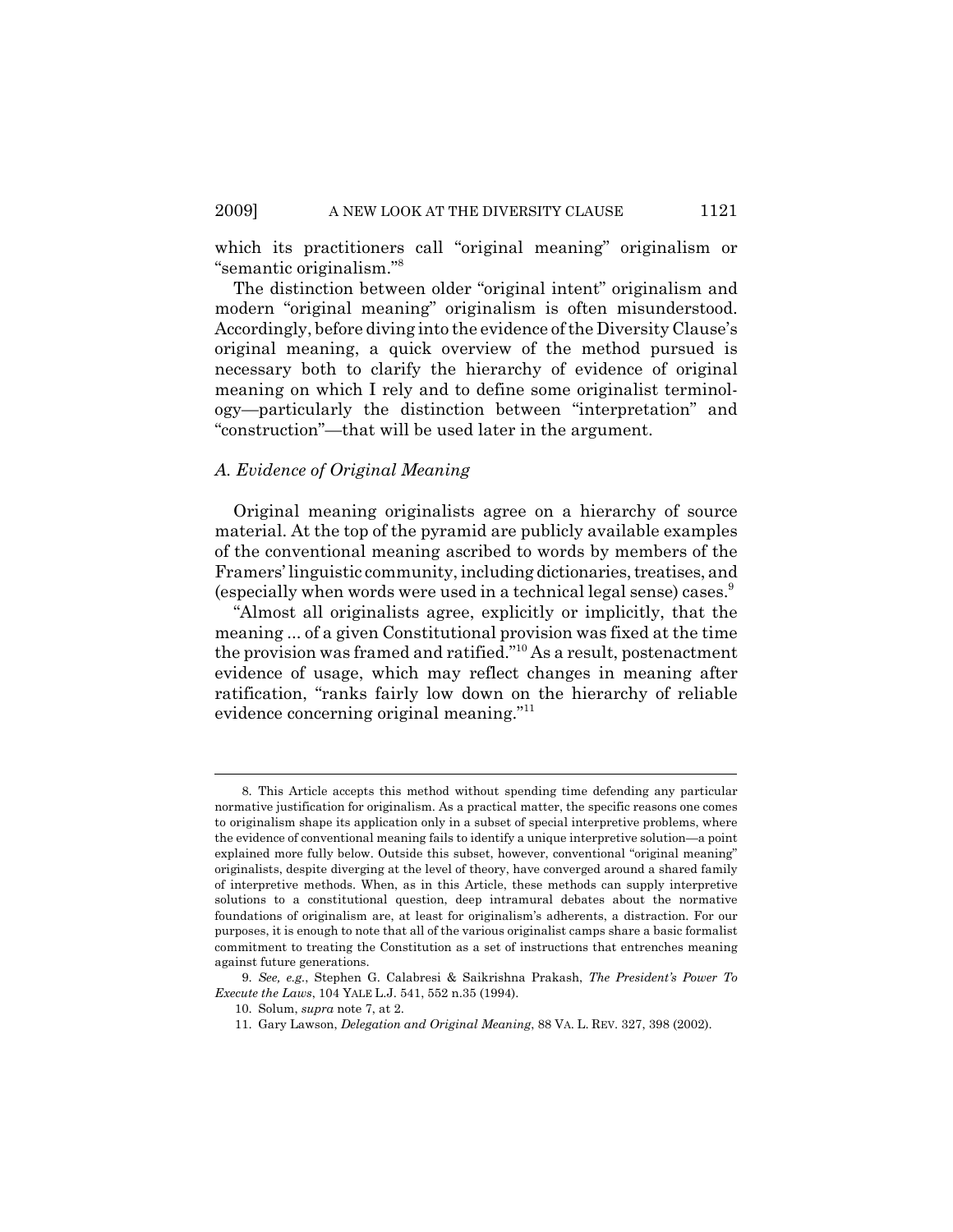Where the Constitution's words were conventionally used in more than one way prior to ratification, the Constitution's meaning isn't necessarily ambiguous. Originalists agree that holistic interpretation of the text, taking account of intratextual inferences from surrounding words and clauses, may disambiguate the text when one of two conventional meanings of a term is (1) inconsistent with the necessary implications of words immediately surrounding it, or (2) inconsistent with parallel use of the term in surrounding clauses.12

The "general point or purpose" of a text may also clarify the sense in which a word is used when the general reader would have relied on that purpose to make sense of the text.<sup>13</sup> It does not matter that "bank" means "financial institution" as well as "river bank" if the word appears in a river navigation chart. When a word's conventional meaning differs depending on context, ascertaining its meaning requires conventional *judgments* in light of contextual information that ordinary interpreters would treat as determinative.

Because "no tool of interpretation is a magic bullet,"<sup>14</sup> the meaning of a word extracted from dictionaries, intratextual interpolation, and publicly available context must "be checked against readings generated by other lenses."15 Those lenses, in order of probative value, include: (1) publicly available preratification interpretations that "reveal something about the ... meaning [of] the [Constitution's] text" by "those who had the recognized political authority to ratify it into law,"<sup>16</sup> and  $(2)$  the secret records of the Constitutional Convention, when they "display[ ] how the text of the Constitution was originally understood and used" by the Framers' interpretive community.<sup>17</sup>

<sup>12.</sup> Akhil Reed Amar, *Intratextualism*, 112 HARV. L. REV. 748, 795 (1999); *see also* Solum, *supra* note 7, at 105 ("[C]lause meaning is bound by the publicly available context, and the whole of the constitutional text is indisputably part of that.").

<sup>13.</sup> Solum, *supra* note 7, at 53.

<sup>14.</sup> Amar, *supra* note 12, at 801.

<sup>15.</sup> *Id.*

<sup>16.</sup> Calabresi & Prakash, *supra* note 9, at 553.

<sup>17.</sup> Vesan Kesavan & Michael Stokes Paulsen, *The Interpretive Force of the Constitution's Secret Drafting History*, 91 GEO. L.J. 1113, 1118 (2003); *see also* Akhil Amar, *The Supreme Court 1999 Term: The Document and the Doctrine*, 114 HARV. L. REV. 26, 47 n.65 (2000) ("Details of legislative history invisible to ratifiers and later generations of ordinary Americans should never trump the text itself, though drafting history can at times help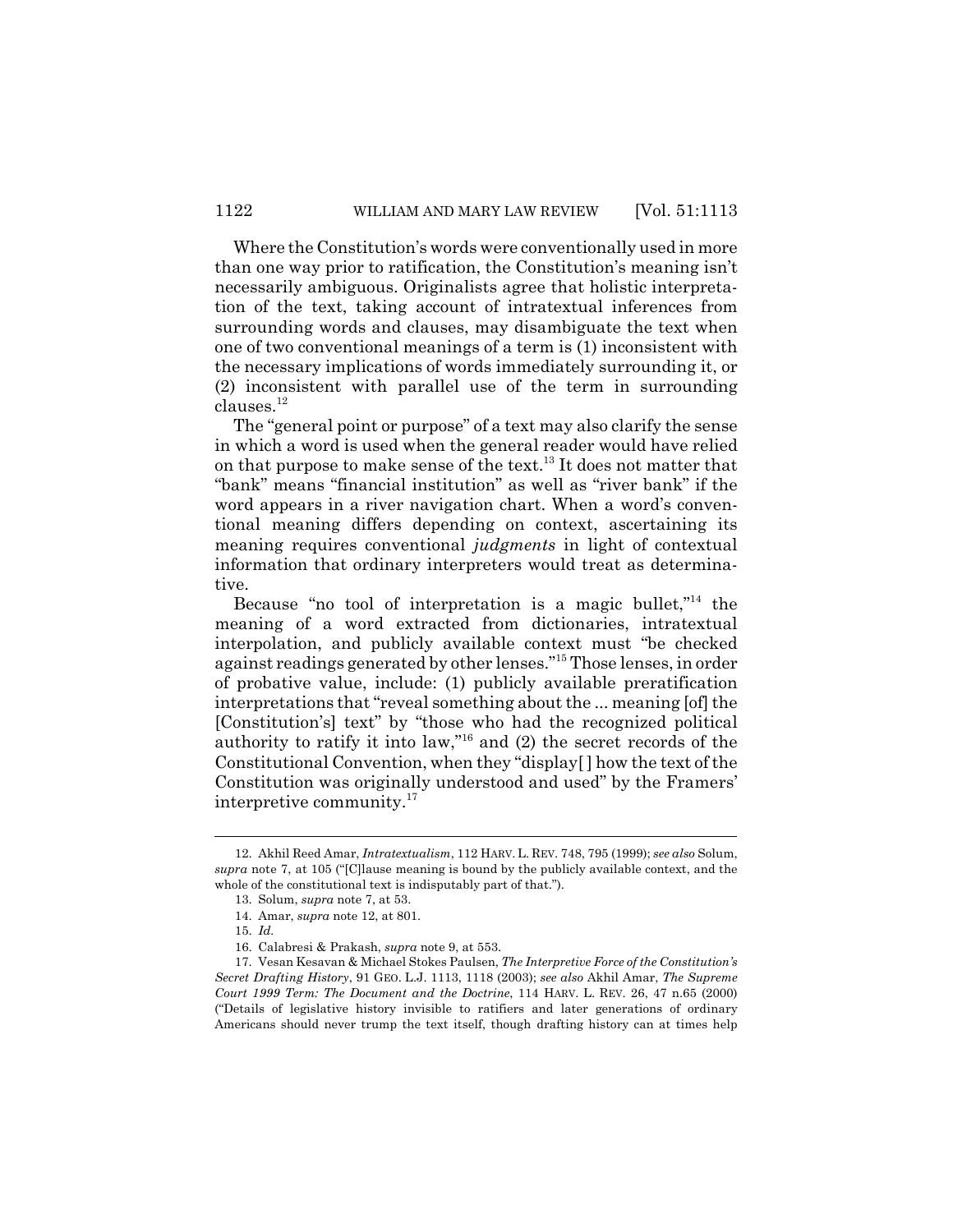#### 2009] A NEW LOOK AT THE DIVERSITY CLAUSE 1123

Finally, originalists of various normative stripes agree that constitutional meaning is the "more likely correct" meaning, based on all of the above evidence.18 Alternative burdens—proof beyond a reasonable doubt or "clear statements"—would guarantee that the Constitution, in most major cases, cannot fulfill its settlement function.<sup>19</sup>

#### *B. A Note on Interpretation and Construction*

The new originalism distinguishes what Keith Whittington calls acts of "constitutional construction" from acts of "interpretation."20 Interpretation uncovers the range of meanings that a word considered in context might bear. Construction selects one of several available meanings as the operative meaning of a constitutional word or phrase, or when the meaning is vague, formulates rules for applying the text to everyday problems of litigation.<sup>21</sup>

Within the field in which construction takes over from interpretation, the normative values that lead an interpreter to originalism come to the fore. As Randy Barnett explains, "So long as we stay within the frame provided by the original meaning of the text, our choice of specific rules to decide cases may be influenced by other considerations, such as justice or precedent, depending on what it is we think makes a constitution binding."<sup>22</sup>

Because construction is dependent on different normative commitments, constructions of different clauses of the Constitution may vary widely among different self-described originalists.<sup>23</sup> However, for purposes of this Article, those normative commitments are largely irrelevant. My analysis of the meaning of the Diversity

highlight certain features of the text.").

<sup>18.</sup> Barnett, *supra* note 7, at 649 (citing Richard S. Kay, *Adherence to the Original Intentions in Constitutional Adjudication: Three Objections and Responses*, 82 NW. U. L. REV. 226, 244 (1988)).

<sup>19.</sup> Gary Lawson, *Legal Indeterminacy: Its Cause and Cure*, 19 HARV. J.L. & PUB. POL'Y 411, 417-21 (1995) (making this point, while noting the risk that lowering the standard of proof too low may blind us to genuine indeterminacy).

<sup>20.</sup> KEITH E. WHITTINGTON, CONSTITUTIONAL CONSTRUCTIONS: DIVIDED POWERS AND CONSTITUTIONAL MEANING 3-5 (1999).

<sup>21.</sup> *Id*. at 3-9; Solum, *supra* note 7, at 67.

<sup>22.</sup> Randy E. Barnett, *The Original Meaning of the Commerce Clause*, 68 U. CHI. L. REV. 101, 111 (2001).

<sup>23.</sup> *Id.*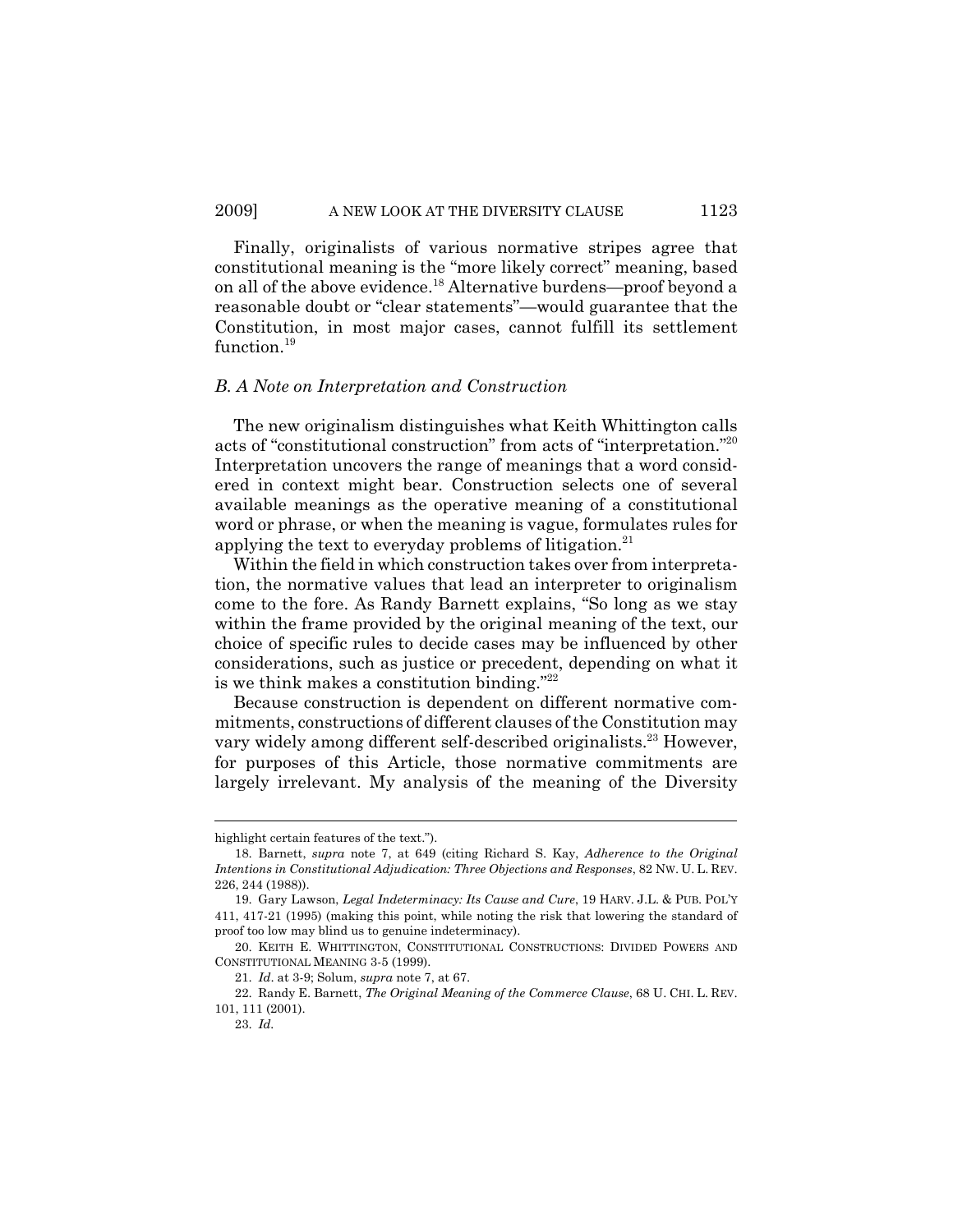Clause operates at the level of interpretation rather than construction: it seeks to establish the outer limits of the Clause's original meaning.24

#### II. THE RISE AND FALL OF THE ORIGINAL DIVERSITY CLAUSE

Even though preratification evidence of meaning of the Constitution's text is primary,  $25$  I begin by reviewing postenactment interpretations of the Diversity Clause.

This is necessary to dispel a mistaken basis for initial resistance to my argument. Novel readings of a constitutional text arouse natural skepticism.<sup>26</sup> And this Article advances a reading of the Diversity Clause that will strike many as novel: I argue that diversity jurisdiction exists only where "parties" to a federal suit, defined as persons whom courts are authorized to bind, are citizens of different states. This interpretation turns on evidence of the original meaning of the term "controversy," which I will show means "suits," and on the original meaning of the term "suit," which I will show was defined to subsist only "between" persons who were subject to the court's preclusive power. Put simply, "controversies between citizens of different states" are "suits between persons whose interests the court is authorized to bind."<sup>27</sup>

<sup>24.</sup> At a key juncture, I make two moves that are pervasive in originalist scholarship: (1) using the canon that careful word-choices should be given distinct legal effect, and (2) an ascription to the Framers of a general purpose to communicate intelligibly. *See, e.g.*, John F. Manning, *What Divides Textualists from Purposivists*, 106 COLUM. L. REV. 70, 76 (2006) (noting that textualists pervasively rely on these moves to resolve semantic ambiguity). It is not clear that all originalists would categorize both of these moves as acts of interpretation, although most would classify the latter as an "interpretive" move, at least in some contexts. *Compare* Solum, *supra* note 7, at 78-79 (categorizing use of traditional interpretive rules as a "theory of construction"), *with id.* at 56 (suggesting semantic "opacity" may favor construing words as terms of art, when doing so renders text intelligible). Even so, my claim is that because these moves are so widely accepted among originalists, originalists with different normative commitments are likely to agree that these moves are part of the toolkit for defining the outer *acceptable* meaning of the text even if we assume these moves constitute acts of "construction."

<sup>25.</sup> *See supra* note 11 and accompanying text.

<sup>26.</sup> *See, e.g.*, Gary Lawson & Guy Seidman, *The First "Establishment" Clause: Article VII and the Post-Constitutional Confederation*, 78 NOTREDAME L. REV. 83, 92 (2002) ("If no actual person held a mental state corresponding to a particular meaning *Z*, it gets trickier to determine whether *Z* could ever be the correct meaning.").

<sup>27.</sup> U.S. CONST. art. III, § 2.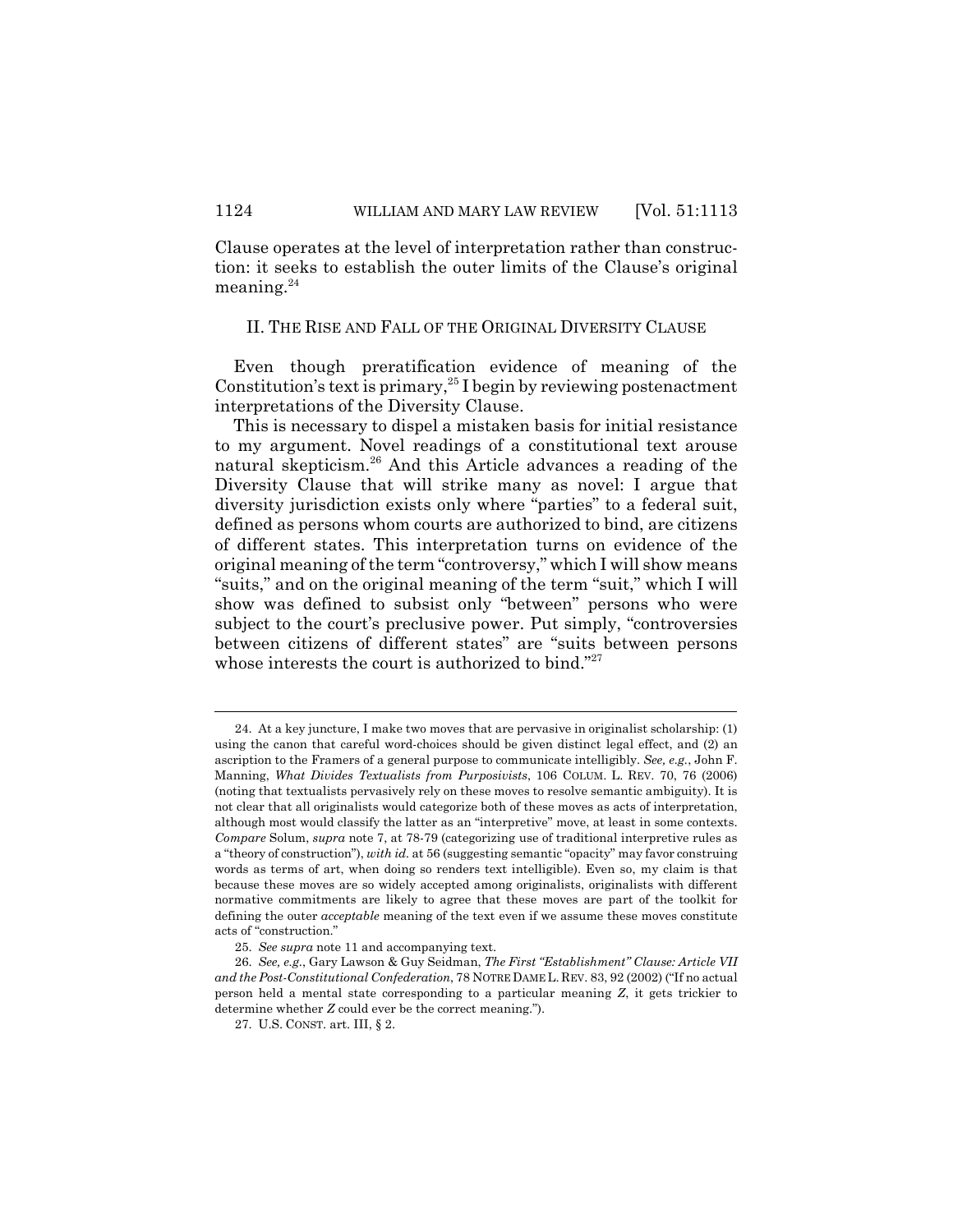This claim about the meaning of Article III "controversies" is not new. It was advanced, postratification, by John Marshall as a member of Congress, opposed by Alexander Hamilton, and adopted, in part, in *Osborn v. Bank of the United States*, 28 only to be discarded by later courts and forgotten by commentators. This Part briefly recounts that history. Parts III and IV then show that Marshall's view is strongly supported by the preratification evidence of Article III's original meaning.

# *A. The Marshall-Hamilton Debate over the Meaning of Controversies Between Citizens of Different States*

Article III's jurisdictional menu grants federal courts subject matter jurisdiction over an enumerated set of cases and controversies. Some of these turn on the nature of the questions litigated—for example, "[c]ases ... arising under this Constitution, the laws of the United States, and Treaties made ... under their Authority"—while others turn on the configuration of persons "between" whom a controversy subsists—for example, "[c]ontroversies ... between Citizens of different States" or "between ... States."29 In the wake of the Constitution's ratification, a debate arose about how to construe the latter Heads of Jurisdiction. Alexander Hamilton suggested they turn on the identity of persons "interested" in the underlying dispute out of which the suit arose, even if those persons were not capable of being bound by judgments in the suit. Marshall, by contrast, argued they turn on the "character of the litigant parties" in the filed suit—that is the persons who could be bound by the court's judgments.

The debate was joined in *Fowler v. Lindsay*, 30 a case involving a dispute to land claimed under grants from Connecticut and New York. After the Connecticut grantees instituted an ejectment action in Connecticut's district court, the defendants, fearing a biased jury had been impaneled, removed the case to the Supreme Court, invoking the Court's original jurisdiction over "controversies between states."31

<sup>28. 22</sup> U.S. (1 Wheat.) 738 (1824).

<sup>29.</sup> U.S. CONST. art. III, § 2.

<sup>30. 3</sup> U.S. (3 Dall.) 411, 411 (1799).

<sup>31.</sup> *See* Julius Goebel, Jr., *The Connecticut Gore Controversy*, *in* 1 THE LAW PRACTICE OF ALEXANDER HAMILTON 663-71 (Julius Goebel, Jr. ed., 1964) [hereinafter 1 HAMILTON].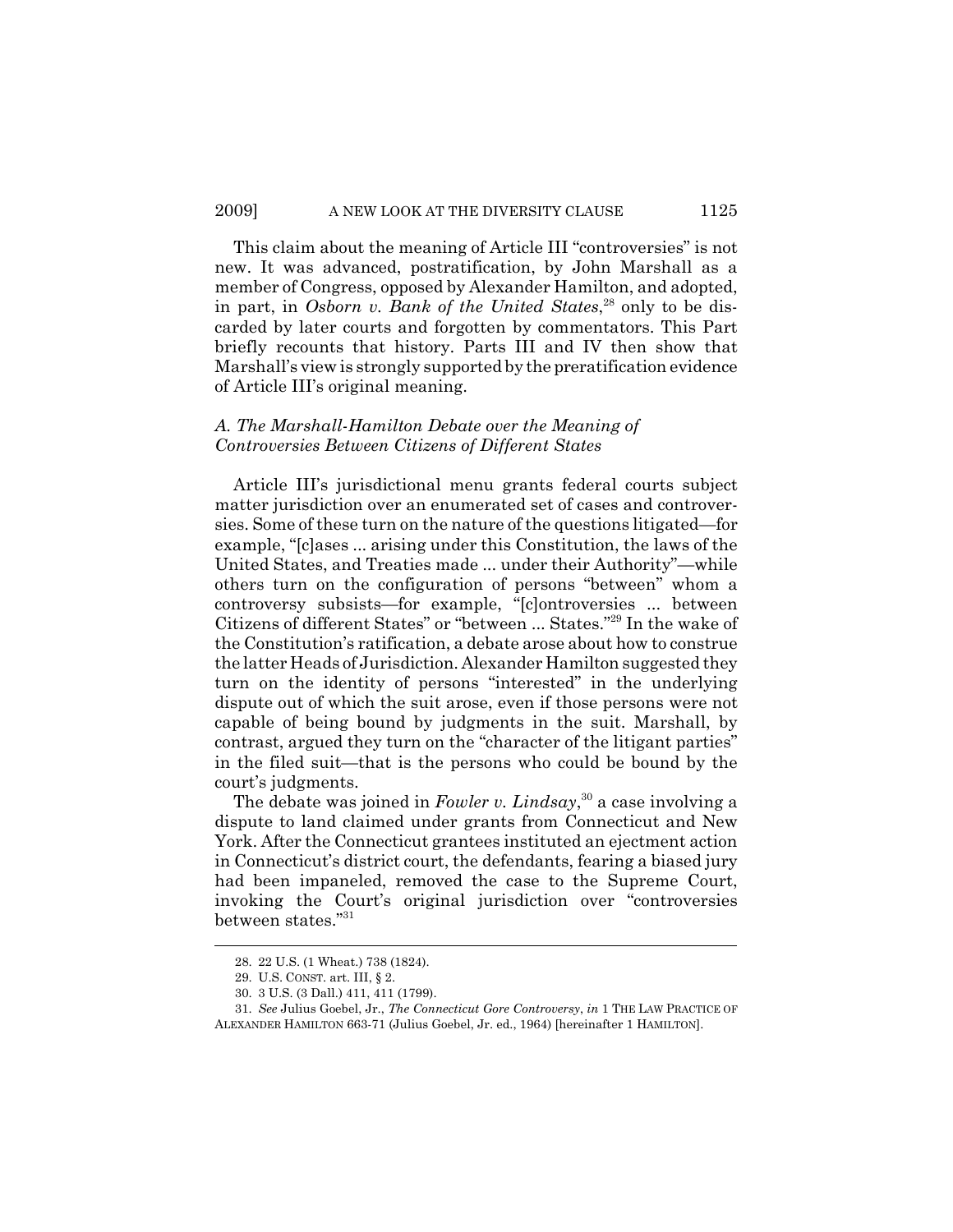As neither Connecticut nor New York were actually litigants in the suit, the defendants' theory of original jurisdiction may seem odd. The theory, however, had been laid out by Alexander Hamilton, the counsel for the New York defendants. In response to the natural objection that the Supreme Court lacked original jurisdiction because no state was, in fact, a party to the controversy, he argued that Connecticut and New York were *interested* in the underlying dispute, which concerned which state could properly lay claim to the territory at issue. To construe jurisdiction to depend on whether a state is a "*party to the suit*, that is Plff. or Deft.," he said, "would derogate from the end and view of the Constitution"—to preserve the "public tranquillity."32 Rather, he contended, both the Judiciary Act and Article III permit the Supreme Court to exercise original jurisdiction whenever a state is "a party in *interest*" to the larger dispute, not simply when the state "is a suitor, Plff. or Deft."<sup>33</sup>

Hamilton's argument did not carry the day in *Fowler*. Justice Washington's opinion for the Court and Justice Cushing's concurrence held that "cases" and "controversies" enumerated in Article III are "suits," not disputes, and that the Supreme Court's original jurisdiction over controversies between different states therefore turns on whether states are "parties[ ] to the suits."34 The states, the Court held, did not qualify.35

Beyond venturing that states' interests in the underlying dispute did not qualify them as jurisdictional parties, *Fowler* did not define "parties to the suit." A year later, as a member of Congress, then-Rep. John Marshall offered one definition: a party to an Article III "controversy," or suit, he said, is someone who "come[s] into court, who can be reached by its process, and bound by its power."<sup>36</sup>

As we will see, that's the right reading of Article III. Hamilton's interpretation, by contrast, is a specious, if clever, piece of advocacy. Unfortunately, Marshall's interpretation never took hold—and he is largely to blame. As Chief Justice, he took a slightly different

<sup>32.</sup> Fowler v. Lindsay, Minutes of the Circuit Court, District of Connecticut, April Term, 1798, *in* 1 HAMILTON, *supra* note 31, at 682.

<sup>33.</sup> *Id.*

<sup>34.</sup> *Fowler*, 3 U.S. (3 Dall.) at 412; *id*. at 414 (Cushing, J., concurring).

<sup>35.</sup> *Id.* at 412 (majority opinion).

<sup>36.</sup> John Marshall, Speech Delivered in the House of Representatives of the United States, on the Resolutions of the Hon. Edward Livingston, Relative to Thomas Nash, Alias Jonathan Robbins (1800), *reprinted in* 4 THE PAPERS OF JOHN MARSHALL 82, 95-96 (Charles T. Cullen ed., 1984) [hereinafter 4 MARSHALL].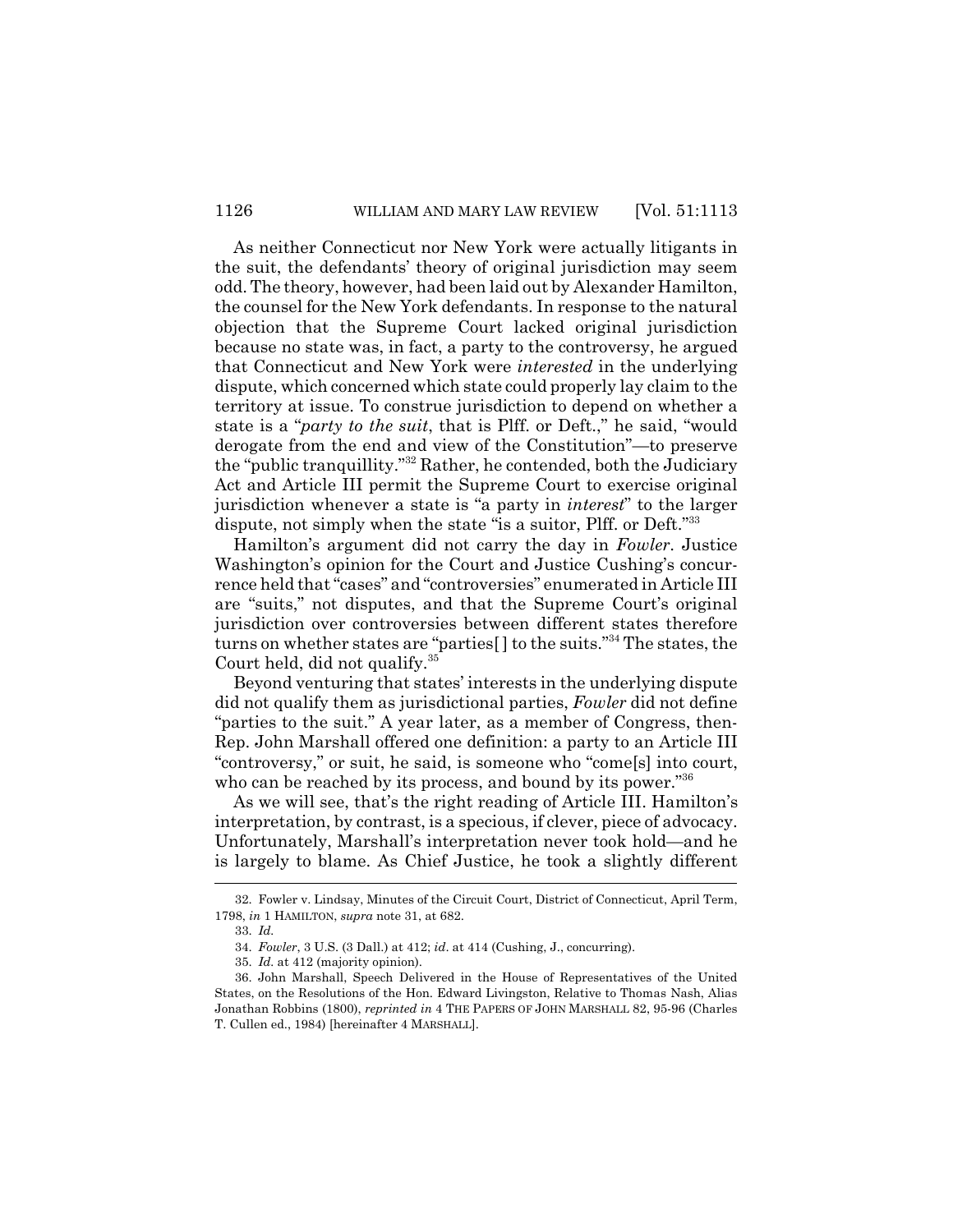view of the identity of a "party" to an Article III case or controversy in *Osborn v. Bank of the United States*, a case involving a suit by the Bank of the United States against the Treasurer of Ohio.<sup>37</sup> Marshall's narrow construction helped him reach a politically desirable outcome, but proved unworkable in the long run.

#### *B. Marshall's Pyrrhic Victory*

*Osborn* asked the Court to resolve a dispute about the scope of state immunity under the Eleventh Amendment, which bars federal jurisdiction over suits brought by citizens of one state against another state.<sup>38</sup> The National Bank had filed suit to recover taxes unconstitutionally levied against it by Ohio's treasurer.<sup>39</sup> Although Ohio's attempt to tax the Bank violated Marshall's ruling in *McCulloch v. Maryland* that the Bank was immune from state taxation,40 the State hoped to evade *McCulloch* by invoking its own immunity from suit under the Eleventh Amendment.<sup>41</sup> The Bank, in turn, anticipated that problem and named the state treasurer, Osborn, as a party-defendant, but not the State itself.<sup>42</sup>

Osborn argued that the suit was really against Ohio, not Osborn, because Ohio was substantially interested in the outcome—if Osborn lost, after all, the State would lose tax revenue.<sup>43</sup> Marshall responded by drawing a parallel between the Eleventh Amendment and Article III.<sup>44</sup> Article III's controversy-denominated Heads of Jurisdiction, he said, turn on the "character of the parties" to the suit.45 Immunity under the Eleventh Amendment turns on whether the State is a party to a suit.<sup>46</sup> The Eleventh Amendment and Article III, he argued, should be interpreted *in pari materia*. 47

But, at this juncture, Marshall turned away from his earlier claim that a "party" to a controversy, or "suit," is someone who can be

<sup>37. 22</sup> U.S. (9 Wheat.) 738, 819 (1824).

<sup>38.</sup> *Id*. at 829.

<sup>39.</sup> *Id.* at 739-40.

<sup>40. 17</sup> U.S. (4 Wheat.) 316, 390-91 (1819).

<sup>41.</sup> *Osborn*, 22 U.S. (9 Wheat.) at 829.

<sup>42.</sup> *Id.* at 739-40.

<sup>43.</sup> *Id.* at 754-55.

<sup>44.</sup> *Id.* at 850-58.

<sup>45.</sup> *Id.* at 856-57.

<sup>46.</sup> *Id.*

<sup>47.</sup> *Id.*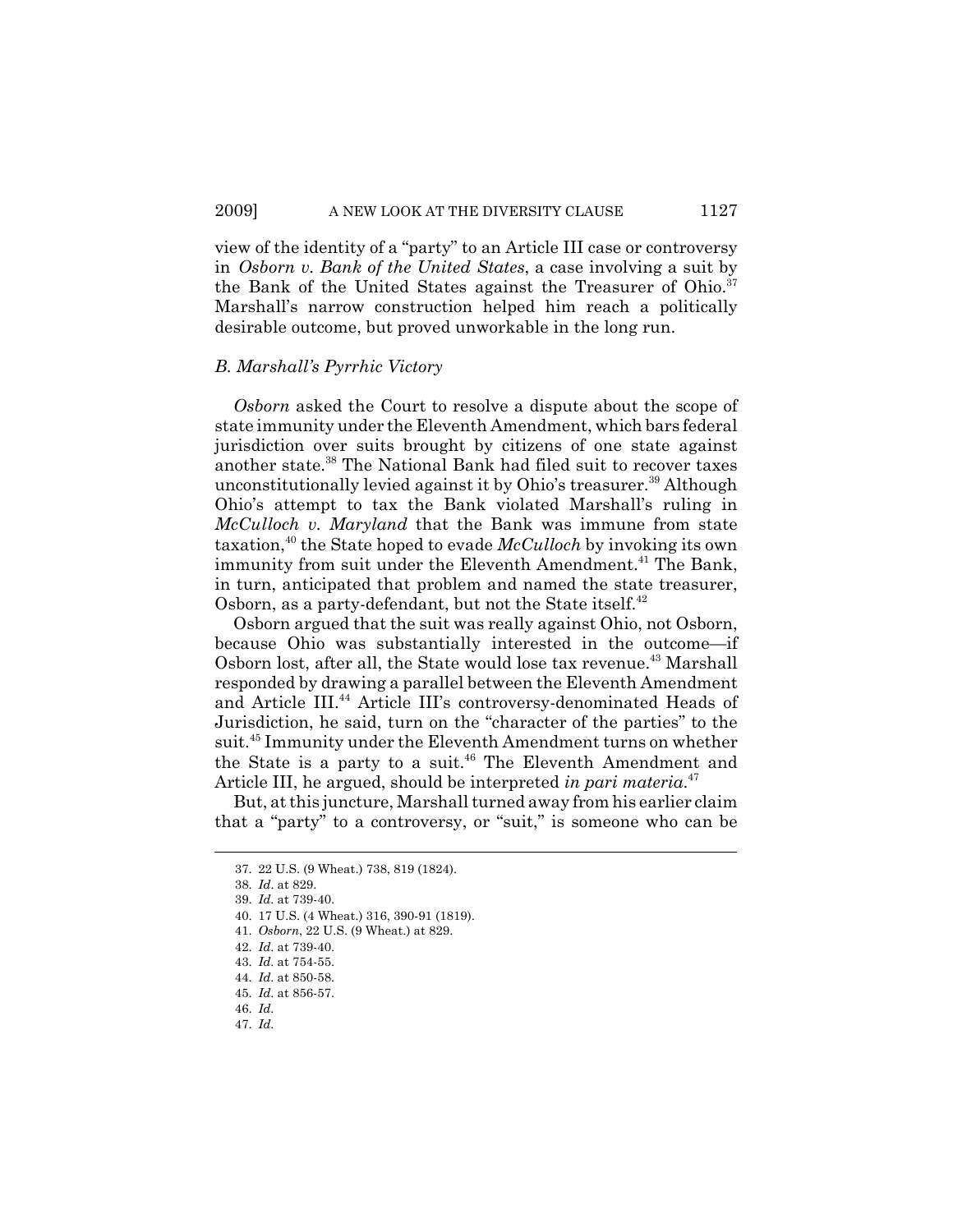"bound" by a federal court's judgments. Instead, he said, a party to a suit is the person named as such "on the record," that is, the persons specifically identified by name as plaintiff or defendant in the bill of complaint.<sup>48</sup> Because Eleventh Amendment immunity attaches when a state is a party, and Ohio was not named as a party on the record, he concluded, the Eleventh Amendment was no bar to the Bank's suit.<sup>49</sup>

As we will see, that definition of "party to the suit" was narrow relative to the range of meaning given the term in contemporaneous cases.50 But Marshall's narrow construction had its purposes: it supplied an easy to state and easy to apply rule that provided the National Bank with a roadmap to evade the reach of the Eleventh Amendment in subsequent cases.

After *Osborn*, courts interchangeably cited the Eleventh Amendment and diversity precedents on party status throughout much of the first half of the nineteenth century.<sup>51</sup> Yet, applied to define diversity jurisdiction, the "party on the record" rule was too inflexible, as canny states recognized. To defeat diversity jurisdiction over suits between diverse citizens, for example, some states required litigants to sue and defend in the name of local in-state officials in certain cases.<sup>52</sup> Taken literally, the record rule would deny diversity jurisdiction in such a case, even if the actual litigants who controlled the suit were citizens of different states.

In these cases, the Court developed exceptions to the "party-onthe-record" rule in order to justify jurisdiction.<sup>53</sup> But by the end of

<sup>48.</sup> *Id.* at 857.

<sup>49.</sup> *Id.* at 858.

<sup>50.</sup> *See infra* notes 74-128 and accompanying text.

<sup>51.</sup> *See, e.g.*, McNutt v. Bland, 43 U.S. (2 How.) 9, 25 (1844) (Daniel, J., dissenting) (citing *Osborn* in a diversity case).

<sup>52.</sup> In Mississippi, for example, when out-of-state judgment creditors sought to execute a judgment against an in-state resident, state law required the sheriff to provide a bond to the governor that he would execute process against the in-state resident and then required the out-of-state judgment creditors to sue the resident under the bond using the governor's name. *See id.* at 13-15 (majority opinion).

<sup>53.</sup> For example, the Court variously suggested that the party of record rule did not apply when named parties explicitly sue "for the use of" others, *id*. at 15; when the named parties were "conduits" for the active litigants, Coal Co. v. Blatchford, 78 U.S. (11 Wall.) 172, 177 (1870); Irvine v. Lowry, 39 U.S. (14 Pet.) 293, 300 (1840); when the "real part[ies] in interest" possessed the legal right to control the suit, *McNutt*, 43 U.S. (2 How.) at 15; when the "real and only controversy" subsisted by unnamed parties, *id.*; or when the parties not named in the record had an exclusive interest in the "object" of the suit, *id.* at 14. And, to justify these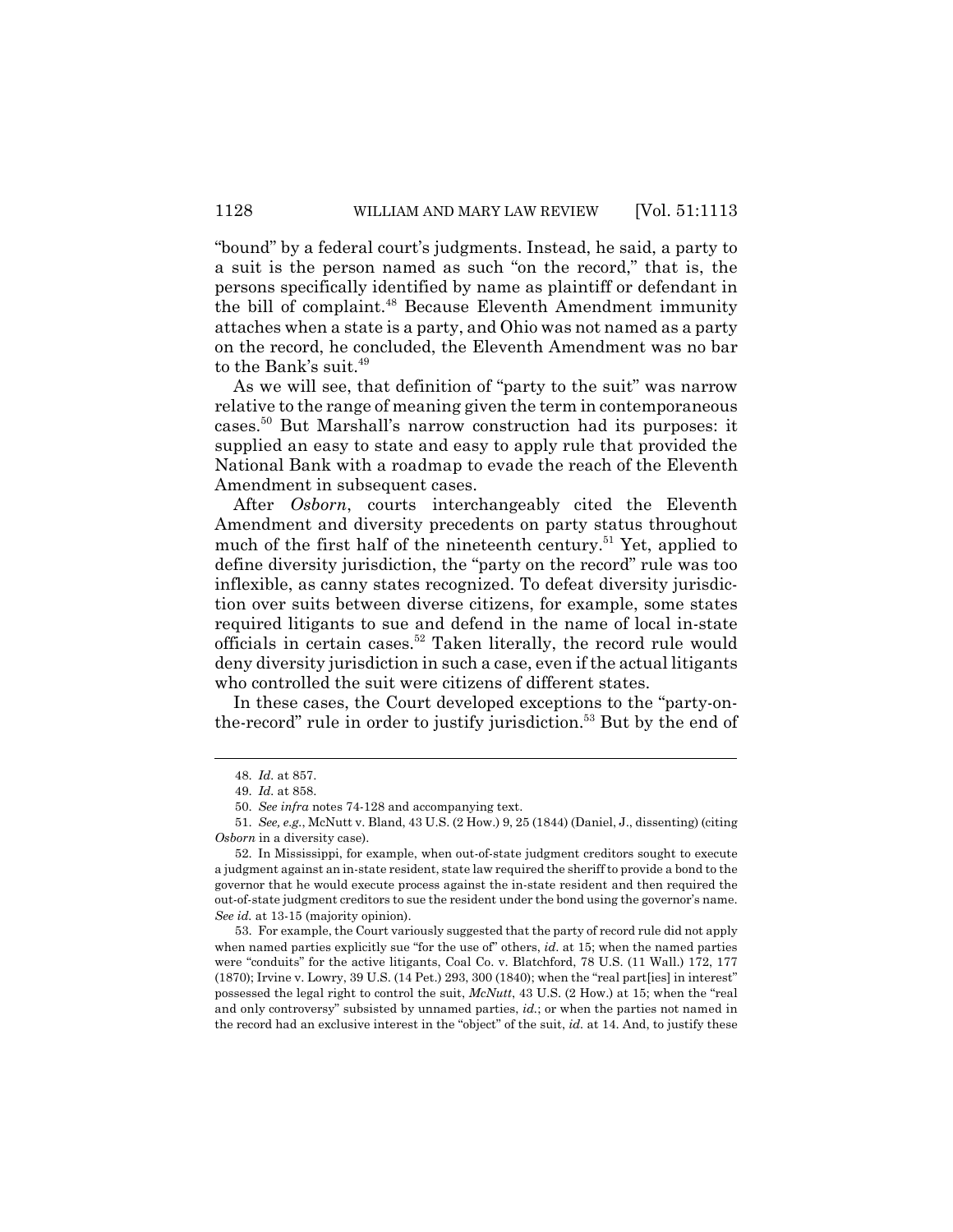the nineteenth century, the Court's attempts to preserve some semblance of the "party-on-the-record" rule and explain these exceptions raised more questions than they answered about the rule's source, scope, and viability.54

Frustrated by what appeared, by the end of the nineteenth century, to be a body of law mired in murky formalism, subject matter jurisdiction doctrine would abandon the concept of the "party to the suit" as a jurisdictional limit and cast elsewhere to explain the outer limits of Article III's party-centered Heads of Jurisdiction.

# *C. Hamilton's Revenge: The Modern "Transactional" Definition of a Controversy*

How modern jurisdictional doctrine defines those outer limits remains, however, unclear. Modern commentators have exclusively analyzed questions about the outer scope of the Diversity Clause by referring to the transactional concept of a "constitutional case or controversy" developed in the Court's twentieth-century supplemental jurisdiction cases.

The debate over the Class Action Fairness Act reflects this approach.55 CAFA authorizes federal courts to exercise jurisdiction over multistate class actions so long as some putative absent class members and defendants are citizens of different states, even if the named plaintiffs and defendants are not diverse.<sup>56</sup> Because class actions involve claims that share common questions of law and fact, CAFA authorizes jurisdiction when at least some class members have claims arising out of the same transaction that gives rise to the

56. Tobias Barrington Wolff, *Federal Jurisdiction and Due Process in the Era of the Nationwide Class Action*, 156 U. PA. L. REV. 2035, 2037 & n.4 (2008).

exceptions to the "on-the-record" rule, it insinuated that the rule was a mere statutory restraint on diversity jurisdiction, despite *Osborn*'s assumption otherwise. *See, e.g.*, *Blatchford*, 78 U.S. (11 Wall.) at 174.

<sup>54.</sup> Ironically, the Court's expansion of diversity jurisdiction occurred in suits where the persons of diverse citizenship not named in the case caption would be bound by a final judgment. Preclusion, of course, attaches to those who control the litigation for their benefit, not just the persons who formally enter an appearance—a principle admitted in the nineteenth century as well as our own. *See, e.g.*, Lovejoy v. Murray, 70 U.S. (3 Wall.) 1, 18-19 (1865). Thus, the Supreme Court applied the party concept in a way consistent with then Rep. Marshall's claim in 1800 that "parties to the suit" were persons within courts' preclusive power. *See supra* note 36 and accompanying text.

<sup>55.</sup> Class Action Fairness Act of 2005, Pub. L. No. 109-2, 119 Stat. 4 (codified in scattered sections of 28 U.S.C.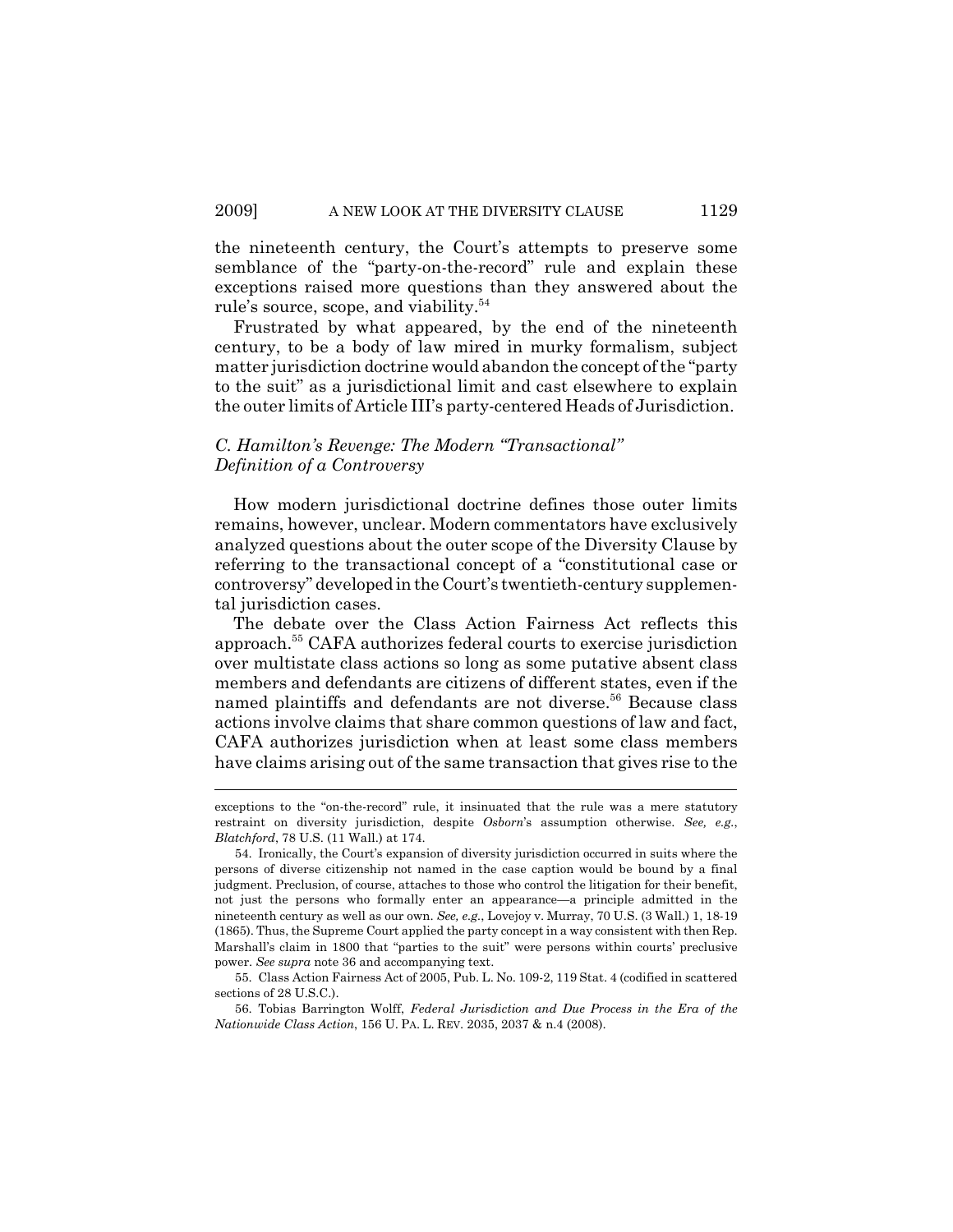plaintiff's suit and are diverse from the defendant.<sup>57</sup> And it is on this point that the debate about the constitutionality of CAFA has been joined<sup>58</sup>: some question whether the claims of class members and the named plaintiff in a typical Rule  $23(b)(3)^{59}$  class are sufficiently related to an underlying "transaction" to justify supplemental jurisdiction over the named plaintiff based on the citizenship of diverse absent class members.<sup>60</sup>

What's startling, though, from the vantage of the Marshall-Hamilton debate, is that both sides of the debate over CAFA assume that the citizenship of diverse absent class members is jurisdictionally relevant, despite the fact that the procedures necessary to bring their claims within the scope of a court's preclusive power haven't been completed.<sup>61</sup> CAFA is seen as boundary pushing because it allows the court to exercise jurisdiction over a grouping of abstract claims that are questionably related to an ideal "transaction or occurrence," not because it hinges the court's original jurisdiction on the citizenship of persons who are beyond the court's power to bind.62 In effect, modern jurisdictional analysis acts as if an Article III "controversy" is simply a grouping of actual and hypothetical claims arising out of a prelitigative transaction or occurrence.<sup>63</sup>

62. This is not to say that debate over CAFA reflects a complete conceptual break between modern subject matter jurisdiction doctrine and the law of former adjudication. Nobody takes the position that a hypothetical class member's citizenship could ground minimum diversity if it were impossible for that person to join the suit as a party prior to a final judgment—no matter how "transactionally" related his claims might be to a named plaintiff's. And, perhaps, some—if pushed—might take the position that the citizenship of class members who lack minimum contacts with the United States, and therefore are not amenable to process, does not count either.

63. CAFA is also consistent with treating an Article III "controversy" as a suit, if parties to the suit include those who have been granted expanded intervention opportunities. As we will see, if "controversy" means suit, the original meaning of "suit" excludes subject matter

<sup>57.</sup> *Id.*

<sup>58.</sup> James E. Pfander, *Protective Jurisdiction, Aggregate Litigation, and the Limits of Article III*, 95 CAL. L. REV. 1423, 1423 (2007) [hereinafter Pfander, *Limits*]; Wolff, *supra* note 56, at 2066.

<sup>59.</sup> FED. R. CIV. P. 23(b)(3).

<sup>60.</sup> Wolff, *supra* note 56, at 2067 & n.84 (describing this argument).

<sup>61.</sup> To certify a class under Rule 23(b)(3), the court must assess whether the class claims share sufficient commonality of facts and legal questions, whether common facts predominate, whether the named plaintiff's claim is typical of the class claims, whether the named plaintiff is an adequate representative, whether the claims are manageable as a class, and whether a class action is superior to other mechanisms for adjudicating the claims. *See* FED. R. CIV. P.  $23(a)$ ,  $(b)(3)$ . Even if the class satisfies these requirements, class members must be given notice of the action and an opportunity to opt out of the class. FED. R. CIV. P. 23(c)(2).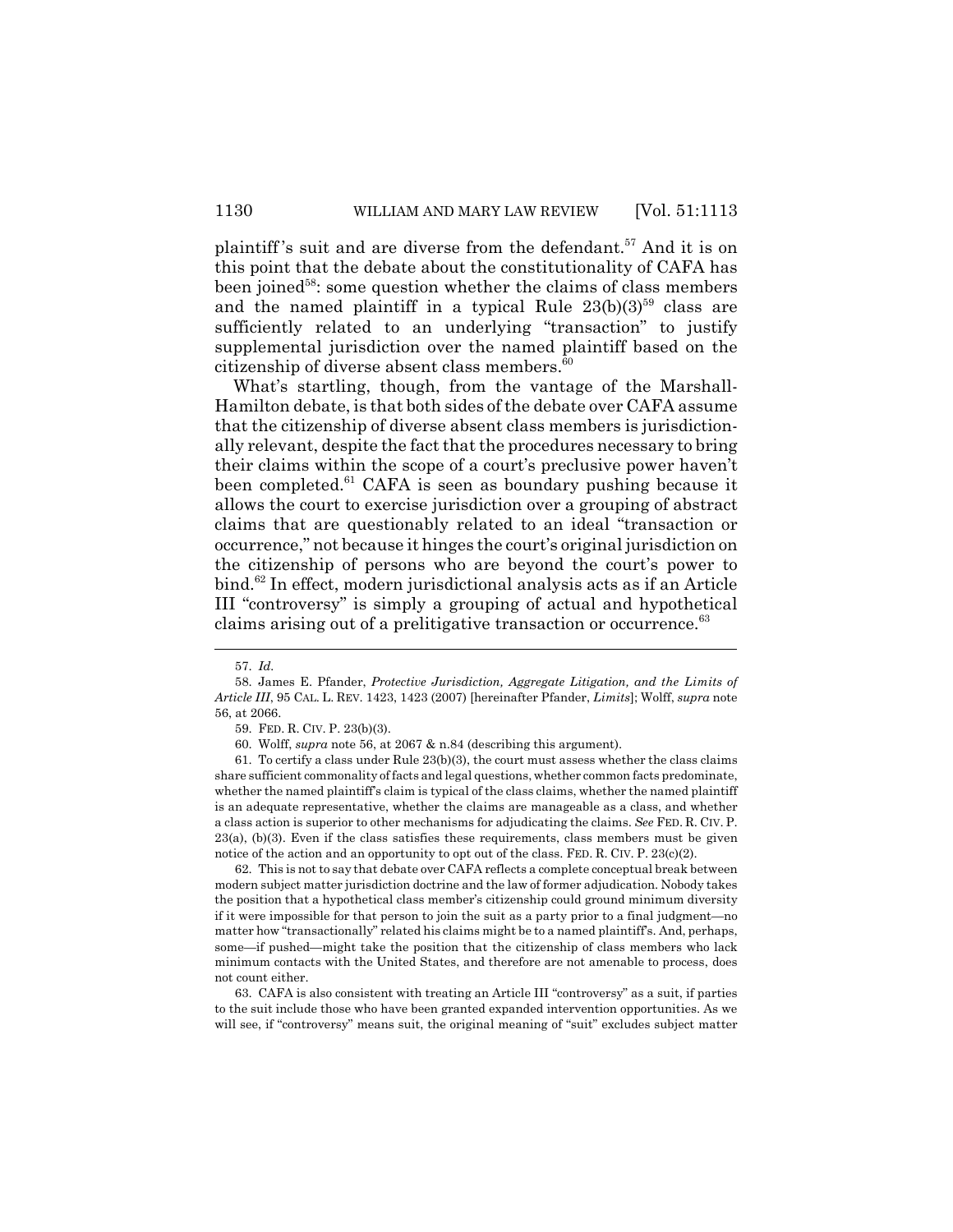This reflexive transactional approach to defining diversity's outer boundaries should sound familiar: in *Fowler v. Lindsay*, Hamilton suggested that at its broadest, jurisdiction under the party-centered Heads of Jurisdiction turns on the status of persons who are materially interested in the larger "controversy," or prelitigative legal "dispute," that gives rise to the suit filed in federal court.<sup>64</sup> By assuming that diversity jurisdiction, in its most expansive permissible form, turns on the citizenship of adverse persons involved in a prelitigative "transaction" that precipitates the suit, regardless of whether those persons are "before the court" in a preclusive sense, the modern transactional approach to defining the outer scope of diversity jurisdiction is hard to distinguish, as a functional matter, from Hamilton's.

### III. THE TWO CONVENTIONAL EIGHTEENTH-CENTURY MEANINGS OF "CONTROVERSY"

In the last Part, we encountered two postratification interpretations of the term "controversies," with different implications for the meaning of the Diversity Clause. The Hamiltonian interpretation assumes an Article III controversy is broad enough to encompass the prelitigative "dispute" out of which a suit arises. On that view, Article III flexibly extends diversity jurisdiction based on the citizenship of parties to that dispute.

The second view, advanced by then-Rep. Marshall, is that an Article III "controversy" is a suit that subsists only "between" persons who may be bound by a court's judgments. On that view, Article III narrowly extends diversity jurisdiction based on the citizenship of those brought within a federal court's preclusive power.

Neither sense of the word is a facially implausible candidate for the meaning of an Article III "controversy." True, the advisory opinion rule forbids federal courts from "deciding legal questions outside of a litigated 'case' or 'controversy,'" i.e., "a proper lawsuit involving proper parties."65 And consistent with that rule, most

jurisdiction based on this theory as well.

<sup>64.</sup> *See supra* notes 32-33 and accompanying text.

<sup>65.</sup> Michael Stokes Paulsen, *The Most Dangerous Branch: Executive Power To Say What the Law Is*, 83 GEO. L.J. 217, 302-03 (1994) (describing the advisory opinion doctrine this way).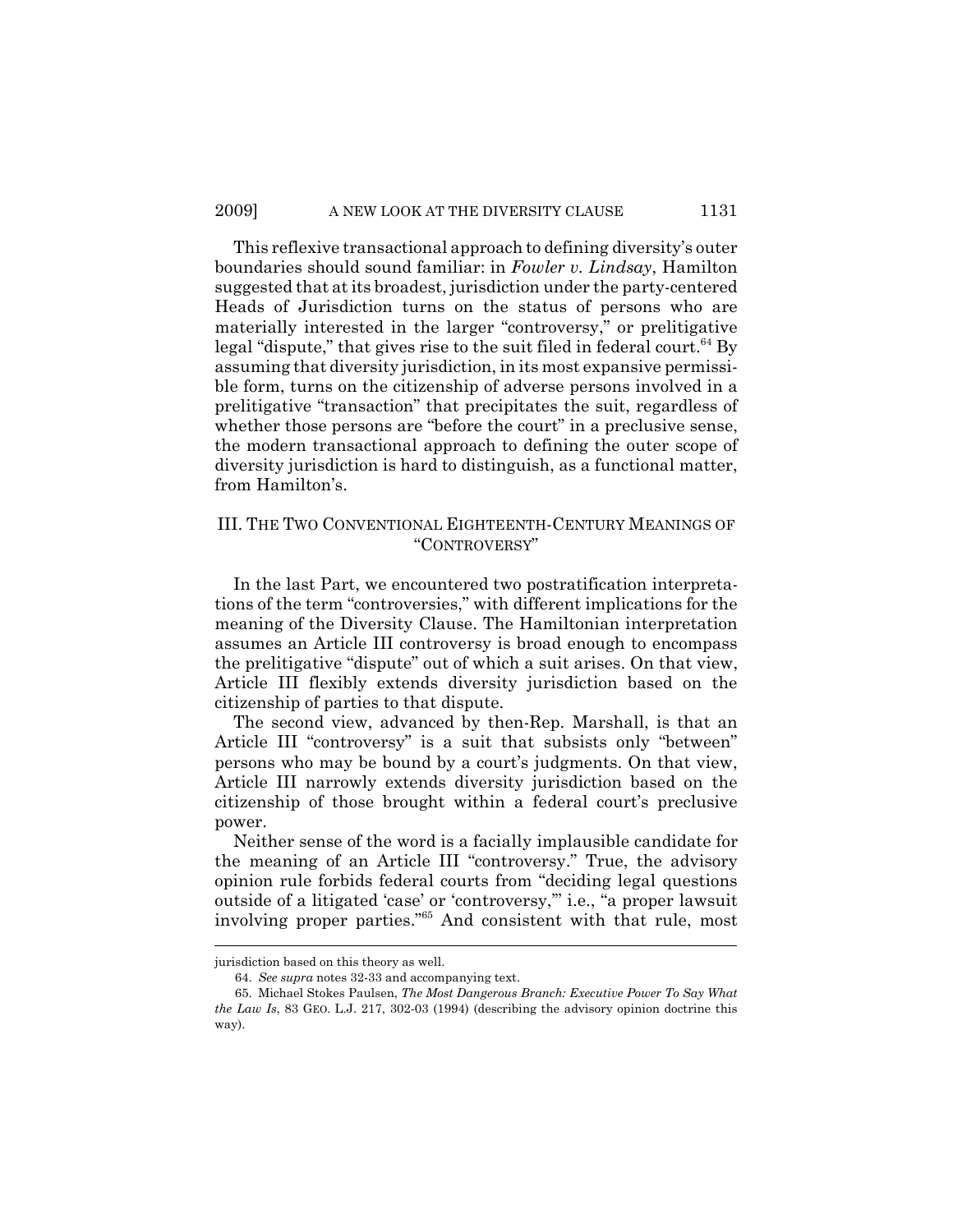interpreters assume Article III uses the term "controversy" to mean "suit."66 But Hamilton's alternative reading is not inconsistent with the advisory opinion rule either. If Article III uses "controversy" in a flexible way that encompasses both prelitigative disputes and suits, courts could construe "controversies" to mean disputes for purposes of establishing subject matter jurisdiction, while confining courts to deciding questions presented in the litigated portion of the dispute.<sup>67</sup>

Who is right: Hamilton or Marshall? Determining the original meaning of "controversies" requires two steps: (1) determining the conventional preratification meaning of the word; and (2) if the conventional meaning is ambiguous, resolving the ambiguity, if we can, through intratextual analysis of Article III.<sup>68</sup> Below I break this analysis into two parts.

In this Part, I consider the conventional preratification meaning of the word "controversy." The evidence shows that Hamilton's and Marshall's interpretations reflect the two different conventional eighteenth-century uses of the word. In Part IV, I then consider which meaning fits the text of Article III.<sup>69</sup>

# *A. "Suits"*

In the eighteenth century, the term "controversy" was conventionally used both (1) to refer to disputes that preceded the filing of a lawsuit, as in "controversies" "in which no action is depending"; $\frac{70}{3}$ 

<sup>66.</sup> *See, e.g.*, WALTERDELLINGER, THE CLASS ACTION FAIRNESS ACT:CURBING UNFAIRNESS AND RESTORING FAITH IN OUR JUDICIAL SYSTEM 4 (2003), *available at* http://www.ppionline. orgppi\_ci.cfm?KnlgAreaID=125&subseeID=900051&contentID=251379 (noting that the Diversity Clause extends jurisdiction to "suits 'between citizens of different states'").

<sup>67.</sup> For evidence of the range of meaning given to the term "controversy" at the time of ratification, *see infra* notes 70-71 and accompanying text.

<sup>68.</sup> *See supra* notes 9-12 and accompanying text.

<sup>69.</sup> Splitting the original meaning inquiry into two parts is necessary because the two meanings of "controversy," suit and dispute, reflect two different terms of art in eighteenthcentury jurisdictional law, and each is associated with a body of nuanced jurisdictional terminology. Some of that terminology is used in Article III in a way that sheds light on the meaning of an Article III "controversy." By thoroughly exploring both senses of the term before turning to the text, we will be in the best position to make sense of the Diversity Clause in light of surrounding words and phrases.

<sup>70.</sup> For examples of the use of "controversy" in this way, see WILLIAM BOHUN, CURSUS CANCELLARIE; OR, THE COURSE OF PROCEEDINGS IN THE HIGH COURT OF CHANCERY 506-13 (2d ed. 1723) (discussing "the Controversy between my Lord Coke and Chancellor Egerton," which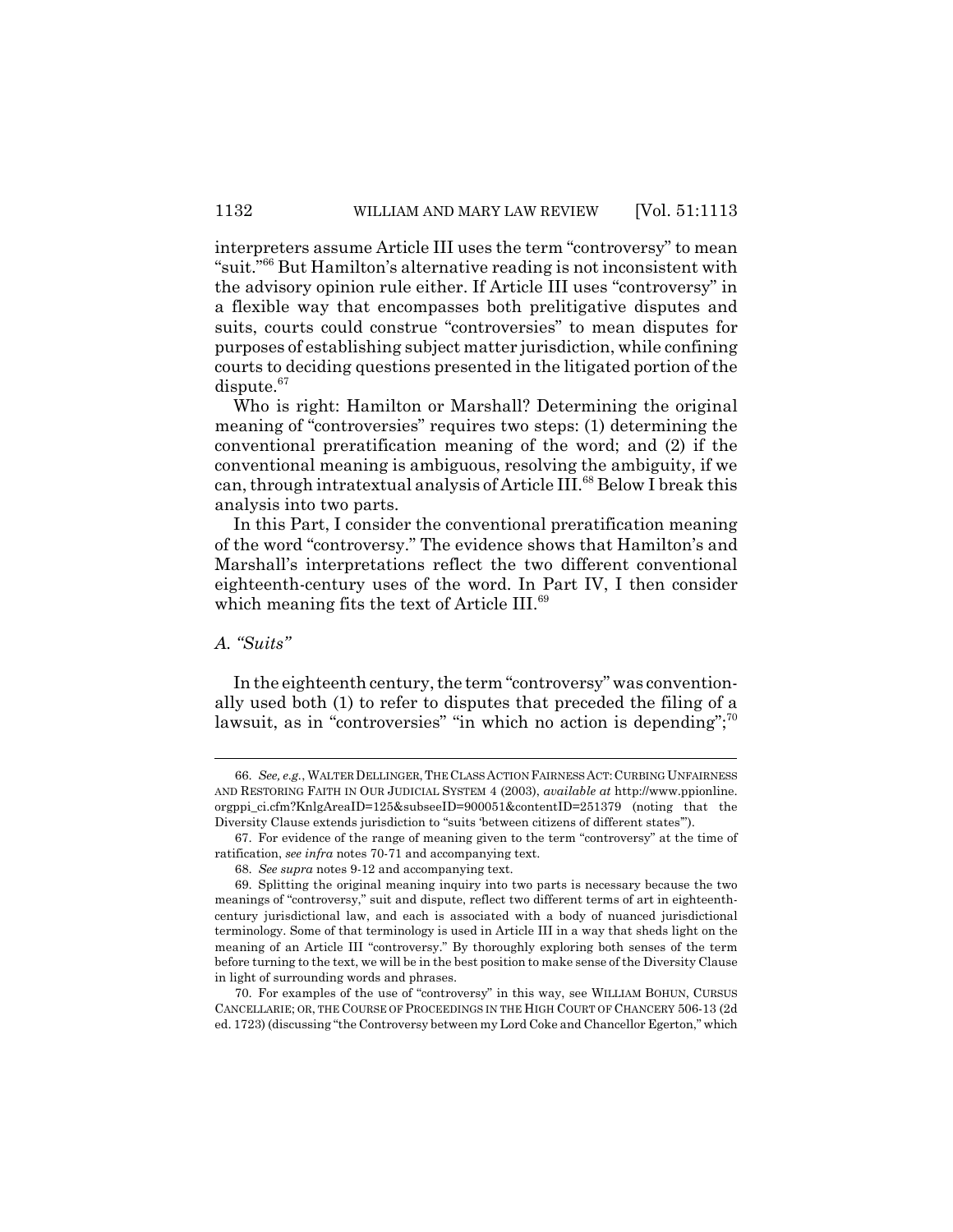and (2) more narrowly to refer to various kinds of duly instituted "suit[s] in law," including originally filed suits and appeals.<sup>71</sup>

I start in this Section by examining the preratification meaning of a "suit." As I show, a "suit" subsisted only between "parties to the suit"; "parties to the suit" were persons who, as then-Rep. Marshall put it, "come into court [and] can be ... bound by its power."72

### *1. "Parties to the Suit"*

To unpack the meaning of a "suit" and its relationship to parties, it helps to start with the definition of "parties to the suit." In the eighteenth century, English royal courts and their American colonial counterparts adhered to the rule that in personal actions, the "rights of no man [could] be decided in a court of justice, unless he himself be present<sup>"73</sup>—a rule whose origins lay in the ancient precursors of the royal court system. In the early medieval period, proto-lawsuits were oral appeals for redress made in person, either to the king, his judges, or local communal courts.74 The term "party," in turn, grew out of this system as a term that described the litigants who physically appeared to orally present claims and

in context refers to a dispute concerning the jurisdiction of the court of chancery, standing above a variety of legal proceedings related to the dispute).

<sup>71.</sup> For examples of the use of "controversy" in this sense, see 1 SAMUEL JOHNSON, A DICTIONARY OF THE ENGLISH LANGUAGE (8th ed. 1792) (defining controversy as "a suit in law"); see also Jenifer v. Lord Proprietary, 1 H. & McH. 535, 539 (Md. Provincial Ct. 1774) (referring interchangeably to modes of appeal in "civil suits" and "civil controvers[ies]"); Hite v. Fairfax, 8 Va. (4 Call.) 42, 72 (1786) (referring to the "pendency of controversies in court"); *infra* notes 183-87 and accompanying text (collecting examples of preratification colonial statutes that use "controversy" to mean "suit").

<sup>72. 4</sup> MARSHALL, *supra* note 36, at 95-96.

<sup>73.</sup> FREDERIC CALVERT,ATREATISE UPON THE LAW RESPECTING PARTIES TO SUITS IN EQUITY (1837), *reprinted in* THE LAW LIBRARY 1 (Thomas I. Wharton ed., 1837); *see also* 2 FREDERICK POLLOCK & FREDERIC WILLIAM MAITLAND, THE HISTORY OF ENGLISH LAW BEFORE THE TIME OF EDWARD I 594-95 (2d ed. 1898) [hereinafter 2 POLLOCK & MAITLAND] ("Our law would not give judgment against one who had not appeared.").

<sup>74.</sup> *See, e.g.*, 2 POLLOCK & MAITLAND, *supra* note 73, at 602-04 (describing the system of oral pleading in the Grand Assize of Henry II); JAMES STEPHEN & FRANCIS P. PINDER, A TREATISE ON THE PRINCIPLES OF PLEADING IN CIVIL ACTIONS: COMPRISING A SUMMARY ACCOUNT OF THE WHOLE PROCEEDINGS IN A SUIT AT LAW 23 (6th ed. 1860) (describing early medieval precursors of system of written pleadings).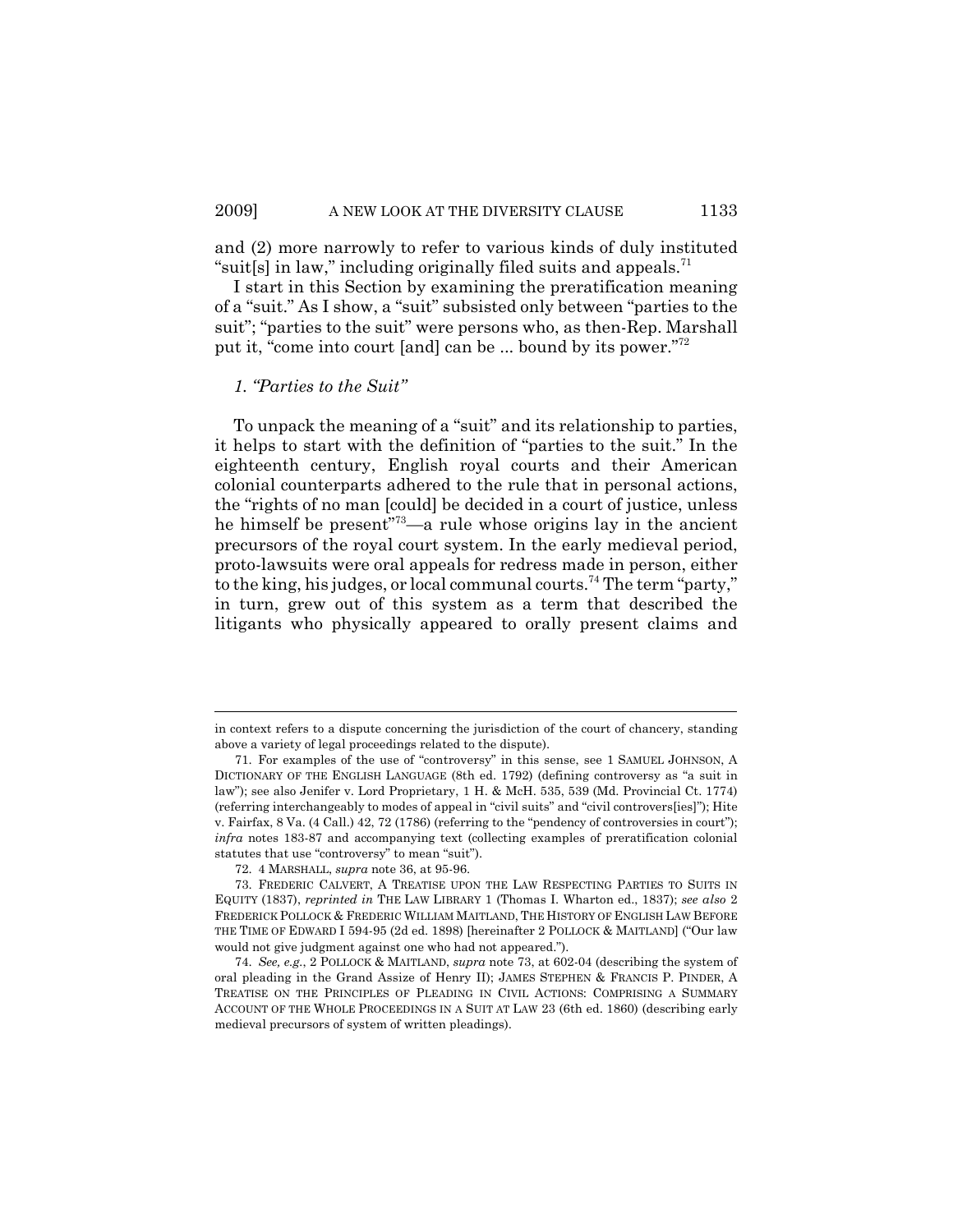defenses,75 thereby submitting themselves to the court's power to resolve their dispute.76

After written pleading replaced oral pleading, the formalist English common law system, wedded to continuing the ancient forms of legal procedure after they had outlived their correspondence to reality, continued to insist that physical presence "in court" was a touchstone for judicial power to bind. As a result, even in the eighteenth century, parties to the suit were, in theory, those who were literally "before the court" and, therefore, within courts' power to bind their interests.<sup>77</sup>

This definition of the term "party" is consistent throughout eighteenth-century dictionaries, treatises, and cases. Giles Jacob's widely-used law dictionary, for example, defined the "Parties to a Suit" as the plaintiffs and defendants who carry on the suit.<sup>78</sup> The terms "plaintiff" and "defendant" were settled terms for the active litigants "in court" who submitted their rights to a definitive resolution by the judicial power.<sup>79</sup> Treatises<sup>80</sup> and cases,  $81$  in

81. *See, e.g.*, Anonymous, 1 Ves. Jun. 29, 29, 30 Eng. Rep. 215, 215 (Ch. 1789) (dismissing bill for failure to make interested person a "party," based on the rule that all interested

<sup>75.</sup> The use of the term "party" to describe the persons who appear in court to present claims and defenses appears in Bracton. 2 BRACTON ON THE LAWS AND CUSTOMS OF ENGLAND 304 (Samuel Thorne trans., 1997) [hereinafter 2 BRACTON] (describing the persons who appear in court as the "actor" or plaintiff and "reus" or defendant and as the "part[ies] to the proceedings").

<sup>76. 2</sup> W. S. HOLDSWORTH,AHISTORY OF ENGLISH LAW 105 (3d ed. 1923) (noting the rule that "[t]here was no power to try any case, civil or criminal, in the absence of the other party," a rule "common to other bodies of early Germanic law," which was "perhaps founded upon the idea that recourse to a law court depends upon the consent of the parties").

<sup>77. 9</sup> W. S. HOLDSWORTH,AHISTORY OF ENGLISH LAW 252 (1926) [hereinafter 9 HOLDSWORTH] ("[I]n [eighteenth century] legal theory both plaintiff and defendant must appear personally in court by themselves or their attornies.").

<sup>78.</sup> GILES JACOB,ANEW LAW DICTIONARY (8th ed. 1762) ("The Parties to a Suit, are the Plaintiff and Defendant who carry on the same.").

<sup>79. 3</sup> WILLIAM BLACKSTONE, COMMENTARIES ON THE LAWS OF ENGLAND 25 (1768) [hereinafter 3 BLACKSTONE] ("[I]n every court there must be at least three constituent parts, ... the actor, or plaintiff, who complains of an injury done; the *reus*, or defendant, who is called upon to make satisfaction for it; and the *judex* or judicial power, which is to examine the truth of the fact, to determine the law arising upon that fact, and ... apply the remedy."); *see also* 2 BRACTON, *supra* note 75, at 304 (describing persons who appear in court as "plaintiff," or "*actor*," and "demandant," or "*reus*").

<sup>80.</sup> *See, e.g.*, 1 Eq. Ca. Abr. 162, 164, 21 Eng. Rep. 959, 960 (Ch. 1902) ("All original Parties to the Suit, and likewise all those who come in *pendente Lite*, and are made Parties thereto by Process, are bound by the Decree."); 1 JOSEPH HARRISON, THE ACCOMPLISH'D PRACTISER IN THE HIGH COURT OF CHANCERY 32 (1779) [hereinafter 1 HARRISON] ("[N]one but such as were parties and those claiming under them can be bound by [a decree].").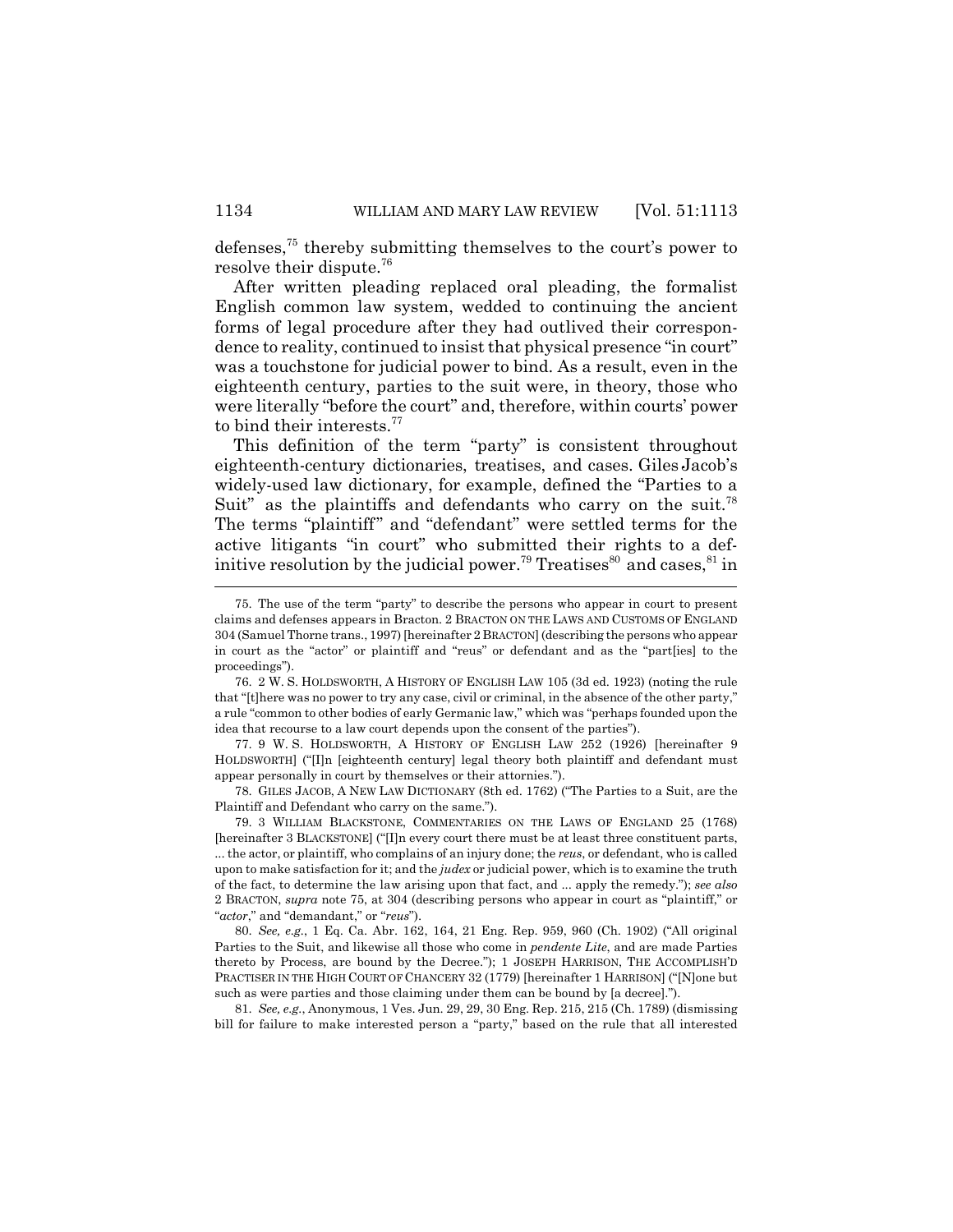turn, consistently defined "parties" as persons "before the court" or "brought into Court" who could be "bound by the decree" or judgment.

This understanding was, of course, also the assumption behind the necessary parties rule in equity, which provided that equity could act only when every interested person had been brought "before the Court" as parties, $82$  meaning that all interested persons had met whatever requirements might apply to bring their rights within equity's preclusive power, setting the stage for a final, definitive resolution of the underlying dispute.<sup>83</sup>

In the eighteenth century, the party, then, was a kind of fiction: When courts referred to those persons who were not physically before the court as "parties to the suit," they indicated that these persons were treated *as if* they were "before the court," and therefore subject to the court's preclusive power, in the same way that persons who had literally appeared in the ancient royal and communal courts had subjected themselves to the courts' power to determine their rights against their interests.<sup>84</sup> In effect, the term

83. *See, e.g.*, 3 BLACKSTONE, *supra* note 79, at 442 ("This bill must call all necessary parties, however remotely concerned in interest, before the court; otherwise no decree can be made to bind them."). For a collection of statements of this general rule from treatises of the period, see Geoffrey C. Hazard, Jr., *Indispensable Party: The Historical Origin of a Procedural Phantom*, 61 COLUM. L. REV. 1254, 1262-70 (1961).

84. *See* F. W. MAITLAND, EQUITY, ALSO THE FORMS OF ACTION AT COMMON LAW: TWO COURSES OF LECTURES 300-01 (A.H. Chaytor & W.J. Whittaker eds., 1929) ("[T]he words 'really and truly' seem hardly applicable to any part of the procedure of the eighteenth century, so full was it of fictions contrived to get modern results out of medieval premises."); L. L. Fuller, *Legal Fictions*, 25 ILL. L. REV. 363, 390 (1930) (noting that while "[t]he Roman fiction was an assumptive fiction, a fiction taking an 'as if ' form; [and] the English fiction was (and is) a fiction ordinarily taking an 'is' or assertive form," the difference is purely stylistic).

The term "party to a suit" in true in rem actions—that is, actions against property suggests more can be said about the eighteenth-century "party" concept. True in rem judgments bound the whole world and therefore "all the world" was a "part[y] to the sentence" in rem. But only those who had actually asserted a claim in the proceeding against the property were considered "parties to the suit" in such actions. *See, e.g.*, United States v. The Anthony Mangin, 24 F. Cas. 833, 834 (D. Pa. 1802) (No. 14,461).

persons who the plaintiff seeks to affect through the decree must be "brought into Court"); Poore v. Clark, 2 Atk. 515, 515-16, 26 Eng. Rep. 710, 710 (Ch. 1742) ("[T]he general rule is, that if you draw the jurisdiction out of a court of law, you must have all persons parties before this court, who will be necessary to make the determination complete."); Vernon v. Blackerby, Barn. C. 377, 379, 27 Eng. Rep. 686, 686 (Ch. 1740) (considering "[w]hether [the Plaintiff] has brought proper Parties before the Court").

<sup>82.</sup> *See, e.g.*, *Poore*, 2 Atk. at 515, 26 Eng. Rep. at 710 (stating that to enter a complete decree "you must have all persons parties before this court").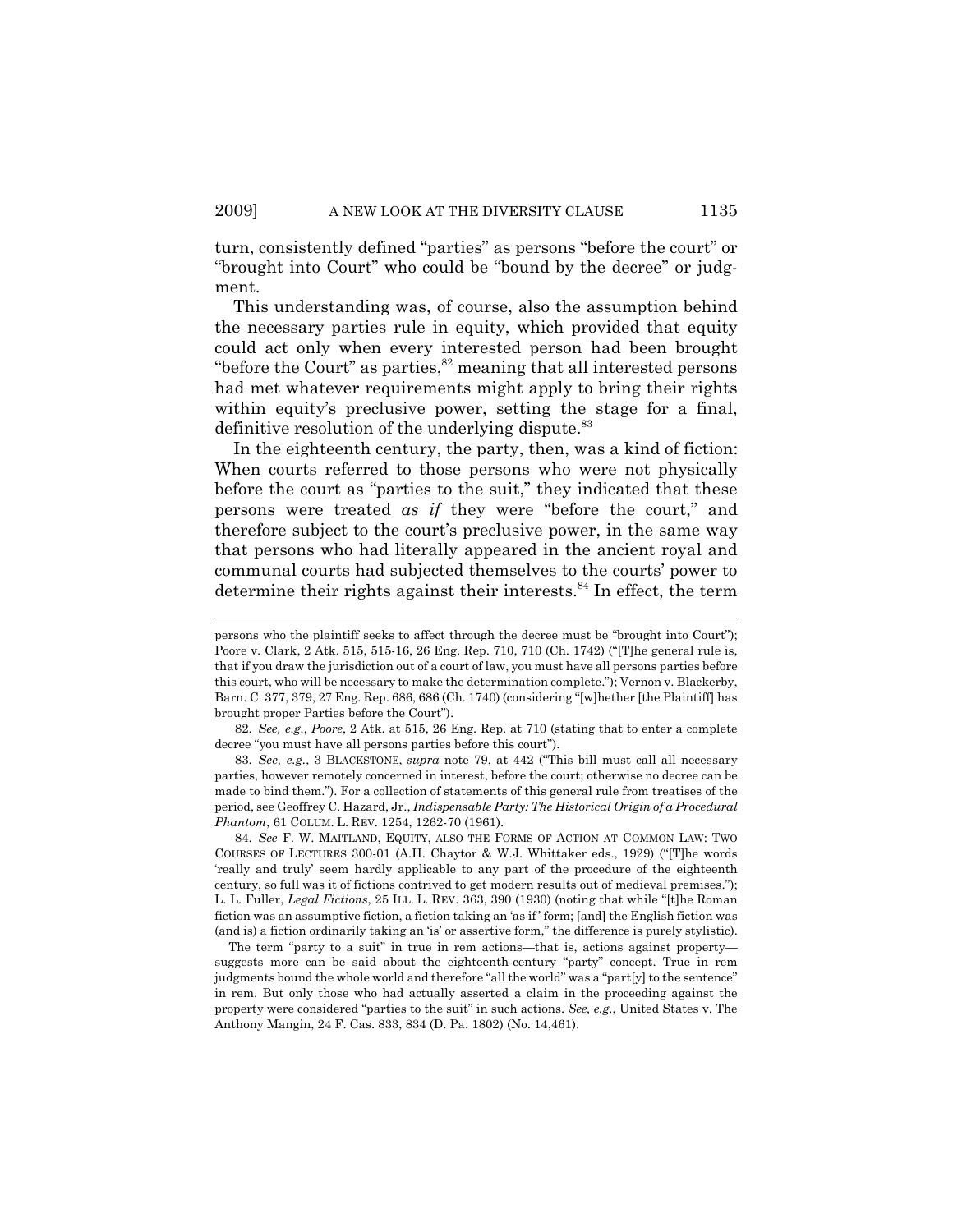"party" was a placeholder for larger theoretical questions about the scope of courts' power to issue preclusive judgments.

# *2. The Relationship Between "Suits" and "Parties"*

Consistent with the view that a court's power extended no further than the parties "before the court," eighteenth-century treatises and courts defined a "suit" as an association, or relation, that subsisted only "between" the "parties to the suit."85 If the "suit" were matter, the "party to the suit" was an atom—the suit's component piece or building block.

The procedural rules governing the suit's commencement and perpetuation reflect this relationship between the "suit" and its "parties." The suit, and with it the court's jurisdiction to proceed to a final judgment, "commenced" when adverse persons could be considered constructively "before the court" as "parties";<sup>86</sup> and, as a corollary, adverse persons were deemed constructively "before the

The in rem decisions' use of the term "party to the suit" is consistent either with treating "parties" as the subset of those bound whose interests in the subject matter were concrete and nonspeculative, or with treating party-*plaintiffs* as those who consented to judicial determination of their interests, or both. For more evidence that eighteenth-century sources may have viewed party-plaintiffs as those who consented to be bound, see *infra* note 128. Because the sources do not identify which of these, or other, additional limiting principles are also in play, the only semantic meaning unambiguously attested by conventional definitions and usage of the term is that "party" served as a label for those within the court's power to bind. Any additional limiting principles must be specified by construction, not interpretation.

<sup>85.</sup> *See, e.g.*, Weston v. City Council of Charleston, 27 U.S. (2 Pet.) 449, 464 (1829) (Marshall, J.) ("[I]f a right is litigated between parties in a Court of Justice, the proceeding by which the decision of the Court is sought is a suit."); Commonwealth v. Caton, 8 Va. (4 Call.) 5, 14 (1782) (Pendleton, J.) (noting the terms "suits and controversies" mean "disputes between litigant parties"); 3 BLACKSTONE, *supra* note 79, at 22 (defining a "suit in courts" as a proceeding "wherein the act of the parties and the act of the law co-operate; the act of the parties being necessary to set the law in motion, and the process of the law being in general the only instrument, by which the parties are enabled to procure a certain and adequate redress").

<sup>86.</sup> *See* 9 HOLDSWORTH, *supra* note 77, at 252 ("[T]he evolution of the rules ... for beginning an action[ ] is intimately bound up with the evolution of the rules for securing the appearance of the defendant."); Caleb Nelson, *Sovereign Immunity as a Doctrine of Personal Jurisdiction*, 115 HARV. L. REV. 1559, 1568 (2002) (noting that in the eighteenth century, "the very existence of most kinds of judicial proceedings depend[ed] upon the presence (actual or constructive) of adverse parties"). See *infra* notes 90-99 and accompanying text for further discussion. The eighteenth-century jurisdictional term for lack of jurisdiction, *coram non judice*, underscores the link between jurisdiction and constructive presence in court. "Coram non judice" means "not in the presence of a judge."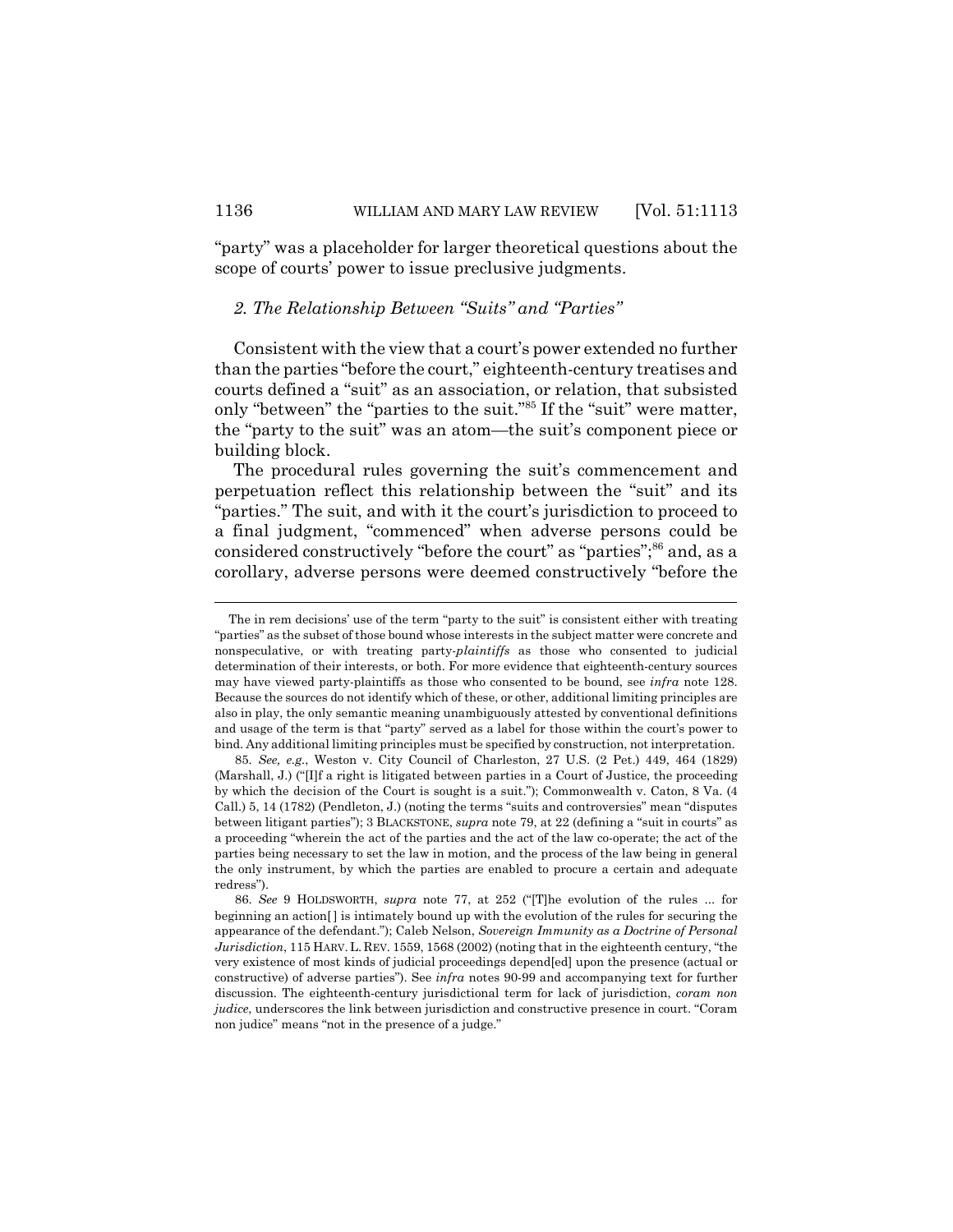court" when the initial procedures necessary to trigger the court's power to decide their rights had been completed.<sup>87</sup>

Once commenced, the suit continued to exist only so long as parties remained before the court. Failure to file pleadings in a timely manner resulted in the absence of a party from court and a negation of the suit, or "nonsuit."88 Similarly, the suit abated if a party died.<sup>89</sup> Together, all of these rules underscore that the suit's existence was inseparable from its "parties"—those before the court, whom the court had the power to bind.

The magical moment at which persons were considered "before the court," thereby both becoming "parties" and commencing the suit, differed over time depending on the nature of the suit. For example, at the end of the seventeenth century, the defendant in Common Pleas or King's Bench constructively appeared when, after service of process by the sheriff, he filed "common bail" as security for his participation in the suit.<sup>90</sup> The plaintiff's appearance

<sup>87.</sup> *See infra* notes 90-99 and accompanying text.

<sup>88.</sup> *See, e.g.*, 3 BLACKSTONE, *supra* note 79, at 315-16 ("[F]rom the time of the defendant's appearance ... it is necessary that both the parties be kept or *continued* in court ... till the final determination of the suit." Failure to properly file required pleadings resulted in lapse of appearance and in the negation of the suit, or "nonsuit.").

<sup>89.</sup> *Id*. at 301-02. Actions at law involving torts committed by the defendant could not be revived by or against representatives of the decedent because the right was personal to the decedent. In equity, a suit involving impersonal rights (for example, property) could be revived if the executor or other successor in interest of the decedent filed a bill of revivor. Contractual suits at law, which were viewed as a species of property, could also be revived by or against successors in interest to the decedent. *Id*. at 302.

<sup>90.</sup> Traditionally, securing the defendant's appearance in Common Pleas, for example, required the purchase of an original writ stating the plaintiff's form of action and the simultaneous "suing out" of compulsory process against a defendant. The compulsory process in turn, took the form of a writ directing the sheriff to arrest the defendant. In Common Pleas, the writ directing the sheriff to arrest the defendant was called the *capias ad respondendum*; in the King's Bench, the typical compulsory process was the Bill of Middlesex. 9 HOLDSWORTH, *supra* note 77, at 249-50 (cataloguing forms of compulsory process); *see also* Nathan Levy, Jr., *Mesne Process in Personal Actions at Common Law and the Power Doctrine*, 78 YALE L.J. 52, 68-69 (1968) (discussing appearance by filing bail).

Prior to the eighteenth century, plaintiffs proceeding in Common Pleas typically purchased the writ and then served a summons on the defendant. If the defendant did not respond to the summons, the plaintiff sued out a *capias* against the defendant. *Id.* at 61-62. By the eighteenth century, the *capias* had become the "first process" against the defendant in Common Pleas, in order to speed the commencement of the suit, a development precipitated by Common Pleas's competition with the King's Bench, which offered speedier compulsory process. *Id.* at 78; *see, e.g.*, S.F.C. MILSOM, HISTORICAL FOUNDATIONS OF THE COMMON LAW 61- 65 (2d ed. 1981).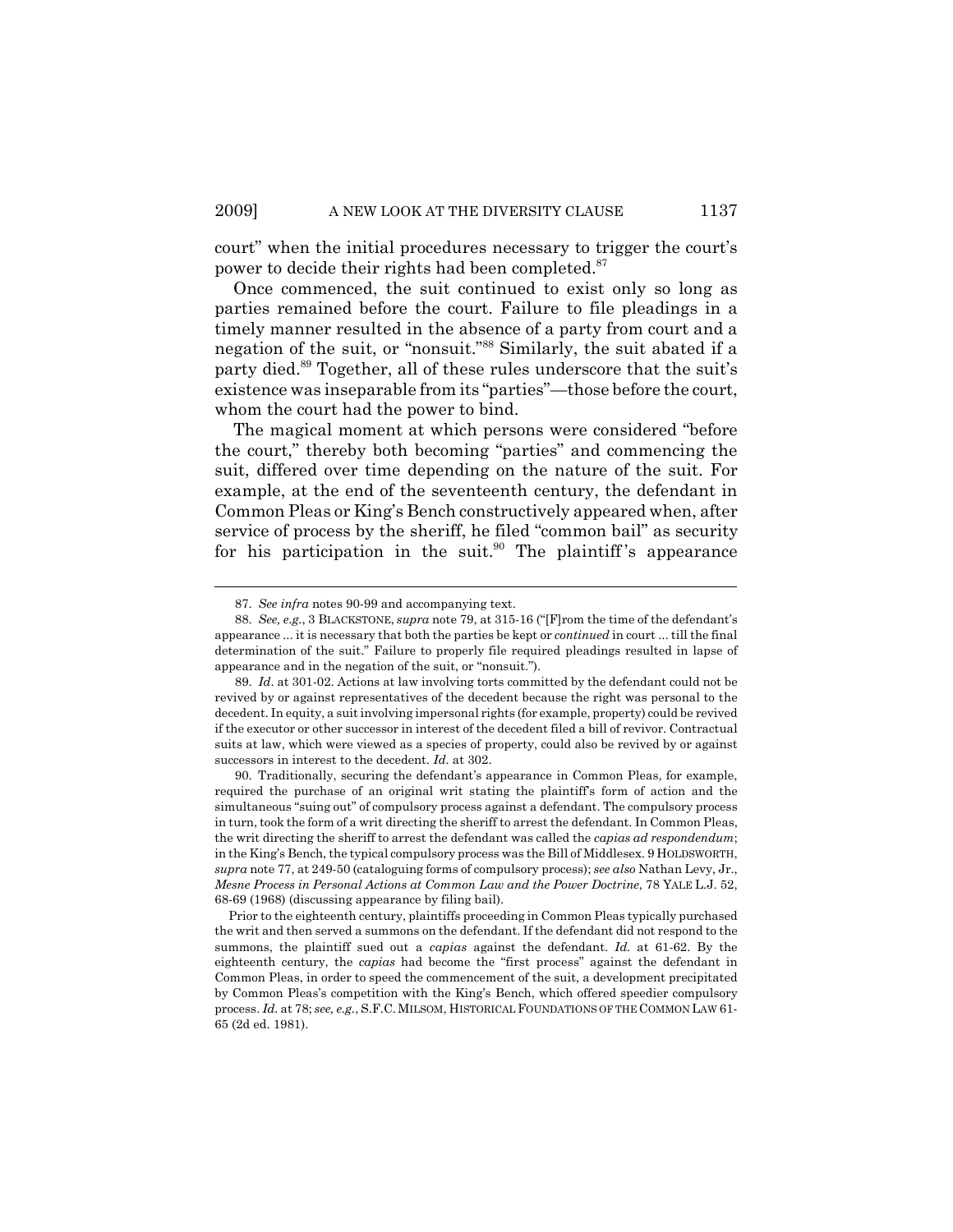depended on the defendant's: when the defendant "appeared" by filing common bail, the plaintiff was brought into court with him. $91$ 

However, anticipating the concept of default judgments, Parliament, in the early eighteenth century, created mechanisms that allowed the court to proceed to judgment in cases in which a person had been served with process but had not entered a formal appearance, by allowing the plaintiff to enter an appearance for the defendant.<sup>92</sup> American colonies adopted a similar rule much earlier.<sup>93</sup>

As a functional matter, then, service of process, not formal appearance, became the key to a court's power to decide the defendant's rights.<sup>94</sup> And by the final decades of the eighteenth century,

Parliament provided by statute for decrees *pro confesso* against defendants in equity who evaded service. An Act for Making Process in Courts of Equity Effectual Against Persons Who Abscond, and Cannot Be Served Therewith, or Who Refuse To Appear, 1732, 5 Geo. 2, c. 25, § 1 (Eng.).

Default judgments had long been available in in rem actions, Nelson, *supra* note 86, at 1570-71 & n.44, although the summons in in rem actions could be served "either to the person ... or upon the land demanded." GEORGE BOOTH, THE NATURE AND PRACTICE OF REAL ACTIONS, IN THEIR WRITS AND PROCESS, BOTH ORIGINAL AND JUDICIAL 4 (John Anthon ed., 1808).

While quasi-in rem attachment jurisdiction was still in its infancy, default judgments, satisfied by the attached property, were available in such proceedings after "the initial issuance of a summons commanding the defendant to appear and answer the plaintiff 's allegations," which was usually issued simultaneously with the writ of attachment. *See* Nelson, *supra* note 86, at 1573-74.

93. Levy, *supra* note 90, at 69 n.84.

94. *See, e.g.*, Kibbe v. Kibbe, 1 Kirby 119, 126 (Conn. Super. Ct. 1786) ("[F]ull credence ought to be given to judgments of the courts in any of the United States, where both parties are within the jurisdiction of such courts at the time of commencing the suit, and are duly served with the process.").

The idea that one could not be bound without receiving service of process would, of course, become part of the settled understanding of constitutional "due process" in *Pennoyer v. Neff*, 95 U.S. 714, 734 (1877) ("[A]ppearance or personal service [are required] before the defendant

<sup>91. 9</sup> HOLDSWORTH, *supra* note 77, at 252 ("On the part of the plaintiff, no formality expressive of appearance is observed, but, upon appearance of the defendant ... both parties are considered *as in Court*.").

<sup>92.</sup> In 1725, Parliament provided that if the defendant did not appear within four to eight days upon the return of process by the sheriff, the plaintiff could enter an appearance for the defendant "as if he had really appeared; and may file common bail in the defendant's name, and proceed thereupon as if the defendant had done it himself." 3 BLACKSTONE, *supra* note 79, at 287; *see, e.g.*, An Act To Prevent Frivolous and Vexatious Arrests, 1725, 12 Geo., c. 29, § 1 (Eng.); Nelson, *supra* note 86, at 1570 & n.39 ("After being properly served ... the court could proceed to judgment as if the defendant had really appeared."). In personal actions, the court was limited to a judgment of outlawry if the defendant could not be personally served; actual service remained essential in order to actually enter a default judgment on the issues raised in the suit. Levy, *supra* note 90, at 95.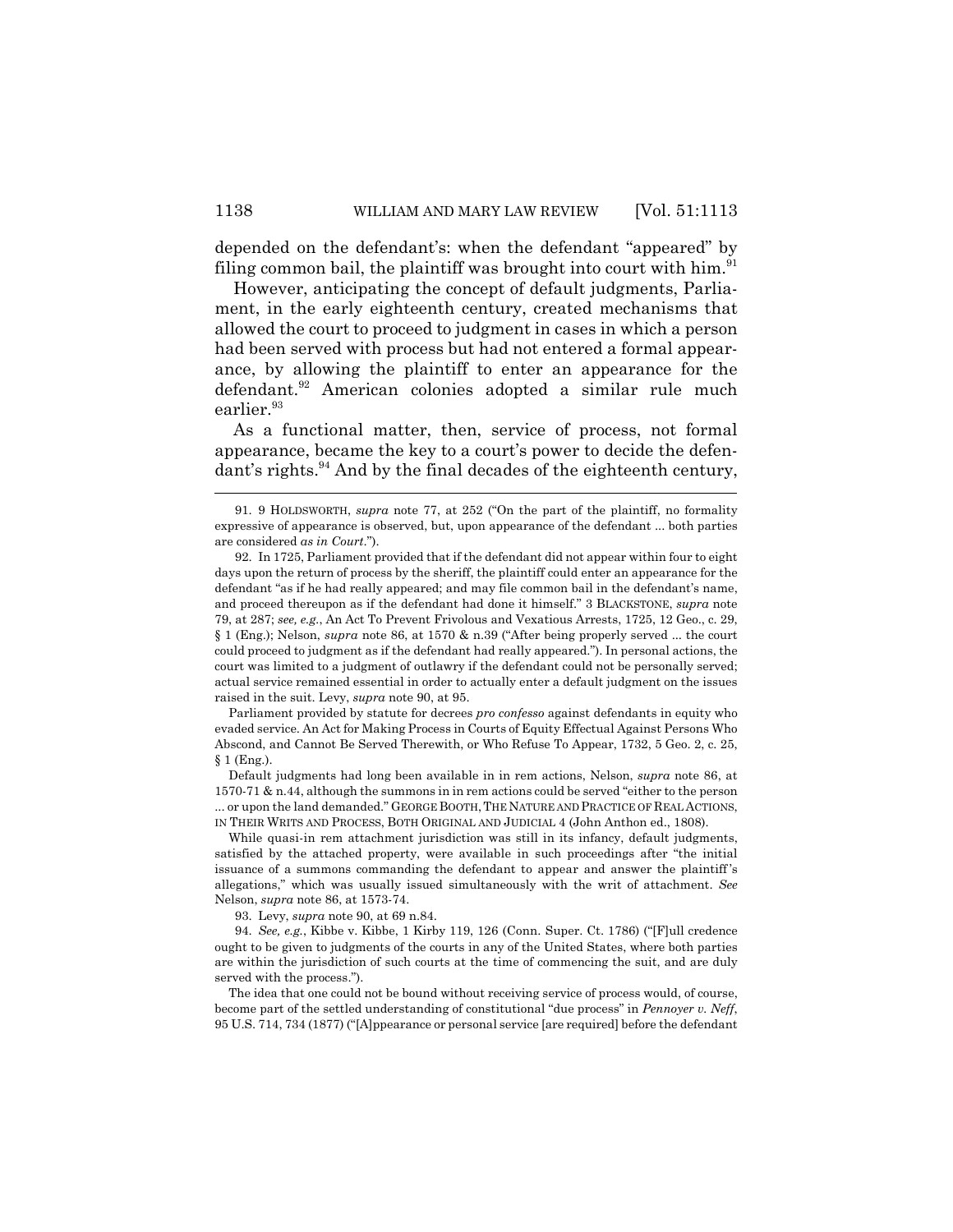the alchemy of eighteenth-century legal fictions transformed the service of a summons into the mechanism that constructively brought both the plaintiff who sued out the summons and the defendant to whom it was directed "before the court" as parties for jurisdictional purposes.<sup>95</sup> The old act of "appearance," once essential to the suit's commencement and party status, was demoted to a mere ratification of a fact service had already accomplished.

Blackstone's treatment of the "commencement of the suit" shows the marks of this transition: while he defines the "commencement of a suit" as the means by which "the cause is ... drawn into ...

could be personally bound by any judgment rendered.").

<sup>95.</sup> This is reflected in a shift from treating persons who entered an appearance to persons who were served as "parties." *Compare* Windsor v. Windsor, Dick. 707, 707, 21 Eng. Rep. 446, 446 (Ch. 1788) ("The naming of a party in the bill as defendant, and not praying process against him, is not considered as making him a party."), *with* Izraell v. Nawbourne, 1 Vern. 87, 87, 23 Eng. Rep. 329, 329 (Rolls 1682) (explaining that to make a person named as defendant in the bill a party, plaintiff must "serve[ ] him to answer" and he must be "brought to hearing"). For other early nineteenth-century statements that service, but not appearance, determines party-status, see Hart v. Granger, 1 Conn. 154, 167 (1814) (stating that a case is properly before the court "if there are proper parties before it, or rather if the plaintiff in that suit has a right to call the defendants before the court to answer his claim, and they are *properly* called"); Baron v. Abeel, 3 Johns 481, 482 (N.Y. Sup. Ct. 1808) ("The service of a declaration in ejectment on the tenant in possession is considered as much the commencement of the suit, as the service of a *capias ad respondendum* in personal actions."); Gibson v. Haines, 1 Hare 317, 318, 66 Eng. Rep. 1054, 1054 (V. Ch. 1842) (argument of counsel) (noting that in equity the "Defendant, upon being served with a copy of the bill, may be bound by all the proceedings" and "no person is deemed a party unless his name is in the prayer of process, and the prayer of process is always referred to in the offices, as showing who are the parties to the suit"); see also Levy, *supra* note 90, at 69 (discussing that the plaintiff's right to enter an appearance for defendant marked "the practical transition from arrest to summons in the beginning of personal civil actions in the [English] superior courts"); Nelson, *supra* note 86, at 1568 (showing that while the "very existence of most kinds of judicial proceedings depend[ed] upon the presence ... of adverse parties," by the late eighteenth century, defendants were considered constructively "in" court "upon the issuance of some sort of command ordering the defendant to appear").

In one pre-1725 decision, *Fawkes v. Pratt*, 1 P. Wms. 593, 593, 24 Eng. Rep. 531, 531 (Ch. 1719), the chancellor also stated that "[t]hey only are defendants ... against whom process is prayed," but, as *Izraell* suggests, the statement should, at that point, be read as a statement of a necessary, but not sufficient, precondition for making a person a party. *Izraell*, 1 Vern. at 87, 23 Eng. Rep. at 329.

By the time *Pennoyer* was decided in the United States (in 1877), American courts ceased to connect service of summons and its effect on the court's jurisdiction to bind with the definition of a "party," a fact reflected in *Pennoyer* itself: while Justice Field treated service as a precondition for exercise of jurisdiction in personam, questions about whether persons had been brought before the court as "parties" did no work in his analysis.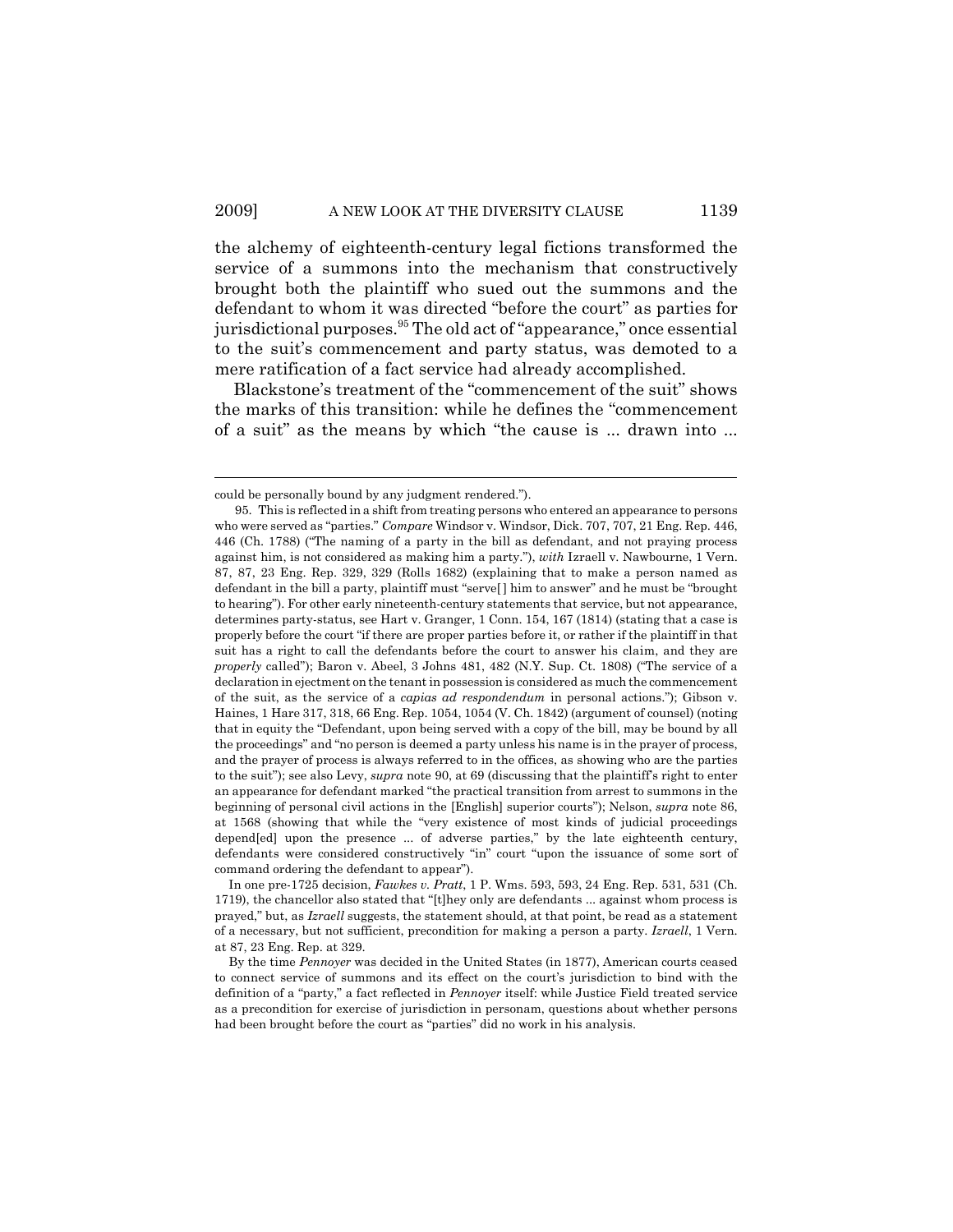Court[ ],"96 he waffles between suggesting that the suit "commenced" (1) upon appearance of the plaintiff and defendant in the traditional way<sup>97</sup> and, alternatively, (2) upon service of process.<sup>98</sup> American courts of the period tended toward the latter view of the "commencement" of a suit.<sup>99</sup>

The uncertainty hints at the shift that would be accomplished in the nineteenth century, when courts would dispense with the requirement that defendants formally "appear" by filing bail entirely, recognizing, as we generally still do today, that the parties are before the court in a way that brings them within the court's power to decide their rights, once the plaintiff has adequately served process commanding a defendant to appear. *See, e.g.*, *Pennoyer*, 95 U.S. at 734; STEPHEN & PINDER, *supra* note 74, at 21 (describing mid-nineteenth century consensus on the availability of default judgments against defendant who had been summoned but had not appeared).

In equity, a suit in equity "commenced" once a bill had been filed; here, too, though "commencement" of the suit was also keyed to service of process because in equity the filing of the bill that included a proper "prayer" of process automatically caused a subpoena (the form of process that issued from chancery) to issue against the named defendant. CHARLES BARTON, AN HISTORICAL TREATISE OF A SUIT IN EQUITY 58, 61-62 (1796) (showing that a suit in equity is commenced by Bill and upon filing the bill a "writ of *Subpoena* issues out of the *Law* side of [chancery], requiring the Defendant (as prayed in the Bill) to appear and answer the charges").

99. *See Baron*, 3 Johns at 482 (explaining that because failure to appear following proper

<sup>96. 3</sup> BLACKSTONE, *supra* note 79, at 286 ("Thus differently do the three courts set out at first, in the commencement of a suit ... [and] by this means the ... cause is ... drawn into the respective courts.").

<sup>97.</sup> *Id*. at 285 ("[A]s soon as [the defendant] appears, or puts in bail, to the process, he is deemed by so doing to be in such custody of the marshall, as will give the court [of King's Bench] a jurisdiction to proceed.").

<sup>98.</sup> *Id*. at 286-92 (suggesting that commencement is accomplished after the service of the "first process," and that subsequent proceedings to compel the defendant to answer occur "[a]fterwards, when the cause is once drawn into ... court[ ]"). Blackstone's waffle was driven by the peculiarities of the jurisdictional divisions between the courts of Common Pleas and King's Bench. Traditionally, constructive appearance (via arrest) was essential to establish the jurisdiction of the King's Bench and Exchequer vis-à-vis Common Pleas. *Id*. at 285-86 (noting that "once the defendant is taken into custody of the marshall" the King's Bench had power to hear causes originally committed exclusively to Common Pleas); *see also* MAITLAND, *supra* note 84, at 296. Yet, even though he repeats the familiar mantra that arrest was necessary to commence an action in King's Bench, Blackstone, in the passage from the *Commentaries* cited at the start of this note, which follows the discussion of "first process" in the law courts and precedes and introduces general discussion of the mechanisms for compelling appearance, seems to assume that "first process" was sufficient to "draw[ ]" the cause into court in all of the superior courts. 3 BLACKSTONE, *supra* note 79, at 286 ("Thus differently do the three courts set out at first.... Afterwards, when the cause is once drawn into the respective courts, the method of pursuing it is pretty much the same in all of them."). *But see* Foster v. Bonner, 2 Cowp. 454, 455, 98 Eng. Rep. 1183, 1184 (K.B. 1776) (Mansfield, C.J.) (explaining that when a constructive arrest via service of a summons precedes the filing of a bill of complaint, the date that the bill is filed, rather than the prior date of the "summons to bring the defendant into Court," marks the commencement of a suit).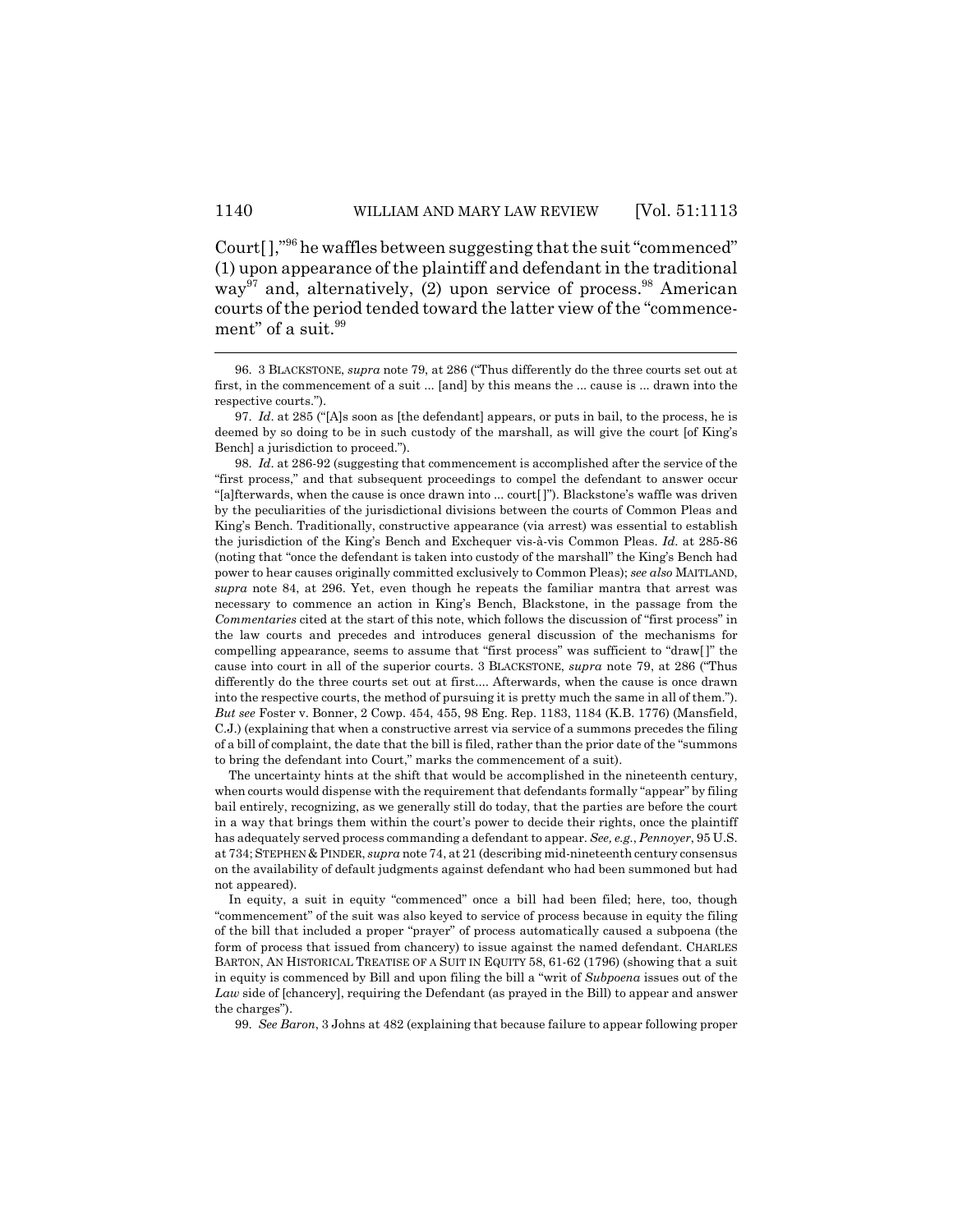For our purposes, three important features of the meaning of the "suit" at the time of ratification stand out: The suit "commenced" after the court was deemed to have adverse parties before it.<sup>100</sup> Persons were deemed to be "parties" before the court when whatever procedures thought essential to trigger the court's power to decide their rights—increasingly, service of process on the defendant  $101$  had been completed. And the suit continued to exist only so long as the persons made parties through process remained constructively "before the court," underscoring that the "suit's" existence was inseparable from its "parties."102

In effect, the baroque fictions governing the magic moment at which the suit commenced, while various, expressed a consistent definitional principle: a suit existed only "between" the persons who

service entitles plaintiff to a default judgment, "[t]he service of a declaration in ejectment on the tenant in possession is considered as much the commencement of the suit, as the service of a *capias ad respondendum* in personal actions"); Boyce v. Morgan, Cole. & Cai. Cas. 476, 476-77 (N.Y. Sup. Ct. 1805) (reporter's note) (arguing that although "levying the plaint was the commencement of the suit; ... the court ... ruled that issuing the summons, or warrant, was the beginning of the action"); Nicholson's Lessee v. Wallis, 4 U.S. 154, 154-55 (Pa. 1798) (holding that "the service of the declaration in ejectment upon the defendant, was a commencement of the suit"). *But see* Darlings v. Corey, 1 N.J.L. 200, 201 (1793) ("The appearance of the parties on the summons was a regular commencement of the suit.").

<sup>100.</sup> *See supra* notes 90-99 and accompanying text.

<sup>101.</sup> Cases of the period did not uniformly distinguish between the sheriff's actual "service" of process on the defendant and the "issuance" of the first process either for purposes of constructively making someone a "party" for jurisdictional purposes or for demarcating the "commencement" of the suit. *Compare Baron*, 3 Johns at 482 (stating, in action at law, that "service ... is considered ... the commencement of the suit"), *with* Hart v. Granger, 1 Conn. 154, 168 (1814) (explaining that an equity court has parties before it if they are "properly called"), *and* Windsor v. Windsor, Dick 707, 21 Eng. Rep. 446 (Ch. 1788) (explaining that a person is considered a party in equity if they are named in the prayer of process). This difference in emphasis may reflect common law courts' reliance on facts about service evidenced in the pleadings to establish prima facie jurisdiction, Michael G. Collins, *Jurisdictional Exceptionalism*, 93 VA. L. REV. 1829, 1870-73 (2007), but may also reflect procedural differences in the availability of a default judgment in law and equity. *See Baron*, 3 Johns at 482-83 (linking commencement, service, and the procedures triggering default judgments). In a legal action involving personal rights, actual service was necessary to trigger the court's power to enter a default judgment, when the defendant failed to answer, although issuance of service, coupled with failure of actual service, could be the basis for a judgment of outlawry. *See supra* note 92. In legal actions involving property, either actual service or service on the land triggered the right to a default judgment. *Id*. In equity, a judgment *pro confesso* was available after issuance of process if the defendant either did not appear or could not be found; hence the rule in equity that party-status depended on the naming of the defendant in the prayer of process. *Id*.

<sup>102.</sup> *See supra* note 88 and accompanying text.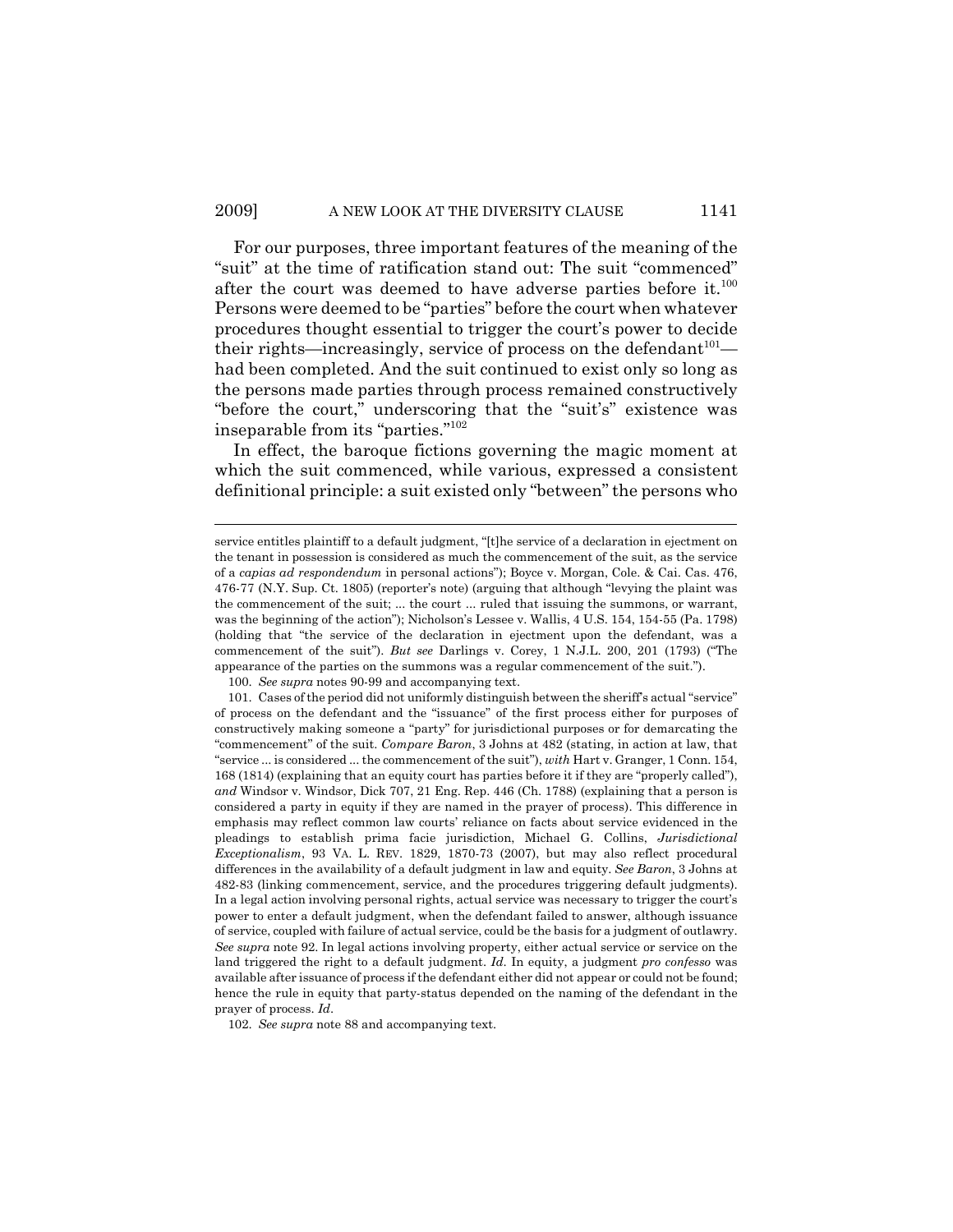had been brought, via "due process,"<sup>103</sup> within the court's power to bind.104 Persons who were not within that power were outside the scope of a "suit."<sup>105</sup>

# *3. Expansion of the Concepts of Parties and Suits in Representative Contexts*

Because it was a fiction designed to paper over untheorized expansions of courts' preclusive power, the concept of "parties to the suit" was not static. Rather, its applications expanded in the eighteenth century, foreshadowing the modern law of representation. In those cases, the concept of a "suit" expanded as well—to encompass not only the persons who were brought before the court in a way that subjected them to a court's full preclusive power, but also persons brought "before the court" and subject to the preclusive power "in a sense."106 This shift, in turn, is crucial to understanding the outer scope of diversity jurisdiction in the special category of representative actions.

This expansion of the party concept began in the seventeenth century, in cases where equity excused the necessary party rule in suits brought by tenants of a manor (usually the inhabitants of an entire village or villages) seeking to settle the common customary obligations that the tenants, as a class, owed to the manor lord.<sup>107</sup> In these cases, a few of the tenants filed a bill in equity in their own names<sup>108</sup> and pled that the bill was filed "on behalf of" the other tenants.109 Under the usual rules, these absent persons were not

<sup>103.</sup> *See* BOOTH, *supra* note 92, at 73 (discussing judgment properly entered upon constructive appearance after return of "due process" by the sheriff).

<sup>104.</sup> As discussed in the next Section, "parties" to a suit included both persons who were within the court's power to bind in a full sense and persons over whom a court had a limited power to bind. *See infra* notes 107-28 and accompanying text.

<sup>105.</sup> As the next Section shows, the concept of a suit expands in the late eighteenth century to encompass passive represented persons who can be bound "in a sense."

<sup>106.</sup> *See infra* notes 107-29 and accompanying text.

<sup>107.</sup> *See* STEPHEN C. YEAZELL, FROM MEDIEVAL GROUP LITIGATION TO THE MODERN CLASS ACTION 94 (1987).

<sup>108.</sup> Cases involving group litigating by tenants occurred in the medieval period, before the rise of the necessary party rule, but by the seventeenth century the practice had become unfamiliar. *See id.* at 72-99.

<sup>109.</sup> *Id.* at 93-99.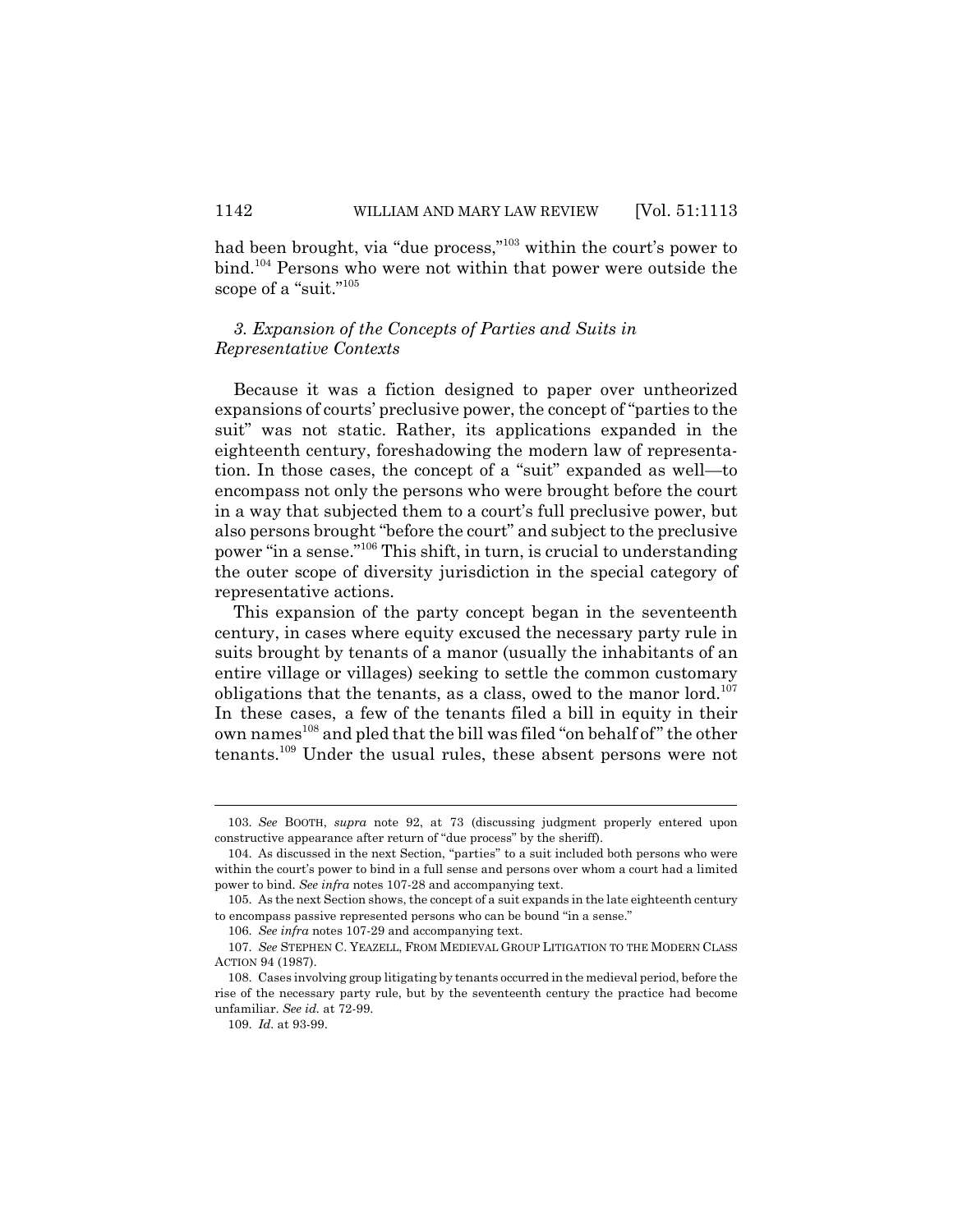parties because they were not named in the bill.<sup>110</sup> And plaintiffs had every reason to want to avoid making them parties: the death of a party abated a suit in equity and required the filing of a bill of revivor, which recommenced the suit all over again, requiring relitigation of matters previously litigated. $111$ 

The chancellors dealt with the problem by excusing the tenants from the necessary party rule: as the Lord Keeper said in *Brown v. Howard*, a suit by some tenants to determine the scope of a common, and legally fungible, customary obligation imposed on all the tenants as a group was "the Case"—the legal dispute or claim —"of all" and, therefore, all tenants need not be made parties.<sup>112</sup> Yet, the reported decisions confirm that the nonparty tenants would nonetheless be bound by the decree: "[i]f the [absentee tenants] should not be bound" by the litigation, said Lord Nottingham in *Brown v. Vermuden*, "[s]uits of this Nature ... would be infinite, and impossible to be ended."113

The manorial tenure cases created a precedent for excusing the necessary party rule in other associational cases, including precursors of modern shareholder derivative suits brought by shareholders of unincorporated associations.114 As we proceed into the eighteenth century, however, equity begins to call the absent persons whose joinder is excused in these cases "parties." In *Chancey v. May*, for example, shareholders of the Temple Brass Works, an unincorporated association, filed suit "in behalf of themselves, and all other proprietors and partners" (numbering eight hundred shareholders)

<sup>110.</sup> *Id.* at 162-63.

<sup>111.</sup> Robert G. Bone, *Personal and Impersonal Litigative Forms: Reconceiving the History of Adjudicative Representation*, 70 B.U. L. REV. 213, 243 & n.65 (1990) [hereinafter Bone, *Litigative Forms*] (renewing YEAZELL, *supra* note 107).

<sup>112.</sup> *See* Brown v. Howard, 1 Eq. Ca. Abr. 164, 21 Eng. Rep. 960 (Ch. 1701) (discussing *Vermuden*); YEAZELL, *supra* note 107, at 163 (noting the Lord Keeper uses "case" in sense of shared claim or legal dispute). In the mid-seventeenth century, Lord Nottingham required the named plaintiffs to produce a "register" showing that absentees had authorized the suit. By the start of the eighteenth century, the chancellors seem to have dispensed with that requirement, at least, in cases involving fungible customary rights. YEAZELL, *supra* note 107, at 146, 162-63. There are some suggestions that the requirement of prior authorization persisted in other contexts. *See infra* note 125.

<sup>113. 1</sup> Chanc. Cas. 272, 272, 22 Eng. Rep. 796, 797 (Ch. 1676); *see also Howard*, 21 Eng. Rep. at 960 ("[A]ll [are] bound, though only a few [are] Parties; else, where there are such Numbers, no Right could be done, if all must be Parties; for there would be perpetual abatements.").

<sup>114.</sup> YEAZELL, *supra* note 107, at 166-79.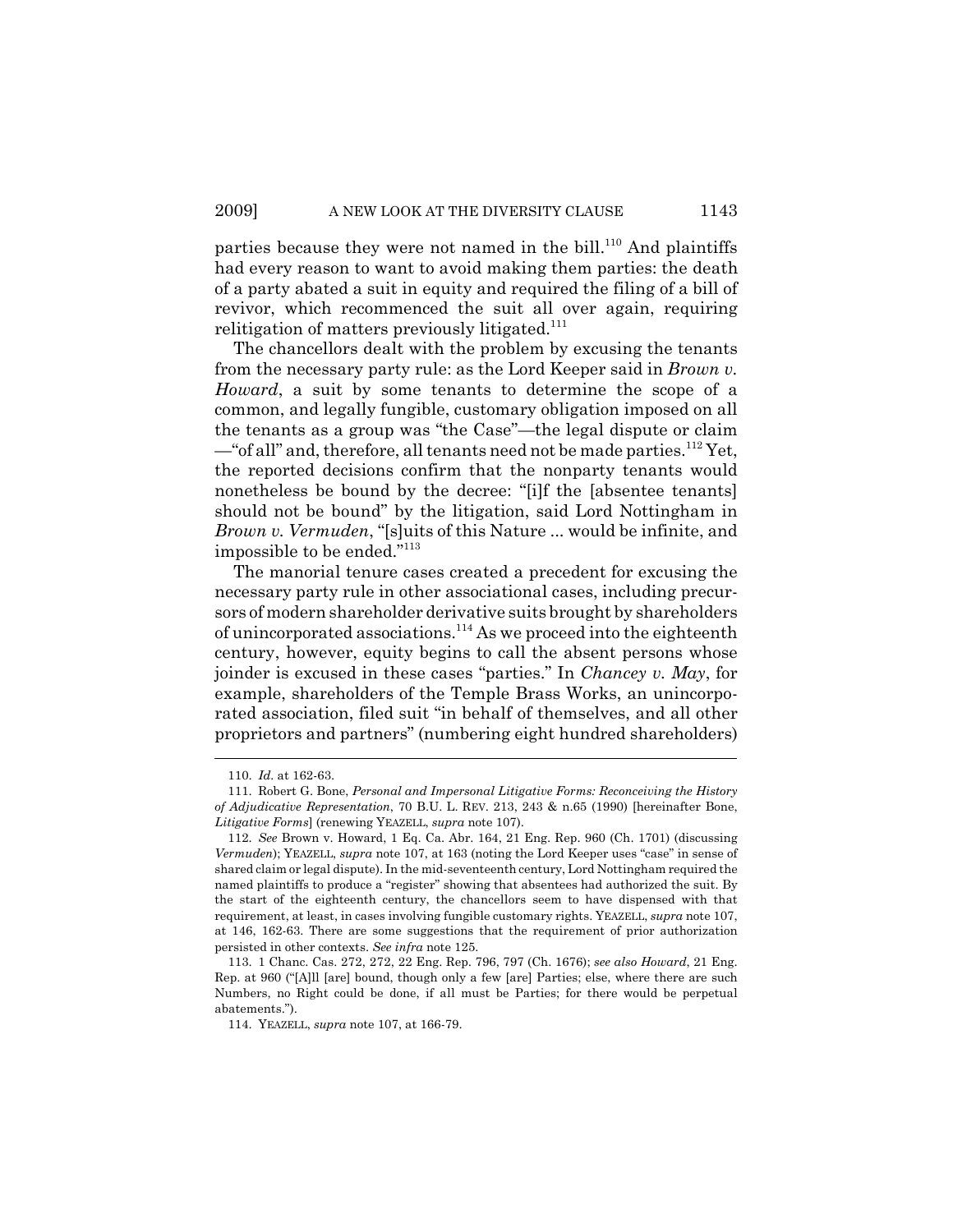against thirteen officers to "call them to ... account for several misapplications, mismanagements, and embezzlements."115 The defendant demurred, on the grounds that "all the rest of the proprietors were not ... parties, and so ... they might be harassed and perplexed with multiplicity of suits."116 Lord Hardwicke, however, dismissed this fear because, he reasoned, the absent shareholders were, by dint of being "proprietors of the same undertaking" as the plaintiffs, "in effect parties," without explaining exactly why this was the case.<sup>117</sup>

By the mid-eighteenth century, equity relied on *Chancey* and the tenure cases to allow creditors to file bills seeking an accounting of the debtors' assets without making all creditors parties in the traditional way and, similarly, to allow the crews of privateering vessels to file bills seeking an accounting of the proper distribution of shares of the prize captured from enemy ships. By the 1750s, equity was calling absent creditors in a bill of accounting "plaintiffs" when the bill was filed by some creditors on behalf of the others. For example, in *Leigh v. Thomas*, a prize case, the court suggested that absent crewmates in a bill seeking an account of each crewmember's shares of the prize could be "brought before" the court as, variously, "parties" or "plaintiffs" if, on the model of a creditor suit, the actual plaintiffs sue "on behalf of" the absent crewmembers.<sup>118</sup>

Robert Bone writes that in the creditor and prize cases, recognition of absentees as parties "expanded the intervention opportunities open to absentees," but "had nothing to do with binding them."119 This overstates the case. In such cases, the suit involved two decrees. First, after the bill was filed and the defendants had answered, the chancellor issued—as a matter of course—a decree directing a master to undertake an accounting of the assets at issue.120 Once that first decree issued, the represented absentees lost

<sup>115.</sup> Prec. Ch. 592, 592, 24 Eng. Rep. 265, 265 (Ch. 1722).

<sup>116.</sup> *Id.*

<sup>117.</sup> *Id.*

<sup>118.</sup> Leigh v. Thomas, 2 Ves. Sen. 312, 313, 28 Eng. Rep. 201, 201 (Ch. 1751) ("No doubt but a bill may be by a few creditors in behalf of themselves and the rest, ... and then the decree lets in all the others; and they are considered as plaintiffs."); *see also* Neve v. Weston, 3 Atk. 557, 557, 26 Eng. Rep. 1121, 1121 (Ch. 1747) ("A man who comes in before a Master under a decree, is *quasi* a party to that suit.").

<sup>119.</sup> Bone, *Litigative Forms*, *supra* note 111, at 243-44.

<sup>120.</sup> Geoffrey C. Hazard, John L. Gedid & Stephen Sowle, *An Historical Analysis of the*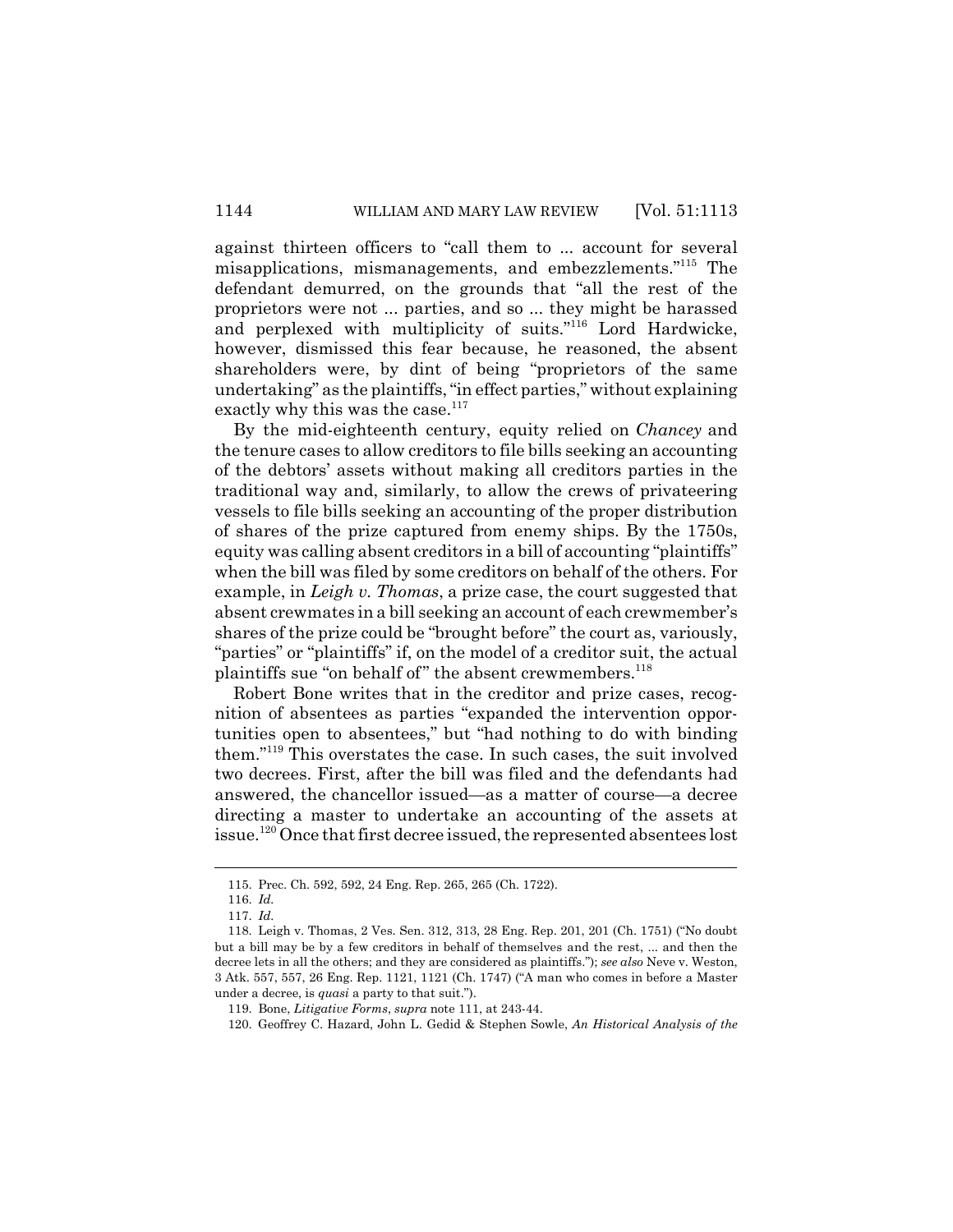their right to seek alternative remedies at law, although they retained the right to litigate their shares in the accounting in equity.121 In effect, the legal claims of absent creditors and crew members were merged into, and barred by, the equitable suit—they were subject to what we would today call a form of claim preclusion. And in exchange for the loss of their rights at law, absentees were given expanded intervention opportunities in the equitable account $ine.$ <sup>122</sup>

As a result, when a suit was instituted "on behalf of" absent creditors or crew members, these absent persons fell within the preclusive reach of the court on the basis of the representative nature of the bill, although not to the same degree as persons who had been made parties in the traditional way.<sup>123</sup>

*Binding Effects of Class Suits*, 146 U. PA. L. REV. 1849, 1869 (1998).

<sup>121.</sup> *Id.* at 1869-70 ("After the initial decree, no creditor or legatee could proceed by an action at law to collect his debt or legacy."). In effect, represented parties were treated as "before the court" because they had nowhere else to go.

<sup>122.</sup> While the death of a person who had affirmatively appeared before the court ended the suit, the death of a represented "party" did not. CALVERT, *supra* note 73, at 31; Bone, *Litigative Forms*, *supra* note 111, at 244 n.70. Thus, the representative "suit's" existence did not depend on the continued presence of represented parties brought "before the court" through representation. But the represented persons were nonetheless treated as part of the suit at the time of its commencement: in exchange for the loss of their rights at law, they were considered sufficiently part of the suit that they could file a writ of error, file a bill of revivor if the representative died, and take advantage of the final decree to the same degree as traditional parties. *See, e.g.*, JOSEPH STORY, COMMENTARIES ON EQUITY PLEADINGS § 96, at 80 (1838) (suing "in behalf of " absentees allows the absentees to "come in under the decree, and take the benefit of it, or show it to be erroneous, or entitle themselves to a rehearing"); Bone, *Litigative Forms*, *supra* note 111, at 244 n.70 (collecting authorities).

<sup>123.</sup> YEAZELL, *supra* note 107, at 183 (explaining that *Leigh* required the "suit be brought on behalf of all [ ] on the grounds that crew members not a party to the share-assignment agreement would not be bound by it in subsequent litigation"); Hazard, Gedid & Sowle, *supra* note 120, at 1871; *see also* Bone, *Litigative Forms*, *supra* note 111, at 244.

The creditor cases treated absent creditors as "parties" under the necessary parties rule only in those cases where the interests of the plaintiffs and absentees were aligned. Mortgage creditors could not represent general creditors; creditors could not represent other creditors when seeking to establish "the priority of their claims as against other creditors." Hazard, Gedid & Sowle, *supra* note 120, at 1867-69. In those cases, chancery required the absentees to be joined through traditional process. As a result, absentee creditors were not "parties" unless representation satisfied "what we now call 'fairness' and 'adequacy' of representation"—underscoring that courts reserved the term party for absentees that chancery considered it "fair," at the time the suit was filed, to bind at least in a limited sense. *Id*. at 1868.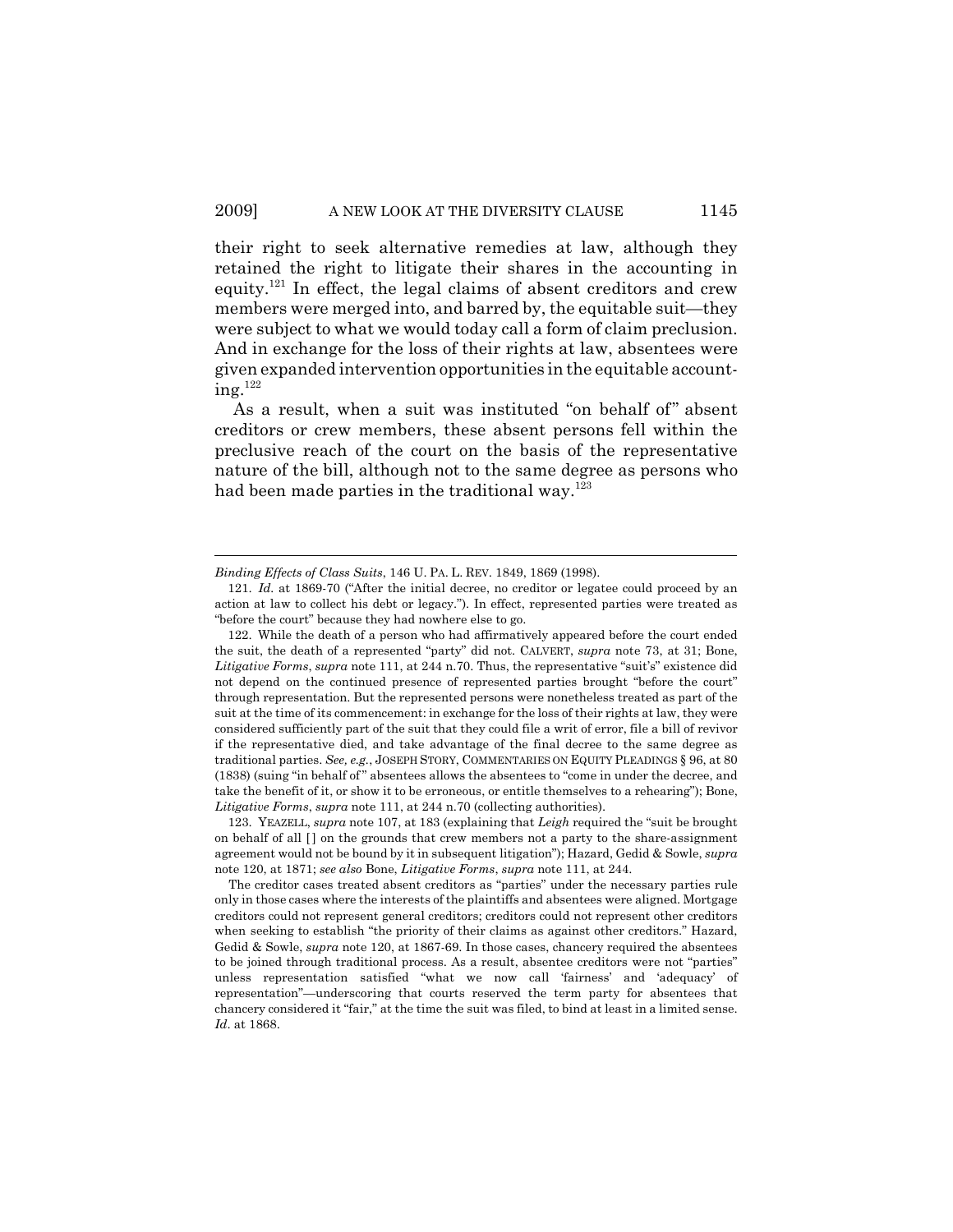The same implication is evident in associational cases, like *Chancey v. May*. 124 There, defendants' concerns about multiple litigation were premised on the assumption that the absent shareholders were not "parties" and therefore beyond the preclusive effect of any decree. The court responded that the fear was unfounded because the premise was false: the shareholders were in fact parties, and, the inference follows, would be bound by the decree to some degree. Chancellor Hardwicke, indeed, drove the point home by affirming that the decree in the case would "com[e] at justice"—that is, fulfill the requirement that equity would make a complete and final resolution of the dispute.<sup>125</sup>

In effect, the case law defining the "party" concept follows a predictable pattern replicated throughout the fiction-ridden English common law: individual courts innovate, in our case by expanding the scope of persons who can be bound. Later courts paper over a gap between the innovation and legal theory with a fiction: in our case, courts, unable to explain the expansion of preclusion in light of a larger theory of res judicata, simply papered over the theoretical gap by assigning the term "party"—the label for persons subject to the preclusive power of the court—to represented persons.

Thus, at the time of ratification, the concept of a suit was changing—from an older view which understood a "suit" to encompass only those persons who had either sued out process or received

<sup>124.</sup> Prec. Ch. 592, 24 Eng. Rep. 265 (1722).

<sup>125.</sup> *Id.* The exact degree to which members of the association were bound is debatable—as Hazard, Gedid, and Sowle note, it is possible they may have been subject to the limited preclusive effect that occurred in creditor and prize cases by losing their right to proceed independently at law. *See* Hazard, Gedid & Sowle, *supra* note 120, at 1874 (suggesting that the court in *Chancey* may have envisioned that absentees, "if they wished to maintain the litigation, would be compelled to become parties to the instant case rather than proceed separately" at law). As in the creditor cases, the absentees were, apparently, treated as proper objects of preclusion either on the theory they consented to representation (with consent presumed from the fact that rights litigated arose out of a "prior voluntary association ... with a commercial enterprise") or an adequacy of representation theory, based on the fact the named plaintiffs and absentees had a shared "defined right" and the representatives therefore "acted in their interest." *See* YEAZELL, *supra* note 107, at 178, 182-83. *But see* Bone, *Litigative Forms*, *supra* note 111, at 242-57 (arguing representation was not based on theories of agency but rather on the formal similarity between the abstract legal rights and duties presented by those in court and those out of court). *Leigh* seems to suggest prior authorization of the crew members may have been required, at least in prize cases. Leigh v. Thomas, 2 Ves. Sen. 312, 312-13, 28 Eng. Rep. 201, 201-02 (Ch. 1751) (suggesting plaintiffs can bring bill "in behalf of the whole crew" if "authorised"; presumably by the other crewmembers).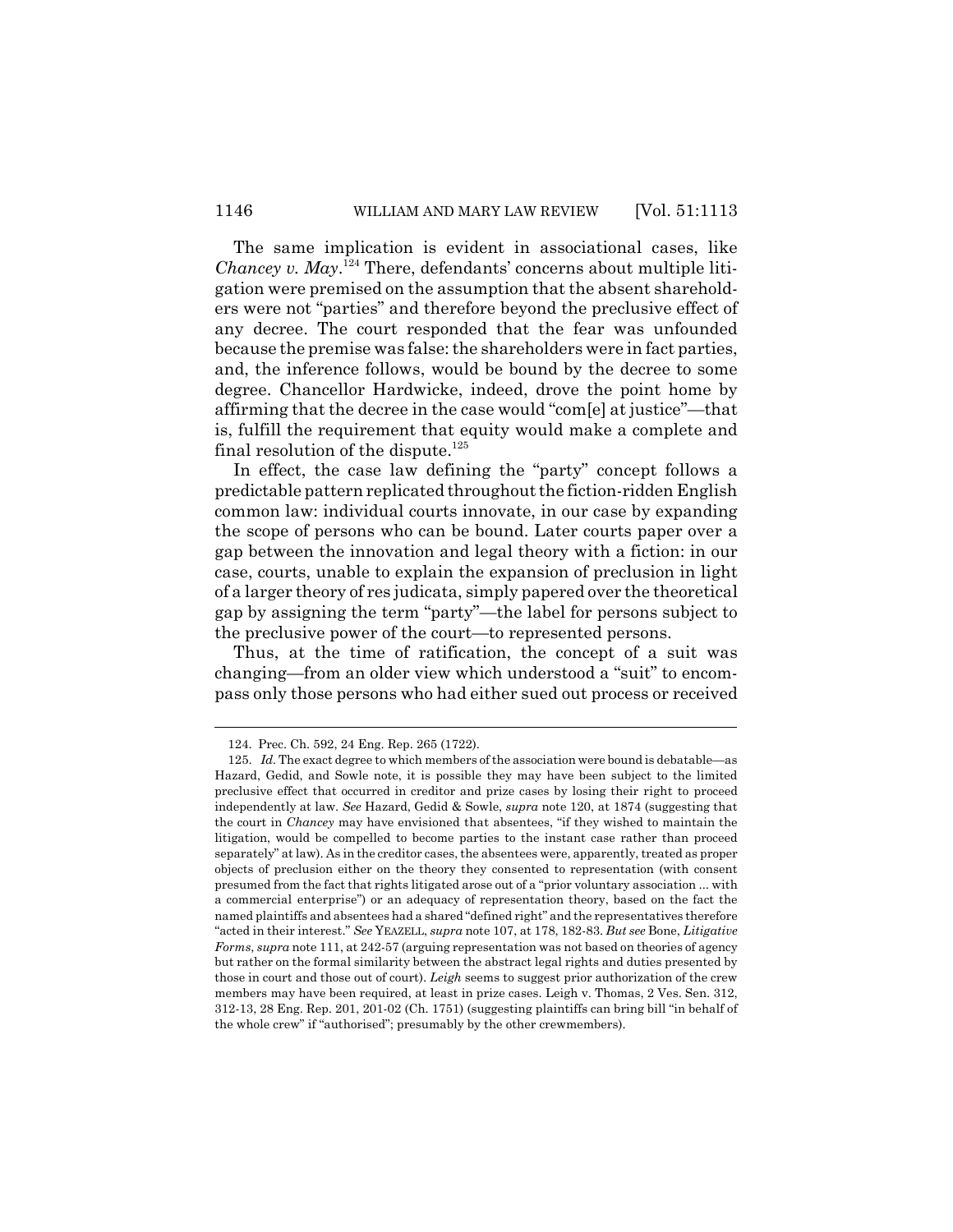service, thereby bringing them under the court's full power to bind their interests, to a newer view, which understood a "suit" to encompass passive persons, like represented parties, who were joined to the preclusive effect of a suit "[i]n a sense,"126 in exchange for special intervention rights. Both the older and newer concepts of a "suit," however, encompassed only those persons who were "before the Court"127 in a way sufficient to subject them, to some extent, to the court's power to bind.<sup>128</sup>

To be sure, not every eighteenth century case neatly followed the lead of *Brown*, *Chancey*, and *Leigh*. During the chancellorship of Lord Thurlow from the 1770s through the mid-1790s, for example, equity courts pushed back against these innovations, refusing to condone exceptions to the necessary party rule, to extend the term party to represented persons, or to recognize a power to bind persons who had not been joined through the traditional process. Hazard, Gedid & Sowle, *supra* note 120, at 1866 ("Toward the latter part of the eighteenth century, Chancery began to apply the Necessary Parties Rule with greater inflexibility."). In *Moffat v. Farquharson*, the master of the rolls, Lord Kenyon, appeared to overrule *Leigh v. Thomas* sub judice by holding, in an apparently identical prize case, that crew members must be made parties in the traditional way. 2 Bro. C.C. 338, 29 Eng. Rep. 189 (Ch. 1788). Moreover, not all courts applied the term "party" to absent persons who were treated as new objects of res judicata. Some courts in the first half of the eighteenth century, for example, experimented with other labels, including early intimations of the concept of "privity." *See, e.g.*, Brown v. Vermuden, 1 Chan. Cas. 272, 272, 22 Eng. Rep. 796, 797 (1676) (objection that absentee should not be bound "for that he was not Party or privy"); Bone, *Litigative Forms*, *supra* note 111, at 239. In the eighteenth century, however, the privity concept remained largely confined to relationships or rights related to property. *See, e.g.*, WILLIAM RASTELL, LES TERMES DE LA LEY: OR, CERTAIN DIFFICULT AND OBSCURE WORDS AND TERMS OF THE COMMON AND STATUTE LAWS OF THIS REALM, NOW IN USE, EXPOUNDED AND EXPLAINED 489 (1721) (defining "privities" to include cases where "the Tenant holds of the Lord by certain Service" and "where a Lease is made to hold at will, for Years, for Life, or a Feoffment in Fee").

Nonetheless, no matter the scope of the court's preclusive power assumed in any particular case, the term, when used, was applied to those who were fairly subject, at least to some degree, to the court's power to bind their rights against their interests.

<sup>126.</sup> *See, e.g.*, Adair v. New River Co., 11 Ves. Jun. 429, 444, 32 Eng. Rep. 1153, 1159 (Ch. 1805) (stating that in "the case of persons, suing on behalf of themselves and all others," absentees are "in a sense ... before the Court").

<sup>127.</sup> *Id.*

<sup>128.</sup> By the early nineteenth century, English chancery courts settled on calling represented persons "*quasi* parties," reflecting both that they were subject to lesser preclusive effect than traditional parties (in that they were bound to pursue relief in equity, but could litigate their shares due under the final accounting) and that the person's continuous constructive "presence" was not essential to the continuous existence of the suit. *See, e.g.*, Cockburn v. Thompson, 16 Ves. Jun. 321, 326-27, 33 Eng. Rep. 1005, 1007 (Ch. 1809) (noting in prize case that "where it is impracticable to make parties, and yet the Court can by arrangement afterwards introduce the persons, as *Quasi* parties, the Court does not require, that they shall be parties on the record").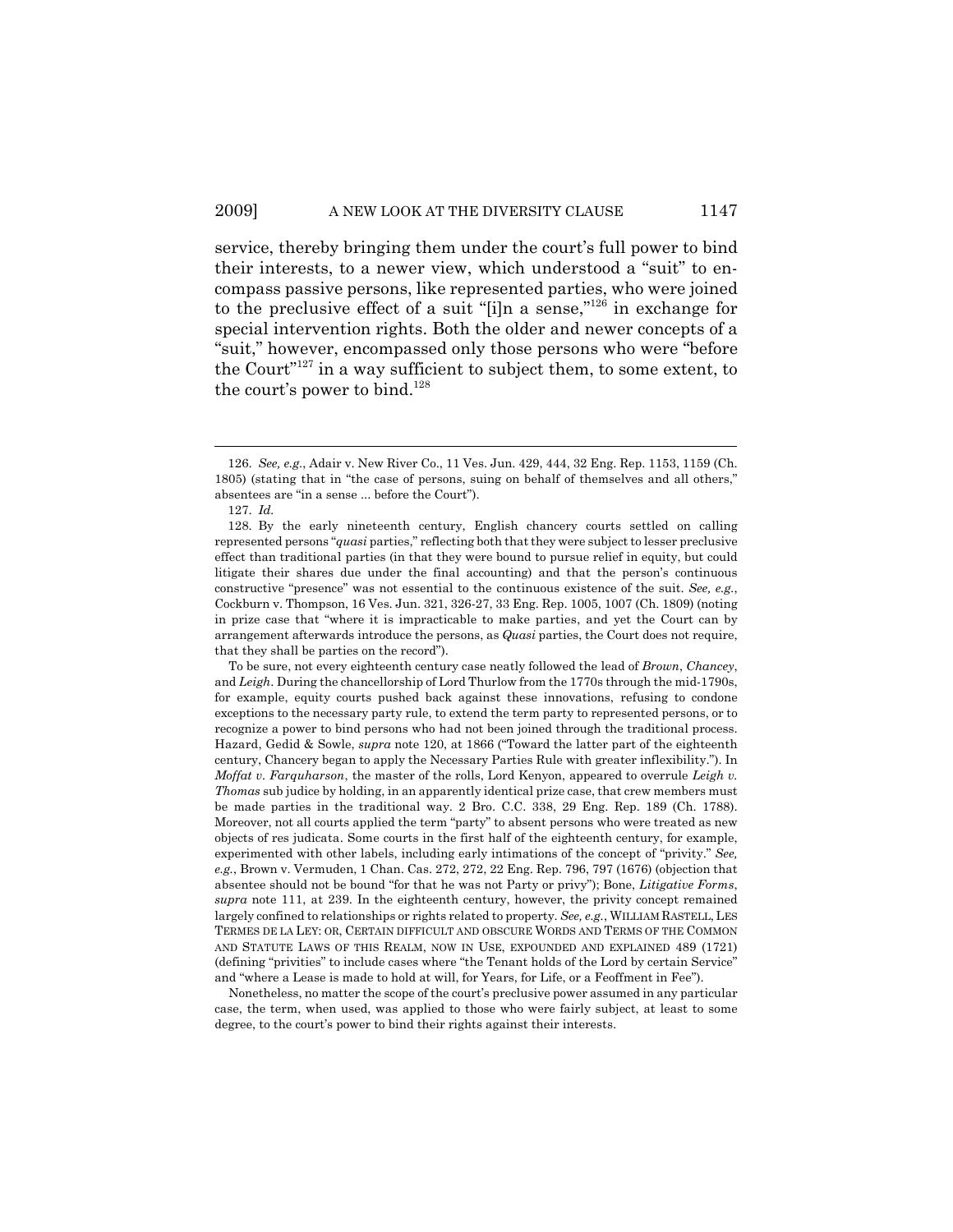The upshot of this history for our interpretive puzzle? To the extent that Article III uses the term controversies to mean suits, the Heads of Jurisdiction that depend on the identity of the persons "between" whom a suit subsists turn, at their broadest, on the identity of persons within the court's power to bind "in some sense" at the time jurisdiction is tested—but who need not be subject to the court's full preclusive power.<sup>129</sup>

## *B. "Disputes"*

What if Article III uses "controversies," as Hamilton suggested, to mean "dispute"? To define the limits of the suit, eighteenthcentury procedural law distinguished between the parties to the suit and the persons "interested" in the underlying "dispute" or "question." Suits occurred "between" parties to the suit. "Interested" persons, in turn, were not parties to the suit, but were parties to the larger "dispute" out of which the suit arose.<sup>130</sup> The distinction had the biggest doctrinal significance in equity, where persons who were not parties but were "interested" in the underlying dispute were required to be made parties to the suit in order to bring them within the court's preclusive power, thereby ensuring complete relief.

The distinction, which will prove important later when we turn to the text of Article III, also highlights the need for a careful reading of eighteenth-century cases: Because interested persons were, albeit rarely in the eighteenth century, sometimes called "parties" "interested" in the larger dispute, careless reading of the case law can lead a reader to conflate the concepts of parties to the suit and persons interested in the question. In the infrequent instances where the term "party" was used to refer to persons interested in the dispute that preceded a filed suit, but not joined through process, eighteenth-century cases always referred to the interested person as a "party in interest" or a "party concerned in the question," while referring to the persons joined by process to the

<sup>129.</sup> *See, e.g.*, Fuller, *supra* note 84, at 524-29.

<sup>130.</sup> *Compare* Devit v. College of Dublin, Gilb. Rep. 241, 242, 25 Eng. Rep. 166, 167 (Ch. 1742) (using the term "Parties in Interest" to refer to persons "concerned" in a dispute about land rights preceding the filing of any claim), *with* JOHN MITFORD, A TREATISE ON THE PLEADINGS IN SUITS IN THE COURT OF CHANCERY BY ENGLISH BILL 39 (1787) ("All persons concerned in the demand ... ought to be parties, if within the jurisdiction of the court.").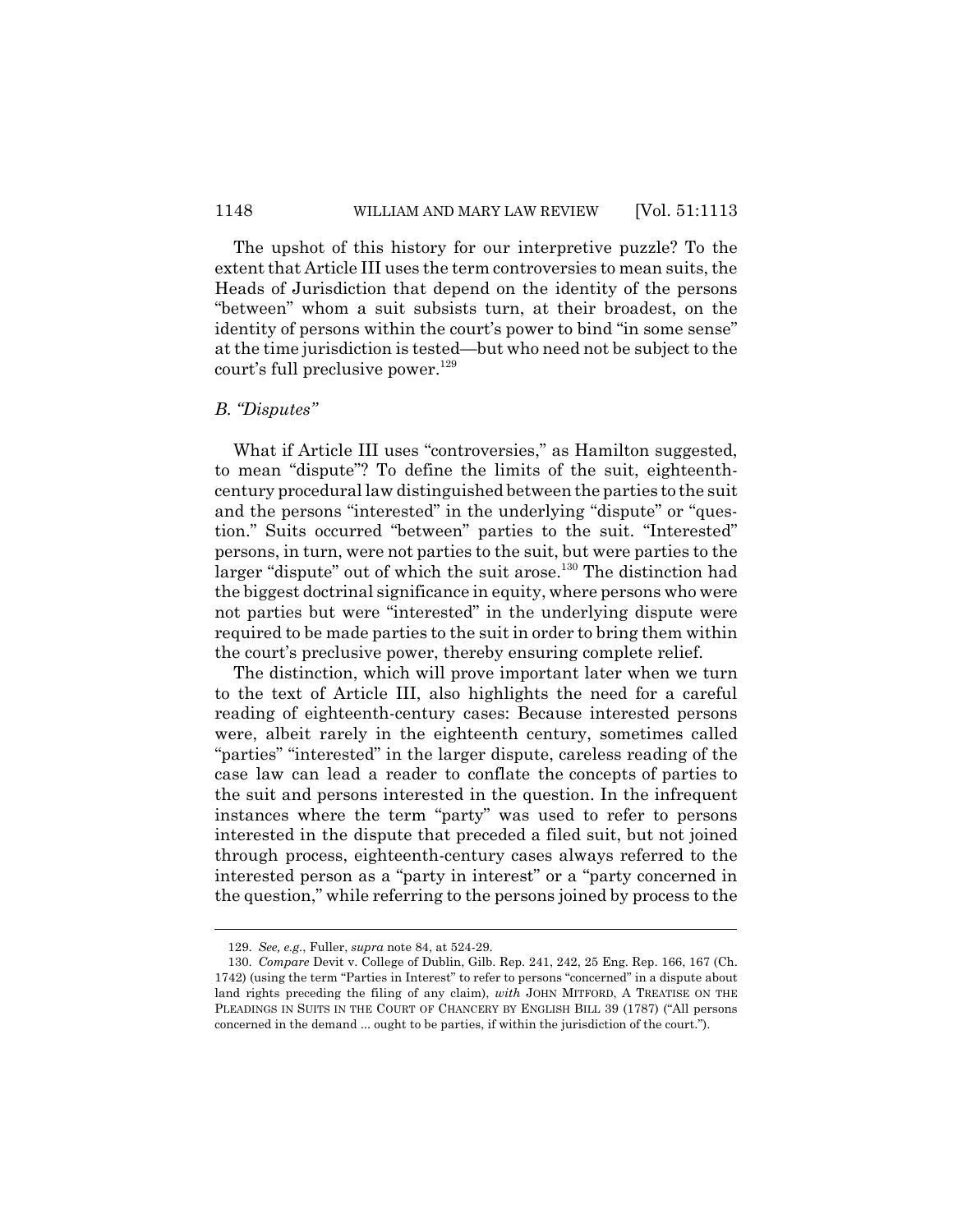suit as "parties to the suit" or "parties" without any such qualification. $131$ 

To make matters even more perplexing for the casual modern reader, case law regarding necessary parties also used the term "affecting"—a term that traditionally meant "bound"—when referring to persons who had not been joined as parties but were interested in the decree. This use of the term "affecting," which will also prove important when we turn to Article III, grew out of its older use to mean "bound." The necessary parties rule, again, provided that equity courts could not exercise jurisdiction unless they made a complete decree, and a complete decree, in turn,

<sup>131.</sup> When discussing suits or other legal proceedings, treatises and cases of the period were generally careful to refer to persons who were interested in the suit but had not been served with process as "*persons*" interested in the suit rather than as "interested parties." Indeed, every major treatise of the period and every major judicial statement of the rules governing joinder reserves the term "parties" for persons to be "brought before the court" through formal process until the second edition of Mitford's treatise published in 1787. Even in that treatise, Mitford is careful to qualify his alternative use of the term "party" by referring to "parties interested" whenever he refers to persons who have not been joined through process, while reserving the term "party" without qualification for persons joined by process. *See, e.g.*, 1 HARRISON, *supra* note 80, at 32 ("Regularly all that are interested are to be made parties."); 1 GILES JACOB, THE COMPLEAT CHANCERY-PRACTISER: OR, THE WHOLE PROCEEDINGS AND PRACTICE OF THE HIGH COURT OF CHANCERY, IN A PERFECT NEW MANNER 139 (London, Savoy 1730) [hereinafter 1 JACOB] ("[I]f those whose Right is concern'd, are not made Parties, the Defendant may demur to such Bill."); MITFORD, *supra* note 130, at 39 (noting that persons "concerned" or "affected" by the relief prayed "ought to be parties"; but "if any ... unnecessary parties are interested, the court, upon application will in general permit the proper alterations to be made"); *see also* Poore v. Clark, 2 Atk. 515, 515-16, 26 Eng. Rep. 710, 710 (Ch. 1742) ("The general rule is, that if you draw the jurisdiction out of a court of law, you must have all persons parties before this court, who will be necessary to make the determination complete.").

In nineteenth-century cases and treatises, use of the term "party in interest" or "parties interested" to refer to unjoined persons begins to appear with greater frequency. However, even in the early decades of the nineteenth century, courts are generally careful to reserve the term "party" for persons joined by process and always used this alternative sense of party with a qualifier. *Compare* Wilkins v. Fry, 1 Mer. 244, 262, 35 Eng. Rep. 665, 671 (Ch. 1816) ("[I]n equity, it is sufficient that all parties interested in the subject of the suit should be before the Court, either in the shape of Plaintiffs or Defendants."), *with* Small v. Attwood, You. 407, 458, 159 Eng. Rep. 1051, 1072 (Exch. Div. 1832) ("[T]he general rule is that all persons who are interested in the question must be parties to a suit instituted in a Court of equity."), Cockburn v. Thompson, 16 Ves. Jun. 321, 325, 33 Eng. Rep. 1005, 1007 (Ch. 1809) ("The strict rule is, that all persons, materially interested in the subject of the suit, however numerous, ought to be parties."), *and* CALVERT, *supra* note 73, at 11 (noting that the "general rule" is that "[a]ll persons having an interest in the object of the suit, ought to be made parties").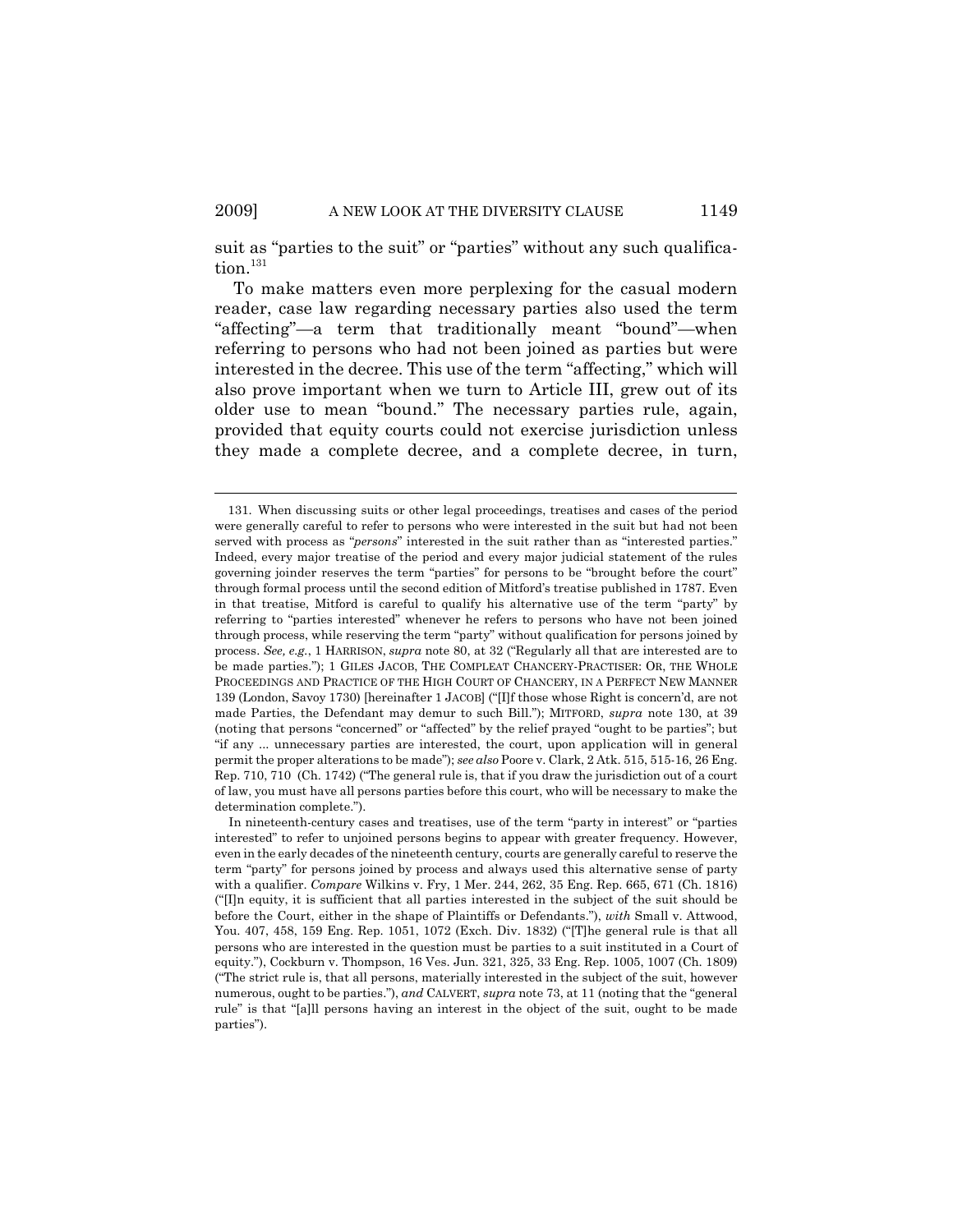required the joinder of all interested persons as parties.<sup>132</sup> Courts applying the rule referred to unjoined "interested" persons as persons who would be hypothetically "affected" by a complete decree, and therefore must be joined before the suit could go forward.133 By the end of the eighteenth century, the term "affected" had become a procedural term of art for nonparties interested in questions litigated in a lawsuit in certain specific ways. Mitford's treatise on equity, for example, stated that the necessary parties rule required that "all persons concerned in the demand, or who may be affected by the relief prayed, ought to be parties."134

The kind of "interest" that qualified one for mandatory joinder was unsettled. "Parties in interest" or persons "affected" included those with "remote" as well as "immediate" interests in the dispute that gave rise to the suit. $135$  At a minimum, the class of interested persons included those who, if excluded from the preclusive effect of the decree, might collaterally attack and negate the rights declared.136 Beyond that narrow class, however, confusion reigned about just how "remote" an interest was before it was beyond the outer scope of mandatory joinder, and, by themselves, the terms "persons" or "parties in interest" or persons "affected" conveyed no information about how to draw that line. Courts' attempts at formulating line-drawing standards were, as commentators both

<sup>132.</sup> *Poore*, 2 Atk. at 515-16, 26 Eng. Rep. at 710.

<sup>133.</sup> *See* Joy v. Wirtz, 13 F. Cas. 1172 (C.C.D. Pa. 1806) (No. 7554) (Washington, J.) ("[I]f a decree can be made without affecting the rights of a person not made a party ... reason, as well as adjudged cases, will warrant the court in proceeding without him."); Anonymous, 1 Ves. Jun. 29, 29, 30 Eng. Rep. 215, 215 (Ch. 1789) ("All parties having an apparent right ... must be brought into Court, before the Court will do any thing, which may affect their right.").

<sup>134.</sup> MITFORD, *supra* note 130, at 39; *see also* 1 HARRISON, *supra* note 80, at 33 (discussing application of the necessary parties rule in cases in which "parties and not parties are equally affected" by the prayer for relief); 1 JACOB, *supra* note 131, at 141 (noting rule that partyplaintiffs must "bring all Parties [in interest] who may be affected before the Court").

<sup>135.</sup> *See, e.g.*, Sherrit v. Birch, 3 Bro. C.C. 229, 229, 29 Eng. Rep. 505, 505 (Ch. 1791) ("[A]lthough the interest was upon such a remote contingency ... [interested persons] must be made parties."); 3 BLACKSTONE, *supra* note 79, at 442 ("This bill must call all necessary parties, however remotely concerned in interest.").

<sup>136.</sup> See GEOFFREY GILBERT, THE HISTORY AND PRACTICE OF THE HIGH COURT OF CHANCERY 159 (1758) (explaining that the necessary parties rule requires, at a minimum, joinder "where the party which is wanting ... may controvert the plaintiff's very right to the demand in question"). That risk was considered particularly acute when the relief requested by the plaintiff would require the absent person to perform some affirmative act. *See, e.g.*, Fell v. Brown, 2 Bro. C.C. 276, 278, 29 Eng. Rep. 151, 153 (Ch. 1787) (noting a distinction between active and passive parties in interest for purposes of mandatory joinder).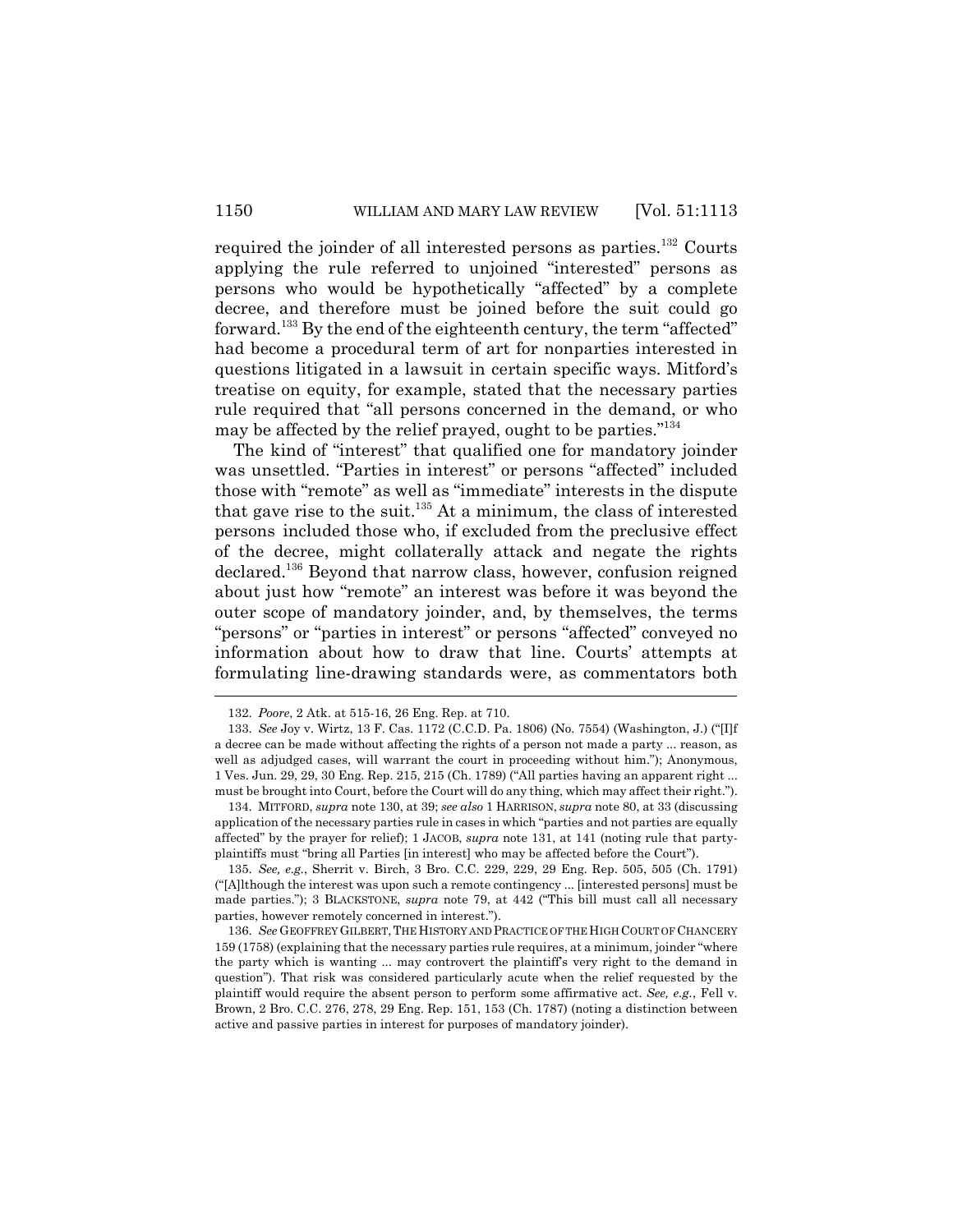before and after the Constitution's ratification complained, "vague," "indefinite," and "not eas[ily] reduced to general principles or grounds."137

This distinction, in turn, has two implications for the scope of diversity jurisdiction: First, if Article III uses controversy to mean prelitigative dispute as well as "suit," the term is flexible enough to allow courts to test subject matter jurisdiction under the Diversity Clause based on the citizenship of persons who were, as Hamilton said, "parties in interest"—that is, those who are "interested in," "concerned in," or "affected" by the underlying dispute that gives rise to the suit.<sup>138</sup>

Second, if that is the correct reading of controversy, the outer scope of subject matter jurisdiction under Article III is vague, requiring either judicial or legislative definition of the degree of interest in a suit that triggers federal subject matter jurisdiction.

#### IV. THE CONSTITUTIONAL MEANING OF "CONTROVERSY"

Which sense of "controversy" appears in Article III? The Diversity Clause, considered in isolation, doesn't give us any clues. But intratextual evidence in the surrounding clauses, together with supporting evidence in the drafting history and ratification debates, compels the conclusion that "controversy" means suit and suit alone.

Section A takes on the intratextual evidence. I start by reviewing the structure of Article III, which reveals that Article III "controversies" are a subset of Article III "cases." I then show that Article III uses "cases" to mean suits. Because "controversies" are a kind of "case," and "cases" are suits, only one of the conventional meanings of the term "controversy"—"suits"—is consistent with Article III's text and structure.

Of course, the text is a "lens whose reading must be checked against readings generated by other lenses,"139 including evidence of preratification readings drawn from Article III's drafting history

<sup>137.</sup> CALVERT, *supra* note 73, at 4-7 (discussing the interests in a suit that are sufficient to qualify persons for joinder); 3 RICHARD WOODDESON,ASYSTEMATICAL VIEW OF THE LAWS OF ENGLAND 370 (London, Payne 1793) [hereinafter 3 WOODDESON] (same).

<sup>138.</sup> *See supra* notes 32-33 and accompanying text.

<sup>139.</sup> Amar, *supra* note 12, at 801.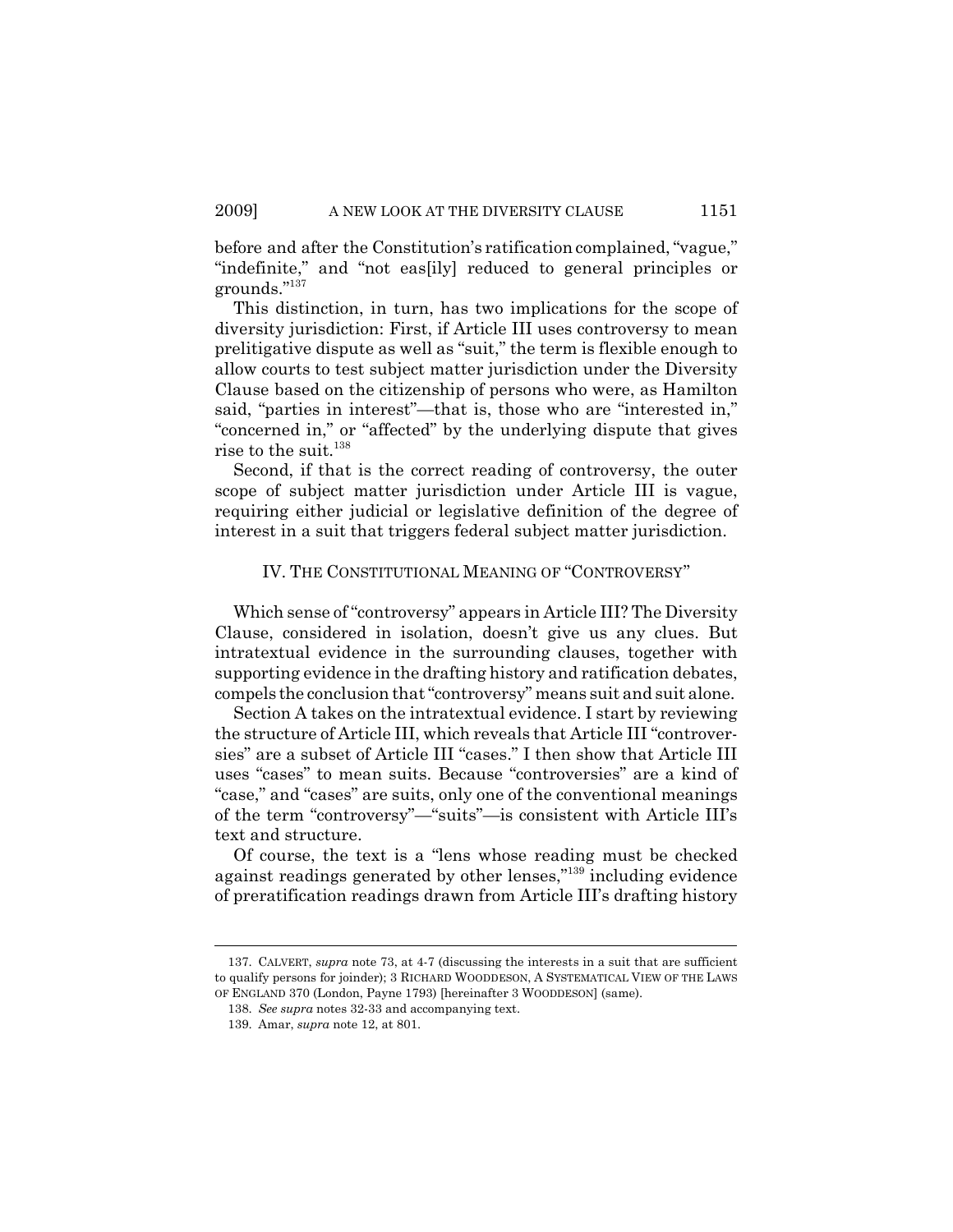and the subsequent ratification debates.<sup>140</sup> In Section B, I examine whether preratification interpretations of Article III during the Constitutional Convention and ratification debates reinforce the intratextual inferences. They do.

In Section C, I will summarize the implications of this evidence for the scope of diversity jurisdiction.

### *A. Textual Evidence*

Below, Subsection 1 shows that Article III "controversies" are a kind of, or subset of, "cases." Subsection 2 shows that "case" was conventionally used in the sense of "suit" and "dispute." To figure out the sense in which Article III uses "case," we must take a close look at the text of Article III. Subsection 3 undertakes that examination. As I show, both the Article III Jury Trial and Original Jurisdiction Clauses provide powerful intratextual evidence that "case" is used to mean "suit," not prelitigative dispute, *throughout* Article III, thereby eliminating "dispute" as a possible meaning of the narrower term "controversy."

### *1. Article III "Controversies" Are a Kind of "Case"*

Article III, section 2 begins, of course, by enumerating the nine Heads of Jurisdiction. Three of these Heads are denominated with the word "cases." The other six Heads, including the Diversity Clause, are denominated with the word "controversy."141 This jurisdictional menu is followed by the Original and Appellate Jurisdiction Clauses. The former grants the Supreme Court original jurisdiction over "all Cases affecting Ambassadors, public Ministers and Consuls" (the Ambassadors Subclause) and "those in which a State shall be Party" (the State-Party Subclause).<sup>142</sup> The latter provides that in "all the other Cases before mentioned, the Supreme Court shall have appellate Jurisdiction," with exceptions determined by Congress.<sup>143</sup>

<sup>140.</sup> *See supra* notes 16-17 and accompanying text.

<sup>141.</sup> U.S. CONST. art. III, § 2, cl. 1.

<sup>142.</sup> *Id.* cl. 2.

<sup>143.</sup> *Id.*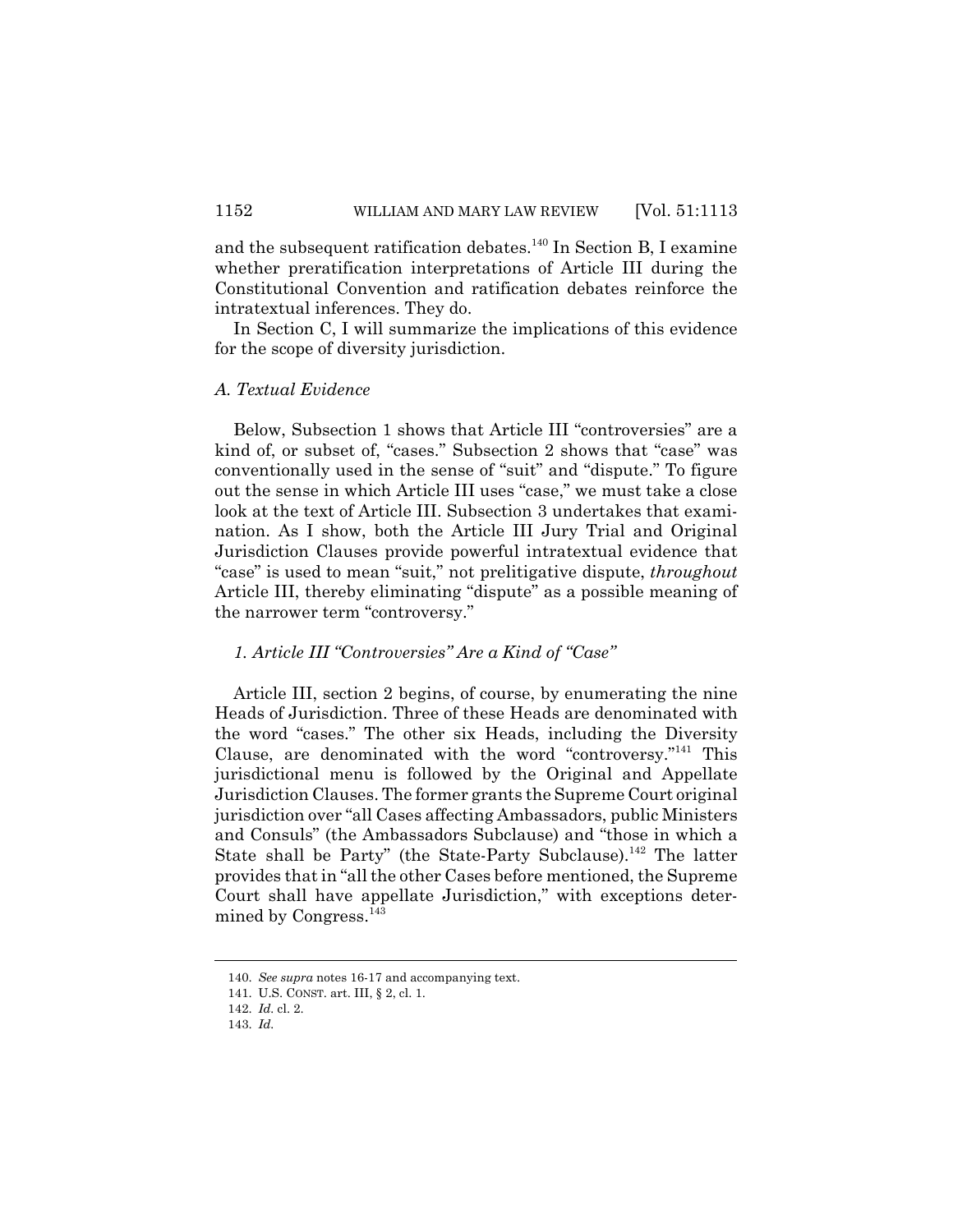This structure requires us to interpret an Article III case as a broader term than an Article III controversy. To see why, imagine that "case," as the word is used in the Original and Appellate Jurisdiction Clauses and in the preceding jurisdictional menu, overlaps with, but is narrower than, the meaning of "controversy." If that reading were correct, the Appellate Jurisdiction Clause would authorize the Supreme Court to exercise appellate jurisdiction over only, at most, a mysterious subset of "controversies" in the jurisdictional menu. Rather than construe Article III in a way that creates this puzzling gap (which is particularly problematic given that the Exceptions Clause authorizes exceptions to, but not supplementation of, the Supreme Court's appellate jurisdiction), $^{144}$ the unanimous view is that (1) the word "case" subsumes the word "controversy," and (2) that the reference to "cases" in the Original Jurisdiction and Appellate Jurisdiction Clauses refers back to both "cases" and "controversies" enumerated in the jurisdictional menu. $^{145}$ 

That means, in turn, that the relationship between "case" and "controversy" is that suggested by the Virginia Supreme Court of Appeals's 1782 decision in *Commonwealth v. Caton* and reflected in common usage of the time: that is, a "controversy" is a "civil" case, while "case" is a broader umbrella term for both civil and criminal matters.146 This relationship between the two words is the only way to make sense of the Original or Appellate Jurisdiction Clauses in

<sup>144.</sup> *Cf.* Amar, *supra* note 12, at 764-65 ("[T]he fact that the Original Jurisdiction Clause does not contain augmentation wording symmetric to the exception wording of the Appellate Jurisdiction Clause elegantly buttresses Marshall's conclusion that Congress has no power to add to the Court's original docket.").

<sup>145.</sup> DAVID P. CURRIE, THE CONSTITUTION IN CONGRESS: DESCENT INTO THE MAELSTROM 1829-61,1863 n.71 (2005) ("[S]urely 'cases' is not the *narrower* term."); Martin H. Redish, *Text, Structure, and Common Sense in the Interpretation of Article III*, 138 U. PA. L. REV. 1633, 1640 n.28 (1990) ("No one, to my knowledge, has suggested that the Supreme Court lacks constitutional authority to review controversies to which the United States shall be a party, simply because article III confines its appellate authority to the review of 'all the other *Cases* before mentioned.'").

<sup>146.</sup> *See, e.g.*, Commonwealth v. Caton, 5 Va. (4 Call) 5, 15 (1782), discussed further *infra* notes 188-202 and accompanying text; William A. Fletcher, *The "Case or Controversy" Requirement in State Court Adjudication of Federal Questions*, 78 CAL. L. REV. 263, 266-67 (1990); John Harrison, *The Power of Congress To Limit the Jurisdiction of Federal Courts and the Text of Article III*, 64 U. CHI. L. REV. 203, 221-30 (1997); *see also* Nelson, *supra* note 86, at 1586; James E. Pfander, *Rethinking the Supreme Court's Original Jurisdiction in State-Party Cases*, 82 CAL. L. REV. 555, 607-08 (1994).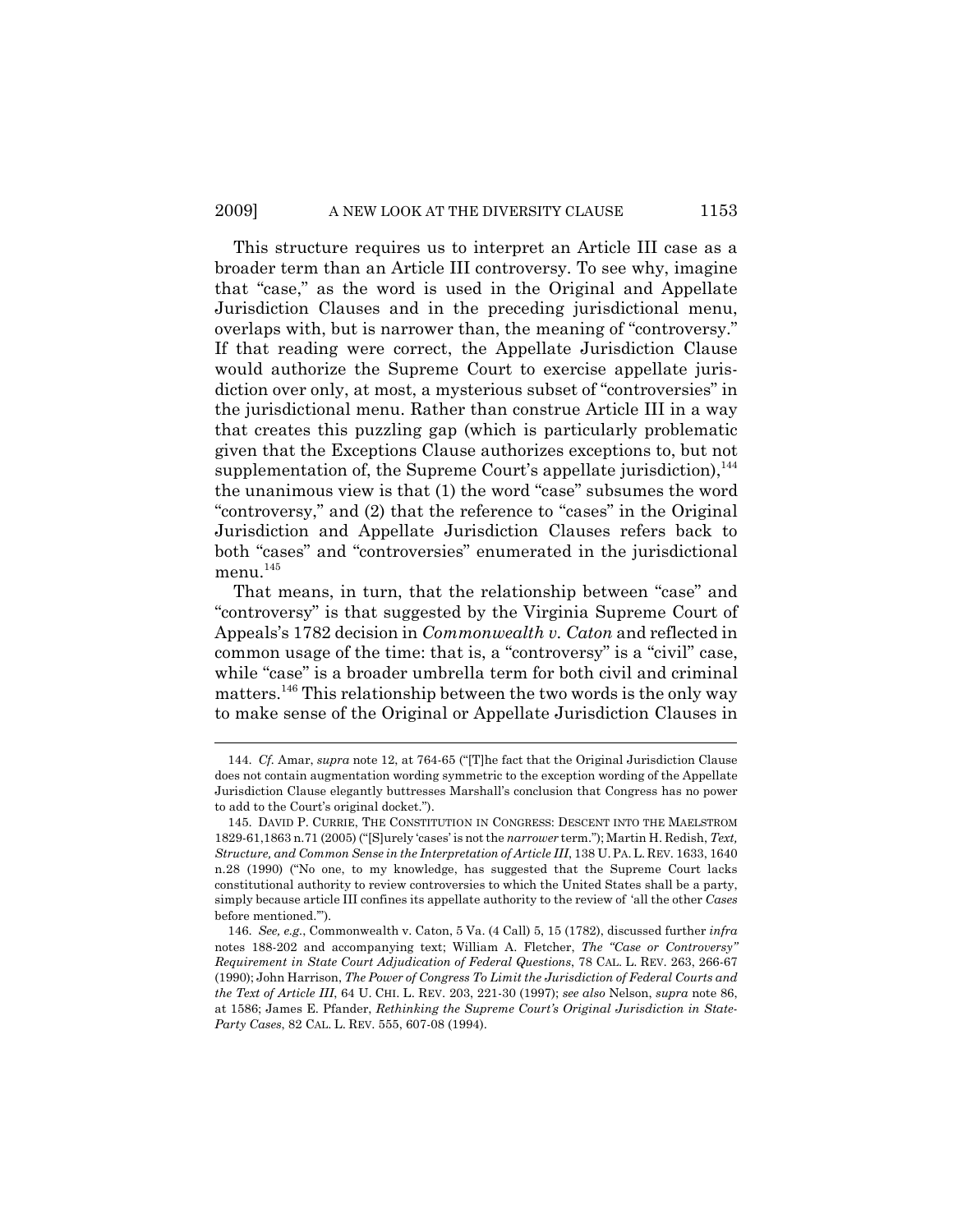a fashion consistent with contemporary uses of either term: both Clauses' references to "cases" encompass the "controversy"-denominated as well as the "case"-denominated Heads of Jurisdiction because "controversies" are simply a special kind of "case."147

The upshot: Article III's structure requires us to interpret "case" to be at least as broad a term as "controversy." *If* "case" means "suit"—and that is something we have yet to determine—controversy cannot be interpreted more broadly to include disputes that precede a suit. Rather, a controversy must be a special kind of suit (that is, a civil suit).

# *2. The Conventional Eighteenth-Century Meanings of "Case"*

What then was the conventional meaning of "case"? The word was most commonly used in the sense of "suit"—a use reflected in eighteenth-century dictionaries, treatises and cases, $^{148}$  and in precolonial procedural and jurisdictional statutes.<sup>149</sup> "Case," however, was also sometimes used, albeit more rarely, to refer to prelitigative legal disputes out of which subsequent suits arose, usage evidenced by a few cases and some treatises.<sup>150</sup> As a result, the range of conventional meaning of the term "case" does not, by itself, foreclose the possibility that an Article III controversy means dispute as well as suit.

<sup>147.</sup> Harrison, *supra* note 146, at 249.

<sup>148.</sup> For uses of the word case to refer to suits, legal proceedings, or actions in reported cases of the period, see, for example, Respublica v. Cobbett, 3 U.S. 467, 467-71 (Pa. 1798) (discussing whether the case was a suit of a civil nature or an action of a criminal nature); Kamper v. Hawkins, 3 Va. 20, 88 (1 Va. Cas. 1793) (referring interchangeably to "civil cases" and "civil proceedings"); *id*. at 47 (referring to criminal cases as a setting "in" which a jury trial takes place—that is, a lawsuit); Barrington v. The King, 3 T.R. 499, 503, 100 Eng. Rep. 699, 701 (K.B. 1789) (Buller, J.) (referring interchangeably to procedures that apply in "civil cases" and "civil proceedings"). For a post-Framing dictionary that reflects the usage that had grown up by the end of the eighteenth century, see 1 JOHN BOUVIER, LAW DICTIONARY 1, 425, 436 (8th ed. 1914) (1839) (treating "case," "cause," and "suit or action" as synonyms).

<sup>149.</sup> *See infra* notes 182-87 and accompanying text.

<sup>150.</sup> For an example of the use of "case" in this way, see Ford v. Potts, 6 N.J.L. 388, 393 (1797) (noting that statute "is chiefly confined to cases where no suit is actually depending, and seems intended to put such disputes on the same footing as if there had been a suit commenced"); *cf.* Robert J. Pushaw, Jr., *Article III's Case/Controversy Distinction and the Dual Function of Federal Courts*, 69 NOTRE DAME L. REV. 447, 480 (1994) (arguing that "case" referred to the legal "question" or legal dispute that transcended the interests of the actual litigants and collecting authorities).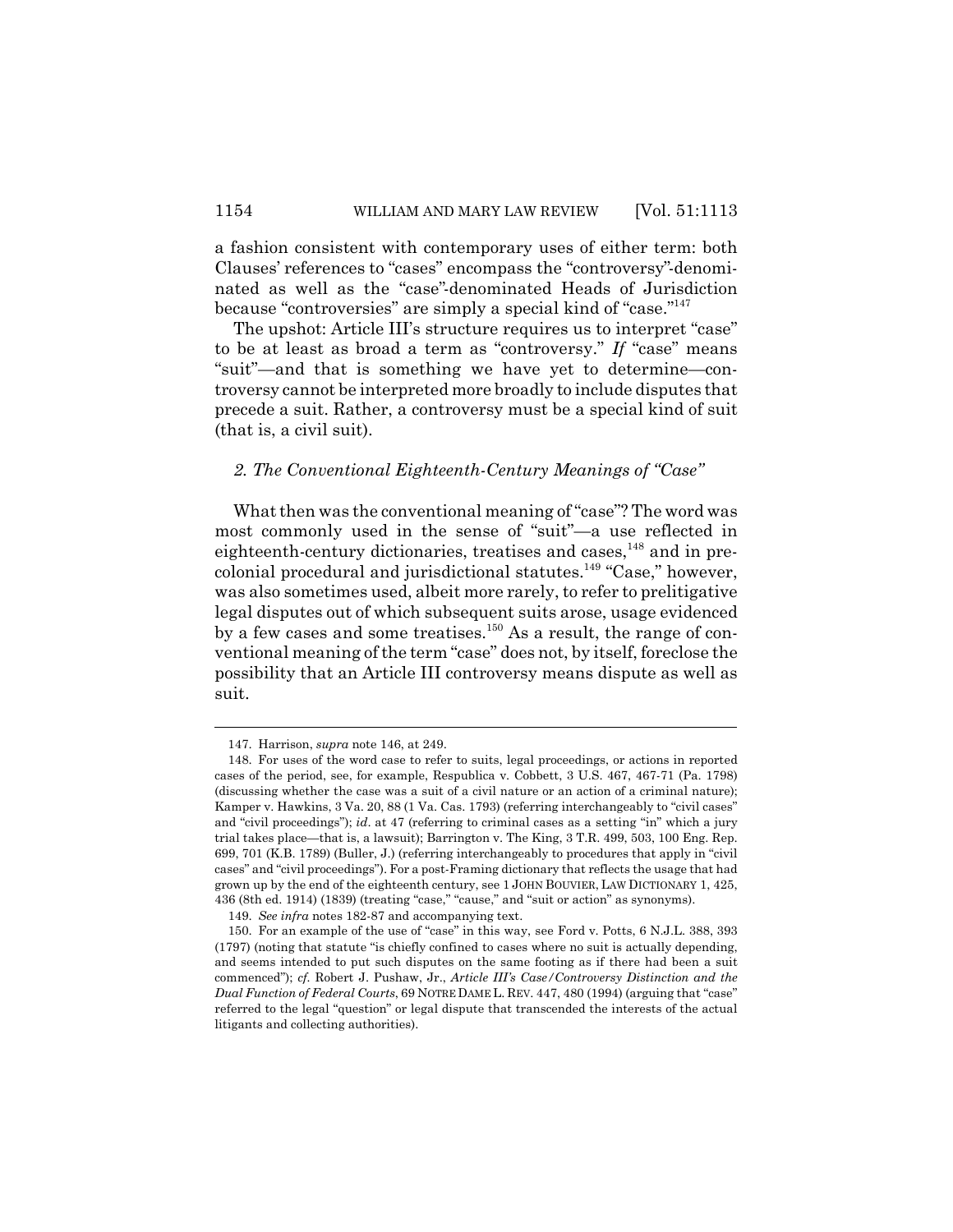It is tempting at this juncture to once again turn to the advisory opinion rule—which limits federal courts to deciding questions in "a proper lawsuit involving proper parties"<sup>151</sup>—to eliminate prelitigative "dispute" as a candidate for the meaning of the Article III case. However, doing so again ignores that the advisory opinion rule only tells courts how to construe the "case" requirement for purposes of deciding which questions they may reach, but does not foreclose construing the term more broadly for other purposes. For example, the Original Jurisdiction Clause grants the Supreme Court jurisdiction over cases in which states are party.<sup>152</sup> If Article III uses "case" in a way that encompasses both prelitigative disputes and suits, the Court could flexibly construe "case" to mean disputes for purposes of establishing original jurisdiction of a suit—that is, when states are parties in interest to the dispute out of which the suit arises—while confining itself to actually deciding the questions presented in the *litigated* portion of the dispute.<sup>153</sup>

We therefore need to push beyond the advisory opinion rule, and look for additional, firmer evidence in Article III's text that excludes "dispute" as a plausible meaning of the Article III "case" and, therefore, "controversy."

*3. Intratextual Evidence That "Cases" (and "Controversies") Are Suits: The Article III Jury Trial Clause and the Original Jurisdiction Clause*

The additional evidence is found in two clauses—the Article III Jury Trial Clause and Original Jurisdiction Clause—which strongly suggest that Article III uses "case" to mean "suit," not dispute. The latter clause, in particular, is a rich intratextual interpretive key, which provides powerful evidence about the meaning of "case" throughout Article III.

First, if "case" includes disputes preceding a lawsuit, then the Article III Jury Trial Clause, which provides that "the trial of all crimes, except in cases of impeachment, shall be by jury,"154 would

<sup>151.</sup> Paulsen, *supra* note 65, at 302-03.

<sup>152.</sup> U.S. CONST. art. III, § 2, cl. 2.

<sup>153.</sup> *See supra* note 67 and accompanying text (making the same point with respect to the controversy requirement).

<sup>154.</sup> U.S. CONST. art. III, § 2, cl. 3.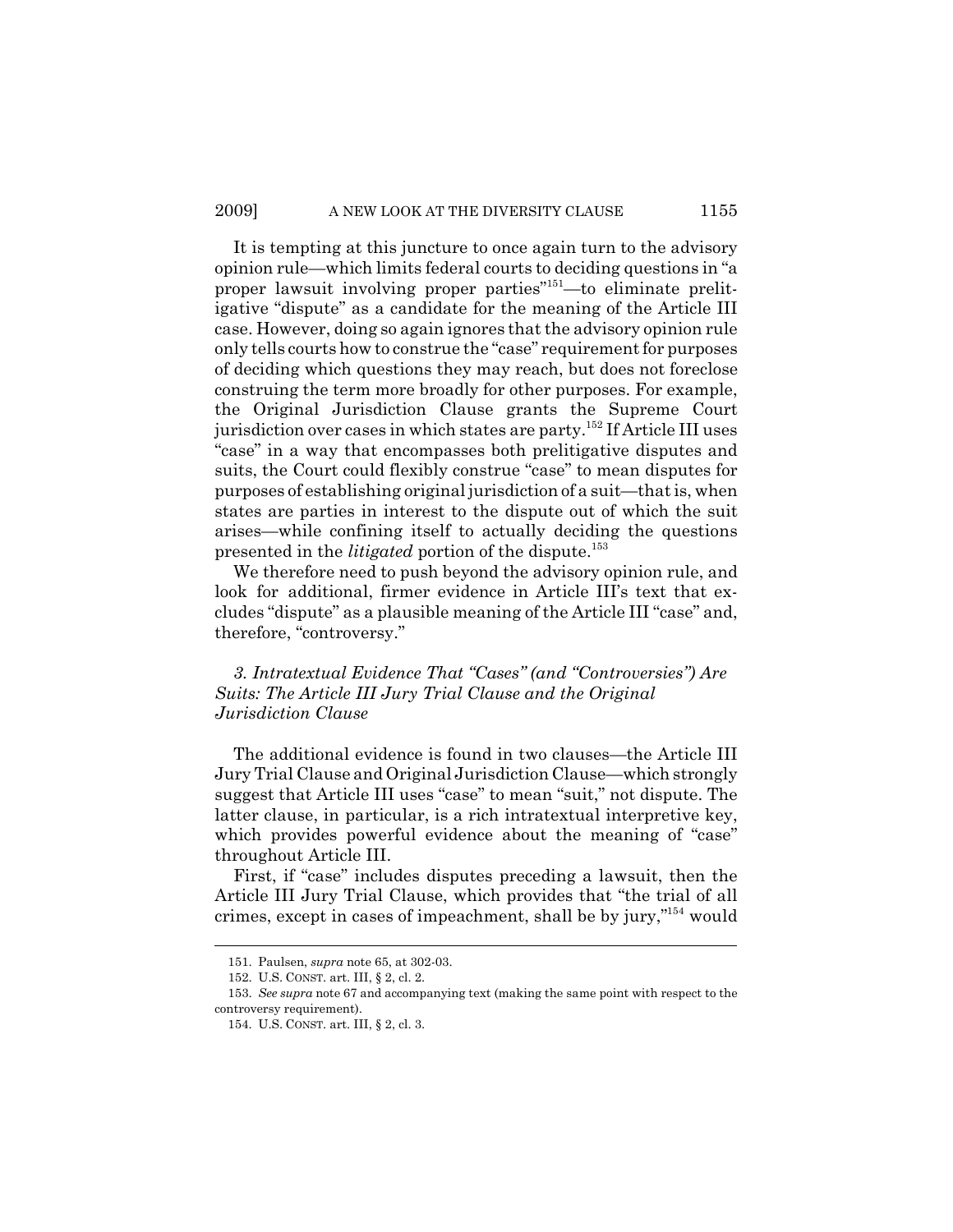make no sense. A "trial by jury" does not occur "in" a dispute that precedes a criminal proceeding; it occurs in the proceeding itself. "Cases," here, obviously means a formal criminal proceeding, not a criminal dispute or criminal law question that precedes that proceeding.

Reading "case" to mean disputes that precede lawsuits is also a poor fit with the Original Jurisdiction Clause—a point made by Chief Justice Marshall in *Osborn*. 155 Marshall, however, wrongly insinuated that the Clause *cannot* be interpreted to use "case" in this way. But, even so, Marshall's instincts were correct: The *best* interpretation of "cases" in this Clause is "suits," because (1) that interpretation does the best job of giving the terms "affecting" and "party" a distinct legal effect, and (2) that interpretation also makes the best sense of the Clause in light of the larger political context in which Article III was ratified.

To see why Marshall's is the best reading, let's start by taking a diametrically opposite view of the word "case" than Marshall, by assuming "cases" here means "a dispute preceding a lawsuit," as well as a "suit." If so, the Clause, at its broadest, refers to "disputes affecting ambassadors" and disputes "in which states are party." In that case, both the Ambassadors Subclause and the State-Party Subclause, at their broadest, trigger original jurisdiction when ambassadors or states are *interested* in the dispute that gives rise to a suit. As we have seen, "affecting" was used to mean "interested" in the prelitigative dispute. So was the term "party." Persons "interested" in the dispute that preceded a lawsuit were "parties" to the dispute or "parties in interest."156

In that case, the carefully chosen words in the Ambassadors and State-Party Subclauses would not have an obviously distinct legal

<sup>155.</sup> Osborn v. Bank of the U.S., 22 U.S. (9 Wheat.) 738, 854-55 (1824) ("In the case of foreign ministers it was intended, for reasons which all comprehend, to give the national Courts jurisdiction over all cases by which they were in any manner affected. In the case of States ... it was intended to give jurisdiction in those cases only to which they were actual parties" to "the suit.").

<sup>156.</sup> *See, e.g.*, Devit v. College of Dublin, Gilb. Rep. 241, 242, 25 Eng. Rep. 166, 167 (Ch. 1742) (referring to "Parties in Interest" in a dispute about land rights preceding the filing of any claim); 2 GEOFFREY GILBERT, TWO TREATISES ON THE PROCEEDINGS IN EQUITY: AND THE JURISDICTION OF THE COURT 1756-58 (referring to a debt "affecting the heir"); 3 WOODDESON, *supra* note 137, at 167 (referring to "injuries affecting the plaintiff's person" and "civil right[s], affecting our persons or our property").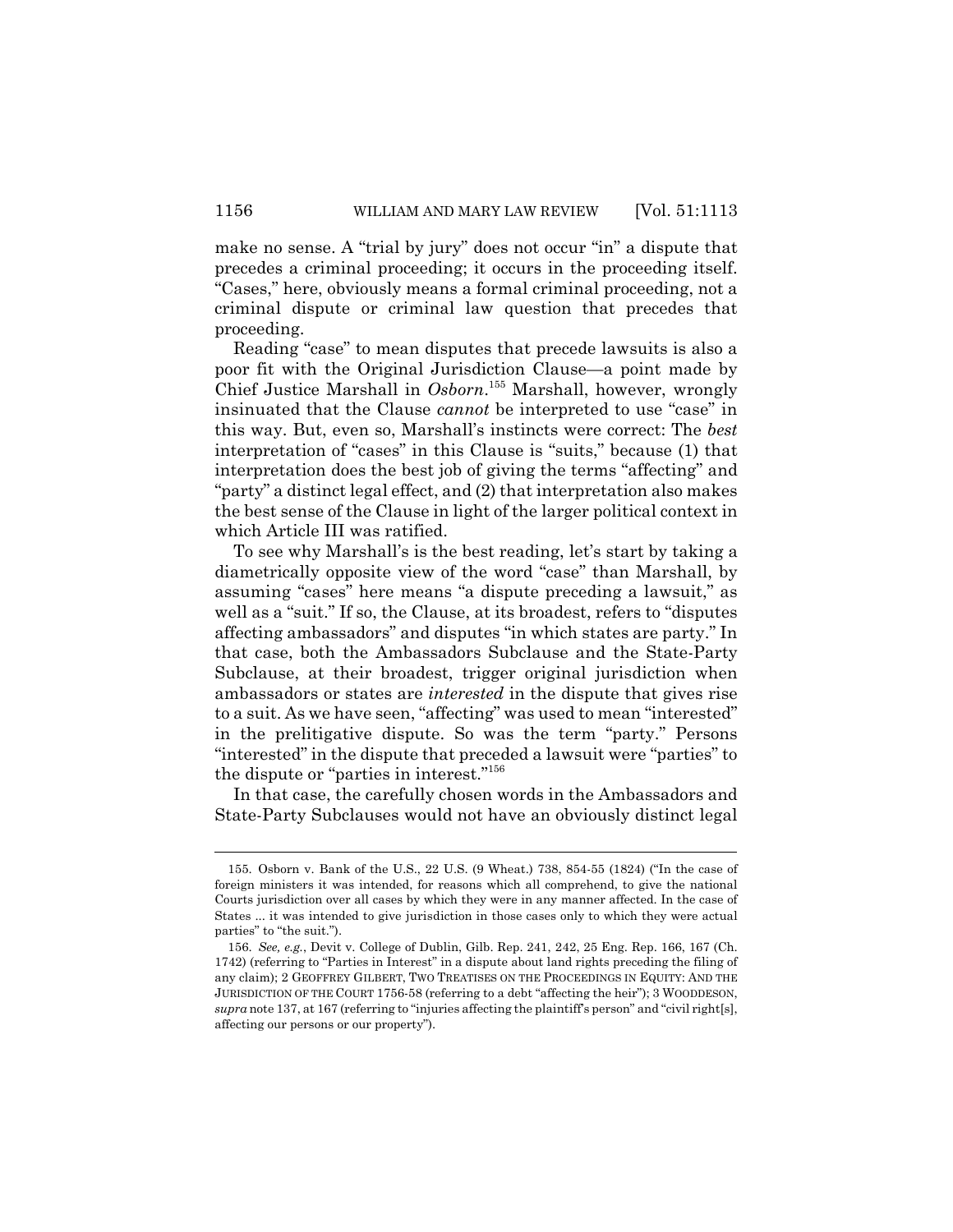effect. As we have seen, "affected persons" and "parties in interest" were interchangeable terms of art in the joinder law of the period and were also indistinguishably vague: they could refer to both "immediate" and "remote" interests in the dispute $157$  in ways that were "not easy to be reduced to general principles or grounds."158 As a result, if we interpret case to mean "questions preceding a suit," there is no clear basis for distinguishing the reach of either grant of original jurisdiction: both terms would set indistinguishably vague boundaries around the scope of the Supreme Court's original jurisdiction over "cases" dealing with ambassadors and states.

Perhaps the Framers used the words "affecting" and "party" to signal that courts should construe the range of interests that ambassadors, on the one hand, and states, on the other, have in a dispute in different ways. The claim is unconvincing because, in this context, "affecting" and "party" were not distinct concepts—used to describe persons interested in a dispute, they were synonyms for "parties in interest." Yet, even if the Framers implausibly used synonyms to signal that courts should treat the interests of states and ambassadors differently, the Clause would remain maddeningly opaque: Should courts construe "affecting" or "party" to be the broader term? The law of parties at the time of enactment provides no answer—both terms were perplexingly vague.

Is there another interpretation that fits conventional usage and also gives the terms "affecting" and "party" intelligibly distinct legal  $effect?$ <sup>159</sup> One possibility is to interpret the term "affecting" to mean "bound"—as we have seen, the word was sometimes used to refer to the preclusive effect of a judgment on a party to the suit.<sup>160</sup> If "affecting" is construed to mean "bound," "case" must mean suit one is not bound by a dispute that precedes a lawsuit—and the phrase "cases ... affecting ambassadors" must mean "suits ... in which ambassadors have been joined as parties."

<sup>157.</sup> *See supra* note 135 and accompanying text.

<sup>158.</sup> *See supra* note 137 and accompanying text.

<sup>159.</sup> *Cf.* W. Va. Univ. Hosps., Inc. v. Casey, 499 U.S. 83, 100-01 (1991) (stating that ambiguity should be resolved in a way that makes "sense rather than nonsense" out of the corpus juris).

<sup>160.</sup> *See, e.g.*, Cuthbert v. Westwood, Gilb. Rep. 230, 230, 25 Eng. Rep. 160, 160 (Ch. 1726) ("It is not sufficient to make the Land-Owners only, but they should have made the *Occupiers*, Parties to the Bill, for a Decree against the Land-Owners could not affect them.").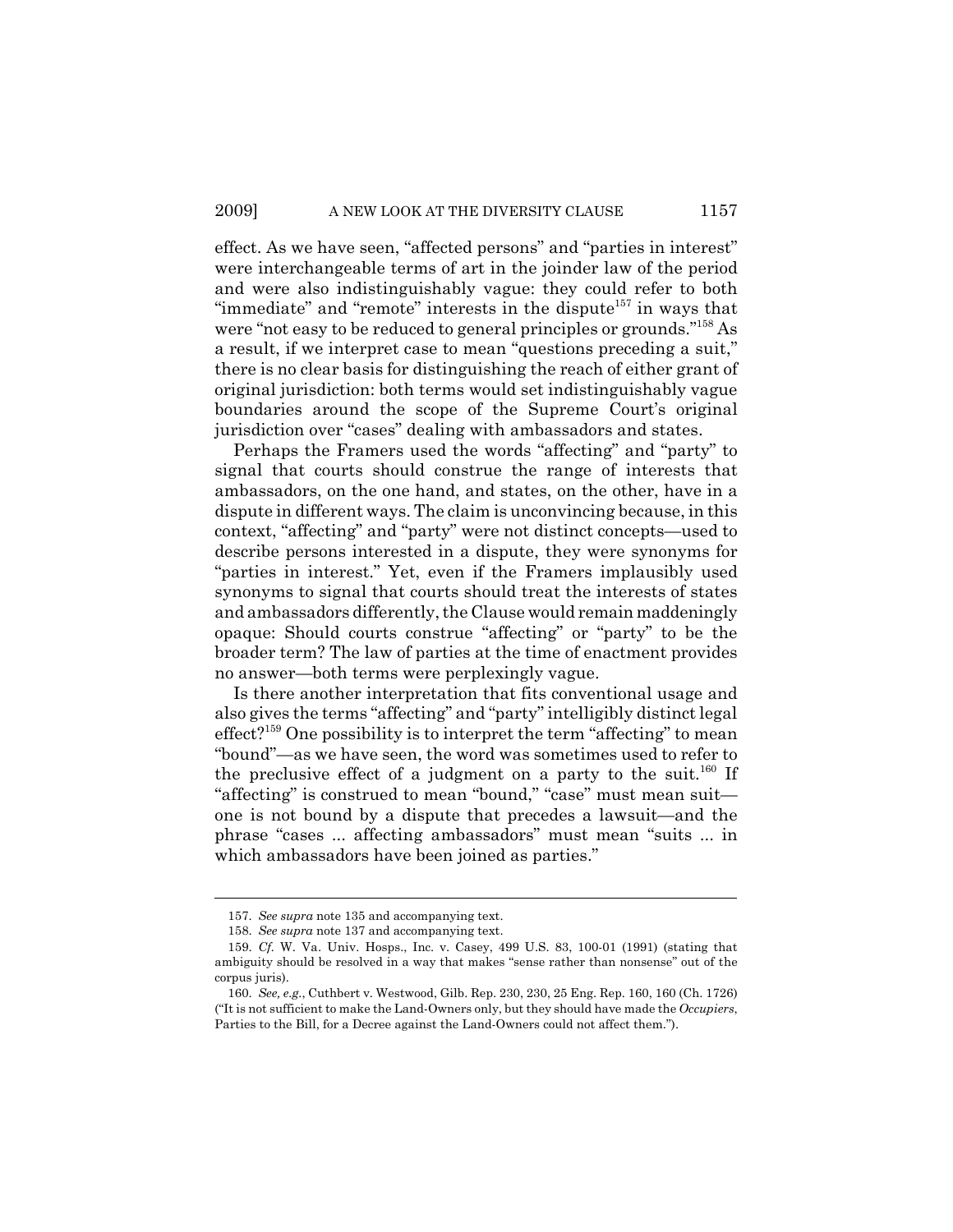What, then, do we make of the phrase "cases ... in which a state shall be party"? As we have seen, the framing generation carefully distinguished between "persons of interest" and "parties to the suit" and never referred to persons as "parties" in a suit without qualification, except when referring to the latter. Accordingly, if "case" means "suit," the later reference to "cases ... in which states shall be party" most naturally refers to "suits in which states are parties to the suit." Again, the terms "affecting" and "party" would have no distinct legal effect.

One last interpretation is possible: Marshall's. His interpretation fits conventional uses of both terms. As discussed in detail in the last Part, $161$  "affecting" was used to refer to persons who were interested in the legal questions raised in a suit already before the court, but who had not been made parties to the suit. And, as we have seen, "party" was used without qualification when referring to parties to the suit. If, in turn, "affecting" means "interested in the suit" and "parties" means "parties to the suit," the terms also have a distinct legal effect, by extending the Supreme Court's original jurisdiction much more broadly when litigated cases have diplomatic ramifications than in cases involving states.

Independent of textual coherence, there are good reasons for interpreting the terms these ways, rooted (1) in the diplomatic situation of the early United States and the law of ambassadorial immunity, and (2) in the widespread concern about the geographic inconvenience of the Supreme Court as a forum for trial.

First, the early United States, befitting its tenuous position in the international arena, placed a premium on the maintenance of good diplomatic relations with other countries.<sup>162</sup> The Ambassadors Subclause, in turn, provides Congress with the requisite "flexibility in affording exclusive jurisdiction in the [Supreme] Court over the suits involving foreign representatives and their households most likely to upset foreign relations."<sup>163</sup>

<sup>161.</sup> *See supra* notes 132-38 and accompanying text.

<sup>162.</sup> *See, e.g.*, Mattueof 's Case, 10 Mod. 4, 5, 88 Eng. Rep. 598, 598 (Q.B. 1709) ("The ill treatment of ambassadors ... may involve the nation in a war.").

<sup>163.</sup> Thomas H. Lee, *The Supreme Court of the United States as Quasi-International Tribunal: Reclaiming the Court's Original and Exclusive Jurisdiction over Treaty-Based Suits by Foreign States Against States*, 104 COLUM. L. REV. 1765, 1802 (2004).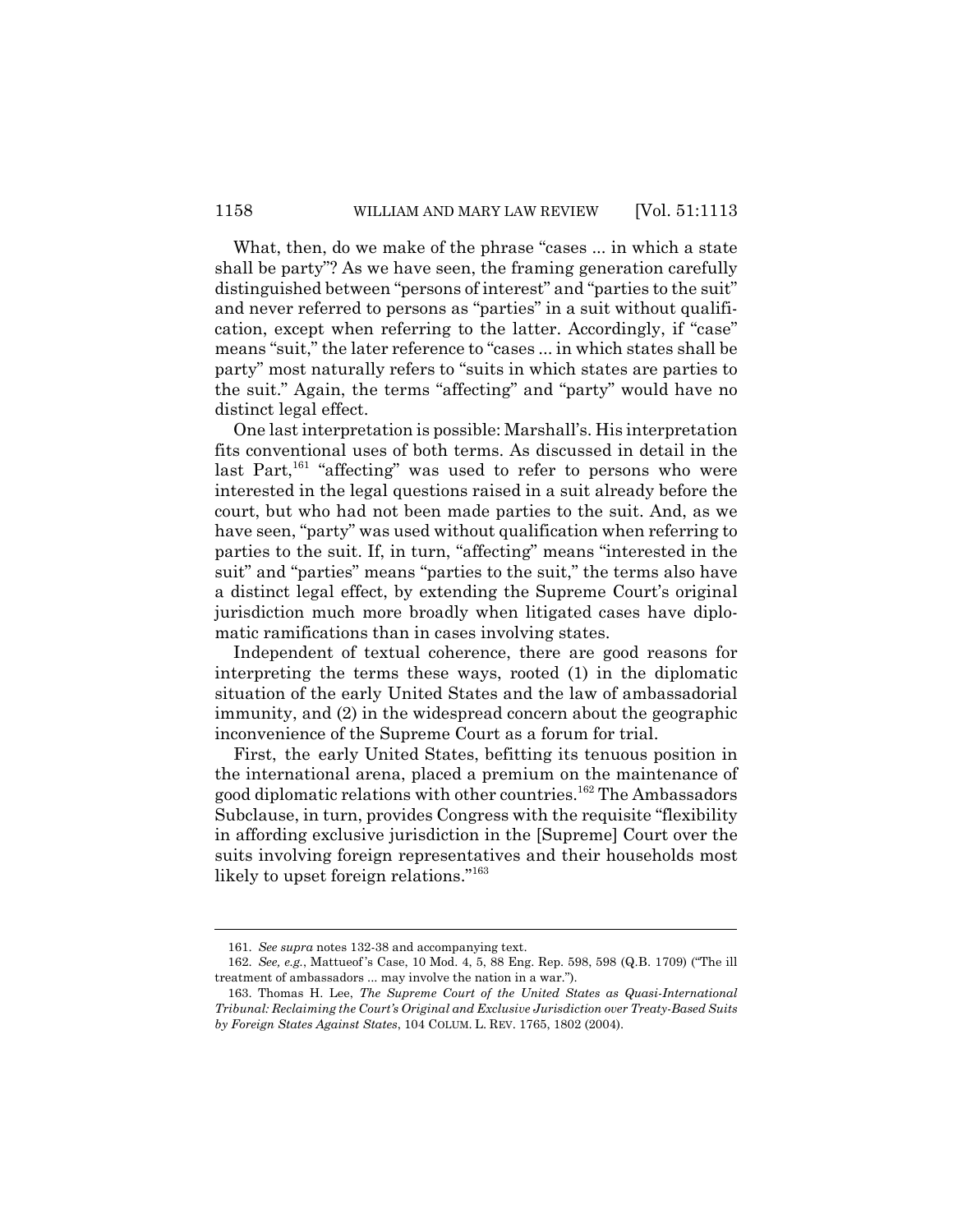Two examples illustrate the point: First, because the law of nations afforded the same immunity from suit to embassy personnel as it did to ambassadors, ambassadors had both practical and legal interest in judicial interpretations of the scope of immunity afforded such personnel, $164$  and indeed, violations of the immunity of ambassadorial staff caused the early United States its most serious diplomatic losses of face during the Articles of Confederation period.165 The term "affecting" ensured that the Supreme Court would be open to any sensitive suits—including suits in which ambassadors' staff, but not ambassadors, were parties—that raised difficult questions about the proper scope of diplomatic immunity or other diplomatic rights in which ambassadors might be interested.166

Second, some eighteenth-century authorities suggested the law of nations did not immunize ambassadors acting as private market participants. Parliament, in turn, criminalized any suits against ambassadors outside the scope of this exception.167 Cautious litigants seeking to test the scope of ambassadorial immunity but wary of this criminal provision had the option of bringing suit against the ambassadors' jointly liable business partners, not the ambassador. When the defendants demurred for failure to join the ambassador as a necessary party, courts could excuse the necessary

<sup>164.</sup> *See, e.g.*, EMMERICH DE VATTEL, THE LAW OF NATIONS OR PRINCIPLES OF THE LAW OF NATURE APPLIED TO THE CONDUCT AND AFFAIRS OF NATIONS AND SOVEREIGNS 556-58 (Northampton, Simeon Butler, 4th Am. ed. 1820) (1758); *see also* Taylor v. Best, 14 C.B. 487, 524, 139 Eng. Rep. 201, 216 (C.C.P. 1854) (noting that the privilege of the ambassador's servant "is based on the assumption, that, by the arrest of any of his household retinue, the personal comfort and state of the ambassador might be affected" and noting that the privilege traditionally extends to any case in which ambassadors' rights are "in any way made the subject of litigation" for the same reason).

<sup>165.</sup> William R. Casto, *The Federal Courts' Protective Jurisdiction over Torts Committed in Violation of the Law of Nations*, 18 CONN. L. REV. 467, 494 (1986) (detailing diplomatic fallout resulting from an attack on a member of the household of Ambassador Van Berckel of the Netherlands).

<sup>166.</sup> Lee, *supra* note 163, at 1801.

<sup>167.</sup> *See, e.g.*, 7 Anne, c. 7, § 5 (1710). The statute was held to codify the scope of the ambassadorial privilege under the law of nations. Barbuit's Case, Talbot 281, 282-83 & n.1, 25 Eng. Rep. 777, 777-78 & n.1 (Ch. 1737). For authorities suggesting ambassadorial immunity from domestic jurisdiction did not apply to ambassadors acting as private market participants, see DE VATTEL, *supra* note 164, at 552 (suggesting an ambassador can be compelled, through attachment of his personal property, to answer actions of a commercial character, because such actions have "no affinity with his functions and character").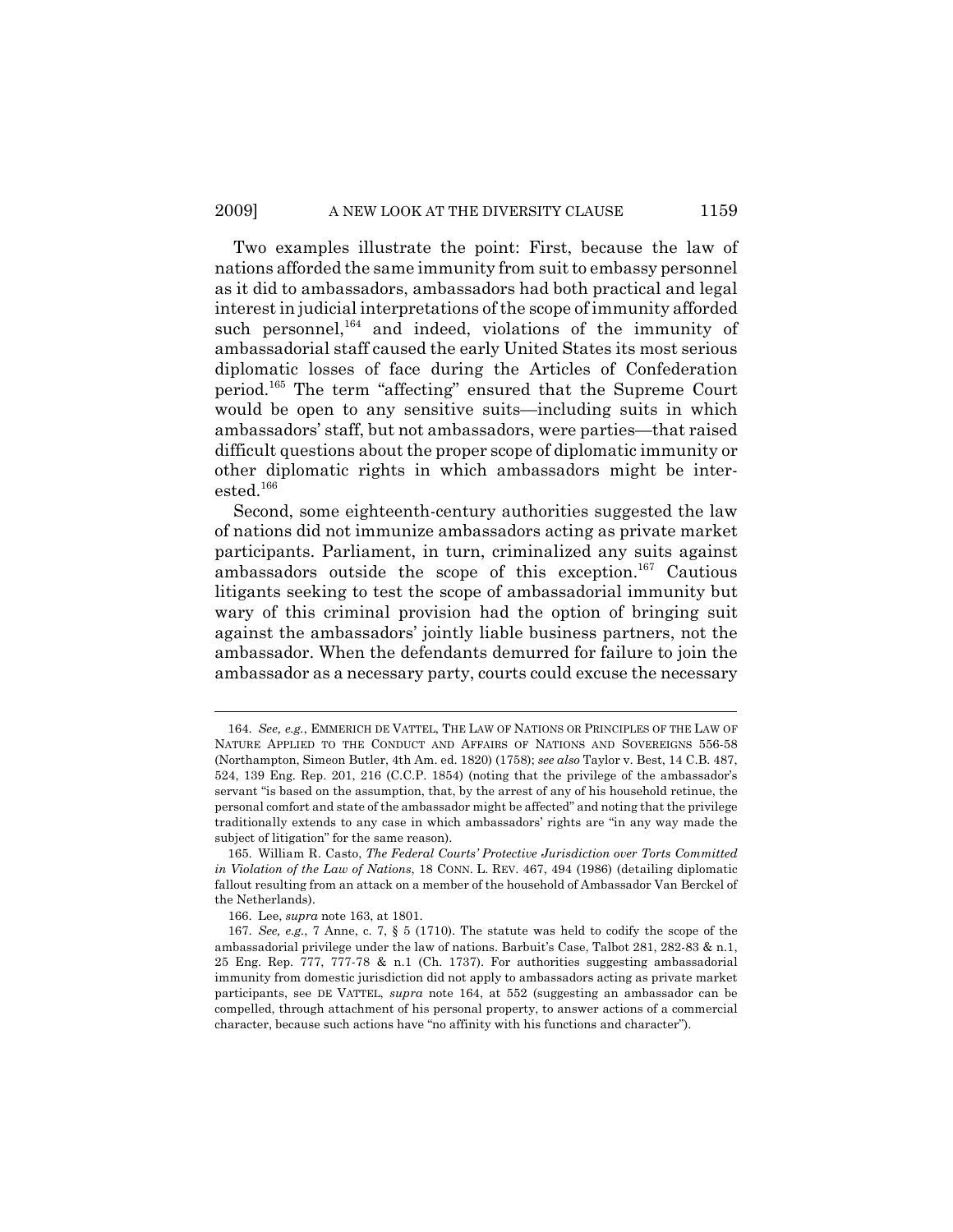party rule if it found that the ambassador was immune from process,168 and such rulings provided occasions for significant decisions on the scope of ambassadorial immunity.<sup>169</sup>

The first Congress also criminalized suits against ambassadors in cases where ambassadors enjoyed immunity under the law of nations—ensuring few suits were filed against ambassadors.170 If, in turn, Article III confined the Supreme Court to hearing cases brought by or against ambassadors, but not cases where ambassadors were interested, the Court could not exercise exclusive jurisdiction in necessary party cases where questions about the scope of ambassadorial immunity would be litigated. The term "affecting" solves that problem, by giving Congress the flexibility to grant the Supreme Court exclusive jurisdiction in any sensitive cases in which the scope of immunity might be litigated, including cases in which questions about ambassadorial immunity arose in the necessary parties context.

Interpreting the State-Party Subclause to refer to parties to the suit also makes sense in light of widespread concerns that poor

170. Act of Apr. 30, 1790, ch. 9, § 25, 1 Stat. 112, 117-18; Lee, *supra* note 163, at 1803 n.162 (noting that the rarity of invocation of the Ambassadors Subclause stems from Congress's criminalization of suits against ambassadors).

<sup>168.</sup> The necessary parties rule was subject to an exception where the necessary party was beyond the reach of process, as where the defendant was overseas, so long as a decree could be fashioned that would not require binding the parties' interests. *See, e.g.*, Hazard, *supra* note 83, at 1261 ("If the absent party was outside the jurisdiction ... joinder was not required."). Ambassadors were considered to reside, as a matter of law, in the dominions of his sovereign, and therefore outside the jurisdiction of the court. *See, e.g.*, Mattueof 's Case, 10 Mod. 4, 5, 88 Eng. Rep. 598, 598 (Q.B. 1709) ("The same fiction of law that makes [the ambassador] represent the person of his master, makes him ... quasi in the dominions of his master.").

<sup>169.</sup> The ambassadorial privilege was so infrequently litigated that the existence and scope of a "trader" exception to the privilege under the law of nations was contested well into the nineteenth century. A mandatory joinder case, in turn, was the occasion for a major midnineteenth century consideration of the exception in *Taylor v. Best*, 14 C.B. 487, 139 Eng. Rep. 201 (C.C.P. 1854), where an ambassador, a necessary party to a breach of contract action, resisted the court's jurisdiction on the ground of ambassadorial immunity. 14 C.B. at 487, 139 Eng. Rep. at 201-02. Chief Justice Jervis's opinion recognized that the ambassador, even though acting as a market participant, would have been entitled to the privilege, and that the ambassador's joinder therefore might have been excused, but held that the defendant had waived the privilege by entering a plea. 14 C.B. at 518-20, 139 Eng. Rep. at 213-15 (noting while the plaintiff was bound to sue all the joint contractors, "the practice has been, not to stay the proceedings altogether [as a result of the impossibility of joining a privileged party], but to discharge the party [entitled to the privilege] from custody"); 14 C.B. at 521, 139 Eng. Rep. at 215 (finding that the defendant had waived the privilege by entering a plea).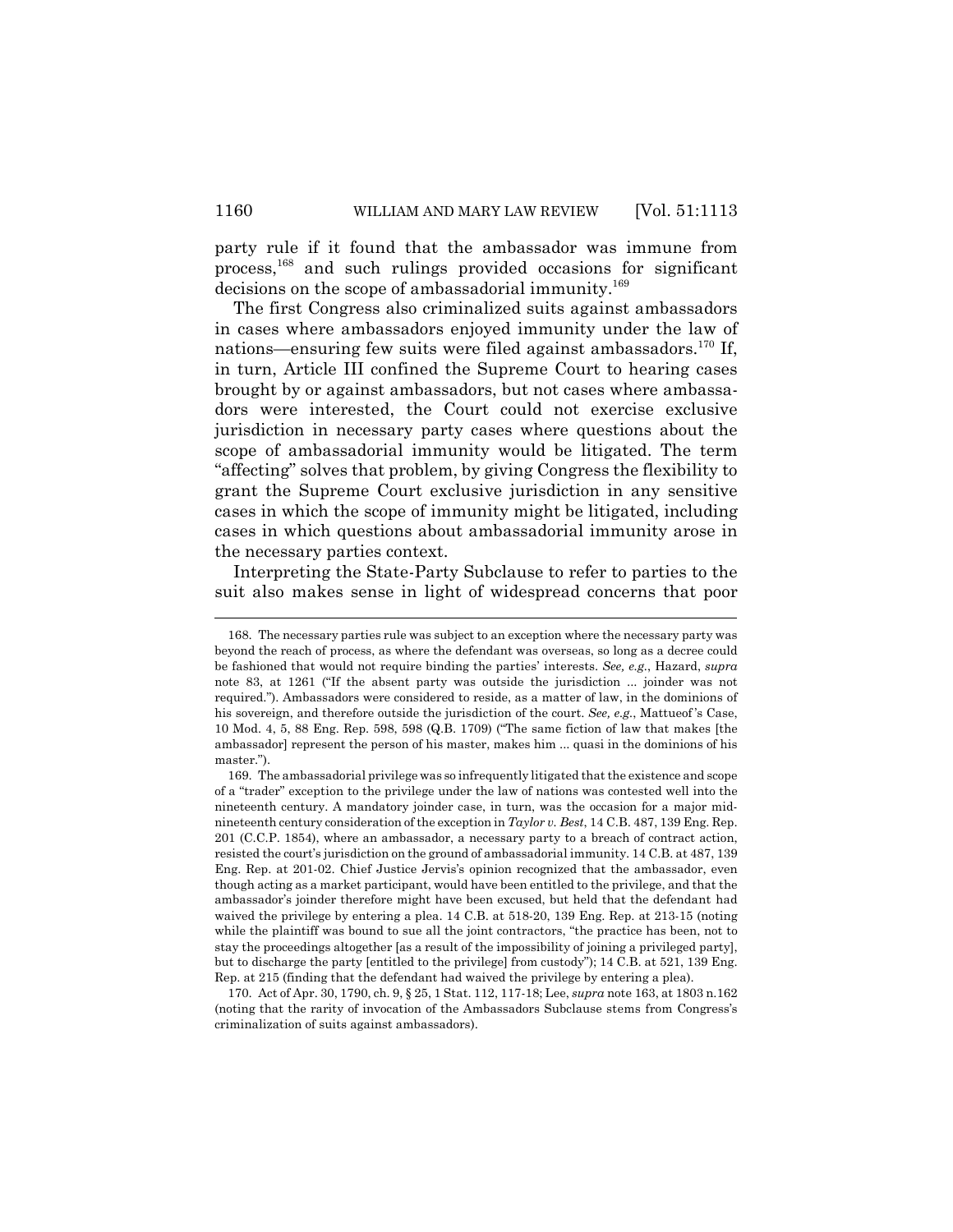litigants could be dragged by wealthy ones to the distant federal capital for trial. As Akhil Amar notes, "[g]eography preoccupied the founding generation," including in its design of the federal court system.<sup>171</sup> Skeptics of the new Constitution feared that trial in the Supreme Court would prove "geographically onerous," as it would "require that litigants, witnesses, and physical evidence be 'dragged to the centre.'"172 The fear, indeed, also pervaded postratification debates concerning whether the Original Jurisdiction Clause established a maximum ceiling on the Court's original jurisdiction or only a constitutional floor.<sup>173</sup>

In light of fears about the burden of trial in the national capital, reading the Original Jurisdiction Clause to limit jurisdiction to cases in which states actually appeared as parties makes eminent good sense. As Marshall noted in *Osborn*, states' "immediate or remote interests [are] mixed up with a multitude of cases," as they "might be affected in an almost infinite variety of ways."<sup>174</sup> If, in turn, the Court's original jurisdiction extended to any case in which a state were interested, the scope of matters in which litigants, witnesses, and evidence might be "dragged to the centre" "would be multiplied to a most oppressive degree."175 Limiting jurisdiction to the class of suits in which states were actually parties, by contrast, naturally cabined the threat posed by the "geographic onus" of trial in the Supreme Court.

The upshot: giving distinct meaning to all of the terms of the Original Jurisdiction Clause in a way that makes the best sense of the Ambassadors and State-Party Subclauses requires interpreting "affecting" to refer to persons interested or concerned in a suit, "party" to refer to the persons joined in the suit, and "case" to refer to the suit itself.<sup>176</sup>

<sup>171.</sup> Akhil Reed Amar, Marbury, *Section 13, and the Original Jurisdiction of the Supreme Court*, 56 U. CHI. L. REV. 443, 469, 473 (1989).

<sup>172.</sup> *Id.* at 472-73.

<sup>173.</sup> *Id.* at 474-75.

<sup>174.</sup> Osborn v. Bank of the U.S., 22 U.S. (9 Wheat.) 738, 855 (1824).

<sup>175. 1</sup> THE RECORDS OF THE FEDERAL CONVENTION OF 1787, at 124 (Max Farrand ed., 1937) [hereinafter FARRAND] (James Madison).

<sup>176.</sup> One might argue that perhaps the meaning of "case" in the Original Jurisdiction Clause changes within the Clause. That is, perhaps case refers to prelitigative disputes in which ambassadors are interested and, later in the same Clause, switches to mean litigated actions in which states are made a party through formal process. The composition of the Original Jurisdiction Clause, however, cuts against that interpretation: the word "cases" is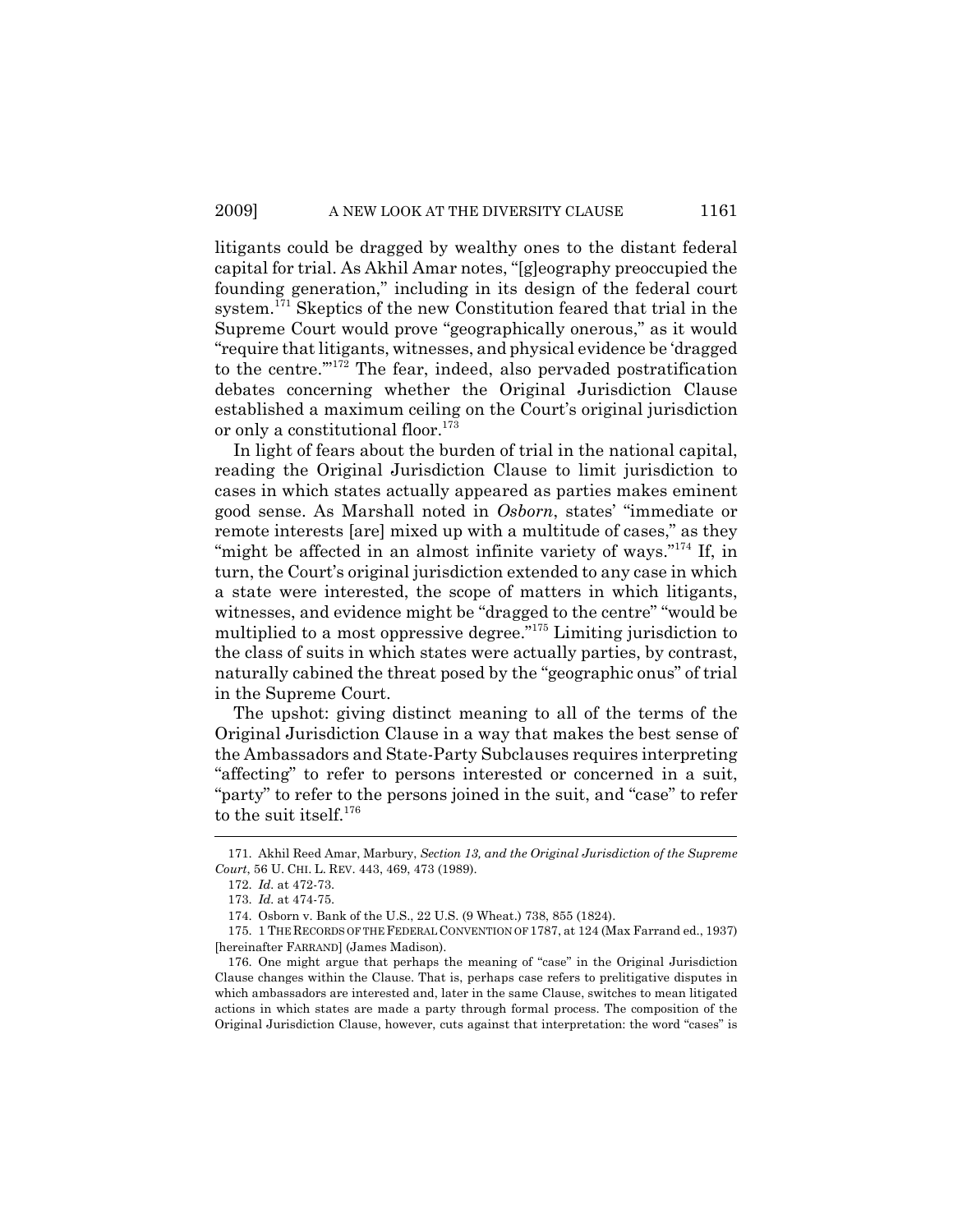With that understanding in hand, the Original Jurisdiction Clause, together with the Article III Jury Trial Clause, creates an intratextual presumption in favor of interpreting the term "case" to mean "suits" throughout Article III's jurisdictional menu.177 As we have seen, that presumption also carries over to the word "controversy" because the State-Party Subclause<sup>178</sup> clearly refers back to, at a minimum, the controversies between states and others (i.e., "between two or more States," et al.) enumerated in the preceding jurisdictional menu, $179$  underscoring that meaning of "case" in the Original Jurisdiction Clause is evidence of the meaning of "controversy," as well. $^{180}$ 

177. U.S. CONST. art. III, § 2, cl. 2.

179. *Id.* cl. 1.

180. The Original Jurisdiction Clause also, of course, suggests that Article III defines controversies as disputes between "parties." The orthodox "categorical" understanding of the State-Party Subclause assumes the Subclause refers to the entire three enumerated categories of "controversies" between states and others (i.e., "between a State and Citizens of another State," et cetera). By identifying the *entire* categories of controversies "between" states and others as categories in which states are *parties*, the inference follows that the word "between" in other grants of jurisdiction refers to parties to the suit as well.

The inference that all grants of jurisdiction "between" various persons refer to parties is also supported by the records of the Committee of Detail: James Wilson's draft of the judiciary articles originally provided that the Supreme Court would have original jurisdiction in cases

used as the unitary object of the Original Jurisdiction Clause, which to ordinary users of language indicates that the meaning of "cases" is consistent throughout the Clause. The inference is supported, as well, by the use of the word "those" to refer back to "cases" when the Clause turns from ambassadorial cases to state-party cases; "those" is used here, consistently with its use in other parts of the Constitution, to refer back to an antecedent word when using that word in the same generic sense as its antecedent use.

For example, Article I, section 2 provides: "Representatives and direct Taxes shall be apportioned among the several States which may be included within this Union, according to their respective Numbers, which shall be determined by adding to the whole Number of free Persons, including those bound to Service for a Term of Years." U.S. CONST. art. I, § 2. Although this textual use of "those" occurs in an odious Article I context, it is consistent with the implication for the parallel use of the term in the Original Jurisdiction Clause: in Article I, the term "free persons" is used to mean nonslaves; "including those bound to a service for a term of years" simultaneously confirms that generic meaning of "free person" and underscores that "those" refers to the antecedent term "free person" in a way that is consistent with its generic sense in the earlier subclause. *See also* U.S. CONST. art. I, § 9 ("[N]o preference shall be given by any regulation of commerce or revenue to the ports of one state over those of another."). This argument is not inconsistent with reading "those cases" to refer to "civil cases" in the State-Party Subclause, while interpreting "all cases" in the Ambassadors Subclause to refer to criminal and civil proceedings. In Article I, section 2, "those" is also used to refer to a subset of the generic class of things embraced by the word i.e., a subset of "nonslaves," "those" who are "bound to service for a term of years."

<sup>178.</sup> *Id.*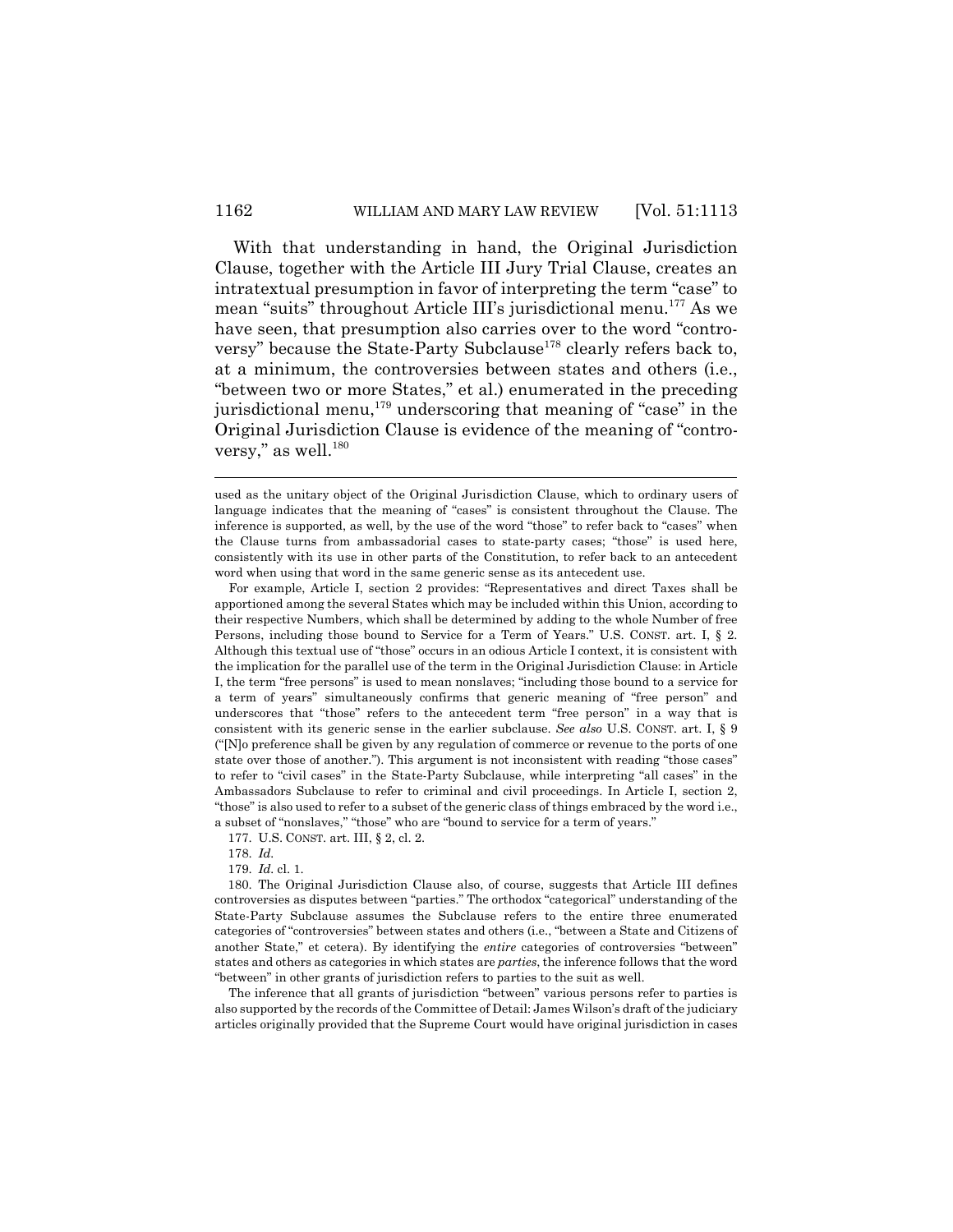One might imagine a counterargument that proceeded along the following lines: (1) perhaps the terms "case" and "controversy," in the jurisdictional menu, are used in a more general sense to refer to suits and disputes, while (2) the State-Party Subclause uses the word "case" to mean suits only. That reading, however, flies against the intratextual presumption that words are used in the same way throughout the text. If "case" is used to mean "suits" in the State-Party Subclause, the presumption arises that it is used the same way elsewhere. The presumption that "cases" means "suits" in the jurisdictional menu is also reinforced by the Ambassadors Subclause, which grants original jurisdiction over "all" cases in which states are ambassadors.<sup>181</sup> Because the evidence suggests that the word "case" means "suits" in the Ambassadors Subclause, the word "all" underscores that when "case" is used to define the "affecting Ambassadors" Head of Jurisdiction in the preceding jurisdictional menu, "suit" cashes out the meaning of "case" there, as well.

That presumption is also reinforced by the Appellate Jurisdiction Clause, which provides that the Supreme Court exercises appellate jurisdiction in "all the *other* Cases before mentioned." By noting that it deals with the "other" cases "before mentioned," the Appellate Jurisdiction Clause implies that it and the Original Jurisdiction Clause (the only "other" clause that refers back to the jurisdictional menu) refer to the "before mentioned" cases in the jurisdictional menu. One does not, in turn, claim to be using a word in a "before mentioned" sense if the word is, in fact, being used in a narrower, different sense than its previous mentioned uses. Because the textual evidence suggests "case" means suit in both the Original Jurisdiction Clause and the jurisdictional menu, that is the broadest available interpretation of the word "controversy," as well.

One might also imagine a final, additional counterargument along the following lines: Rather than drafting the jurisdictional menu in

<sup>&</sup>quot;in which a State shall be one of the Parties." 2 FARRAND, *supra* note 175, at 163, 173 (quoting Wilson's notations). The phrase was later edited by John Rutledge to read "in which a State shall be a Party." *Id.* (quoting Rutledge's notations). *See id.* at 163-75. The change, while likely stylistic, also could have been intended to ensure that the grant of original jurisdiction would extend to controversies "between States," and would not be narrowly construed to reach cases in which a State was only "one" of the parties to the suit. The uncorrected version underscores that all grants of jurisdiction "between" certain categories of persons were understood to refer to suits between "parties."

<sup>181.</sup> U.S. CONST. art. III, § 2, cl. 2.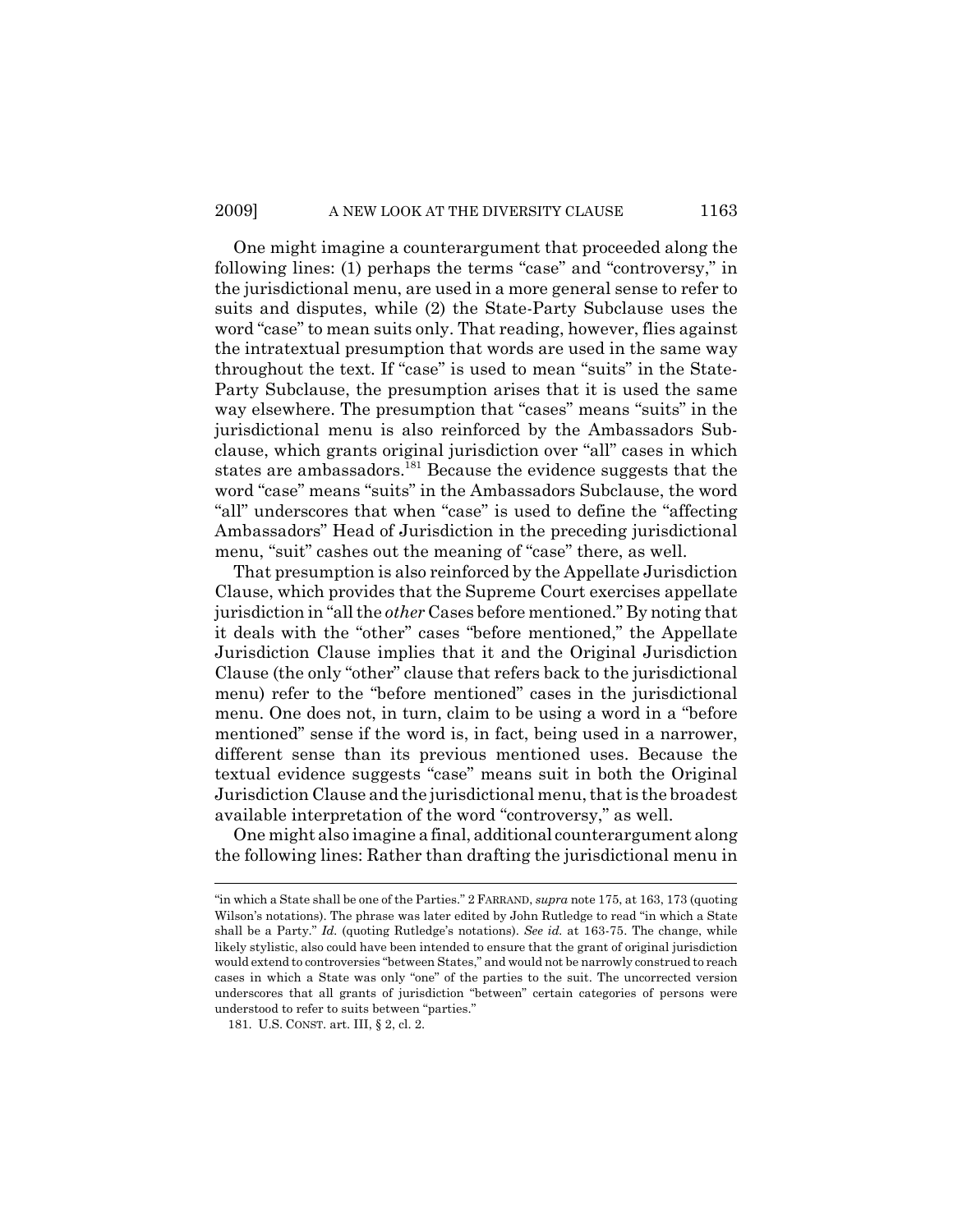an extremely precise way—by providing, say, that jurisdiction extends to "suits where citizens of different states shall be parties to the suit"—the jurisdictional menu defines jurisdiction in an economical and abstract way by providing only that jurisdiction extends to "[controversies] between Citizens of different States." Isn't the brevity and abstraction of Article III's text powerful evidence that we should interpret the terms broadly rather than narrowly?

The objection, in fact, points out the importance of intratextual interpretation: We must be sensitive to the possibility that a term, like the word "controversy," was used in lieu of wordy and detailed elaborations because the conventional meaning of the term, read in context, imported the same meaning as the wordy elaboration, but in an obvious, economical way to contemporary readers. Clausebound interpretation risks blinding us to this possibility. Holistic interpretation, by contrast, helps correct the bias because the use of the term across clauses can reveal that the term was shorthand for a set of technical limits that aren't apparent on the face of any individual clause.

### *B. Preratification Interpretations of Cases and Controversies*

Of course, we must check the intratextual inferences against "other lenses."182 Below I consider the preratification interpretations of the terms "case" and "controversy" in both colonial precursors to Article III as well as Article III as ratified. Although discussion of Article III was notoriously sparse, the interpretations advanced throughout the drafting and ratification records support interpreting cases and controversies at a narrow level of generality to mean suits between parties to the suit: Indeed, I have not found any evidence that any contemporary readers understood Article III to use either term to encompass prelitigative disputes for purposes of establishing subject matter jurisdiction.

First, colonial and pre-Framing era state jurisdictional statutes—the closest analogues to Article III—employed both terms as interchangeable synonyms for lawsuit. I've examined jurisdictional and procedural provisions using "case" or "controversy" in Virginia

<sup>182.</sup> Amar, *supra* note 12, at 801; *see also supra* notes 15-17 and accompanying text.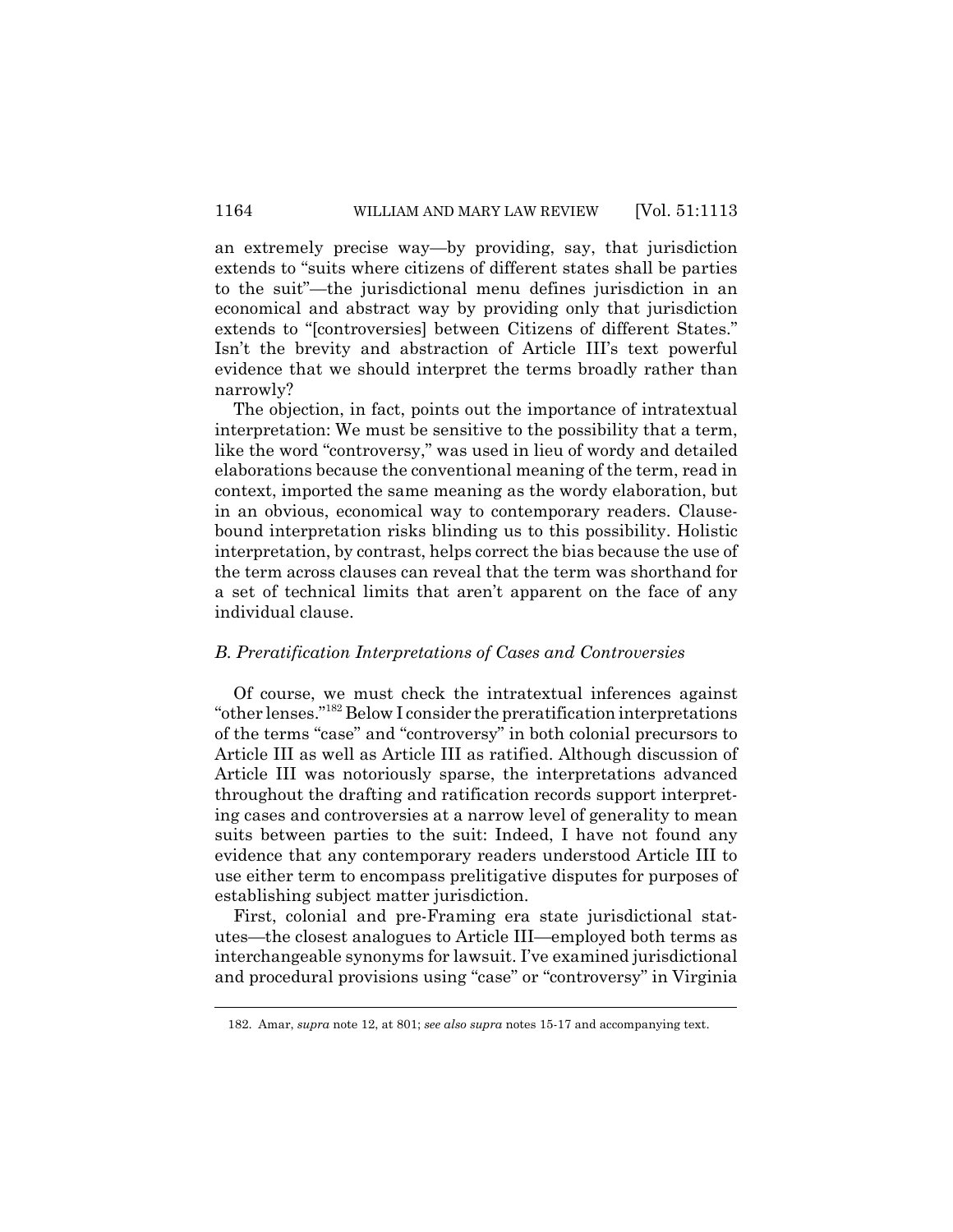statutes regulating state courts between 1700 and 1789 and have found no jurisdictional grant or regulation of court process that, considered in context, unambiguously used the words to mean prelitigative dispute, and twelve jurisdictional and procedural statutes that clearly used the words as synonyms for lawsuit or legal proceeding.183

Representative examples of this latter usage of "case" include a 1781 Virginia statute incorporating the town of Fredericksburg, providing that

in civil cases, the [local] court of hustings shall not have jurisdiction where the demand shall exceed one thousand pounds of crop tobacco, or the value thereof in money at the time of entering the action, unless both parties shall be inhabitants of the town, at the time of suing out the first process in the suit. $184$ 

Here, the statute uses the words "action" and "suit" to refer to individual instances of "civil cases." Given the context, interpreting "cases" to mean questions that precede a lawsuit makes no sense, because the statute hinges jurisdiction over such "cases" on the "demand" made "at the time of entering the action." A similar interpretation of "controversy" follows from a 1784 Virginia statute incorporating the Episcopal Church, which granted the Church the power to "sue and be sued, plead and be impleaded, answer and be answered unto, defend and be defended, in all suits, controversies, causes, actions, matters, and things, in any court or courts of law or equity whatsoever."<sup>185</sup> Here, employing a belt-and-suspenders redundancy common in legal drafting of the period,<sup>186</sup> the word

<sup>183.</sup> *See infra* note 187 (collecting examples).

<sup>184.</sup> Act of Nov. 1781, ch. I, *reprinted in* 10 THE STATUTES AT LARGE; BEING A COLLECTION OF ALL THE LAWS OF VIRGINIA, FROM THE FIRST SESSION OF THE LEGISLATURE, IN THE YEAR 1619, at 439, 441 (William Waller Hening ed., Richmond, Va., George Cochran 1822) [hereinafter 10 LAWS OF VIRGINIA].

<sup>185.</sup> Act of Oct. 1784, ch. XLIX, *reprinted in* 11 THE STATUTES AT LARGE; BEING A COLLECTION OF ALL THE LAWS OF VIRGINIA, FROM THE FIRST SESSION OF THE LEGISLATURE, IN THE YEAR 1619, at 532, 533 (William Waller Hening ed., Richmond, Va., George Cochran 1823) [hereinafter 11 LAWS OF VIRGINIA].

<sup>186.</sup> Akhil Reed Amar, *Some Opinions on the Opinions Clause*, 82 VA. L. REV. 647, 648-50 (1996) (noting constitutional redundancies must be interpreted in "commonsensical" fashion, because eighteenth-century statutory drafting sometimes used redundancy out of an abundance of "caution").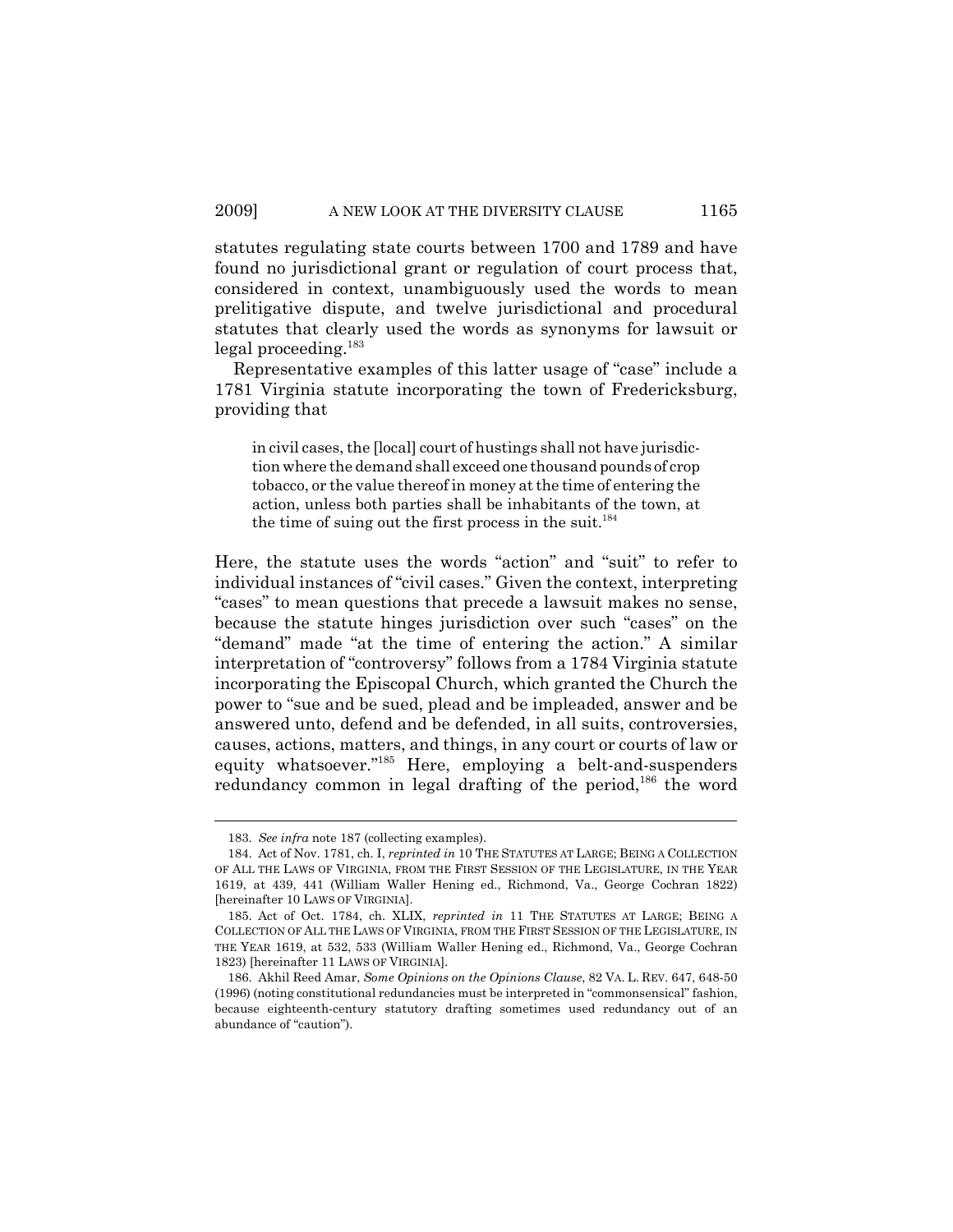"controversy," together with the words "suit," "cause," and "action," refers to a formal legal proceeding, not a question preceding a lawsuit—an inference required by the statute's treatment of "controversies" as settings for procedural steps (pleading, answers, and defenses) that occur only in lawsuits.<sup>187</sup>

<sup>187.</sup> For other examples of the use of the word case in contexts in which its legal connotation can only be "lawsuit" or legal "proceeding," see Act of Oct. 1785, ch. XVII, *reprinted in* 12 THE STATUTES AT LARGE; BEING A COLLECTION OF ALL THE LAWS OF VIRGINIA, FROM THE FIRST SESSION OF THE LEGISLATURE, IN THE YEAR 1619, at 50, 54 (William Waller Hening ed., Richmond, Va., George Cochran 1823) ("[I]n all cases to trial in pursuance of the jurisdiction settled by this compact, citizens of either state shall attend as witnesses in the other, upon a summons from any court, or magistrate, having jurisdiction, being served by a proper officer of the county where such citizen shall reside."); Act of May 1782, ch. XXV, *reprinted in* 11 LAWS OF VIRGINIA, *supra* note 185, at 45, 48 ("[T]he said court shall not hear and determine any penal case, unless it be for a breach of laws of the corporation, the penalty whereof does not exceed forty shillings, or two hundred pounds of crop tobacco, nor of any action beyond the value of one hundred pounds."); Act of May 1779, ch. XXII, *reprinted in* 10 LAWS OF VIRGINIA, *supra* note 184, at 89, 91 (granting the court of appeals jurisdiction "in such cases as shall be removed before them by adjournment from the other courts before mentioned"); *id.* ch. XXIV, at 93, 96 ("The auditors shall grant certificates to all witnesses, veniremen, and sheriffs, for their attendance in criminal cases, and shall allow them in such certificates two shillings per mile for travelling, and four pounds per day for their attendance, besides ferriages (instead of the allowances heretofore established by law) which the treasurer is directed to pay for their attendance at the general court."); Act of Oct. 1710, ch. XI, *reprinted in* 3 THE STATUTES AT LARGE; BEING A COLLECTION OF ALL THE LAWS OF VIRGINIA, FROM THE FIRST SESSION OF THE LEGISLATURE, IN THE YEAR 1619, at 504, 511 (William Waller Hening ed., Philadelphia, Pa., Thomas Desilver 1823) ("[I]n all Cases where the Title or Bounds of any Estate in Land is determined, the Pleadings shall be all in writing, and shall be ent[e]red at large, with the Judgment thereupon, in particular Books set apart for that purpose only.").

For other examples of statutes using "controversy" in a context in which its connotation can only mean "lawsuit," see Act of Oct. 1778, ch. XII, *reprinted in* 9 THE STATUTES AT LARGE; BEING A COLLECTION OF ALL THE LAWS OF VIRGINIA, FROM THE FIRST SESSION OF THE LEGISLATURE, IN THE YEAR 1619, at 522, 523 (William Waller Hening ed., Richmond, Va., J. & G. Cochran 1821) [hereinafter 9 LAWS OF VIRGINIA] ("The said court [of appeals] shall have power to hear and finally determine all suits and controversies whatsoever which shall be brought before them by petition and appeal from the high court of chancery, or court of admiralty, or by writ of errour sued out to correct any judgment of the general court, or which shall be adjourned thither from either of the said courts, on account of difficulty."); Act of Oct. 1748, ch. VI, art. XXIX, *reprinted in* 5 THE STATUTES AT LARGE; BEING A COLLECTION OF ALL THE LAWS OF VIRGINIA, FROM THE FIRST SESSION OF THE LEGISLATURE, IN THE YEAR 1619, at 467, 488 (William Waller Hening ed., Richmond, Va., The Franklin Press 1819) ("[N]othing in this act contained shall extend to any suits or controversies now depending in, or returnable to the general court."); *id.* ch. VII, at 489, 491 ("[T]he justices may adjourn from day to day, until all causes and controversies, then depending before them, shall be heard and determined."); Act of Oct. 1748, ch. LIX, *reprinted in* 6 THE STATUTES AT LARGE; BEING A COLLECTION OF ALL THE LAWS OF VIRGINIA, FROM THE FIRST SESSION OF THE LEGISLATURE, IN THE YEAR 1619, at 201, 202 (William Waller Hening ed., Richmond, Va., The Franklin Press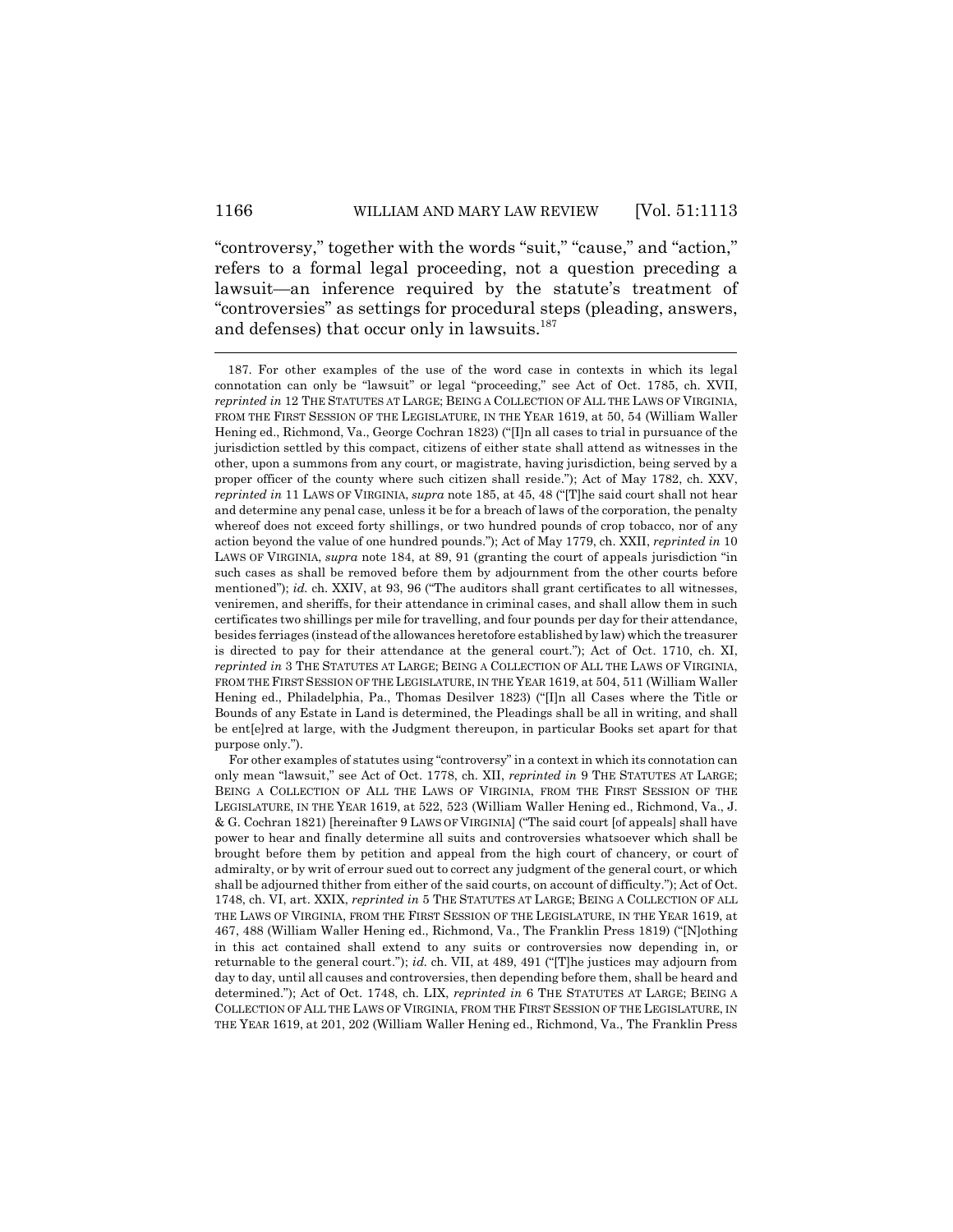This statutory usage of case or controversy, in turn, received judicial confirmation in *Commonwealth v. Caton*, 188 the most authoritative pre-Framing judicial interpretation of these terms in a state jurisdictional statute. *Caton*, a famed pre-*Marbury* judicial endorsement of judicial review of the constitutionality of legislative acts, required Virginia's Supreme Court of Appeals to determine whether Virginia's legislature had properly exercised its power to pardon three men convicted of treason.<sup>189</sup> The Virginia "general court" had "adjourned," or referred, the case to the Supreme Court of Appeals under a statutory provision that allowed the general court to do so in cases raising "new and difficult" legal questions.<sup>190</sup>

However, the referral raised a preliminary jurisdictional question: did the legislature grant the Court of Appeals appellate jurisdiction over criminal proceedings?191 The answer turned on the meaning of the words "case" and "controversy." Specifically, the jurisdictional statutes provided that the Court of Appeals (1) "shall have jurisdiction ... in suits originating there and adjourned thither for trials by virtue of any statute"; $^{192}$  (2) "[in] all suits and controversies ... which shall be brought before them by petition and appeal from ... any judgment of the general court";<sup>193</sup> and (3) "in such cases as shall be removed before them by adjournment from the other courts before mentioned, when questions ... new and difficult occur."<sup>194</sup>

<sup>1819) (&</sup>quot;That the said courts of the several counties aforesaid shall begin upon the respective days herein before appointed, and shall continue to be held from day to day, exclusive of Sundays, until all causes and controversies then depending before the said courts, respectively brought, by attachment, or petition, or in which any issue is to be tried, writ of inquiry to be executed, special verdict, case agreed, or demurrer to be argued, or any cause set down for hearing, or argument in chancery, shall be heard and determined."); Act of May 1732, ch. X, *reprinted in* 4 THE STATUTES AT LARGE; BEING A COLLECTION OF ALL THE LAWS OF VIRGINIA, FROM THE FIRST SESSION OF THE LEGISLATURE, IN THE YEAR 1619, at 340 (William Waller Hening ed., Richmond, Va., The Franklin Press 1820) ("An Act to revive and continue certain parts of an Act, for ascertaining the fees of certain officers; and for better settling the fees of county court clerks, and sheriffs; and of attorneys, in causes depending in the county courts, to be allowed in the bill of costs; and for settling the fee for summoning vitnesses, in controversies depending before the Governor and Council.").

<sup>188. 8</sup> Va. (4 Call) 5 (1782).

<sup>189.</sup> *Id.* at 5 (reporters' note).

<sup>190.</sup> *Id.*

<sup>191.</sup> *See id.* at 6-7.

<sup>192.</sup> Act of May 1779, ch. XXII, *reprinted in* 10 LAWS OF VIRGINIA, *supra* note 184, at 89-90.

<sup>193.</sup> Act of Oct. 1778, ch. XII, *reprinted in* 9 LAWS OF VIRGINIA, *supra* note 187, at 522, 533.

<sup>194.</sup> Act of May 1779, ch. XXII, *reprinted in* 10 LAWS OF VIRGINIA, *supra* note 184, at 89, 91.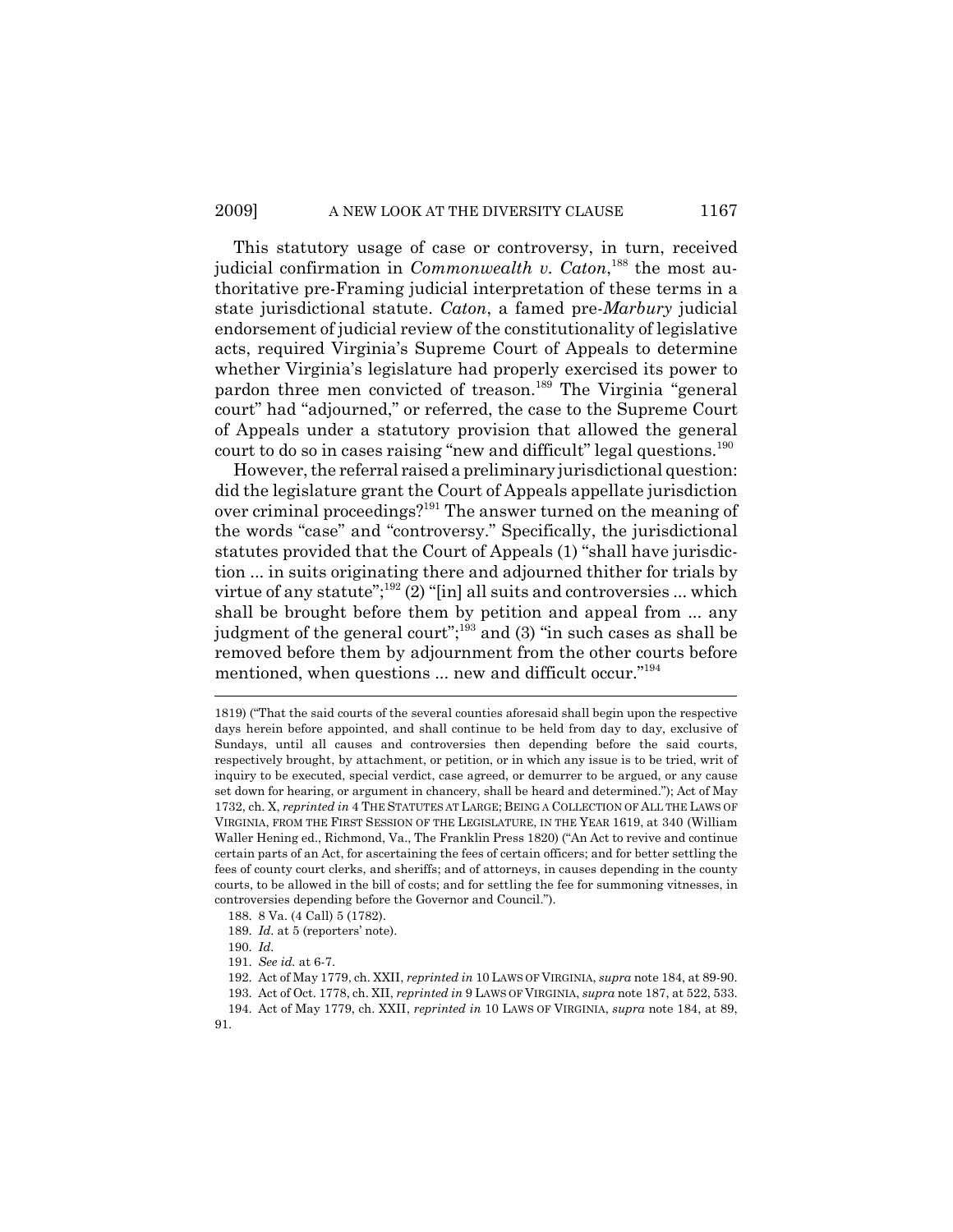The state argued that the terms "controversy" and "case" referred to privately initiated civil lawsuits, rather than publicly initiated criminal prosecutions.195 Of the three reported opinions—by Chancellors George Wythe, Edmund Pendleton, and John Blair<sup>196</sup>— Pendleton's alone addressed the meaning of the jurisdictional statutes in detail.<sup>197</sup> He concluded that the term "suit" as well as the term "controversies" are synonyms for privately initiated lawsuits, while the "more general" term "cases" referred to both private suits as well as public criminal prosecutions.198 "Controversies," he said, refers to civil disputes between "*litigant* parties."199 The "more general" word "case," he continued, includes "controversies" so defined, as well as criminal suits.<sup>200</sup>

Pendleton's interpretation, moreover, makes sense of the statutes' text. The text refers to "controversies" which are adjourned "by petition," by appeal, or by "writ of  $error[r]^{201}$ —indicating that "controversy" is used to refer to different stages of a pending or filed legal suit. Similarly, the statute assumes that legal "questions" "occur" in a "case"202—indicating that "case" is not simply the questions in the case, but the formal setting, including either a lawsuit or a criminal prosecution, in which such questions arise.

The settled interpretation of colonial statutes, in turn, framed the drafting of the Constitution's judiciary articles. The text of Article III did not take its final form until after the Committee of Detail (a five member committee composed of James Wilson,

<sup>195.</sup> *See Caton*, 8 Va. (4 Call) at 9 (Wythe, J.) (statement of questions presented); *id.* at 14- 15 (Pendleton, President).

<sup>196.</sup> A report of the case was not published until 1827, by Daniel Call. *See* Suzanna Sherry, *The Founders' Unwritten Constitution*, 54 U. CHI. L. REV. 1127, 1143 n.90 (1987). Relying on Chancellor Pendleton's notes of the case, Pendleton's biographer, David Mays, supports the accuracy of Call's reporting. *Id.* (citing DAVID JOHN MAYS,2EDMUND PENDLETON 1721-1803: A BIOGRAPHY 187-202 (1952)); *see also* William Michael Treanor, *The* Case of the Prisoners *and the Origins of Judicial Review*, 143 U. PA. L. REV. 491, 532 (1994) ("[W]here Call's account is consistent with, but more detailed than, Pendleton's—as is the case with his report of Wythe's opinion—Call's report is presumably accurate.").

<sup>197.</sup> *See Caton*, 8 Va. (4 Call) at 14-16 (Pendleton, President). Wythe's reported opinion deals with the question in a cursory fashion. *See id.* at 9 (Wythe, J.).

<sup>198.</sup> *Id.* at 14-16 (Pendleton, President).

<sup>199.</sup> *Id.* at 14 (emphasis added).

<sup>200.</sup> *Id.* at 14-15.

<sup>201. 9</sup> LAWS OF VIRGINIA, *supra* note 187, at 522-23.

<sup>202.</sup> Act of May 1779, ch. XXII, *reprinted in* 10 LAWS OF VIRGINIA, *supra* note 184, at 89, 91.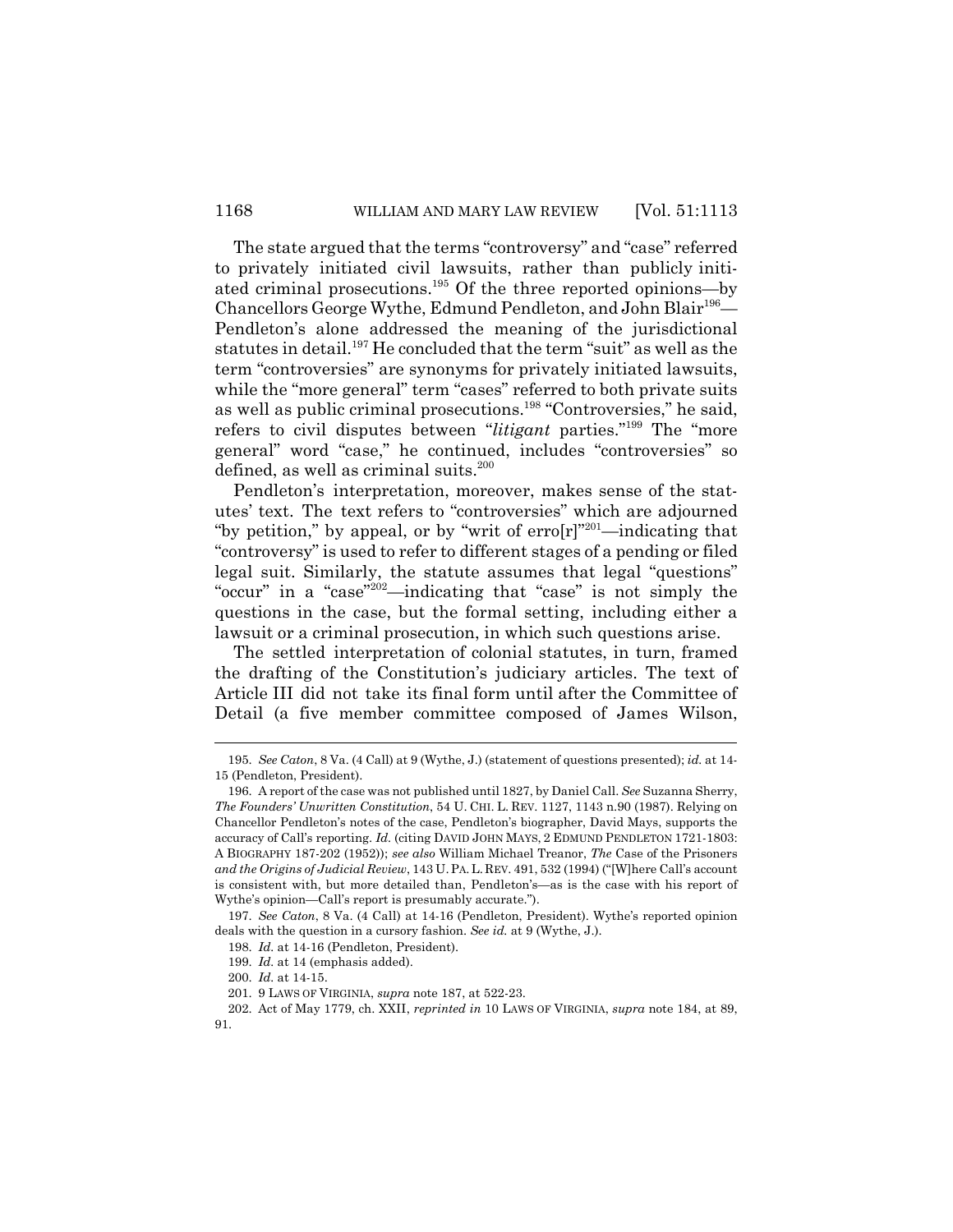Edmund Randolph, John Rutledge, Oliver Ellsworth, and Nathaniel Gorham)<sup>203</sup> reported its draft of the Constitution to the Committee of the Whole on August 6, 1787.204 Edmund Randolph, who argued *Commonwealth v. Caton* for the State of Virginia as its attorney general,<sup>205</sup> and James Wilson took the lead on drafting.<sup>206</sup>

Before the Committee took up the drafting oar, however, the Committee of the Whole had framed the goals of the judiciary article broadly, leaving the Committee of Detail the task of reducing these principles to concrete legal language.207 The New Jersey plan, for example, stated that jurisdiction should extend to "cases in which foreigners may be interested";208 and the Virginia plan stated that jurisdiction should extend to "cases in which foreigners or citizens of other States applying to such jurisdictions may be interested."209 The Committee of the Whole's final resolution on the judiciary articles framed the goal even more broadly: it tasked the Committee with producing a judiciary article that would extend jurisdiction to "questions which involve the national peace and harmony."<sup>210</sup>

One might be tempted to view these resolutions as evidence that "case" and "controversy" are broad enough to encompass prelitigative questions in which persons in different states and the like are interested, for purposes of establishing subject matter jurisdiction. The evidence, however, tends to cut the other way. First, Edmund Randolph's initial draft of the judiciary article provided that "[t]he jurisdiction of the supreme tribunal shall extend ... to such other cases, as the national legislature may assign, as involving the national peace and harmony ... in disputes between the citizens of different states ... and in disputes, in which subjects or citizens of other countries are concerned."211 Here, by referring to "cases ... in disputes," the draft distinguishes "cases" from the larger dispute out of which it arises—suggesting "cases" is used in the sense of "suit,"

<sup>203.</sup> MELVYN R. DURCHSLAG, STATE SOVEREIGN IMMUNITY: A REFERENCE GUIDE TO THE UNITED STATES CONSTITUTION 9 (Jack Stark ed., 2002).

<sup>204. 2</sup> FARRAND, *supra* note 175, at 176.

<sup>205.</sup> *Caton*, 8 Va. (4 Call) at 6.

<sup>206.</sup> *See* 2 FARRAND, *supra* note 175, at 163, 172-73.

<sup>207.</sup> DURCHSLAG, *supra* note 203, at 9.

<sup>208. 1</sup> FARRAND, *supra* note 175, at 244.

<sup>209.</sup> *Id.* at 22.

<sup>210.</sup> *Id.* at 231, 237; *see also* 2 *id.* at 46.

<sup>211. 2</sup> *id.* at 146-47 (emphasis omitted).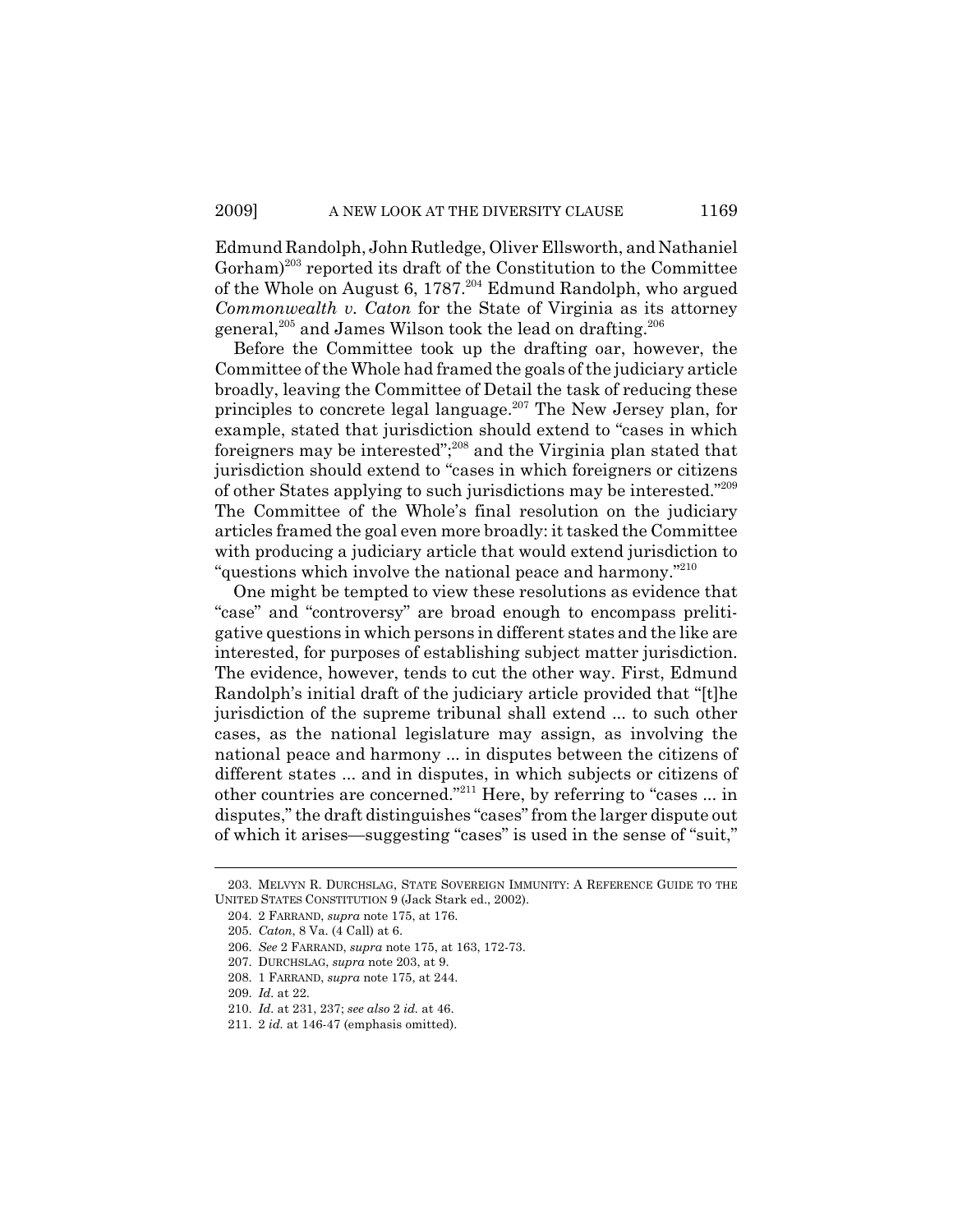not "dispute preceding the suit." Note, as well, that the final draft jettisoned the jurisdictional grant over "cases ... in which subjects or citizens of other countries are concerned," replacing it with controversies "between a State, or the Citizens thereof, and foreign States, Citizens or Subjects." The final draft also jettisoned all other references to jurisdiction over "disputes" or "questions" in which various persons are vaguely "interested."

By eliminating language that plainly would have supported a broad reading of Article III, the drafting history, if it has any interpretive import, cuts in favor, not against, the independent textual inference that Article III uses "case" and "controversy" as narrow terms of art. The Framers, after all, knew how to authorize jurisdiction based on the identity of persons interested in the prelitigative dispute, but chose not to do so.

And, indeed, James Wilson's later comments on the Committee's work suggest this is the correct inference: he noted that the Committee converted the broad resolutions into specific enumerations in order "to lessen or remove the difficulty arising from discretionary construction" of the Constitution's power-conferring grants.212

After the Committee reported its work, interpretations continued to point in the same direction—either explicitly acknowledging, or consistent with, use of "case" and "controversy" to mean "suit." For example, on August 30, 1787, Governour Morris proposed an amendment to the Committee of the Whole granting Congress the power to make rules and regulations governing the territories.<sup>213</sup> Luther Martin moved to amend Morris's proposal by adding the

<sup>212.</sup> James Wilson, Speech Delivered on the 26th November, 1787, in the Convention of Pennsylvania (Nov. 26, 1787), *in* 2 THE WORKS OF JAMES WILSON 759, 764 (Robert Green McCloskey ed., 1967) [hereinafter Convention of Pennsylvania]. Wilson made that comment while explaining to the Pennsylvania ratification convention why the Committee had replaced a similarly broad resolution—that the national legislature should be competent "to legislate in all Cases for the general interests of the Union, and also in those Cases to which the States are separately incompetent, or in which the Harmony of the United States may be interrupted," 2 FARRAND, *supra* note 175, at 131-32—with the enumeration of legislative powers in Article I, Section 8. Convention of Pennsylvania, *supra*, at 764-65. Given the parallel generality of the resolutions on Congress's and the judiciary's powers, Wilson's explanation of the Committee's use of enumeration in Article I sheds light on the parallel use of enumeration of specific cases and controversies in Article III. *See, e.g.*, David E. Engdahl, *Intrinsic Limits of Congress' Power Regarding the Judicial Branch*, 1999 BYU L. REV. 75, 148.

<sup>213. 2</sup> FARRAND, *supra* note 175, at 466.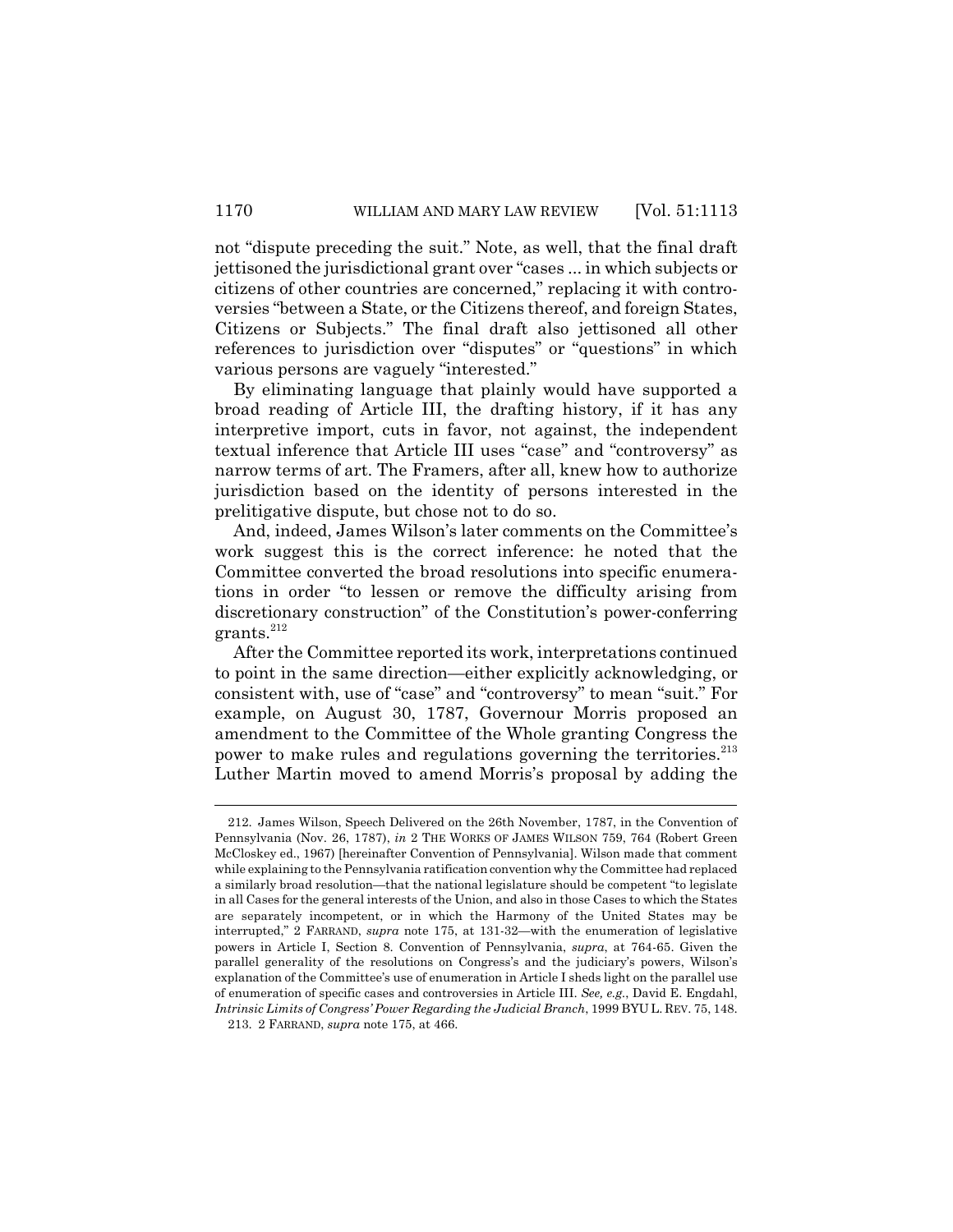following clause: "But all such claims may be examined into & decided upon by the supreme Court of the U[nited] States."214 Morris, joined by a majority of delegates, objected that the amendment was "unnecessary as all *suits* to which the U[nited] S[tates] are parties are already to be decided by the Supreme Court."215 Because the then-current draft of the Heads of Jurisdiction provided that the judicial power extends to "controversies ... to which the United States shall be a Party,"216 Morris's objection treats "controversies" and "suits" as synonyms.<sup>217</sup>

After the Convention reported its draft to the states, various ratifying conventions reported amendments that evidenced a similar understanding of "case" and "controversy." New Hampshire, for example, proposed amending the draft to include a proviso that "all common-law cases between citizens of different states shall be commenced in the common-law courts of the respective states."218 By referring to the "commence[ment]" of "cases" in "court," the text uses case to mean "suits" rather than questions *preceding* a suit.<sup>219</sup>

218. 1 THE DEBATES IN THE SEVERAL STATE CONVENTIONS ON THE ADOPTION OF THE FEDERALCONSTITUTION 326 (Jonathan Elliot ed., 2d ed. 1836) [hereinafter ELLIOT'SDEBATES].

219. *See, e.g.*, JOSEPH HARRISON, THE ACCOMPLISH'D PRACTISER IN THE HIGH COURT OF CHANCERY 73 (1st Am. ed. 1807) (chapter on "commencement of suits"); 3 WOODDESON, *supra* note 137, at 367 (referring to the "commencement of a suit" in equity).

Virginia's delegates proposed an amendment, which in the illustrative version introduced in Virginia, provided "that the judicial power shall extend to no case where the cause of action shall have originated before the ratification of this Constitution, except in suits for debts due to the United States." 3 ELLIOT'S DEBATES, *supra* note 218, at 530 (proposal of George Mason at Virginia ratifying convention). By treating "suits for debts due to the United States" as an exception to the general rule that the judicial power shall extend to "cases," the text treats cases and lawsuits as synonyms. *See also id*. at 530 (remarks of George Mason) (referring to the amendment's various exceptions from the bar on retroactive jurisdiction, including "suits" for debts owed the United States, as "these cases").

North Carolina's proposal similarly read: "[T]he judicial power of the United States shall

<sup>214.</sup> *Id.*

<sup>215.</sup> *Id.* (emphasis added).

<sup>216.</sup> *Id.* at 423 (recording a motion to add words "to which the United States shall be a party" after the word "controversies" passed on August 27, 1787).

<sup>217.</sup> Similarly, a draft circulated either toward the end of the Committee of Details's drafting process or after the Committee had reported its final draft provides, like the final version of Article III, that federal jurisdiction shall extend "to controversies ... between *citizens of the same State* claiming lands of different States," but also provides, in its version of the Original Jurisdiction Clause, that in "suits between persons claiming lands under grants of different States the Supreme Court shall have original jurisdiction." *Id.* at 432-33. By referring to the "controversies" involving land grants of different states as "suits," the draft treats the terms as synonyms.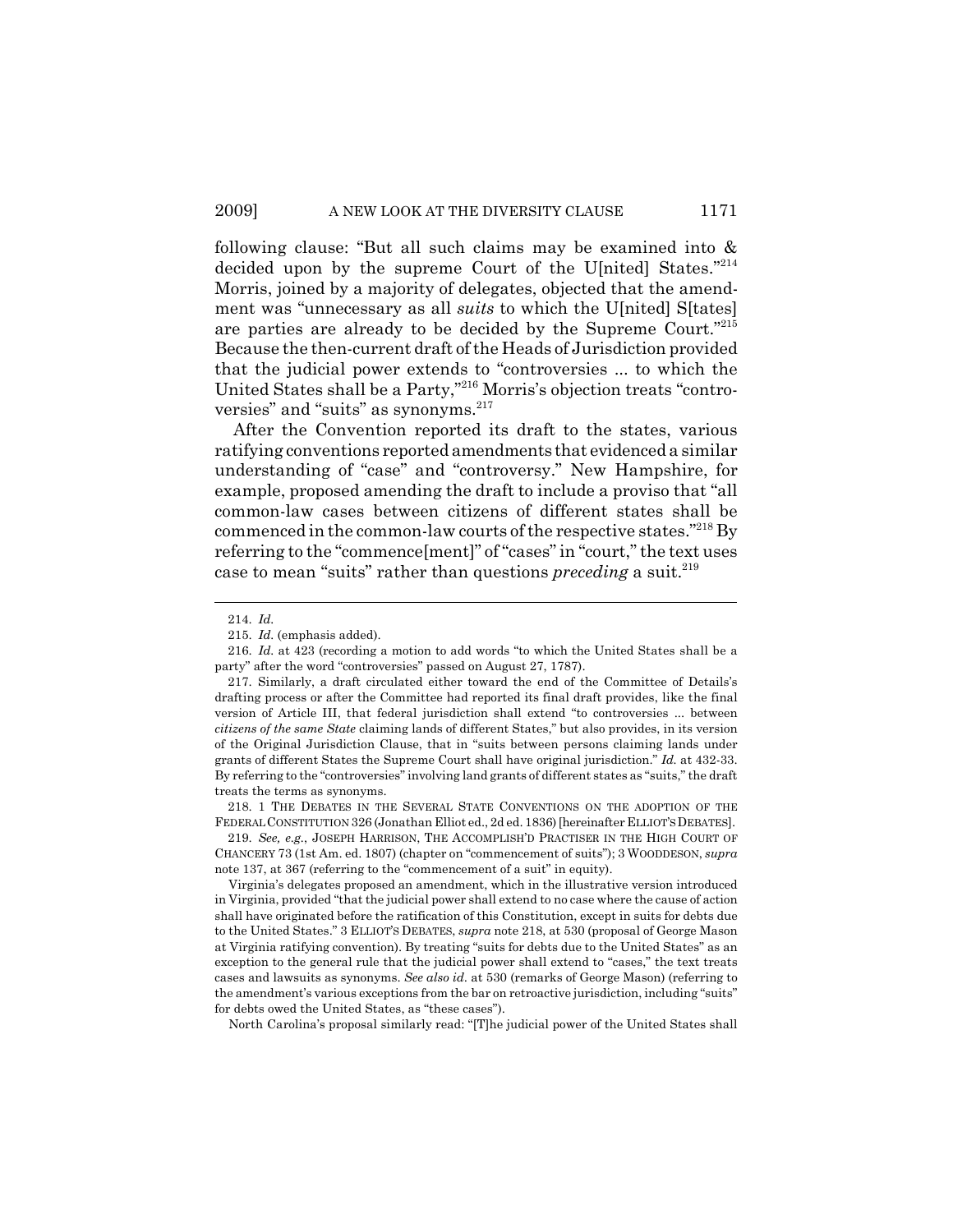Despite spinning many ingenious horror stories, no antifederalist suggested that jurisdiction would turn on the identity of a vaguely defined class of persons other than the parties to the suit. In the most extended antifederalist treatment of the Heads of Jurisdiction, Brutus assumes that the citizenship inquiry under the Diversity Clause will turn on the citizenship of persons who are parties "in a suit" through formal "process," and pitches his opposition to the Clause based on fears that courts would devise "fictions" governing the citizenship of parties. $220$ 

The Heads of Jurisdiction were the subject of the most extensive ratification debates in the Pennsylvania, Virginia, and North Carolina ratifying conventions. Yet, despite 228 uses of "case," and 50 uses of "controversy" during discussions of the judiciary articles, $2^{21}$  I have found no instance in which a speaker defines the words to extend to prelitigative questions or disputes. To the contrary, "suit" is the meaning of every unambiguous use of the words—by James Wilson in Pennsylvania's ratification debates, who referred to parties to controversies with the United States as "suiters"; James Iredell in North Carolina's; and George Mason, John Marshall, and John Madison in Virginia's, who interchangeably used the words "cases," "controversies," and "suits" as synonyms.<sup>222</sup>

221. The tally is based on the search for the terms "case," "cases," "controversy," and "controversies" in the records of ratification debates in Pennsylvania, Virginia, and North Carolina reprinted in Elliot's *Debates in the Several State Conventions on the Adoption of the Federal Constitution*. I did not count generic uses of "case" or "controversy" in contexts unrelated to litigation or the text of Article III.

222. 2 ELLIOT'SDEBATES, *supra* note 218, at 490 (remarks of James Wilson) (observing that parties in "controversies" with the United States are "suiters"); 4 *id.* at 145 (remarks of James Iredell) (interchangeably referring to "suits" and "cases" as settings for jury trial—that is, a lawsuit); 3 *id.* at 557 (remarks of John Marshall) (referring to a "controversy" between a state and foreign state as "such a suit"); *id.* at 523 (remarks of George Mason) (referring to "controversies" between citizens claiming land grants under different states as "suits";

extend to no case where the cause of action shall have originated before the ratification of this Constitution, except in disputes between states about their territory, disputes between persons claiming lands under the grants of different states, and suits for debts due to the United States." 4 ELLIOT'S DEBATES, *supra* note 218, at 246.

<sup>220.</sup> His comments, in turn, clearly equate "parties" to Article III controversies with parties to suits, and therefore use "controversy" to mean lawsuit, not disputes that precede a lawsuit. Essays of Brutus XII, Feb. 14, 1788, *in* 2 THE COMPLETE ANTI-FEDERALIST 426-27 (Herbert J. Storing ed., 1981); *see also id*. at 246 ("Nothing more is necessary than to set forth, in the process, that the party who brings the suit is a citizen of a different state from the one against whom the suit is brought.").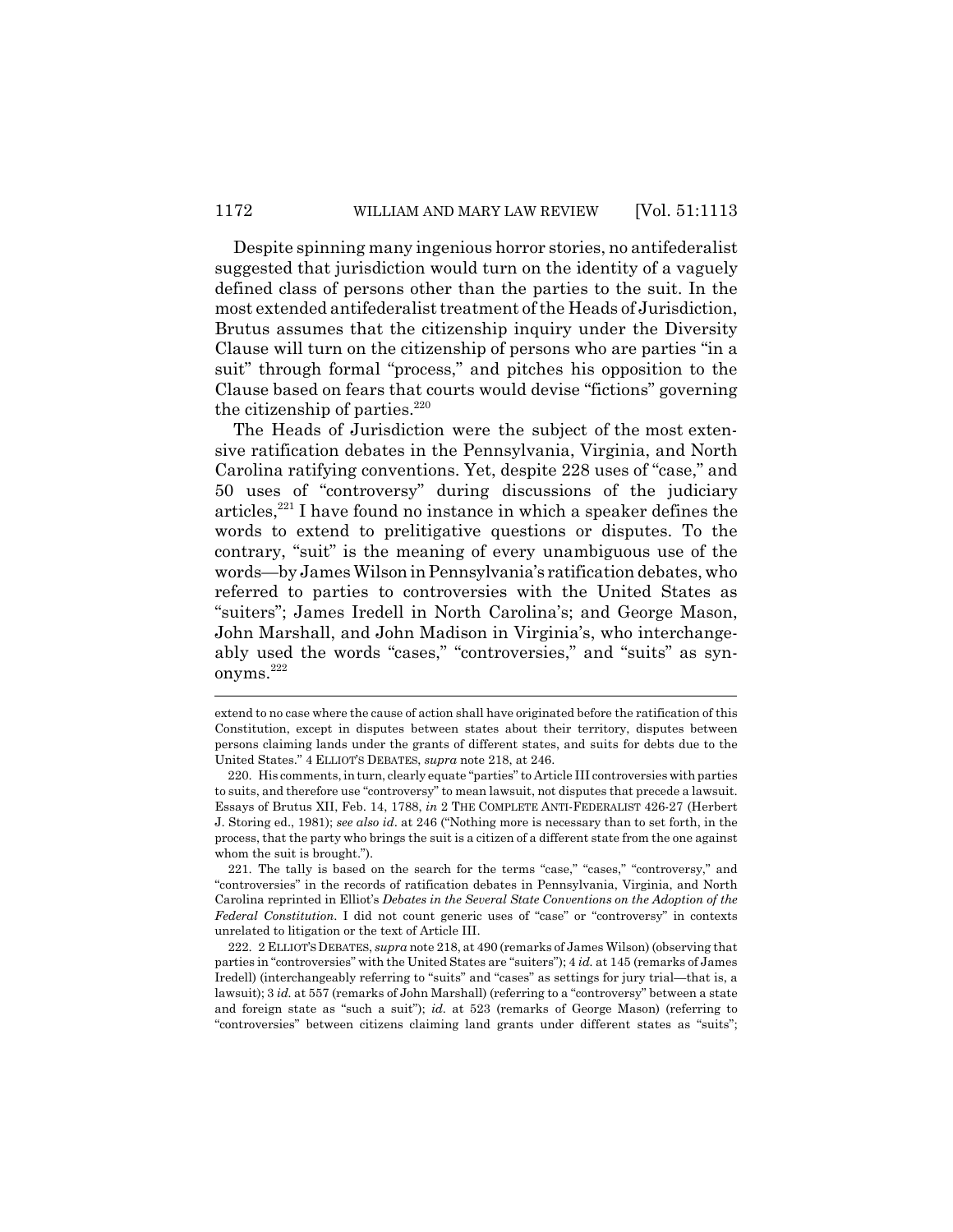Indeed, in every instance in which members of every state ratifying convention specified the procedural status of citizens of different states under the Diversity Clause or others "between" whom a controversy must subsist (aliens, states, and foreign states), they identified these persons or entities as "parties" to either "suits" or "actions," and never once referred to them as persons interested in the underlying questions litigated.<sup>223</sup>

Of course, because no one rejected a broader meaning of the terms, none of the evidence definitively excludes the possibility that the Framers understood that the words "case" and "controversy" might encompass prelitigative disputes for purposes of establishing subject matter jurisdiction. The important point is that the Framers and ratifiers pervasively explained the terms case and controversy at a narrow level of generality to refer to duly instituted suits or

namely, absent the grant of jurisdiction over such a controversy, "the suit must be brought and decided in one or the other state, under whose grant the lands are claimed, which would be injurious, as the decision must be consistent with the grant"); *id*. at 527 (remarks of George Mason) (interpreting the clause extending jurisdiction over "[c]ontroversies between a state, or the citizens thereof, and foreign states, citizens, or subjects" to refer to "suit[s] between [a state] and a foreign state"); 4 *id.* at 428 (remarks of James Madison) (noting the Constitution grants federal courts jurisdiction over "suits between citizen and citizen").

James Madison not only insisted that federal jurisdiction was confined to "suits," but invoked the law of proper parties, which regulated litigants' capacity to sue, to explain why states would not be "made parties" to a lawsuit in federal court without their consent. 3 *id.* at 532-33 (stating under the law of proper parties, diversity jurisdiction "will not go beyond the cases where [citizens] may be parties. A *femme covert* [that is, a married woman] may be a citizen of another state, but cannot be a party in this court"); *id*. at 533 ("A subject of a foreign power ... may carry [a state] to the federal court; but an alien enemy cannot bring suit at all."); *id.* (explaining that because under the law of proper parties, states cannot be made parties without their consent, grants of jurisdiction over controversies "between" states and citizens of other states also "can have no operation" unless "a state should condescend to be a party"). Because the proper parties requirement arose only in the context of litigation, Madison, here, treats Article III as a grant of jurisdiction over various kinds of suits between litigant parties, rather than a grant of jurisdiction premised on the interests that persons outside court may have in the litigated question.

<sup>223.</sup> *See, e.g.*, 1 *id.* at 323 (Massachusetts ratifying convention) (proposing alteration that would read: "In civil actions between citizens of different states, every issue of fact, arising in actions at common law, shall be tried by a jury, if the parties, or either of them, request it"); *id.* at 326 (New Hampshire ratifying convention) (same); 2 *id.* at 132 (noting that a jury trial should be allowed "in civil actions between citizens of different states, if either of the parties shall request it"); *id.* at 491 (Pennsylvania ratifying convention) (remarks of James Wilson) (noting that, although the Diversity Clause allows parties to file suits against citizens of different states in federal court, it does not prevent "the parties [from] commenc[ing] suits in the courts of the several states"); 4 *id.* at 163 (stating that federal jurisdiction lies where "parties" claim under land grants from different states).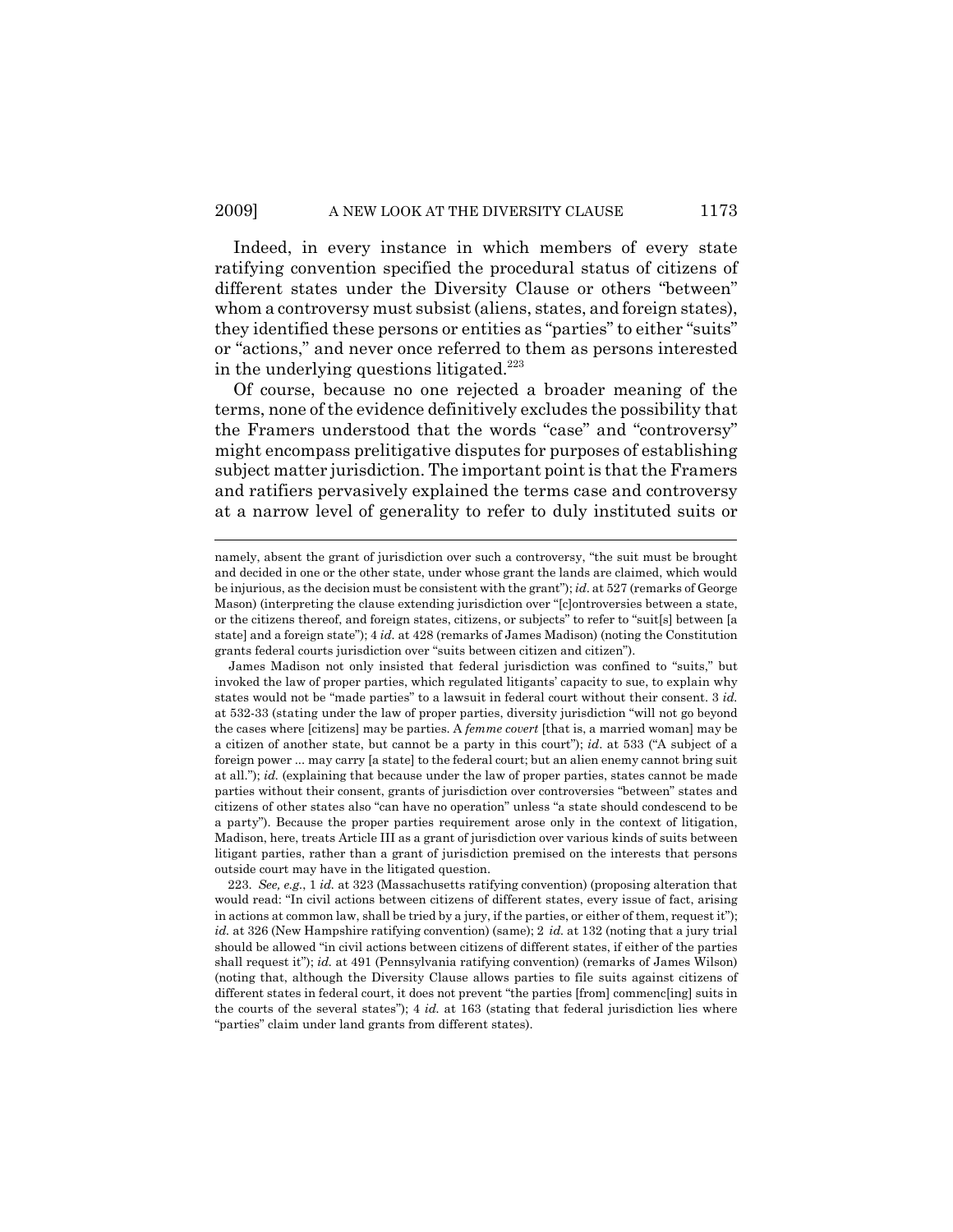related legal proceedings, rather than the abstract questions that precede a lawsuit. The unrelenting specificity with which the Framers explained the terms correlates with the inferences of the text; both terms are used at a narrow level of specificity—to mean "suits"—and are not flexible enough to mean disputes for purposes of establishing subject matter jurisdiction.

#### *C. Reconstituting the Diversity Clause*

Hamilton's claim that Article III's party-based Heads of Jurisdiction turn on the identity of parties interested in the questions that precede a suit accordingly finds no direct supporting evidence in text, drafting history, or preratification interpretations of Article III. Rather, that evidence uniformly points the other way: Article III "cases" and "controversies" are terms of art that refer to suits. As we have seen, "suits" subsisted only "between" persons who were "before the court" and capable of being bound in some sense—that is, in conventional eighteenth-century parlance, "parties to the suit."

The upshot is that Marshall had the big picture right, but his narrow construction of the term "party" in *Osborn* was not required as a matter of original meaning.<sup>224</sup> Article III's party-centered Heads of Jurisdiction, interpreted for all they are worth, turn on the identity of those who meet prerequisites to be bound in some sense, a category broader than the parties named as such in the case caption of a federal complaint.

To be sure, while the intratextual evidence is strongly suggestive and the historical evidence of meaning one-sided, that evidence is also circumstantial. There is no smoking gun that proves, to a historical certainty, that the framing generation would have accepted the understanding of the Diversity Clause advanced above.

For original meaning originalists, however, that's not a problem: originalism's goal is determining the objective—that is, the "most likely"—meaning of the text, a burden of proof that is either explicitly adopted by, or implicit in, all conventional applications of "original meaning" originalism.<sup>225</sup> Readers can judge for themselves

<sup>224.</sup> *See* Osborn v. Bank of the U.S., 22 U.S. (9 Wheat.) 738, 819, 850-58 (1824).

<sup>225.</sup> Barnett, *supra* note 7, at 620.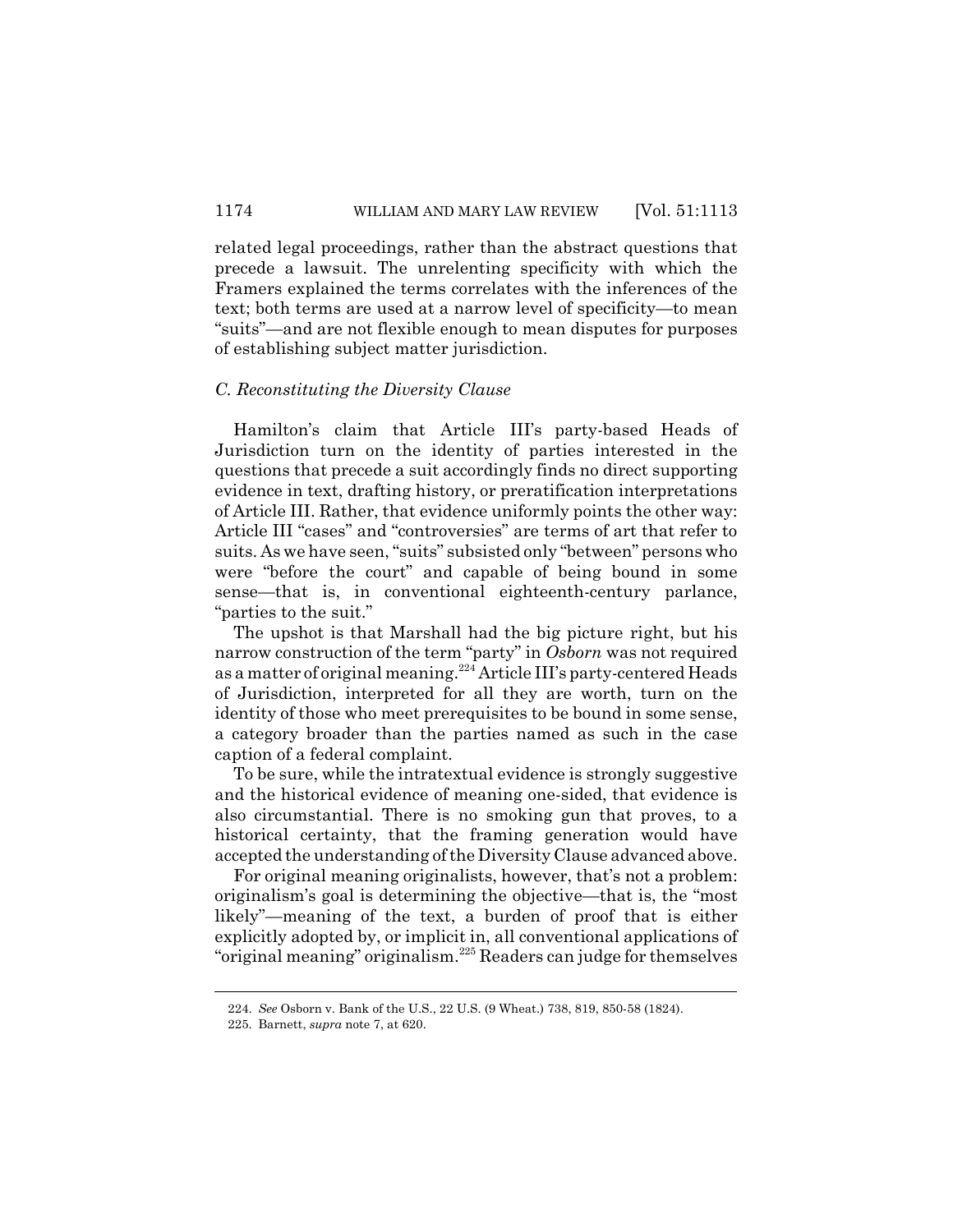whether the evidence presented above rises to, say, the level of "clear and convincing"; but the claim here is that the evidence available to us isn't even arguably in equipoise between Hamilton's and Marshall's interpretations. One can reject the interpretation advanced above only at the price of dismissing reliance on the "more likely than not" standard of proof that underpins other conventional applications—to, say, the Second Amendment or the Commerce Clause—of the originalist project.

So understood, the concept of the jurisdictional party imposes outside limits on Congress's power to define the scope of diversity jurisdiction. That is, Congress can't authorize courts to exercise jurisdiction on a minimum diversity theory based on the citizenship of persons courts cannot bind.<sup>226</sup> To be sure, under the horizontal portion of the Necessary and Proper Clause, Congress has wide power to prescribe laws "necessary and proper to carry into Execution" the judicial power, including laws prescribing "whether and how the [federal courts] can [hale]" people before them.<sup>227</sup> And, under the current understanding of the Necessary and Proper Clause, Congress also has the power to control the res judicata effect of federal judgments, subject to the dictates of due process.<sup>228</sup> But Congress cannot rewrite the meaning of the party concept as a term of jurisdictional limitation. Because, said Marshall in *McCulloch v. Maryland*, the Necessary and Proper Clause limits Congress to actions within "the letter and spirit of the constitution,"229 Congress must take the terms governing the conditions of execution of judicial power as it finds them. And because Article III's text, understood in light of its original meaning, hinges diversity jurisdiction on the identity of persons who can be bound, Congress cannot pin minimum diversity<sup>230</sup> on the citizenship of

<sup>226.</sup> Because jurisdiction is tested at the time the suit is filed, a court, moreover, must have the power to bind persons whose citizenship counts toward diversity jurisdiction at the outset of the suit. *See infra* note 231.

<sup>227.</sup> Nelson, *supra* note 86, at 1631.

<sup>228.</sup> Stephen Burbank, *Interjurisdictional Preclusion, Full Faith and Credit and Federal Common Law: A General Approach*, 71 CORNELL L. REV. 733, 781 (1986); Patrick Woolley, *The Sources of Federal Preclusion Law after* Semtek, 72 U. CIN. L. REV. 527, 535 (2007).

<sup>229. 17</sup> U.S. (4 Wheat.) 316, 421 (1819).

<sup>230.</sup> There may be additional constitutional limits on minimum diversity. It is possible, for example, that some claims may be so transactionally unrelated that they constitute separate "suits" under the original meaning of the term, preventing the citizenship of parties in the diverse "suit" from grounding supplemental jurisdiction over parties to the separate,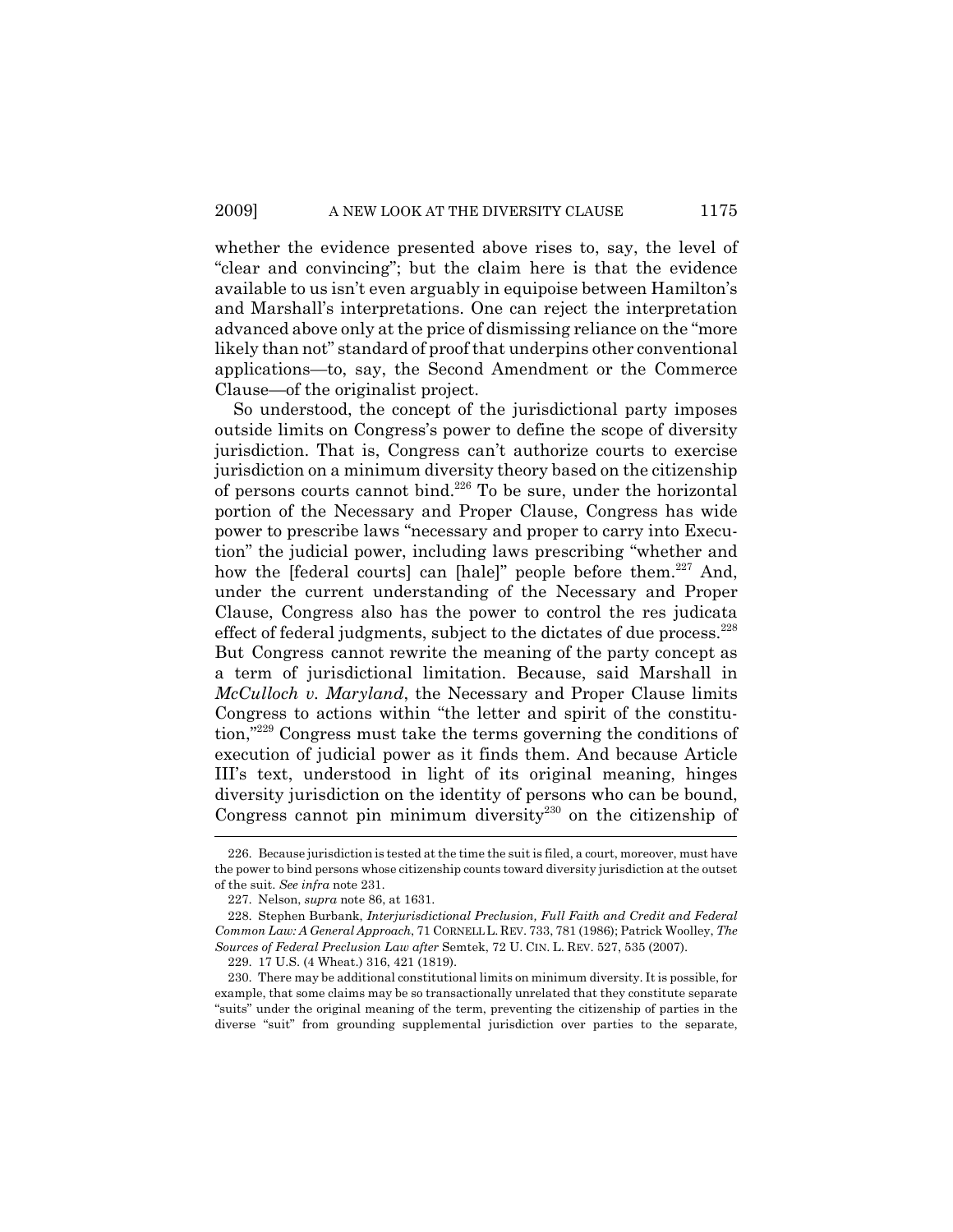persons that it has not authorized courts to bind at the time jurisdiction is tested.<sup>231</sup>

231. Diversity jurisdiction is tested by party configuration at the time of filing. *Anderson v. Watts*, 138 U.S. 694 (1891). The original meaning of the Diversity Clause does not address how a plaintiff or removing defendant may demonstrate that the prerequisites for issuance of binding judgments have been met as a jurisdictional matter at the time of filing; that is a matter for construction. The modern approach requires a full blown investigation into constitutionally required jurisdictional facts, such as the parties' citizenship, under the usual burden of proof applicable at trial. *See, e.g.*, Michael G. Collins, *Jurisdictional Exceptionalism*, 93 VA. L. REV. 1829 (2007). But, a lesser prima facie showing of contested jurisdictional facts that intertwine with the merits is permitted. *See, e.g.*, Kevin Clermont, *Jurisdictional Fact*, 91 CORNELL L. REV. 973 (2006) (noting that a prima facie showing is made by presenting some plausible competent evidence supporting the existence of jurisdictional facts); *see also* Collins, *supra*, at 1838-39 (noting pervasive early nineteenth-century practice of allowing pleadings, absent objection, to establish jurisdictional facts).

Although questions of proof of jurisdictional party status are beyond the scope of this Article, it would fall within the range of acceptable liquidations to allow certification of service to presumptively establish a named defendant as a jurisdictional party, while allowing a defendant to overcome that presumption by showing that she has not received proper notice. In representative contexts, a lesser prima facie showing might establish contested facts intertwined with the merits, such as facts relating to adequacy of representation. Of course, some jurisdictional facts will not be present under any standard of proof. For example, the provision of required notice to putative class members and the completion of the opt out period, which is required to make Rule 23(b)(3) class members parties for purposes of preclusion under most standard accounts of preclusion in the class context, *see infra* notes 261-62 and accompanying text, are plainly not in being at the outset of a putative class action. For reasons suggested in the next Section, courts should treat completion of the certification process at the trial level as a prerequisite for recognizing absent class members as jurisdictional parties, absent further direction from Congress. *See infra* notes 276-86 and accompanying text.

nondiverse "suit." *Cf.* C. Douglas Floyd, *The Limits of Minimal Diversity*, 55 HASTINGS L.J. 613 (2004) (suggesting eighteenth-century principles governing necessary and permissive joinder should inform scope of a "constitutional case"). *But see* Matasar, *supra* note 5 (arguing scope of permissive joinder is a matter of legislative discretion). I do not investigate that possibility here.

This Article also has no valence for debates about the statutory amount-in-controversy requirement. Congress obviously may, as a statutory matter, impose an amount-incontroversy limit on diversity jurisdiction and nothing in this Article prevents Congress from allowing diverse claimants to satisfy that statutory limit by aggregating the anticipated value of absent class members' claims. The original meaning of the Diversity Clause requires only that the court's original jurisdiction depend on the citizenship of persons within the court's power to bind at the time jurisdiction is tested.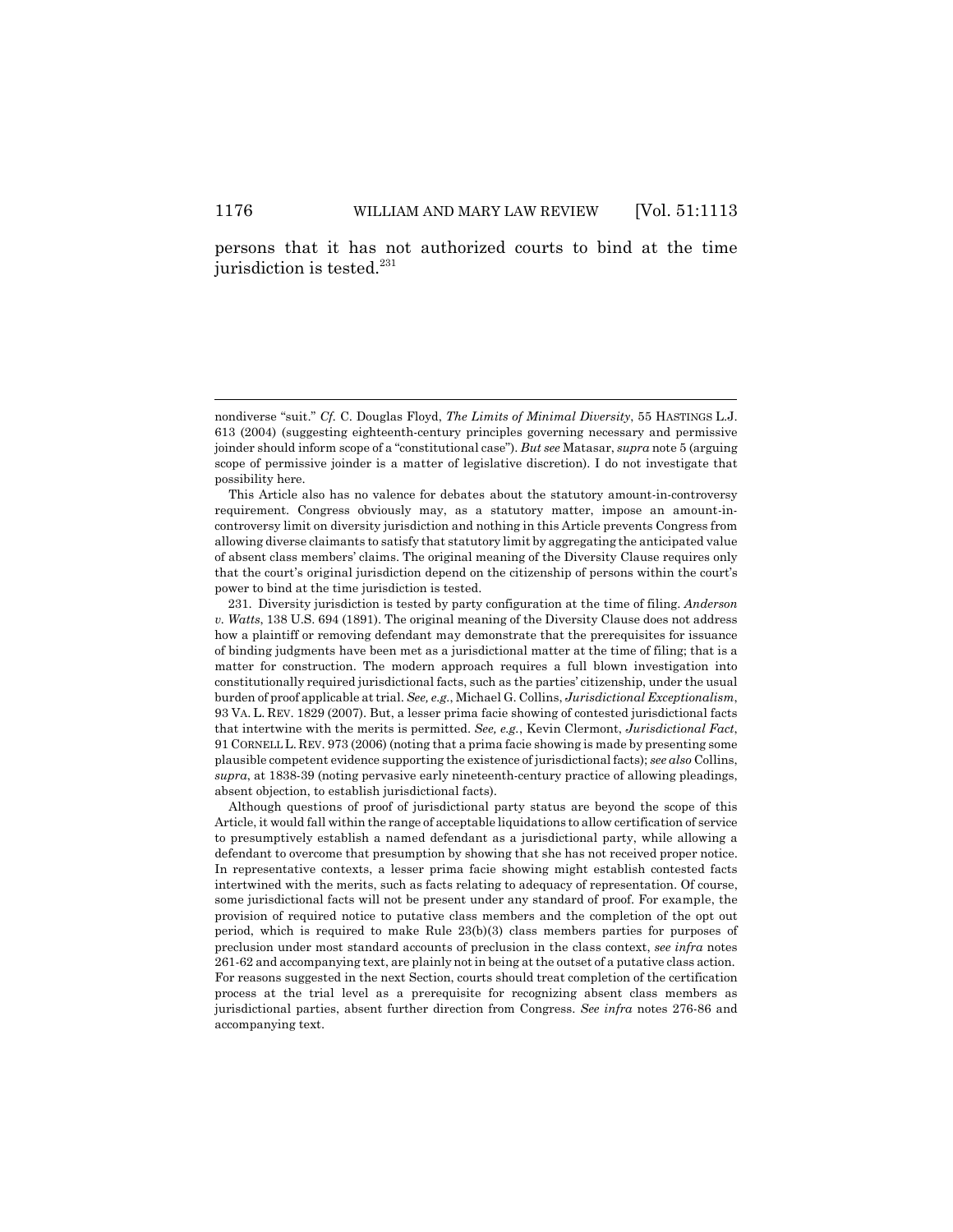## V. THE STRUCTURAL ROLE OF THE DIVERSITY CLAUSE

It is left to show that the original meaning of the Diversity Clause yields normatively satisfying results in concrete cases.232 In Sections A and B, I show that enforcing its original meaning serves two structural principles: federalism, by protecting states' sovereignty over litigation in their courts; and separation of powers, by reinforcing a role for Congress in defining the proper scope of res judicata at the federal level.

I conclude, in Section C, with an illustration of the ways that enforcing the original meaning of the Diversity Clause serves these values, with a focus on the implications of its original meaning for the scope of diversity jurisdiction in the class action context.

### *A. Liberty Interests as a Federalism Safeguard*

Among skeptics of the new Constitution, the party-based Heads of Jurisdiction were viewed as, in George Mason's words, "unnecessary[] and dangerous."<sup>233</sup> Federalists, in turn, were lukewarm about the provision.<sup>234</sup>

Opponents of the Diversity Clause pitched their concerns in terms of federalism, but in an antiquated sense that most advocates of federalism do not embrace today. Today, federalism is typically defended either in terms of "competitive federalism"—the idea that decentralization promotes competition for law among different legal regimes<sup>235</sup>—or in terms of Justice Brandeis's "laboratory of the states" idea, which views federalism as a mechanism for testing out ideas at a local level before they are tried nationally.<sup>236</sup>

Opponents of the Diversity Clause were concerned about federalism in an older "states' rights" sense: they sought to preserve the

<sup>232.</sup> Amar, *supra* note 12, at 801 (stating that a textual analysis must be supplemented by consideration of whether the reading actually works in action and yields "satisfying" results). 233. 3 ELLIOT'S DEBATES, *supra* note 218, at 527.

<sup>234.</sup> *Id.* at 533 (James Madison) ("As to ... cognizance of disputes between citizens of different states, I will not say it is a matter of much importance. Perhaps it might be left to the state courts.").

<sup>235.</sup> *See* Charles M. Tiebout, *A Pure Theory of Local Expenditure*, 64 J. POL. ECON. 416 (1956).

<sup>236.</sup> New State Ice Co. v. Liebmann, 285 U.S. 262, 311 (1932) (Brandeis, J., dissenting).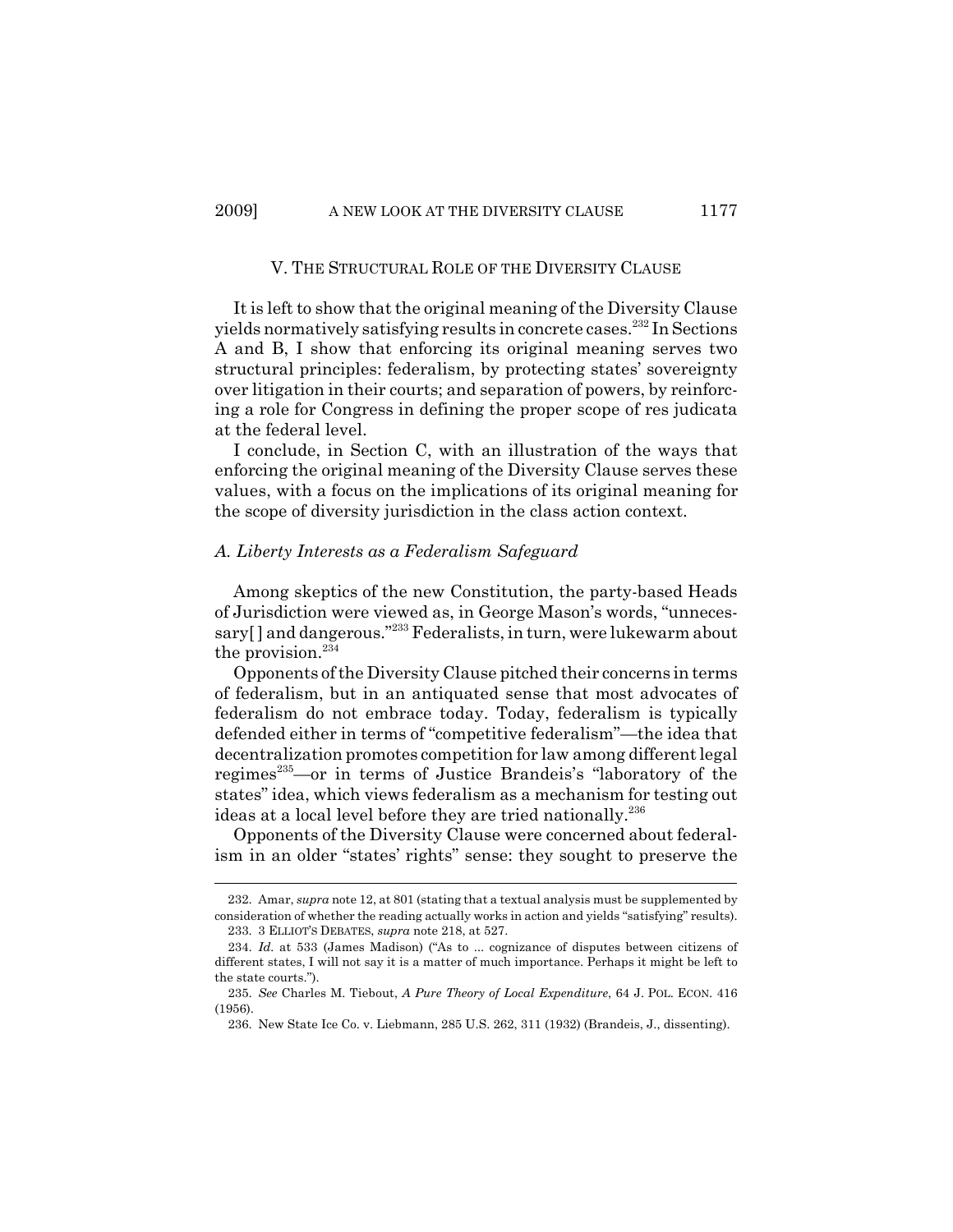raw power and influence of state courts relative to the new federal courts and feared that the Diversity Clause would be a wedge for federal courts to diminish that power. $237$ 

The party, as a concept of jurisdictional limitation, was designed to mollify opponents' concerns by placing raw limits on the power of federal courts to draw litigation out of state courts. And given eighteenth-century rules defining party-status, it did that with a vengeance, triggering federal jurisdiction only when a cross-border dispute had been reduced to concrete litigation in which identifiable litigants of diverse citizenship had been joined to the effect of a judgment according to long-established, narrow, rules-based principles.

The party limitation also meshed with the antibias purpose of the Clause. The risk of bias against out-of-state litigants, of course, was much more acute in cases where an actual litigant resided out of state and the other resided in-state. The risk of bias was far more attenuated when both litigants resided in the same state but some nameless persons out of court lived out-of-state and had an interest in the suit.<sup>238</sup>

Today, courts' power to bind persons to a judgment has changed, and with it the balance of power between federal and state courts under the Diversity Clause. But the Diversity Clause, originally understood, continues to place some limits on the expansion of federal jurisdiction vis-à-vis state courts.

To see how, it is necessary, first, to clarify the terminology of modern preclusion law. Modern preclusion law distinguishes between ordinary preclusion—the rules of merger and bar and collateral estoppel applicable to a named party-plaintiff or partydefendant—and "non-party preclusion"—the rules governing the preclusive effect of a judgment on those not named as parties in the

<sup>237.</sup> *See* GORDON WOOD, THE CREATION OF THE AMERICAN REPUBLIC 1776-1787, at 532-36 (1998).

<sup>238.</sup> James Pfander additionally notes that efficiency gains accrue from hinging diversity on the identity of actual litigants because actual litigants are best situated to assess the quality of justice in state court. *See* James E. Pfander, *The* Tidewater *Problem: Article III and Constitutional Change*, 79 NOTRE DAME L. REV. 1925, 1952-53 (2004) ("By making party identity the test of jurisdiction ... diversity offers a cleaner jurisdictional test" than an alternative approach to addressing state court bias, which requires an "official inquiry into problems with the quality of justice in state court"; instead, "diversity simply ... relies upon the parties themselves to assess state court competence.").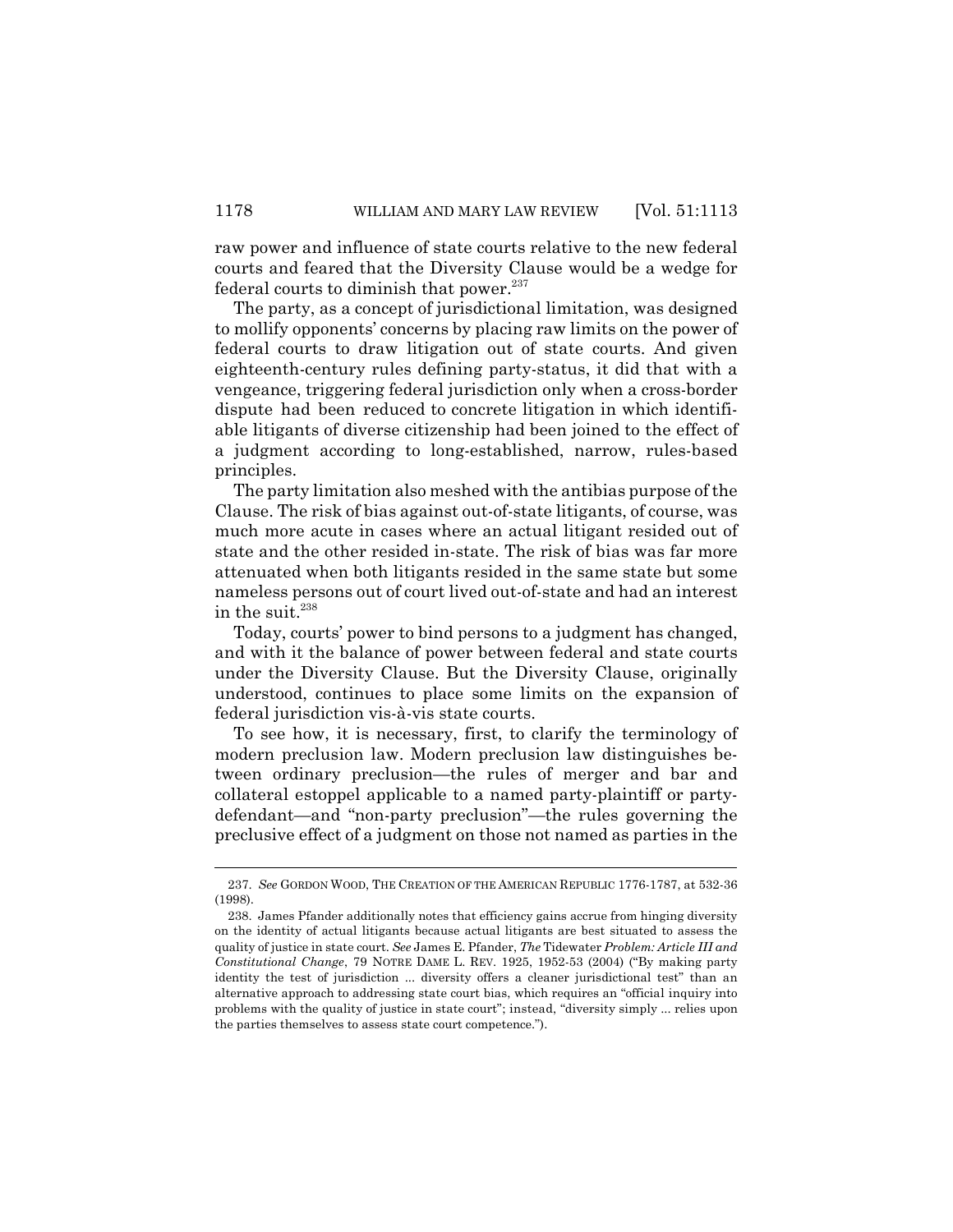litigation. This party/nonparty distinction reflects a change in the use of the party concept that occurred in the nineteenth century, as lawyers increasingly limited their use of the term "party" to persons named in a complaint while defining additional persons bound as "privies" or "privities."<sup>239</sup>

Below, when I refer to persons subject to "non-party" preclusion, I refer to persons who are not named parties, but who can be bound by a judgment through a relationship of privity with a named party. When I refer to "jurisdictional parties" by contrast, I use the term party in its original Article III sense—meaning all persons who can be bound by a judgment in the suit.

The Due Process Clause protects a right to a "day in court."<sup>240</sup> "Non-party" preclusion—which allows individuals to be bound even if they have not literally had a "day in court"—describes a set of exceptions to that entitlement.<sup>241</sup> Each of those exceptions reflects a determination that due process does not require courts to give a person an actual "opportunity to be heard" before binding her interests, because constitutionally adequate safeguards substitute for that opportunity. $^{242}$ 

<sup>239.</sup> Richards v. Jefferson County, 517 U.S. 793, 797-98 (1996).

<sup>240.</sup> *Id.* at 798-99.

<sup>241.</sup> *Id.*

<sup>242.</sup> The Supreme Court's recent decision in *Taylor v. Sturgell*, 128 S. Ct. 2161 (2008), summarizes the five (actually six—I have condensed it to five) categories of expanded "nonparty" preclusion:

First, those not named as parties in a suit may consent to be bound. For example, parties in actions arising out of the same transaction may "agree that the question of the defendant's liability will be definitely determined, one way or the other, in a 'test case." *Id.* at 2172.

Second, persons in a narrow class of "substantive legal relationship[s]" with the named party in a suit may be bound by judgments against the named party; for example, succeeding owners of property are bound by in rem judgments against the preceding owner. *Id.*

Third, persons who "assume control" over litigation, but did not appear as a formal party to the litigation, may be bound by judgments against the named party. *Id.* at 2173 (alterations omitted).

Fourth, a "special statutory scheme"—bankruptcy, for example—may "'expressly foreclos[e] successive litigation by nonlitigants, if the scheme is otherwise consistent with due process.'" *Id.*

Fifth, persons "adequately represented by someone with the same interests who [was] a party" to the suit are bound by a judgment against the representative if the representative relationship was understood by the absentee or if courts have assessed the adequacy of representation and respected other due process safeguards. *Id*. at 2172-73.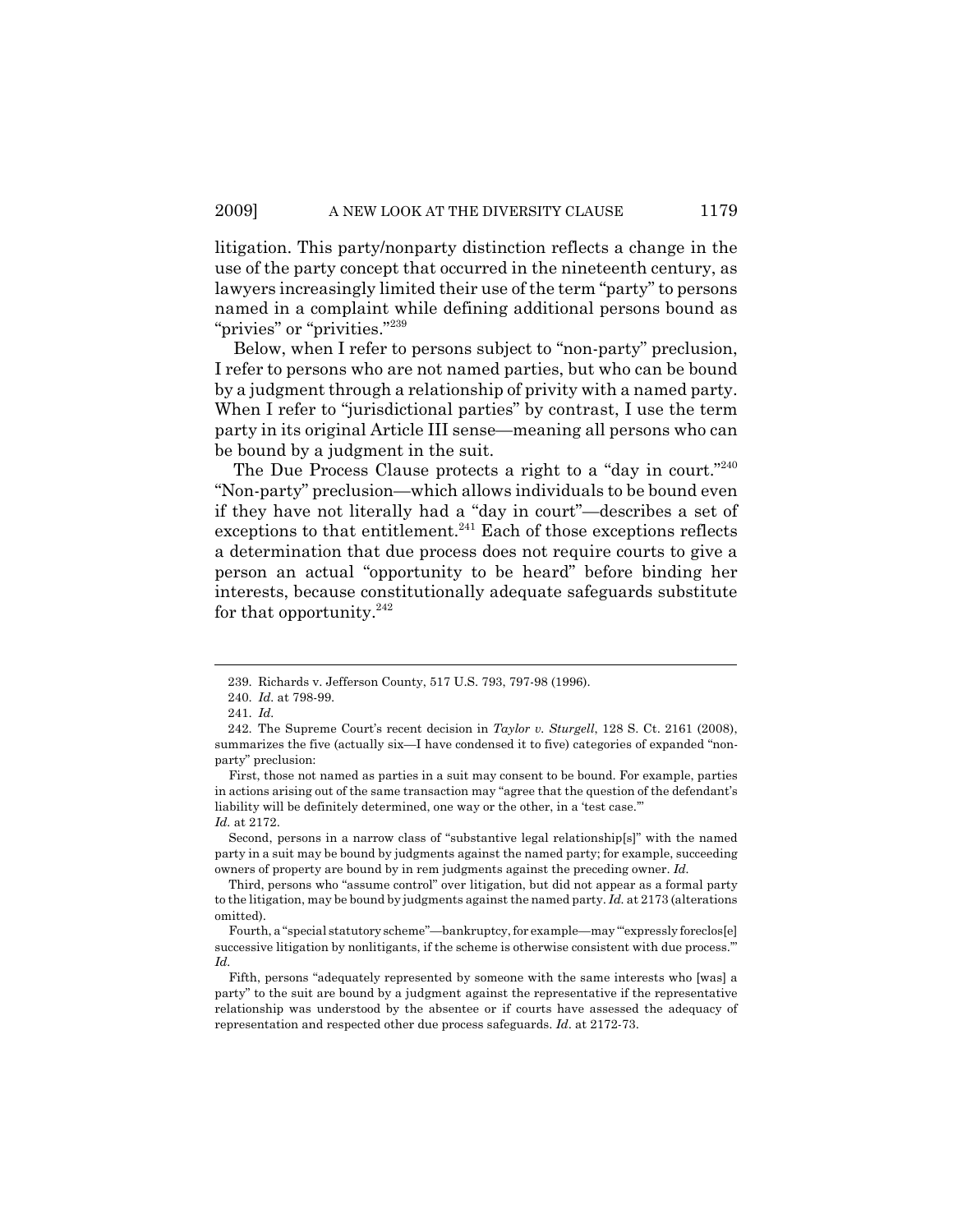Because Article III uses "party" to mean a "person who can be bound," absentees who fall within categories of nonparty preclusion qualify as jurisdictional parties under Article  $III^{243}$  That means that Article III allows federal courts to exercise jurisdiction over a suit on a minimum diversity theory, even if the named plaintiff and defendant are nondiverse, if (1) an identifiable absentee has a relationship with one of the named parties that draws her into any recognized category of nonparty preclusion, and (2) she lives outside the state of an adverse named party's residence at the time the suit is filed.

Thus, the contours of nonparty preclusion draw lines around the interests in a suit that are considered jurisdictional and therefore draw lines around the range of persons whose citizenship can ground minimum diversity. In effect, because the boundaries of nonparty preclusion are a function of due process, Article III converts the Due Process Clause into a federalism safeguard.

This is not as peculiar as it sounds. Personal jurisdiction doctrine makes much the same use of due process. To protect individuals' liberty interests in the predictable exercise of states' power to issue extraterritorial compulsory process, the Court bars states from exercising personal jurisdiction over out-of-staters who have not purposefully directed their conduct toward a state or consented to a state's exercise of jurisdiction.244 In *World-Wide Volkswagen v. Woodson*, the Court, in turn, held that personal jurisdiction doctrine "acts to ensure that the States, through their courts, do not reach out beyond the limits imposed on them by their status as coequal sovereigns in a federal system."245 However, in *Insurance Corporation of Ireland v. Compaigne Des Bauxites De Guinee*, the Court emphasized that the due process restraints on personal jurisdiction protect state sovereignty *by* protecting individual liberty interests.246 "[T]he requirement of personal jurisdiction, as applied to state courts," the Court agreed in *Bauxites*, "reflects an element of federalism and the character of state sovereignty vis-à-vis other States."247 But "[t]he restriction on state sovereign power" accom-

<sup>243.</sup> *Id.* at 2171-72.

<sup>244.</sup> World-Wide Volkswagen v. Woodson, 444 U.S. 286, 297 (1980).

<sup>245.</sup> *Id.* at 291-92.

<sup>246. 456</sup> U.S. 694, 702 n.10 (1982).

<sup>247.</sup> *Id.*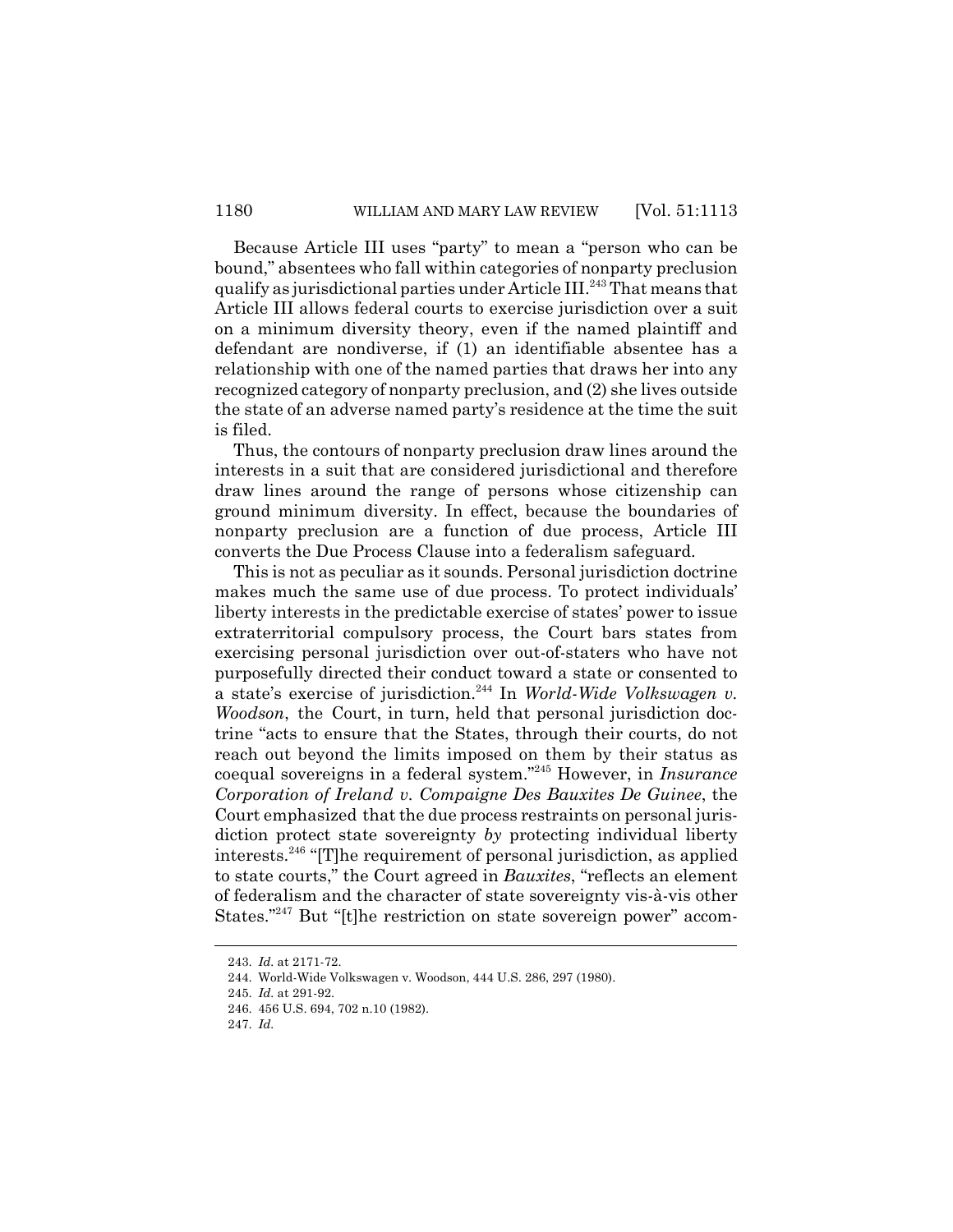plished by personal jurisdiction doctrine "must be seen as ultimately a function of the individual liberty interest preserved by the Due Process Clause."248 In other words, by protecting individuals' liberty interests, personal jurisdiction doctrine protects state sovereignty by drawing lines around a state's ability to draw litigation out of other states.

Article III and personal jurisdiction doctrine thus make parallel use of due process as federalism safeguard. Personal jurisdiction doctrine protects "state sovereignty vis-à-vis other States," and Article III protects state sovereignty vis-à-vis the federal government, as "a function of [an] individual liberty interest preserved by the Due Process Clause."249 The difference is that the liberty interest relevant to Article III is the interest protected by due process standards governing the scope of nonparty preclusion, while the liberty interest relevant in the personal jurisdiction cases is the interest protected by due process standards governing the extraterritorial reach of compulsory process.<sup>250</sup>

Of course, those who drafted the Constitution may not have anticipated the Diversity Clause and the Due Process Clause would interact in quite this way; they may have assumed the rules for joining someone to the effect of a judgment were fixed and unchanging and therefore never anticipated that the Due Process Clause would have a role to play in setting limits around who could be bound *or* diversity jurisdiction. The meaning of a text, however, is different from expectations about its application. Here, as original expectations about the application of the Diversity Clause have become outmoded, a deeper structure lurking just beneath its surface comes to the fore.

 Considered at a pure normative level, the deeper structure of the Diversity Clause may not attract passionate adherents today, as no one ascribes normative value to state sovereignty in the way that many in the eighteenth century did. Even so, the Diversity Clause reflects a compromise, essential to the Constitution's passage, with people who took that vision of state sovereignty seriously.251

<sup>248.</sup> *Id.*

<sup>249.</sup> *Id.*

<sup>250.</sup> *Id.*

<sup>251.</sup> WOOD, *supra* note 237, at 529 (explaining that Federalists were forced to concede that the "problem of sovereignty," meaning the concern that the Constitution would be driven to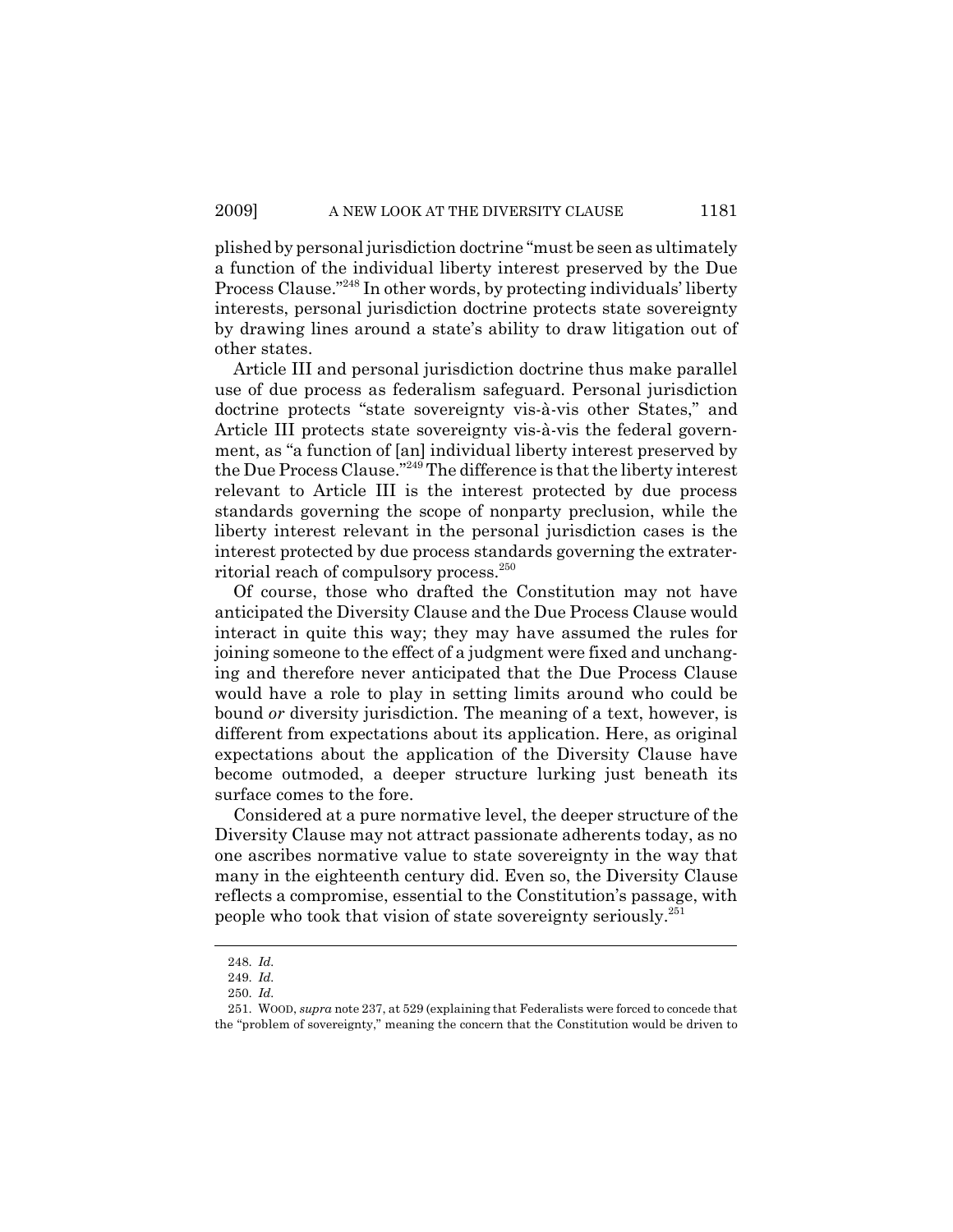# *B. The Diversity Clause and Separation of Powers*

Recovering the original meaning of the Diversity Clause enhances another secondary structural feature of the Constitution: separation of powers. It does so by providing an explicit textual basis for Congress's role in defining the preclusive reach of federal judgments. Article III's grants of jurisdiction are, of course, not selfexecuting. Because Congress must therefore define the scope of diversity jurisdiction federal courts can exercise, and because the permissible scope of diversity jurisdiction depends on the extent of federal courts' power to preclude, Congress will often be forced to make decisions about the proper scope of preclusion when defining the persons whose citizenship counts toward diversity jurisdiction.<sup>252</sup>

By contrast, under the current understanding of the Diversity Clause, Congress is under no obligation to deliberate about the scope of nonparty preclusion when it decides to expand the scope of federal diversity jurisdiction. Predictably, Congress has generally ceded this territory to the common lawmaking powers of federal courts.253

Enforcing the original meaning of the Diversity Clause therefore has a modest but important democracy-forcing effect on the evolution of the law of preclusion. As Congress expands the universe of persons whose citizenship counts in the diversity calculus, it makes decisions about nonparty preclusion in the federal system.

consolidate power at the expense of states, "was the most powerful obstacle to the acceptance of the new Constitution the opponents could have erected").

<sup>252.</sup> Of course, under *Semtek International Inc. v. Lockheed Martin Corp*., 531 U.S. 497 (2001), state rules of preclusion generally govern the preclusive effect of federal judgments in diversity cases as a matter of federal common law. *Id.* at 508. However, in some cases, including in the class context, uniform federal rules control because "state law is incompatible with federal interests" in uniformity. *Id.* at 509; *In re* Bridgestone/Firestone Inc., 333 F.3d 763, 767-68 (7th Cir. 2003) (Easterbrook, J.) (stating that *Semtek*'s proviso overcoming default application of state preclusion rules is applicable to class certification and other class judgments). In such cases, if Congress wants to treat persons outside the scope of federal preclusion principles as jurisdictional parties, it must displace the uniform federal common law rule.

<sup>253.</sup> A few exceptions prove the rule. *See, e.g.*, Civil Rights Act of 1991, 42 U.S.C. § 2000e-2(n) (2006) (precluding attacks on "an employment practice that implements ... a litigated or consent judgment" by those who had actual notice, a reasonable opportunity to present objections, and were adequately represented).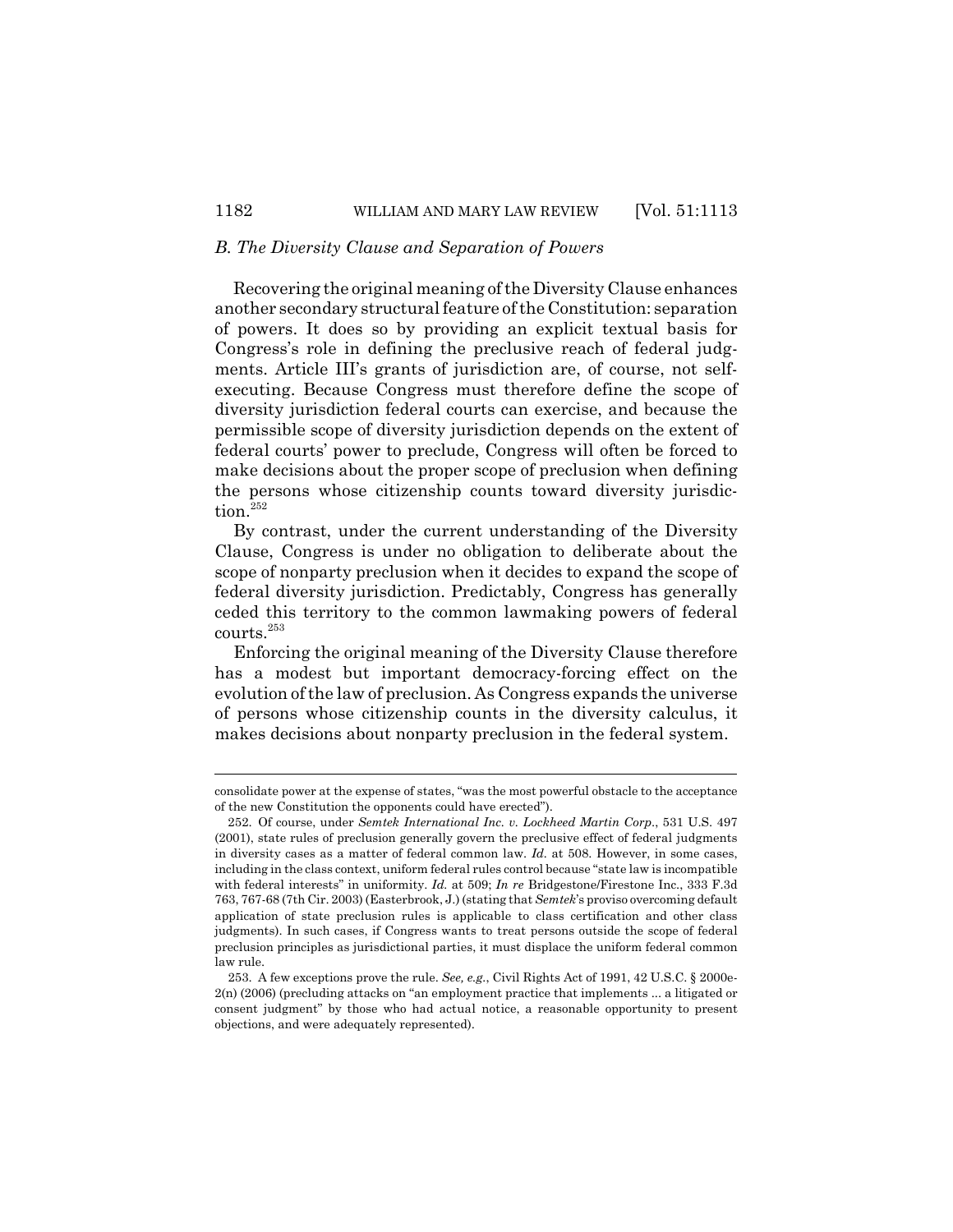Of course, due process imposes an outer limit on the scope of nonparty preclusion. But, even here, Congress has a role to play. Modern due process doctrine is dynamic, rather than static. And while changes in that doctrine are court-driven, Congress is not irrelevant. At a minimum, Congress can try to influence the evolution of due process principles by staking out positions on the proper scope of courts' power to issue preclusive judgments in areas where the scope of that power is unsettled. Some argue that Congress can even overrule many of the Court's due process precedents in the preclusion arena, on the theory that those rules are a species of default "constitutional common law" that can be displaced by Congress.<sup>254</sup> Even if you reject this somewhat radical claim—which the current Supreme Court does not appear to accept<sup>255</sup>—federal courts can certainly take the views of the political branches into account when deciding what due process requires.

Many nonoriginalists will quickly agree that the views of the political branches are relevant to liquidation of constitutional meaning.256 What is less appreciated is that many, probably most, current originalists agree with this view to some degree, particularly when it comes to liquidating what due process requires. The content of the Due Process Clause is vague and indeterminate. Liquidating what that Clause means is accordingly a quintessential example of constitutional construction. A significant proportion probably the dominant portion—of originalists agree that the constitutional constructions of federal courts should, at a minimum, *consider*, if not always defer to, the views of the political branches. As Keith Whittington argues, while constructions must "on occasion" be made by judges, those constructions are necessarily shaped

256. *See* MARK TUSHNET, TAKING THE CONSTITUTION AWAY FROM THE COURTS *passim* (1999).

<sup>254.</sup> Henry P. Monaghan, *The Supreme Court, 1974 Term—Foreword: Constitutional Common Law*, 89 HARV. L. REV. 1, 23-24 (1975) (stating that the "ever lengthening line" of procedural due process cases "invites analysis" as a species of constitutional common law, subject to legislative alteration).

<sup>255.</sup> The Supreme Court recognizes that due process leaves room for jurisdictional variation in nonparty preclusion subject to a constitutional ceiling, but is coy about which of its due process flavored preclusion precedents are constitutionally required. *See, e.g.*, Taylor v. Sturgell, 128 S. Ct. 2161 (2008) (reaffirming the existence of a constitutional ceiling on nonparty preclusion, in the course of rejecting a virtual representation theory of preclusion, while refusing to specify whether its ruling is a matter of federal common law or is constitutionally required).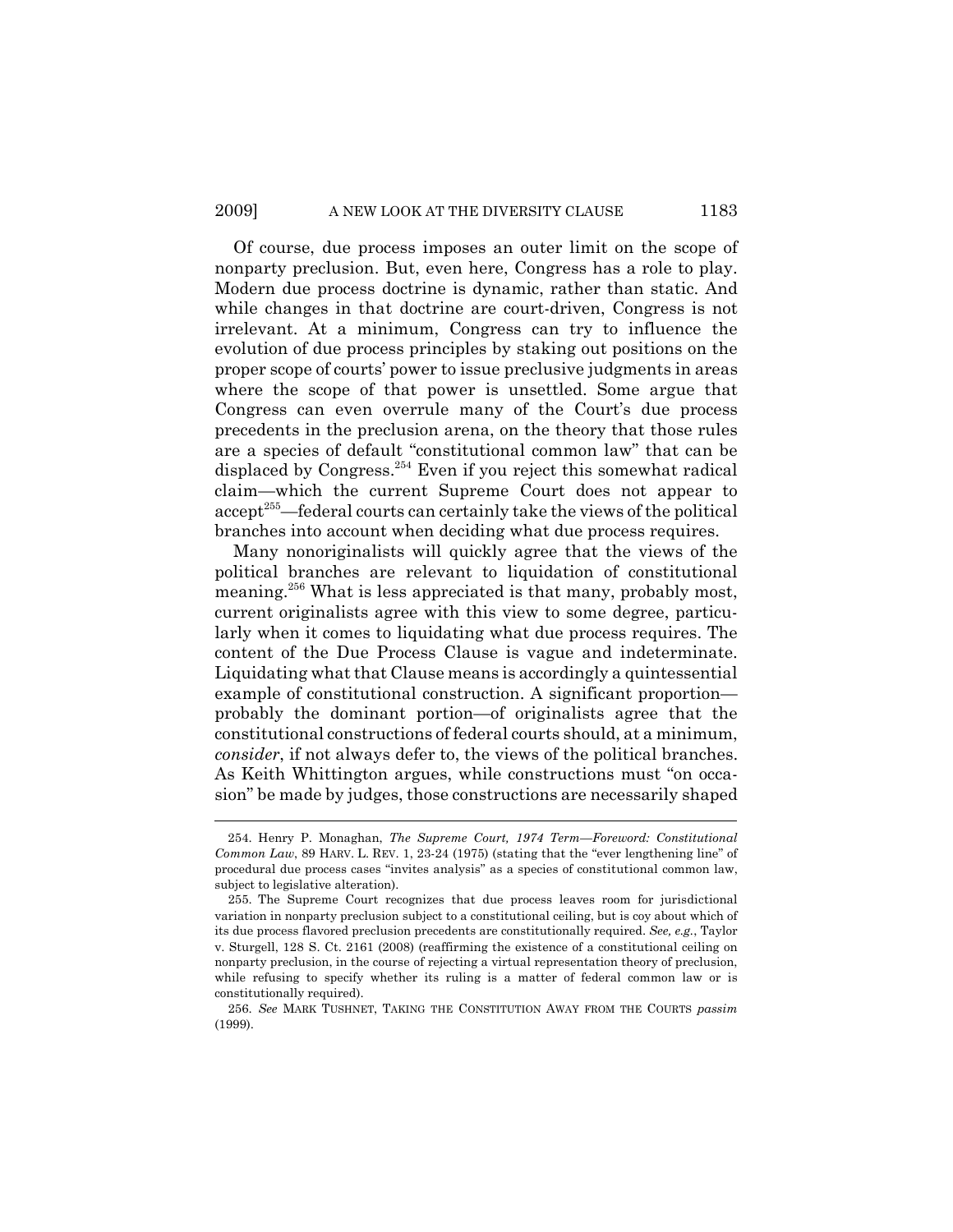by constitutional interpretations advanced by "political actors in and around the elected branches of government."257 Some originalists, of course, go further, arguing that "[w]hen a constitutional question is [ambiguous,] ... the tie for many reasons should go to the side of deference to democratic processes."258

Either group would agree that federal courts should consider Congress's views about what due process requires when deciding who may be bound by a judgment. Enforcing the original meaning of the Diversity Clause, in turn, will increase the odds that federal courts will have the benefit of Congress's views on that question. When Congress considers treating persons who are not clearly proper objects of courts' preclusive power as jurisdictional parties, it is forced to deliberate about whether those persons should and *could* be subject to the preclusive effect of federal judgments, because only an affirmative answer on that score would allow Congress to treat those persons as jurisdictional parties. And when it answers affirmatively, Congress's jurisdictional enactment provides federal courts with information about the political branches' views of the constitutional boundaries on nonparty preclusion.

## *C. Implications of Enforcing the Original Meaning of the Diversity Clause: The Example of CAFA*

Enforcing the original meaning of the Diversity Clause, then, simultaneously protects federalism and draws Congress into a dialogue with federal courts over the permissible scope of courts' preclusive power. The two goals are in some tension: Traditionally, federal courts have been reluctant to expand the scope of nonparty preclusion.259 Yet the more the political branches are involved in defining preclusion principles and the more deference federal courts give to the political branches' views on unsettled questions of preclusion, the less sanguine we can be that the law of preclusion will be a stable line in the sand against aggrandizement of federal courts at the expense of state courts.

<sup>257.</sup> Keith E. Whittington, *The New Originalism*, 2 GEO. J.L. & PUB. POL'Y 599, 612 (2004). 258. J. Harvie Wilkinson III, *Of Guns, Abortion, and the Unraveling Rule of Law*, 95 VA. L. REV. 263, 267 (2008).

<sup>259.</sup> *See, e.g.*, Robert G. Bone, *Rethinking the "Day in Court" Ideal and Nonparty Preclusion*, 67 N.Y.U. L. REV. 193, 196 (1992) [hereinafter Bone, *Nonparty Preclusion*].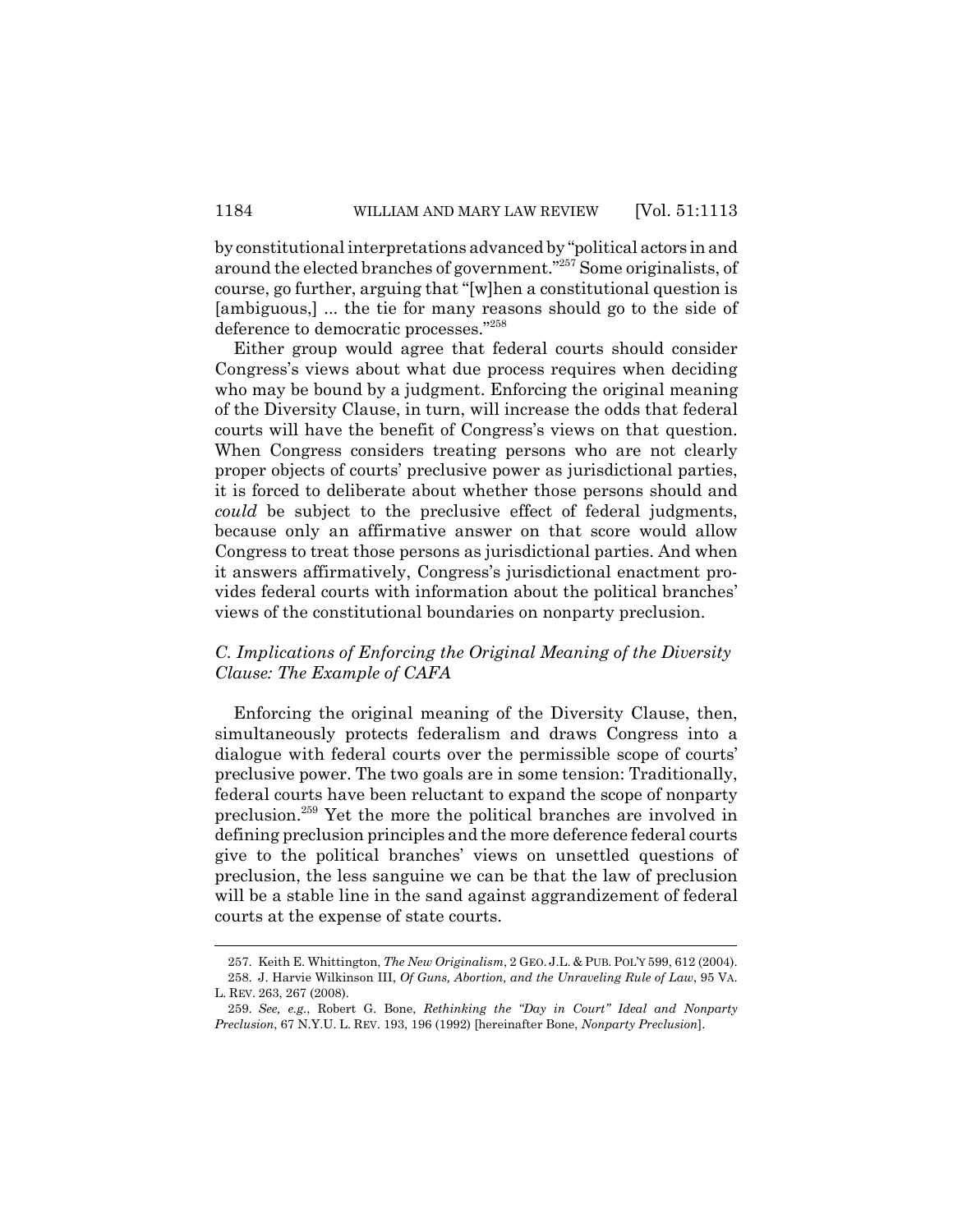A sensible compromise that respects the importance of both the federalism and separation of powers features of the Clause would require Congress to speak clearly about the preclusive effect of federal judgments before federal courts will consider upholding jurisdictional grants whose constitutionality depends on an expansive resolution of unsettled questions of preclusion. As in other areas of the law, requiring this kind of clear statement from Congress protects state sovereign interests from federal encroachment by imposing process-based limits on Congress "derived from both the representation of the states in Congress and the procedural difficulties of federal lawmaking."260

The point is illustrated by the Class Action Fairness Act. Whether CAFA's jurisdictional provisions are consistent with Article III, originally understood, depends on unsettled questions about the scope of preclusion in the class context. Assessing CAFA's constitutionality, in turn, provides an opportunity for courts to solicit congressional input about how to resolve those questions. But to respect the federalism-protecting role of the Diversity Clause, federal courts must demand that Congress squarely resolve these questions before upholding the statute.

### *1. The Questionable Constitutionality of CAFA*

According to a widely held understanding of *Phillips Petroleum v. Shutts*, 261 absent class members in a Rule 23(b)(3) class are, as matter of due process, categorically beyond the reach of courts' preclusive power prior to the issuance of notice to the class and the expiration of the Rule 23 "opt out" period, which occurs after the trial court has assessed whether the class satisfies Rule 23's commonality, typicality, adequacy, and predominance requirements.<sup>262</sup>

If that's correct, CAFA's jurisdictional provisions violate Article III. Absentees do not qualify as jurisdictional parties prior to

<sup>260.</sup> Ernest A. Young, *Just Blowing Smoke? Politics, Doctrine, and the Federalist Revival afte*r Gonzales v. Raich, 2005 SUP. CT. REV. 1, 31-32.

<sup>261. 472</sup> U.S. 797 (1985).

<sup>262.</sup> *See*, *e.g.*, Tobias Barrington Wolff, *Preclusion in Class Action Litigation*, 105 COLUM. L. REV. 717, 786 (2005) (noting that *Shutts* is "frequently cited for the proposition that notice and opt-out rights are a constitutional requirement in a damages class action").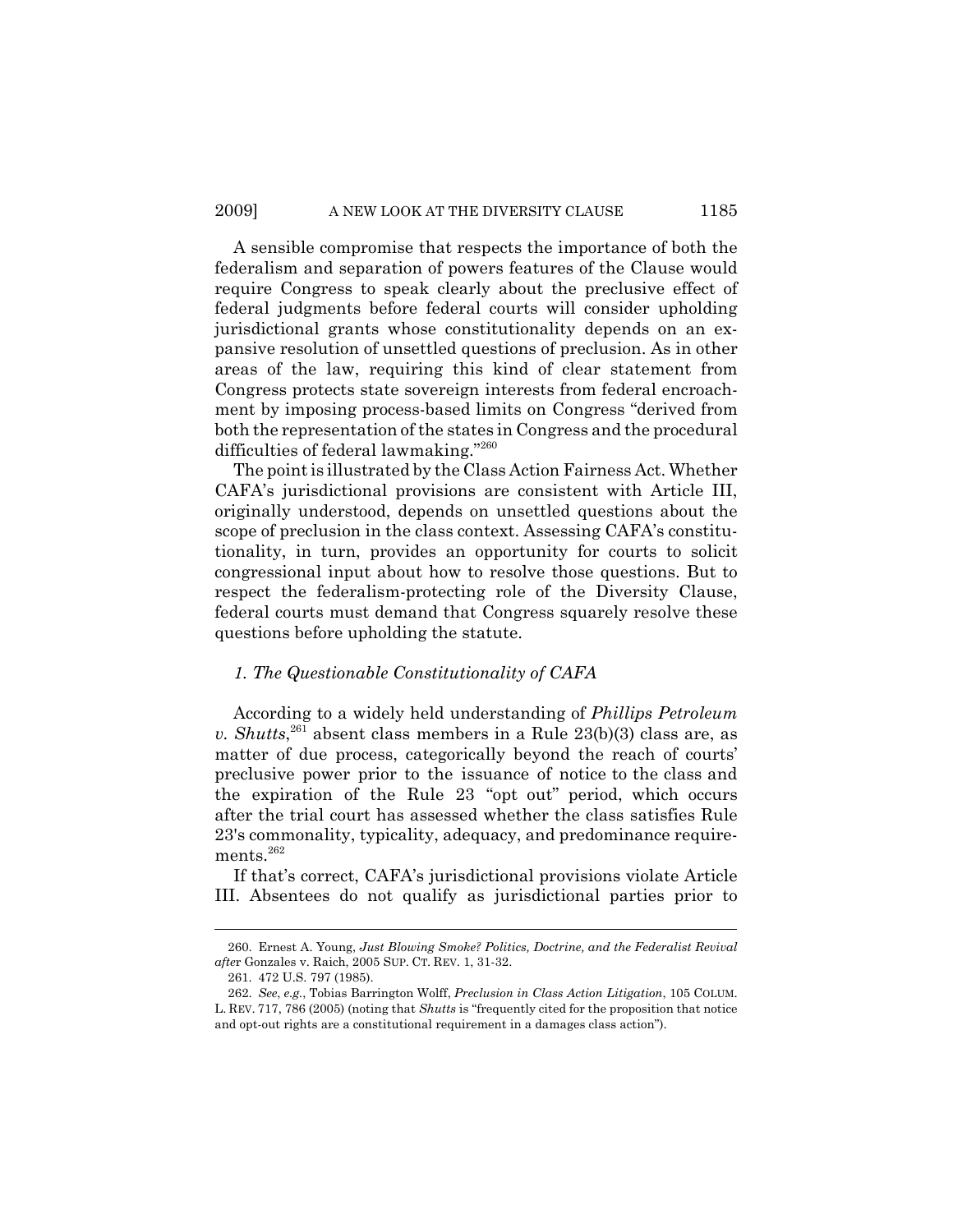certification, and their citizenship cannot ground federal jurisdiction under a minimum diversity theory. The upshot is that, while the Diversity Clause does not prevent removal of large aggregations of claims out of state courts *for pretrial discovery and trial*, it does, in cases in which the named plaintiffs and defendants are not diverse, delay that removal until the certification process is completed by the state court (making the state's certification decision, in turn, the "law of the case").

That doesn't doom CAFA by any stretch of the imagination. Defendants could still remove large multistate class actions into federal court where the named plaintiffs and defendants are minimally diverse. But it robs CAFA of its greatest promise: to create a seamless web of jurisdiction over nationwide class actions.263 While that result does not ruin federal efforts to comprehensively address abusive state-level class actions, it would force Congress to cast in new directions for a comprehensive fix.<sup>264</sup>

However, an alternative view claims that notice and opt out are not necessarily prerequisites to federal courts' power to bind absent Rule 23(b)(3) class members. If that is correct, CAFA might survive.

This view finds some significant support in the Court's opinion in *Shutts* itself. There, plaintiffs, owners of royalty rights from natural gas leases to Philips Petroleum, filed a class action in Kansas state court seeking interest due on royalty payments that Philips had withheld from the class. The defendant objected that Kansas lacked personal jurisdiction over the class members, the majority of whom resided outside Kansas, under the due process framework of

<sup>263.</sup> By authorizing original and removal jurisdiction whenever class members are diverse, even if the named plaintiffs are not diverse, CAFA conferred two benefits on defendants: First, it prevented plaintiffs' lawyers from evading federal jurisdiction by suing on behalf of nondiverse named plaintiffs, thereby allowing federal courts to exercise jurisdiction in *any* class action with national sweep. Second, it prevented plaintiffs' lawyers from subjecting defendants to simultaneous federal and state class actions with national reach. Through simultaneous federal-state litigation, plaintiffs increase pressure on the defendants to settle by inflating the defendants' cost of defending against the underlying claims. By ensuring that diversity jurisdiction arises whenever putative class members are diverse, CAFA denied plaintiffs the ability to execute this strategy by suing the defendant in state court on behalf of nondiverse named plaintiffs. Enforcing the original meaning of the jurisdictional party would, in turn, gut the features of CAFA that made these payoffs possible, transforming CAFA from a comprehensive jurisdictional solution to class action abuse to a porous, and incomplete, solution.

<sup>264.</sup> *See infra* notes 289-91 and accompanying text.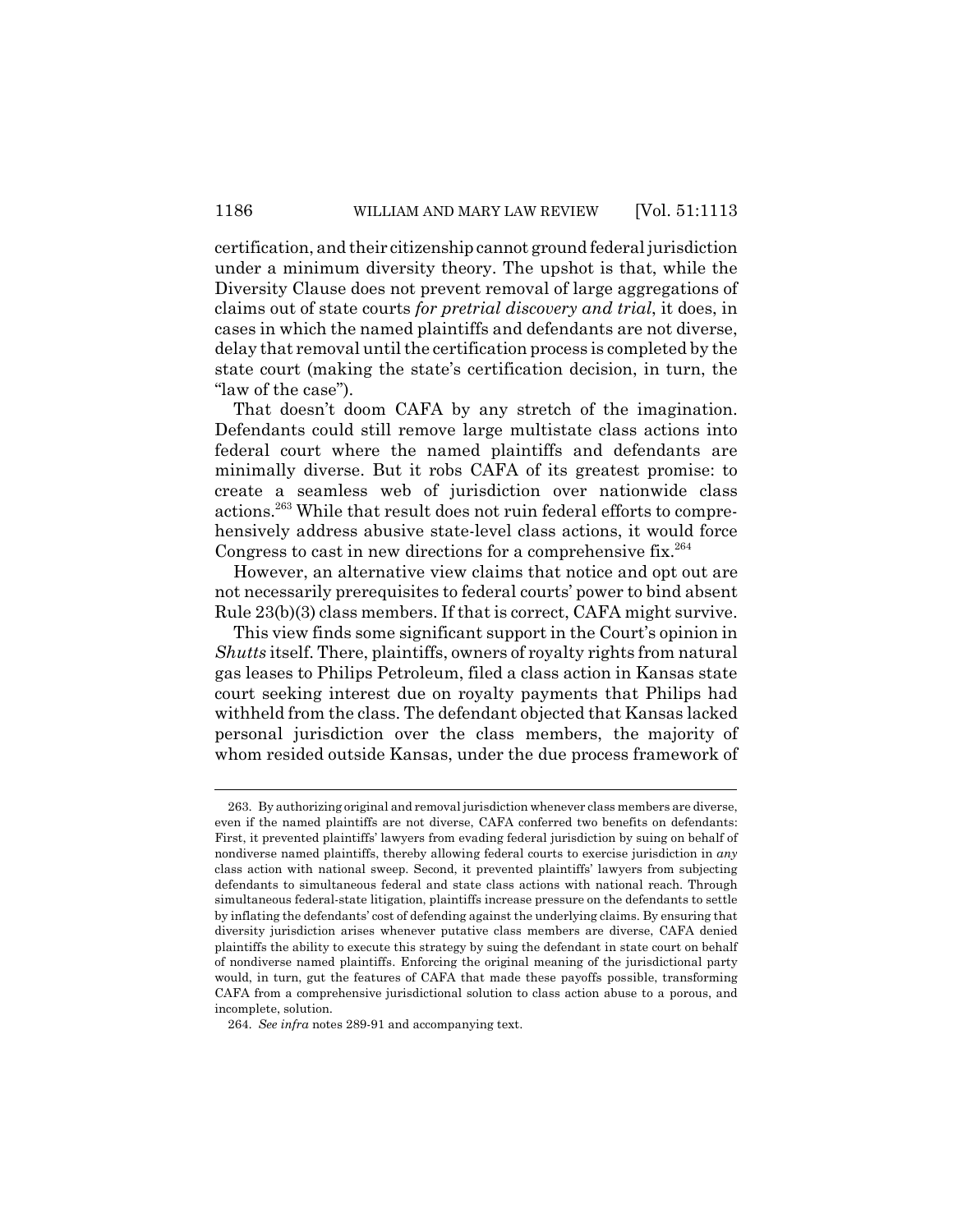*International Shoe* because "Kansas had no prelitigation contact with many of the plaintiffs and leases involved."<sup>265</sup> Absent such contacts, defendants argued, Kansas could exercise personal jurisdiction over the class only if "out-of-state plaintiffs affirmatively consent[ed]," or opted in, "[to] the Kansas courts['] ... exert[ion of] jurisdiction over their claims."266 The Court disagreed that opt in was required to establish consent, holding instead that constructive consent was sufficient to ground personal jurisdiction and that such consent is established when an absent class member is provided notice of the class action, an opportunity to opt out, and declines that opportunity. $267$ 

As noted earlier, modern personal jurisdiction doctrine is premised on the view that individuals have a liberty interest in the predictable issuance of extraterritorial compulsory process.<sup>268</sup> Those who take a narrow view of *Shutts* accordingly argue that *Shutts* is irrelevant when we turn to defining the scope of federal courts' personal jurisdiction.269 Federal courts "can exercise personal jurisdiction over parties throughout the territory of the United States when authorized to do so by rule or statute, whether the underlying cause of action is based on federal or state law."270 Because *Shutts*, in turn, requires notice and opt out as a condition of exercise of extraterritorial jurisdiction by states, *Shutts* has no direct implication for federal-level litigation.<sup>271</sup>

Under a narrower reading of *Shutts*, when a decision does not involve a direct or concrete determination of class members' right to

<sup>265.</sup> *Shutts*, 472 U.S. at 806.

<sup>266.</sup> *Id.*

<sup>267.</sup> *Id.* at 812.

<sup>268.</sup> *See supra* notes 244-50 and accompanying text.

<sup>269.</sup> Wolff, *supra* note 56, at 2093 (describing this view); *accord* Henry Paul Monaghan, *Antisuit Injunctions and Preclusion Against Absent Nonresident Class Members*, 98 COLUM. L. REV. 1148 (1998).

<sup>270.</sup> Wolff, *supra* note 56, at 2093.

<sup>271.</sup> Of course, as Mark Weber notes, the narrow reading of *Shutts* glosses over the fact that the Court "stated flatly" that notice and opt out were required to bind class members. Mark C. Weber, *Preclusion and Procedural Due Process in Rule 23(b)(2) Class Actions*, 21 U. MICH. J.L. REFORM 347, 382 (1988). For a nuanced view of *Shutts* that defends the view that the case "has broader application in specifying the constitutional limits and requirements for the procedures employed in representative litigation," while maintaining that *Shutts* makes opt out dispensible for preclusive purposes in some contexts at the federal level, see Wolff, *supra* note 56, at 2093.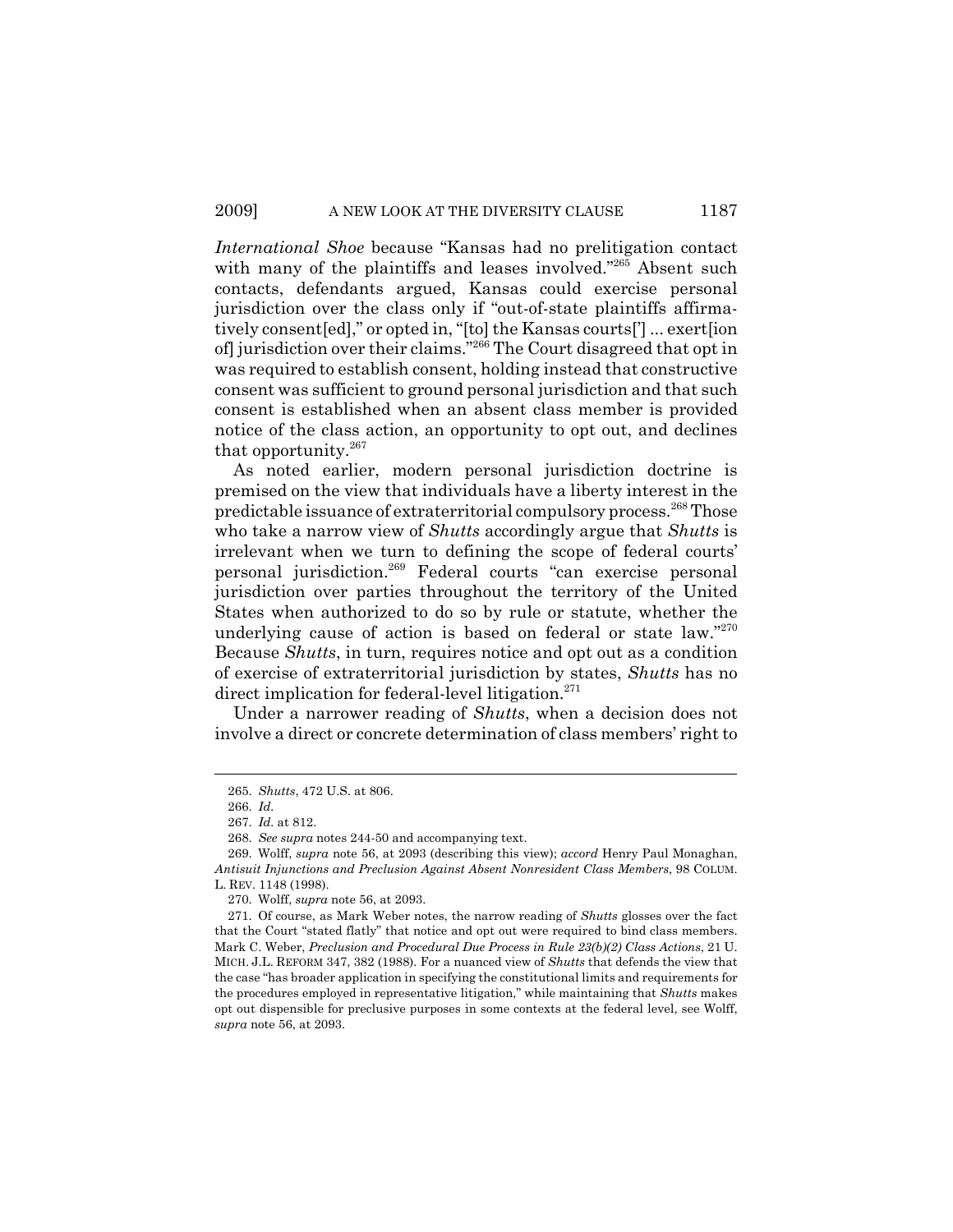relief, procedural due process allows federal courts to bind Rule 23(b)(3) class members without providing them notice or an opportunity to opt out, so long as they are adequately represented at the time of judgment.<sup>272</sup> A court's denial of class certification does not involve the direct adjudication of their right to relief. Therefore, so long as the class members were adequately represented during the certification hearing and the order denying certification "leave[s] open the opportunity to bring statewide class actions," rather than national class actions, class members may be bound by the certification denial without notice or an opportunity to opt out.<sup>273</sup>

If the narrow reading of *Shutts* is correct, CAFA's treatment of absent class members as jurisdictional parties could survive, at least in most applications. Class members qualify as jurisdictional parties once adequacy of representation is assessed. They are capable of being bound "in a sense" because they are subject to issue preclusion if the certification request is denied. Federal courts, in turn, have "jurisdiction to determine [their] jurisdiction,"274 and nothing in the federal rules of procedure prevents a federal court from undertaking an early assessment of adequacy as part of the removal jurisdiction inquiry.275

Thus, *if* we accept that *Shutts* is inapplicable at the federal level, Article III is susceptible to constructions that could save CAFA's treatment of Rule 23(b)(3) absentees' citizenship from at least a facial challenge and would also likely save its treatment of absentees' citizenship in many applications of the statute.

<sup>272.</sup> Wolff, *supra* note 56, at 2101-02.

<sup>273.</sup> *Cf. id.* at 2102-09 (making a similar argument with respect to the power to bind class members through antisuit injunctions enforcing denial of certification); *id*. at 2112 (indicating analysis of antisuit injunctions against relitigation of a failed certification motion is premised on a view of the scope of "preclusion" that attaches to "judgments ... that a particular class configuration should not be certified" under Rule 23(b)(3)). Under this view, if a class is certified, notice and opt out may be required to reach a final judgment on class members' ultimate right to relief. *Id.* at 2102, 2106-07.

<sup>274.</sup> United States v. United Mine Workers, 330 U.S. 258, 291, 359 (1947).

<sup>275.</sup> Congress might, for reasons suggested earlier, also permit a lesser showing of adequacy for jurisdictional purposes than for purposes of certification. *See supra* notes 252-53; *see also* Bennett v. Spear, 520 U.S. 154, 168 (1997) (allowing standing to be assessed on a motion to dismiss by taking the facts alleged as true). As I suggest in the next Subsection, any such alteration in evidentiary standards applicable to jurisdictional facts should be made by Congress, not courts. *See infra* Part V.C.2.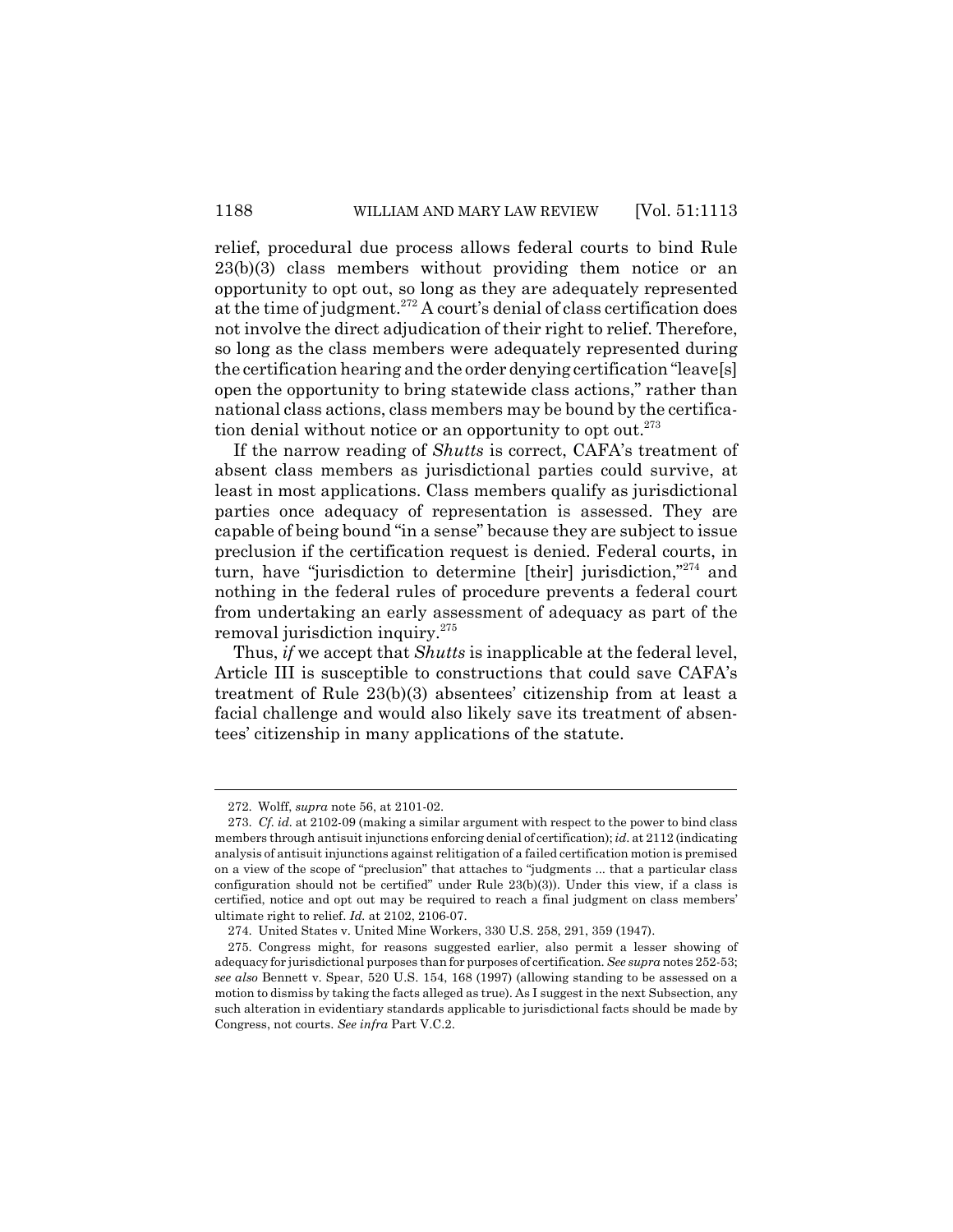# *2. Rectifying the Federalism and Separation of Powers Problems with CAFA*

Resolving uncertainty about *Shutts*, and CAFA's constitutionality, requires a clear statement rule: that is, before upholding CAFA, courts must demand that Congress clearly state that federal courts can bind adequately represented absent class members to a certification denial without notice and opt out.<sup>276</sup>

Applying a clear statement rule captures both the federalism and separation of powers benefits of the Diversity Clause, as originally understood. First, expanding federal jurisdiction will always be politically more costly when consensus must be reached, not only on the scope of federal jurisdiction vis-à-vis state courts, but also on the scope of federal courts' coercive power over individuals. As a result, requiring Congress to deliberate about the scope of nonparty preclusion in the class context imposes process-based political hedges against expansion of minimum diversity at the expense of states.

Indeed it is not clear whether Congress would have passed CAFA in its present form if CAFA's treatment of the citizenship of absent class members depended on recognition that those class members could be bound against their interests without notice or an opportunity to opt out. Many libertarian-leaning conservatives, including some prominent members of the Congress that enacted CAFA, favored moving to an opt-in regime in which class members must affirmatively consent to representation before they can be subject to the preclusive effect of a judgment.<sup>277</sup> On the other side, corporate defendants tend to favor restricting the autonomy rights of class members, because settling classes in which class members have no exit rights allows defendants to buy out claims wholesale from the

<sup>276.</sup> This approach is consistent with the Court's use of clear statement rules to give teeth to process-based political restraints on Congress's power in other contexts including, for example, the Commerce Clause. *See* Gregory v. Ashcroft, 501 U.S. 452, 469 (1991).

<sup>277.</sup> For example, in the years preceding CAFA's passage, then Rep. Christopher Cox circulated a draft bill (tentatively entitled "The Right to Choose Your Lawyer Act") that would have changed federal rules governing damages class actions to require absent class members to opt in, rather than opt out, in order to be bound by a class judgment. *See* Peter Brennan, *Cox Pushing Class Action Legal Reform*, ORANGE COUNTY BUS. J., July 17, 2000, at 3. The proposal was endorsed, in turn, by the libertarian Cato Institute. *See*, *e.g.*, Michael I. Krauss, *Tort Reform, in* CATO HANDBOOK FOR CONGRESS: POLICY RECOMMENDATIONS FOR THE 107<sup>TH</sup> CONGRESS 357 (Edward H. Crane & David Boaz eds., 2001).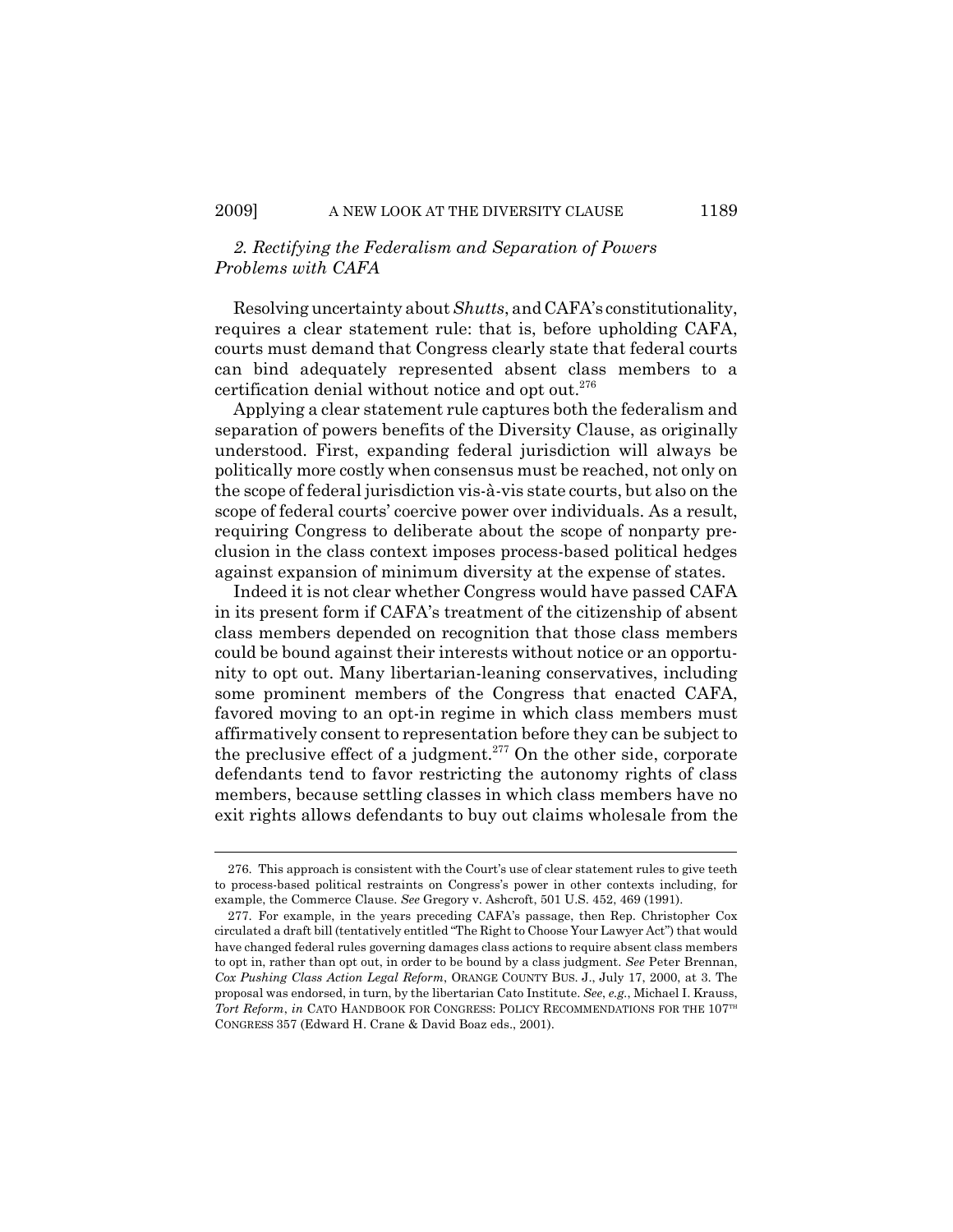litigation market, achieving peace.<sup>278</sup> In a world in which the Supreme Court enforced the original meaning of the Diversity Clause, accordingly, one might expect to see libertarian-oriented conservatives split with business-oriented conservatives over a proposal that treats absent class members as jurisdictional parties, given the implications for the preservation of exit rights in the class context.

Second, when the political branches reach a consensus favoring courts' power to bind class members who have not had an opportunity to opt out, courts have a far more powerful democratic warrant to expand the scope of nonparty preclusion over those persons. As a result, enforcing the original meaning of the Diversity Clause opens a dialogue between Congress and federal courts about the outer reach of the power to bind in the class context.

From the standpoint of federalism and separation of powers, those results compare favorably to our world, in which the original meaning of the Diversity Clause is unenforced. In our world, of course, the Congress that passed CAFA didn't face the political restraints that enforcing the original meaning of the Diversity Clause would impose.279 Moreover, post-CAFA, uncertainty about the meaning of *Shutts*, and the relation between notice, opt out, and preclusion in the class context, will probably be resolved without any direct input by Congress.

The latter risk is evident in the wake of CAFA's passage. CAFA has worked a "dramatic change in the allocation of class actions within the dual American court system."<sup>280</sup> And commentators, in turn, have treated CAFA's enactment as though it has implicitly "giv[en] voice to regulatory policies" favoring "class actions—and, in particular, the federal forum—in promoting the fair and efficient resolution of claims."281 In light of this penumbral "policy," a host of

<sup>278.</sup> Richard A. Nagareda, *Closure in Damage Class Settlements: The Godfather Guide to Opt Out Rights*, 2003 U. CHI. LEGAL F. 141, 147-48 (noting that defendants have incentives to deter opt outs, in order to buy peace from future litigation through a comprehensive class settlement).

<sup>279.</sup> Congress did not consider whether the gains from expanding diversity jurisdiction are worth curtailing absent Rule 23(b)(3) class members' rights to notice and opportunity to opt out. As discussed, the design of the Diversity Clause makes that liberty interest a proxy for states' sovereignty interests. *See supra* Part V.A.

<sup>280.</sup> Wolff, *supra* note 56, at 2036-37.

<sup>281.</sup> *Id.* at 2038, 2133.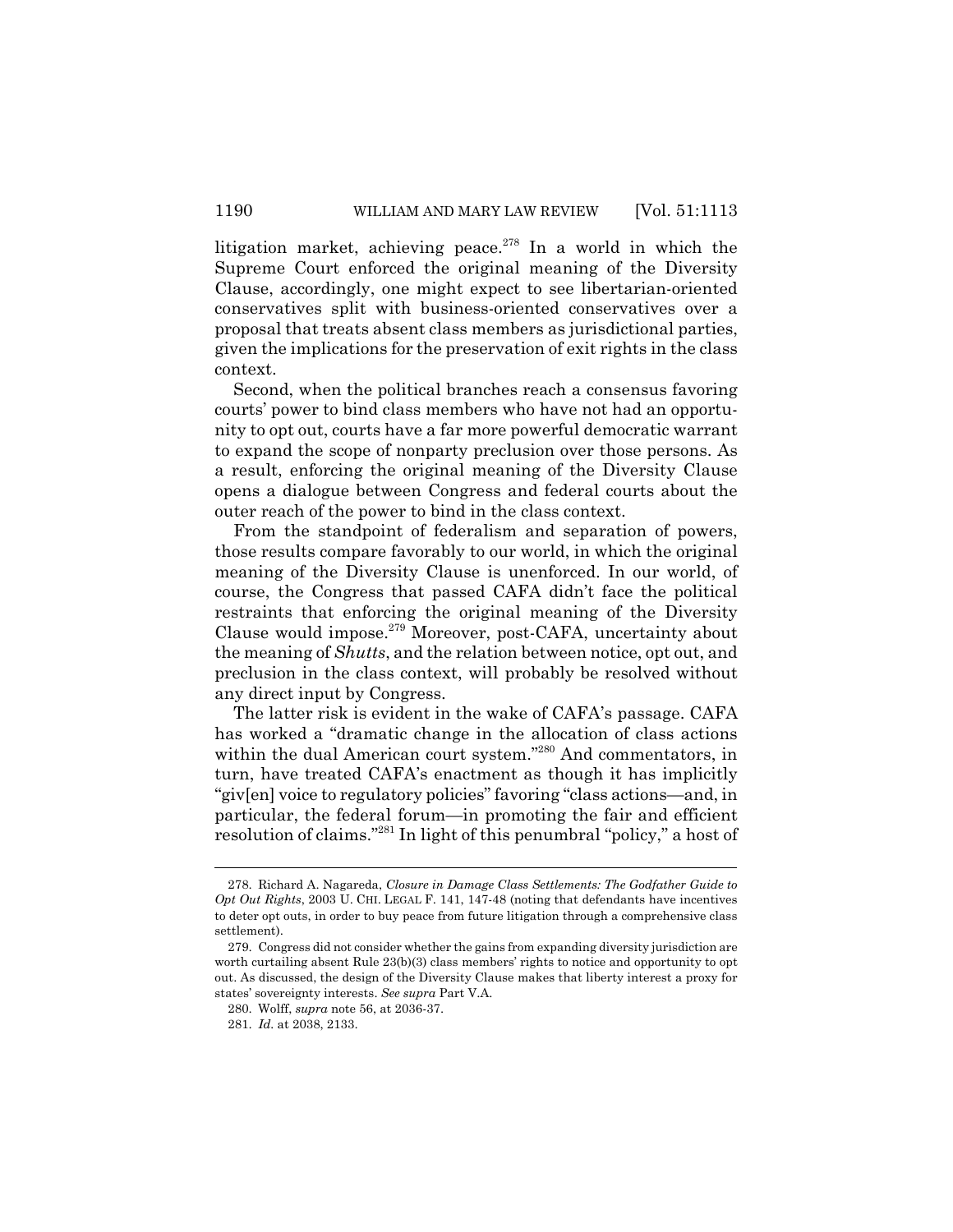major proceduralists argue CAFA invites judicial readjustments, sometimes radical, to the conventions that frame and regulate federal judicial power because those conventions are not up to the task of furthering "fair" and "efficient" claim resolution.<sup>282</sup> CAFA, it has been argued, favors overruling *Klaxon Co. v. Stentor Electrical*, which holds that federal courts must follow the choice-of-law rules of the forum state in the class context;283 expanding without further legislative authorization, antisuit injunctions against state-filed actions;284 and even rethinking the larger contours of the *Erie* doctrine,<sup>285</sup> despite the statute's utter silence on all of these questions.

The reaction to CAFA illustrates that major jurisdictional policy shifts have the power to catalyze the intellectual culture of the federal legal system, with hard-to-predict implications for the judgemade rules governing judicial federalism.

While it is too early to make firm predictions for CAFA's impact on principles of res judicata, commentators have also relied on CAFA's penumbral "regulatory policies" to revive the argument that opt out is not always required to bind absent class members in damages class actions, again despite CAFA's silence on this question.286 It is far from clear whether this view will catch on post-CAFA, but in a decision predating CAFA's passage, Judge Easterbrook held that absent class members were precluded from relitigating certification because the court that denied the class representative's certification request determined, in the course of denying that request, that the class members were adequately represented.287 Defense counsel will obviously redouble their efforts to convince courts to follow Easterbrook's approach in CAFA's wake,

<sup>282.</sup> *Id.* at 2037-38.

<sup>283.</sup> Samuel Issacharoff, *Settled Expectations in a World of Unsettled Law: Choice of Law After the Class Action Fairness Act*, 106 COLUM. L. REV. 1839, 1861 (2006).

<sup>284.</sup> Wolff, *supra* note 56, at 2046-72.

<sup>285.</sup> Suzanna Sherry, *Overruling* Erie*: Nationwide Class Actions and National Common Law*, 156 U. PA. L. REV. 2135, 2138-40 (2008).

<sup>286.</sup> Wolff, *supra* note 56, at 2045, 2109-17 (stating that the tacit "imprimatur" of CAFA makes it "appropriate to craft a federal rule of preclusion for judgments under CAFA that attaches preemptive force to the ruling of the federal court that a particular class configuration should not be certified").

<sup>287.</sup> *In re* Bridgestone/Firestone, Inc., 333 F.3d 763, 769 (7th Cir. 2003).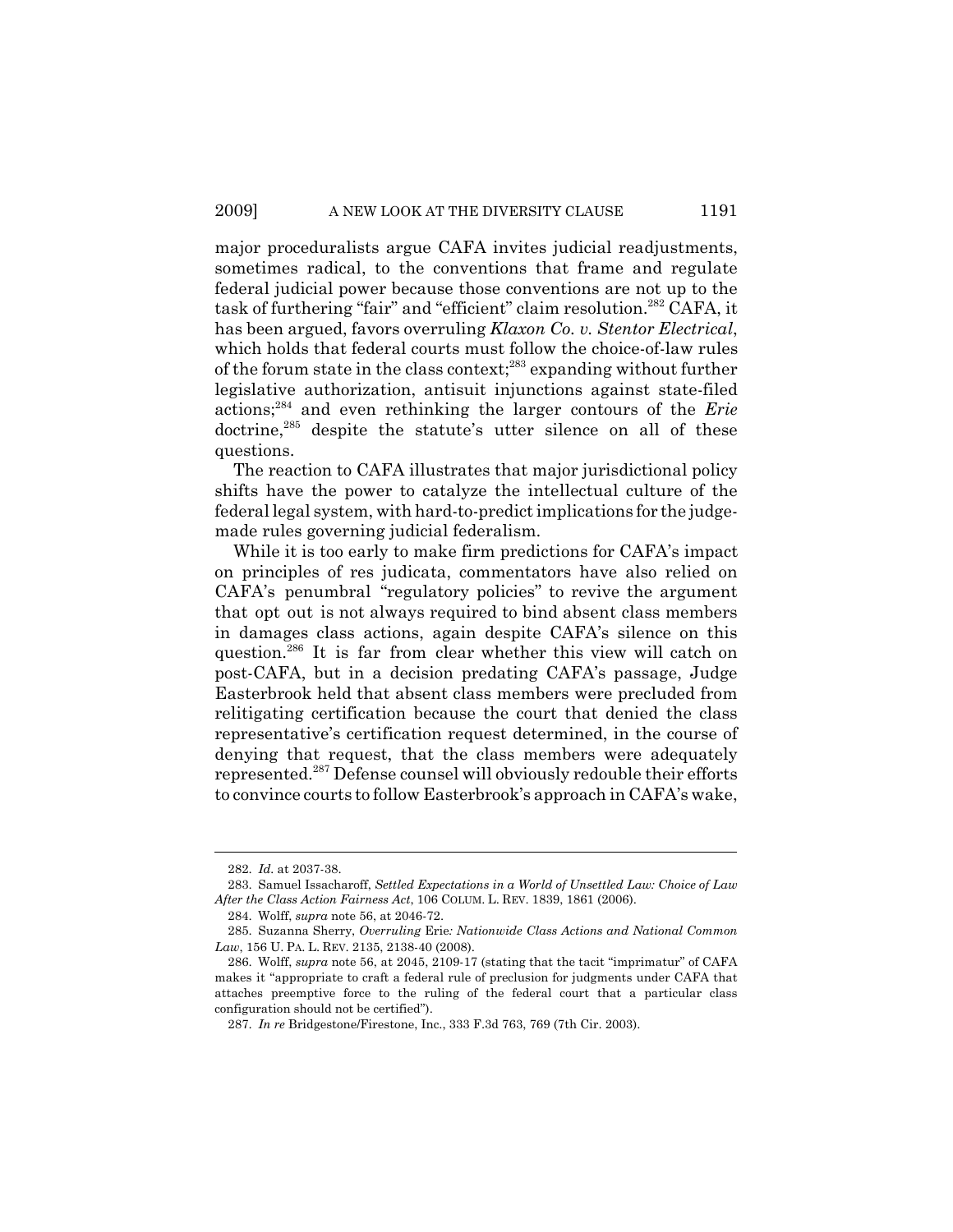and courts may well treat CAFA's supposed regulatory "vision" as a thumb on the scale in favor of doing so.

If, as the *Shutts* revisionists argue, the modern doctrine of nonparty preclusion ill serves the penumbral "regulatory policies" that CAFA supposedly reflects, Congress—not courts—should make the changes. Unfortunately, by separating questions about diversity jurisdiction from questions about the preclusive effect of judgments on class members, modern jurisdictional doctrine has allowed Congress to expand jurisdiction while punting questions about preclusion in class litigation to unaccountable federal courts.

Enforcing the original meaning of the jurisdictional party, in turn, stands this state of affairs on its head: If Congress wants to expand the range of persons whose citizenship counts toward federal diversity jurisdiction, it must take a position on courts' power to bind those persons' rights. Jurisdictional policy and preclusive policy are made hand in hand by Congress.

### *3. Some Final Objections Considered*

A predictable objection goes like this: Federal jurisdiction over class actions results in real efficiencies by increasing the accuracy of class judgments and eliminating wasteful duplicative federalstate litigation. At the same time, litigant autonomy is normatively valuable. Isn't it perverse to force Congress to choose between these two goods?

At one level, the response is that a trade-off between these goods is inescapable under a Constitution that protects state sovereignty through the law of res judicata. To realize limits on federal courts' jurisdiction, lines had to be drawn. Any line drawing exercise will involve difficult trade-offs. Using the strength of our commitment to autonomy rights in the preclusion arena as this line is no less perverse than making liberty interests against compulsory process the line that protects states from the extraterritorial reach of other states. This line also forces courts to make hard trade-offs, between protecting individual liberty interests and realizing efficiency gains derived from consolidation of suits in a single state.<sup>288</sup>

<sup>288.</sup> True, some originalists believe pragmatic considerations can help differentiate between different constitutional constructions of an ambiguous text. Solum, *supra* note 7, at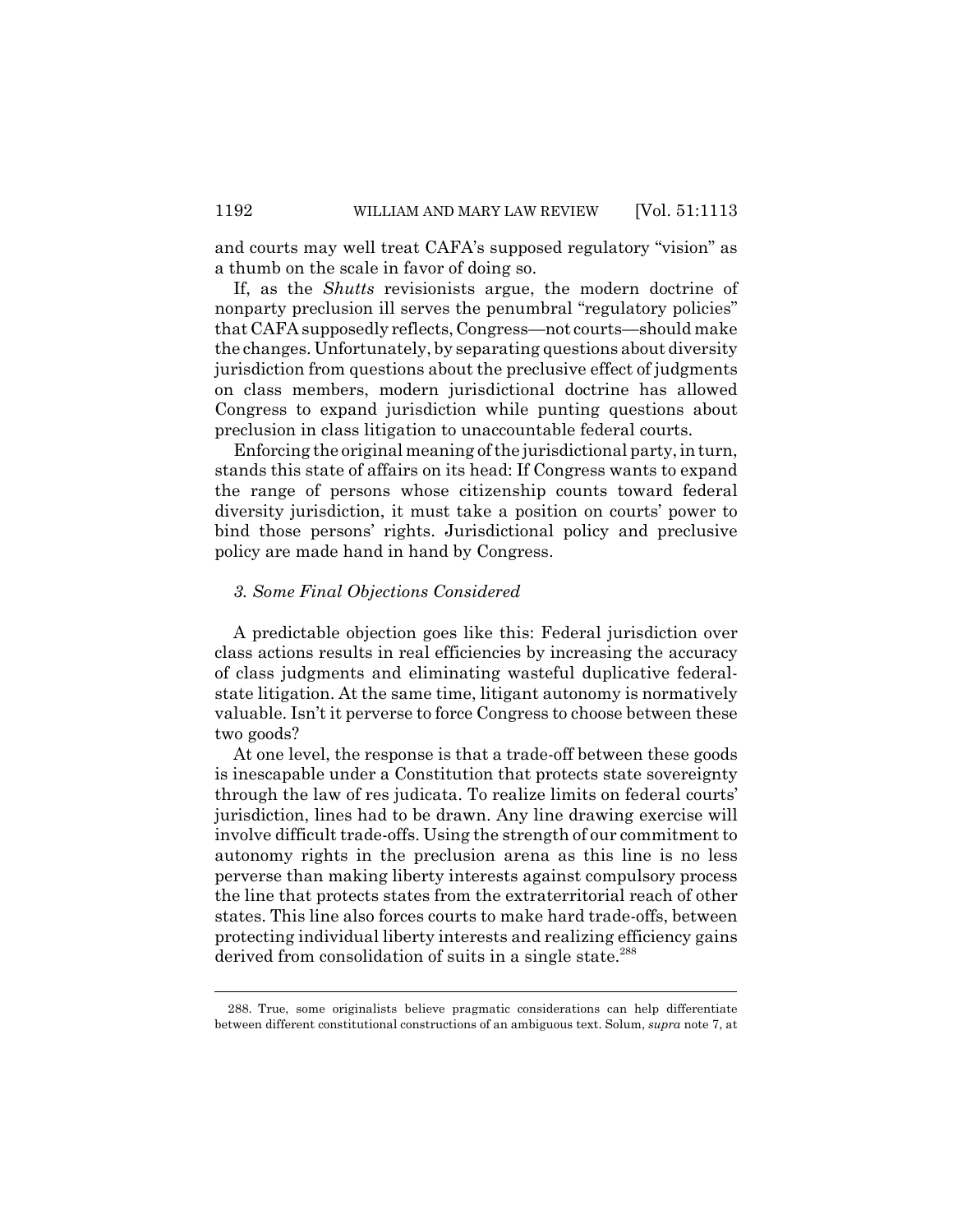Second, the objection slights the fact that Congress can achieve the same efficiencies achieved by CAFA in other ways. Congress could use its commerce power to "establish legislative limits on state courts['] ability to exercise personal jurisdiction over ... individuals who have no contacts with the state," thereby limiting state jurisdiction over multistate class actions;<sup>289</sup> or preempt state law causes of action between citizens of different states and create a federal right of action in its place, creating federal question jurisdiction over class actions in that  $area$ ;<sup>290</sup> or commit matters now dealt with by state-level class actions to administrative oversight, giving agencies the power to preempt state law.<sup>291</sup> Enforcing the original meaning of the Diversity Clause does not require a stark choice between protecting litigant autonomy and realizing the efficiencies of federal management of class litigation—it requires a choice between achieving those efficiencies by expanding federal diversity jurisdiction in a constitutionally permissible way or achieving those efficiencies through another constitutionally adequate avenue.

Third, even if enforcing the original meaning of the Diversity Clause will often force difficult trade-offs between efficiency and autonomy, enforcing the original meaning of the Diversity Clause does not require senseless trade-offs. Indeed, in many cases expanding jurisdiction and curtailing litigant autonomy will make good sense. In a hypothetical world in which courts enforce the original meaning of the jurisdictional party, Congress will expand minimum diversity only in cases where Congress believes the anticipated value of federal management is significant enough to outweigh the normative cost of curtailing the "day in court" entitlement.<sup>292</sup> If, in turn, expanding federal control over multistate

292. People value the "day in court" entitlement for different reasons, including for both

<sup>76.</sup> But the evidence presented below underscores that the link between preclusion and the scope of diversity is required by the Diversity Clause. These trade-offs are simply inescapable if we enforce its original meaning.

<sup>289.</sup> Pfander, *Limits*, *supra* note 58, at 1468.

<sup>290.</sup> Richard A. Epstein, *Federal Preemption, and Federal Common Law in Nuisance Actions*, 102 NW. U. L. REV. 551 (2008).

<sup>291.</sup> *See* Richard A. Nagareda, *FDA Preemption: When Tort Law Meets the Administrative State*, 1 J. TORT L. (2006), *available at* http://www.bepress.com/jt/vol1/iss1/at4. For those who take a narrow view of Congress's commerce power, I've sketched a more creative route to reform. *See*, *e.g.*, Mark Moller, *The Rule of Law Problem: Unconstitutional Class Actions and Options for Reform*, 28 HARV. J.L. & PUB. POL'Y 855 (2005).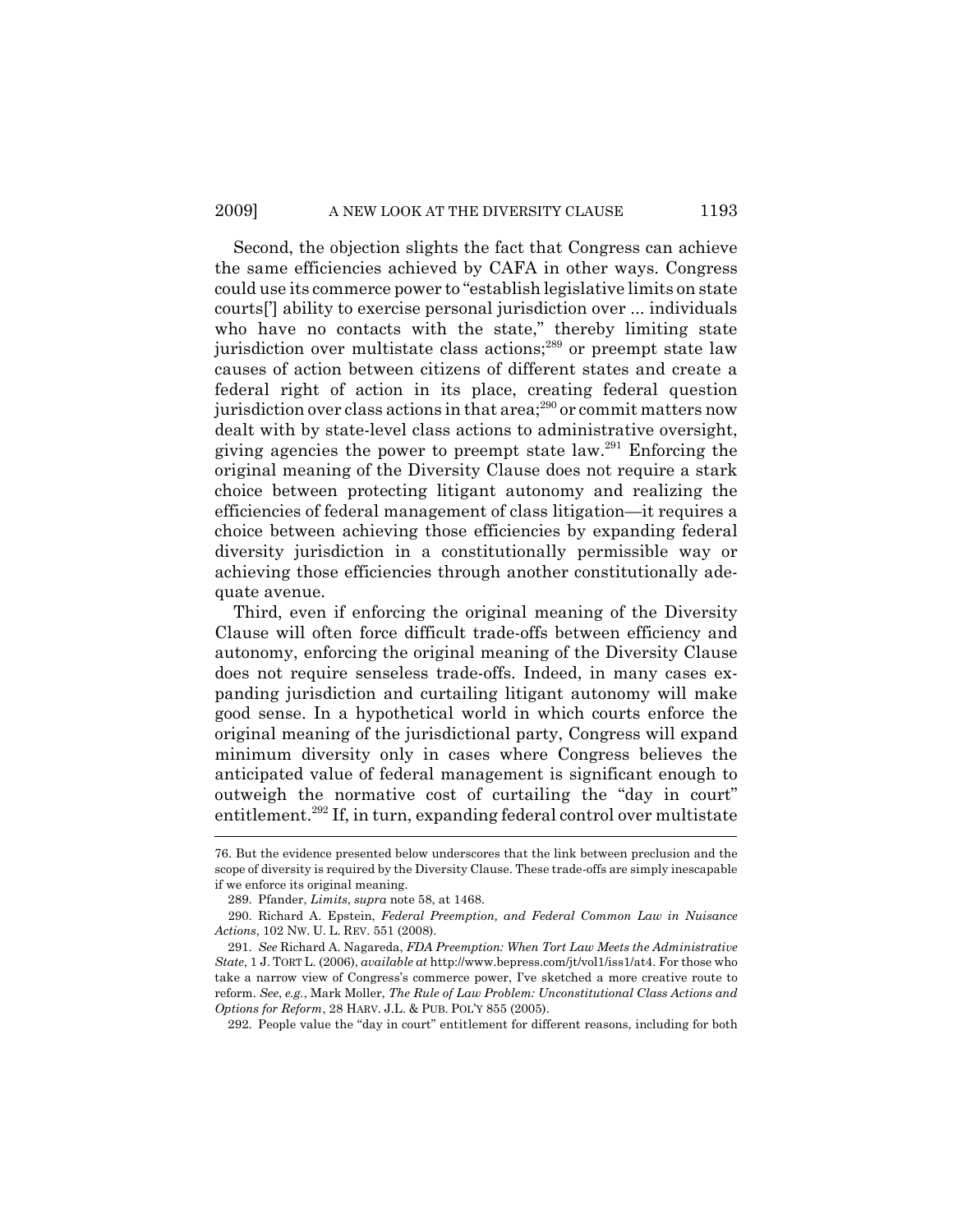class actions results in significant gains in accuracy and costsavings, those gains will usually swamp any gains that might come from permitting prior judgments to be relitigated by absentees: The accuracy benefits of relitigating judgments usually "decline[ ] sharply and rapidly approach<sup>[]</sup> zero as the number of lawsuits [seeking to relitigate prior judgments] increases."293 In the class context, for example, if the value of federal management of class litigation is so great, it will make sense for federal courts to preclude absent class members from relitigating a failed class certification bid in another forum.

Finally, refusing to enforce the original meaning of the Diversity Clause doesn't eliminate the need to resolve difficult trade-offs between efficiency and autonomy in the class context. If the original meaning of the Diversity Clause remains unenforced, CAFA will remain on the books as is. And if the efficiency gains promised by CAFA are real, courts post-CAFA have powerful incentives to adjust preclusion doctrine in a way that will allow them to protect the value of their judgments. If, for example, federal management of multistate class actions is indeed as valuable as Congress presumes, courts have powerful incentives to adjust preclusion doctrine in ways that will allow them to preclude absent class members from collaterally attacking federal judgments about the amenability of their claims to class treatment. Yet because Congress expanded jurisdiction but punted on preclusion, courts are likely to do so unilaterally, without clear direction from the political branches.

A refusal to enforce the original meaning of the Diversity Clause, then, won't insulate the law of nonparty preclusion from the push

efficiency and autonomy. Bone, *Nonparty Preclusion*, *supra* note 259, at 237-79 (considering normative justifications for nonparty preclusion). Most people—including most members of Congress—are likely to value it for both autonomy and efficiency reasons. In addition, when—as with the opt out rule—there is a case to be made that a particular form of the entitlement is constitutionally required, some members of Congress will also believe that curtailing the right entails additional harms to the rule of law and separation of powers. As a result, Congress, as a body, is likely to rate the day in court entitlement more highly than it is worth from a pure efficiency standpoint.

<sup>293.</sup> *Id*. at 246. Of course, as Bone notes, the efficiency of nonparty preclusion will vary depending on the asymmetry of stakes between parties in the first suit. *Id*. at 251-56. The point, here, is not that nonparty preclusion is always cost-justified, but that enforcing the original meaning of the Diversity Clause will rarely result in conjoined expansions of jurisdiction/curtailment of the day in court entitlement when the latter decision is unjustified from an efficiency standpoint.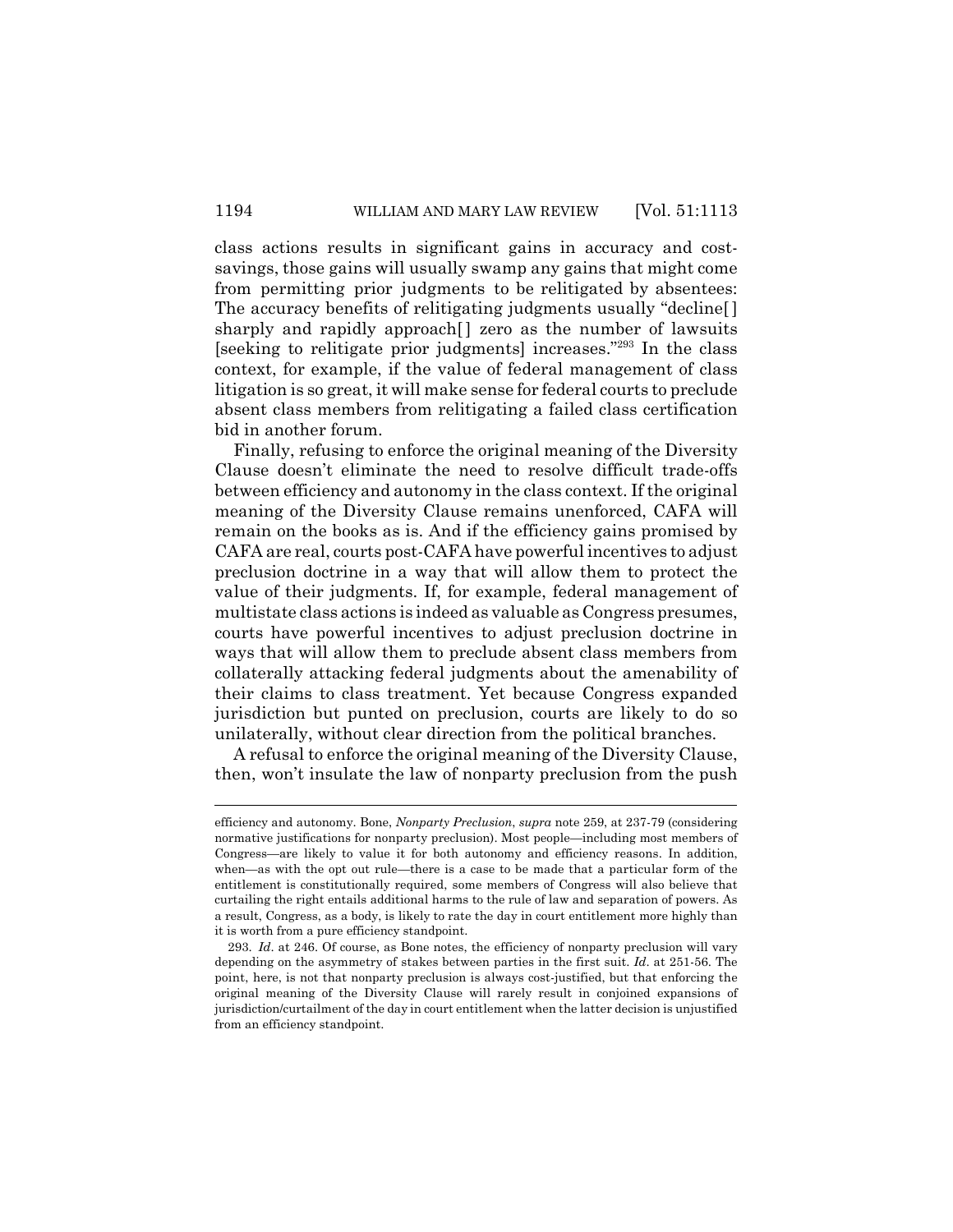and pull of class litigation. A refusal to enforce the original meaning of the Diversity Clause will ensure only this: *If* autonomy rights in class litigation are curtailed at the federal level, the choice will be made by unelected federal judges, acting outside the control of the political branches.

### **CONCLUSION**

This Article started with a puzzle created by a relatively obscure portion of the Class Action Fairness Act and ends with the rediscovery of a forgotten limit on Article III: The outer reach of diversity jurisdiction is cabined by the scope of federal courts' power to issue preclusive judgments.

Discovering that limit revealed that, much like personal jurisdiction doctrine, Article III protects state sovereignty as "a function of [an] individual liberty interest preserved by the Due Process Clause."294 Rediscovering the meaning of the Diversity Clause, accordingly, helps restore some symmetry to our understanding of the role due process plays in limiting state courts' power vis-à-vis those of other states, and federal courts' power vis-à-vis state courts.

Recapturing the original meaning of the Diversity Clause also revealed that the Clause has a democracy-reinforcing effect. Because diversity jurisdiction is intertwined with the scope of courts' preclusive power, enforcing the original meaning of the Clause can force Congress to deliberate about, and resolve, unsettled questions about the scope of nonparty preclusion as an incident to expanding diversity jurisdiction.

Finally, our investigation of CAFA's constitutionality suggested that a clear statement rule will help capture both the federalism and democracy-reinforcement benefits of the Clause. That is, federal courts must demand that Congress speak clearly about the preclusive effect of federal judgments before exercising diversity jurisdiction based on the citizenship of persons, like members of an uncertified Rule 23(b)(3) class, who fall outside the recognized boundaries of courts' preclusive power. As we have seen, requiring such a clear statement checks the expansion of diversity jurisdiction

<sup>294.</sup> Ins. Corp. of Ir. v. Compaigne Des Bauxites De Guinee, 456 U.S. 694, 702-03 n.10 (1982).